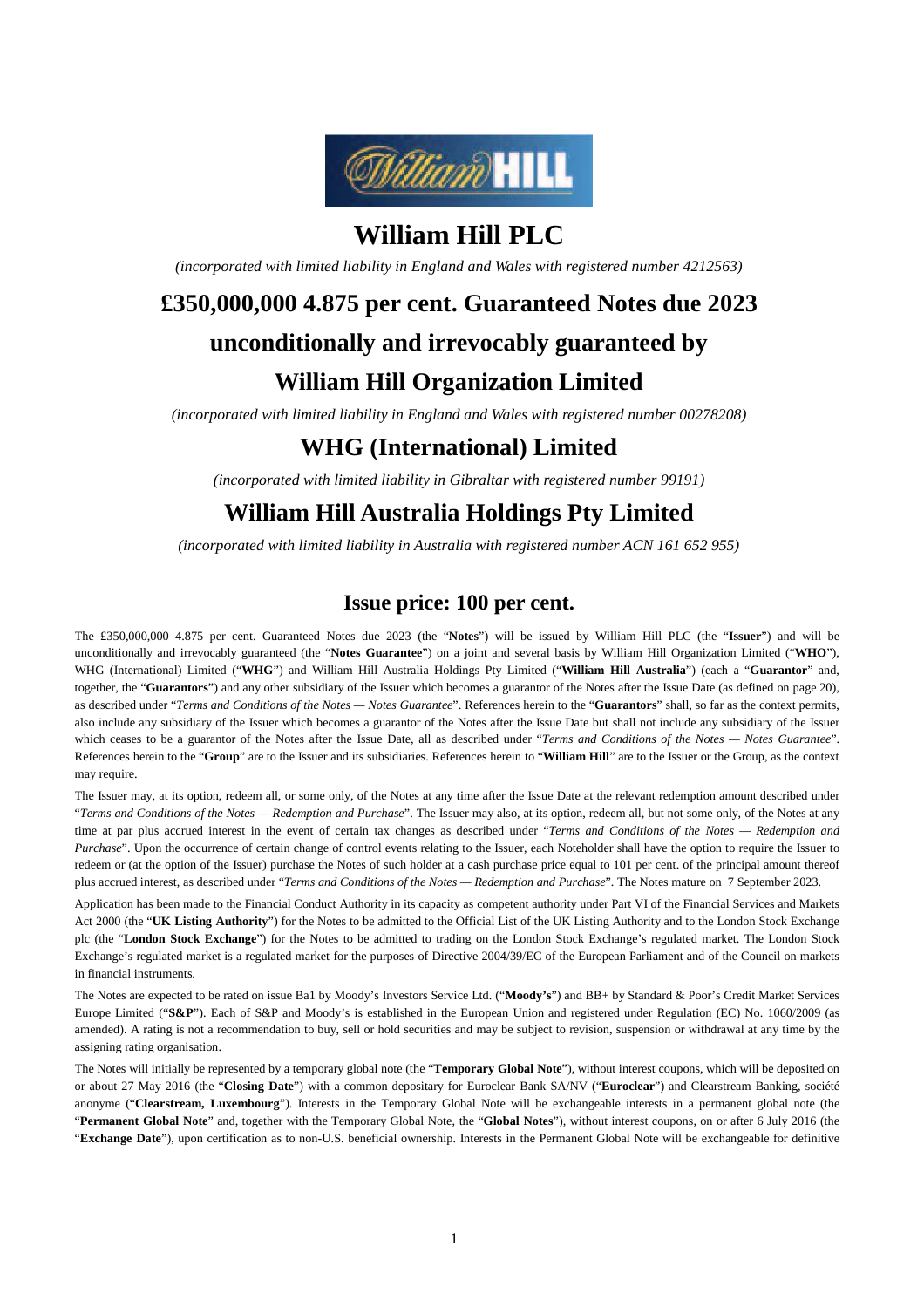Notes only in certain limited circumstances — see "*Summary of Provisions relating to the Notes while represented by the Global Notes*".

**An investment in Notes involves certain risks. Prospective investors should have regard to the factors described under the heading "***Risk Factors***" on pages 25 to 44.**

## **Active Joint Lead Managers**

**Lloyds Bank Santander Global Corporate Banking** 

**The Royal Bank of Scotland** 

**Joint Lead Managers** 

**Barclays Mediobanca-Banca di Credito Finanziario S.p.A.** 

The date of this Prospectus is 25 May 2016.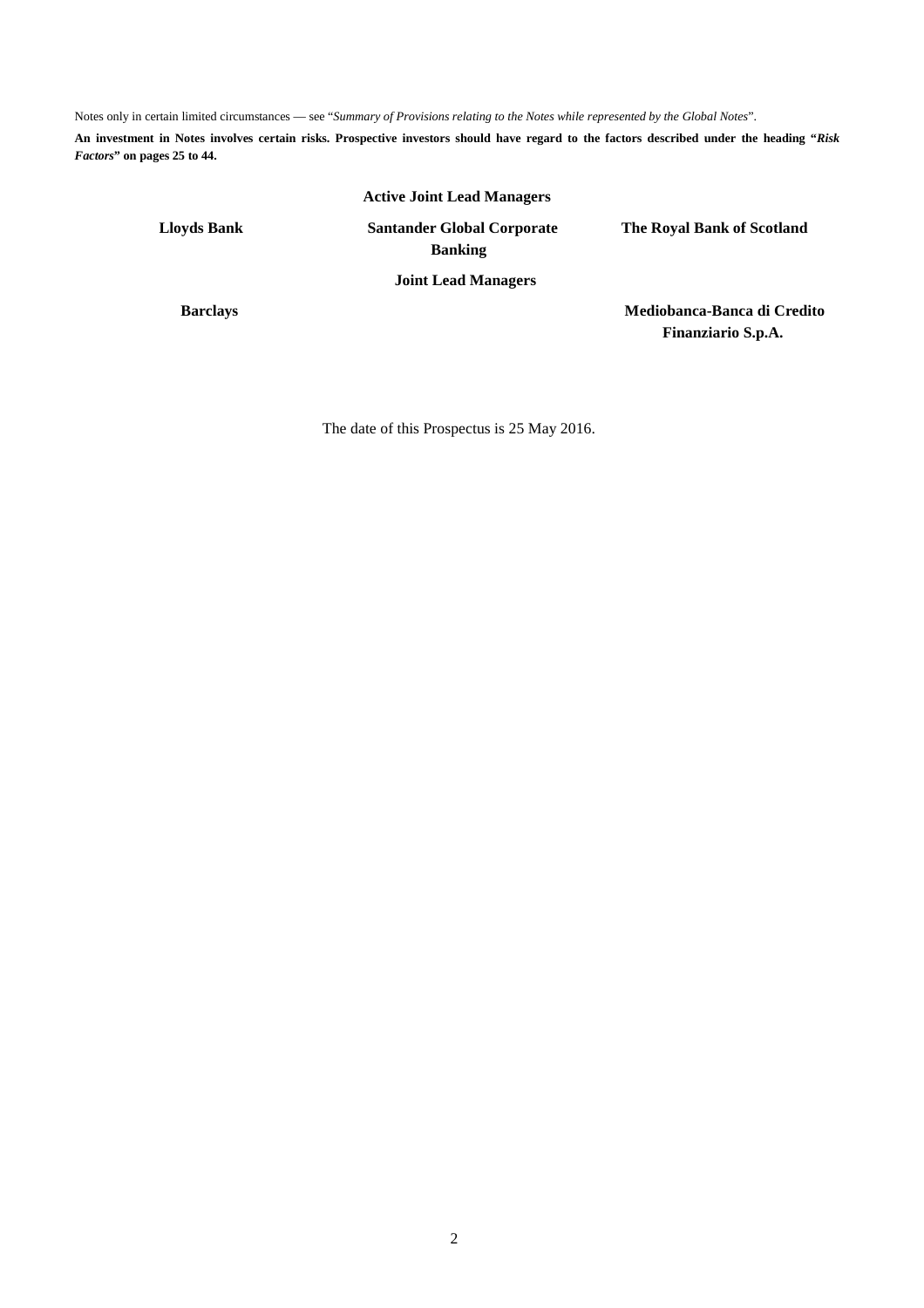This Prospectus comprises a prospectus for the purposes of Article 5.3 of Directive 2003/71/EC, as amended (which includes the amendments made by Directive 2010/73/EU to the extent that such amendments have been implemented in a relevant Member State of the European Economic Area) (the "**Prospectus Directive**").

The Issuer, WHO, WHG and William Hill Australia accept responsibility for the information contained in this Prospectus. To the best of the knowledge of the Issuer, WHO, WHG and William Hill Australia (each having taken all reasonable care to ensure that such is the case) the information contained in this Prospectus is in accordance with the facts and does not omit anything likely to affect the import of such information.

The Issuer, WHO, WHG and William Hill Australia, having made all reasonable enquiries, confirm that this Prospectus contains all material information with respect to the Issuer, WHO, WHG and William Hill Australia and the Notes (including all information which, according to the particular nature of the Issuer, WHO, WHG and William Hill Australia and of the Notes, is necessary to enable investors to make an informed assessment of the assets and liabilities, financial position, profits and losses and prospects of the Issuer, WHO, WHG, William Hill Australia and of the rights attaching to the Notes), that the information contained or incorporated in this Prospectus is true and accurate in all material respects and is not misleading, that the opinions and intentions expressed in this Prospectus are honestly held and that there are no other facts the omission of which would make this Prospectus or any of such information or the expression of any such opinions or intentions misleading. The Issuer, WHO, WHG and William Hill Australia accept responsibility accordingly.

This Prospectus is to be read in conjunction with all documents which are deemed to be incorporated herein by reference (see "*Documents Incorporated by Reference*"). This Prospectus should be read and construed on the basis that such documents are incorporated and form part of the Prospectus.

Neither the Joint Lead Managers (as described under "*Subscription and Sale*" below) nor the Trustee have independently verified the information contained herein. Accordingly, no representation, warranty or undertaking, express or implied, is made and no responsibility or liability is accepted by the Joint Lead Managers or the Trustee as to the accuracy or completeness of the information contained or incorporated in this Prospectus or any other information provided by the Issuer, WHO, WHG or William Hill Australia in connection with the offering of the Notes. Neither the Joint Lead Managers nor the Trustee accept any liability in relation to the information contained or incorporated by reference in this Prospectus or any other information provided by the Issuer WHO, WHG or William Hill Australia in connection with the offering of the Notes or their distribution.

No person is or has been authorised by the Issuer, WHO, WHG or William Hill Australia, the Joint Lead Managers or the Trustee to give any information or to make any representation not contained in or not consistent with this Prospectus or any other information supplied in connection with the offering of the Notes and, if given or made, such information or representation must not be relied upon as having been authorised by the Issuer, WHO, WHG, William Hill Australia, any of the Joint Lead Managers or the Trustee.

Neither this Prospectus nor any other information supplied in connection with the offering of the Notes (a) is intended to provide the basis of any credit or other evaluation or (b) should be considered as a recommendation by the Issuer, WHO, WHG, William Hill Australia, any of the Joint Lead Managers or the Trustee that any recipient of this Prospectus or any other information supplied in connection with the offering of the Notes should purchase any Notes. Each investor contemplating purchasing any Notes should make its own independent investigation of the financial condition and affairs, and its own appraisal of the creditworthiness, of the Issuer and/or WHO and/or WHG and/or William Hill Australia. Neither this Prospectus nor any other information supplied in connection with the offering of the Notes constitutes an offer or invitation by or on behalf of the Issuer, WHO, WHG or William Hill Australia, any of the Joint Lead Managers or the Trustee to any person to subscribe for or to purchase any Notes.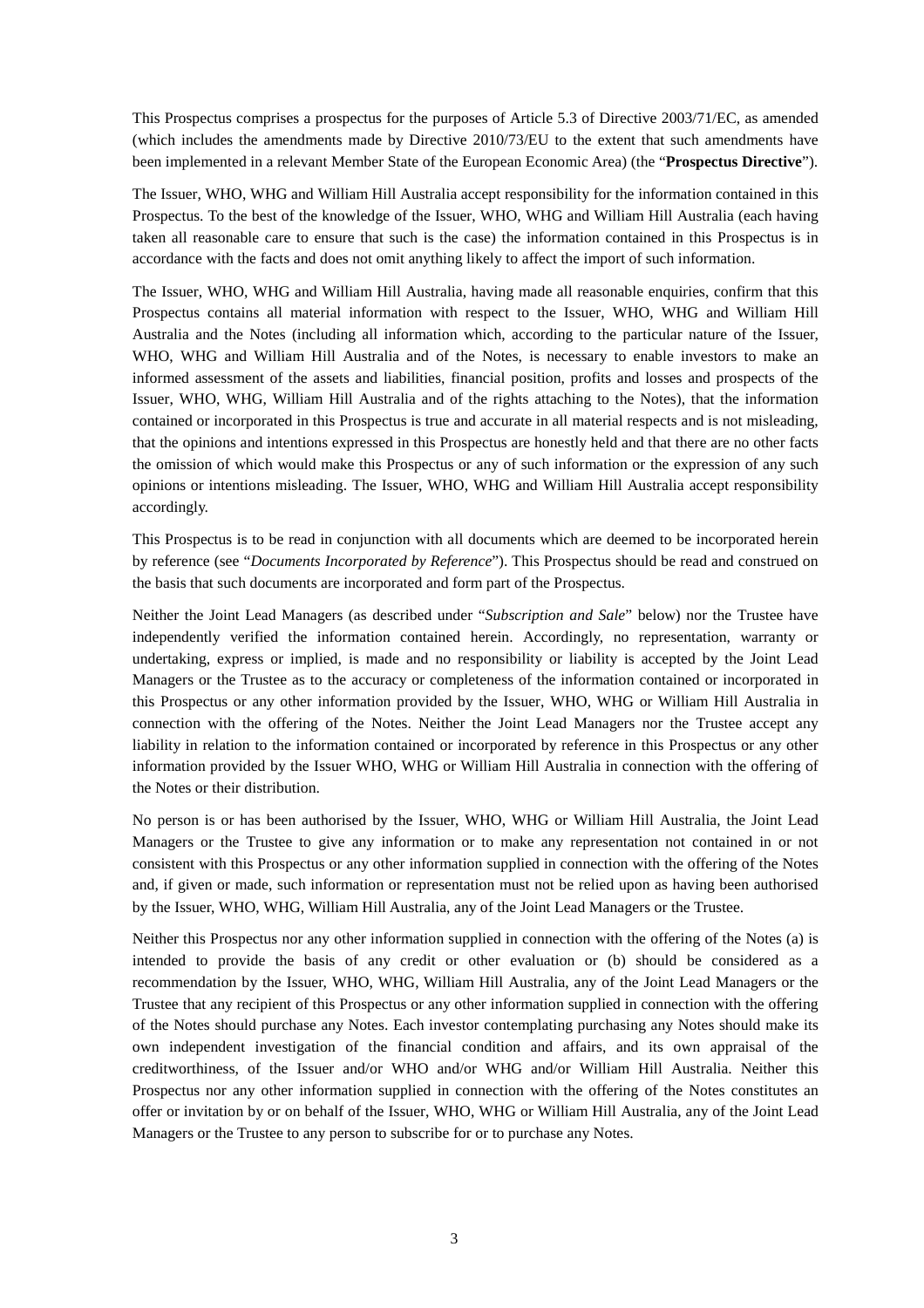Neither the delivery of this Prospectus nor the offering, sale or delivery of the Notes shall in any circumstances imply that the information contained herein concerning the Issuer and/or WHO and/or WHG and/or William Hill Australia is correct at any time subsequent to the date hereof or that any other information supplied in connection with the offering of the Notes is correct as of any time subsequent to the date indicated in the document containing the same. The Joint Lead Managers and the Trustee expressly do not undertake to review the financial condition or affairs of the Issuer or the Guarantors during the life of the Notes or to advise any investor in the Notes of any information coming to their attention. The Notes have not been and will not be registered under the United States Securities Act of 1933, as amended (the "**Securities Act**") and are subject to U.S. tax law requirements. Subject to certain exceptions, the Notes may not be offered, sold or delivered within the United States or to U.S. persons. For a further description of certain restrictions on the offering and sale of the Notes and on distribution of this document, see "*Subscription and Sale*" below.

This Prospectus does not constitute an offer to sell or the solicitation of an offer to buy the Notes in any jurisdiction to any person to whom it is unlawful to make the offer or solicitation in such jurisdiction. The distribution of this Prospectus and the offer or sale of Notes may be restricted by law in certain jurisdictions. The Issuer, WHO, WHG, William Hill Australia, the Joint Lead Managers and the Trustee do not represent that this Prospectus may be lawfully distributed, or that the Notes may be lawfully offered, in compliance with any applicable registration or other requirements in any such jurisdiction, or pursuant to an exemption available thereunder, or assume any responsibility for facilitating any such distribution or offering. In particular, no action has been taken by the Issuer, WHO, WHG, William Hill Australia, the Joint Lead Managers or the Trustee which is intended to permit a public offering of the Notes or the distribution of this Prospectus in any jurisdiction where action for that purpose is required. Accordingly, no Notes may be offered or sold, directly or indirectly, and neither this Prospectus nor any advertisement or other offering material may be distributed or published in any jurisdiction, except under circumstances that will result in compliance with any applicable laws and regulations. Persons into whose possession this Prospectus or any Notes may come must inform themselves about, and observe, any such restrictions on the distribution of this Prospectus and the offering and sale of Notes. In particular, there are restrictions on the distribution of this Prospectus and the offer or sale of Notes in the United States and the European Economic Area (including the United Kingdom), see "*Subscription and Sale*".

This Prospectus has been prepared on the basis that any offer of Notes in any Member State of the European Economic Area which has implemented the Prospectus Directive (each, a "**Relevant Member State**") will be made pursuant to an exemption under the Prospectus Directive, as implemented in that Relevant Member State, from the requirement to publish a prospectus for offers of Notes. Accordingly any person making or intending to make an offer in that Relevant Member State of Notes which are the subject of the offering contemplated in this Prospectus, may only do so in circumstances in which no obligation arises for the Issuer or any of the Joint Lead Managers to publish a prospectus pursuant to Article 3 of the Prospectus Directive or supplement a prospectus pursuant to Article 16 of the Prospectus Directive, in each case, in relation to such offer. Neither the Issuer nor the Joint Lead Managers have authorised, nor do they authorise, the making of any offer of Notes in circumstances in which an obligation arises for the Issuer or the Joint Lead Managers to publish or supplement a prospectus for such offer.

Each potential investor in the Notes must determine the suitability of that investment in light of its own circumstances. In particular, each potential investor should:

(i) have sufficient knowledge and experience to make a meaningful evaluation of the Notes, the merits and risks of investing in the Notes and the information contained or incorporated by reference in this Prospectus or any applicable supplement;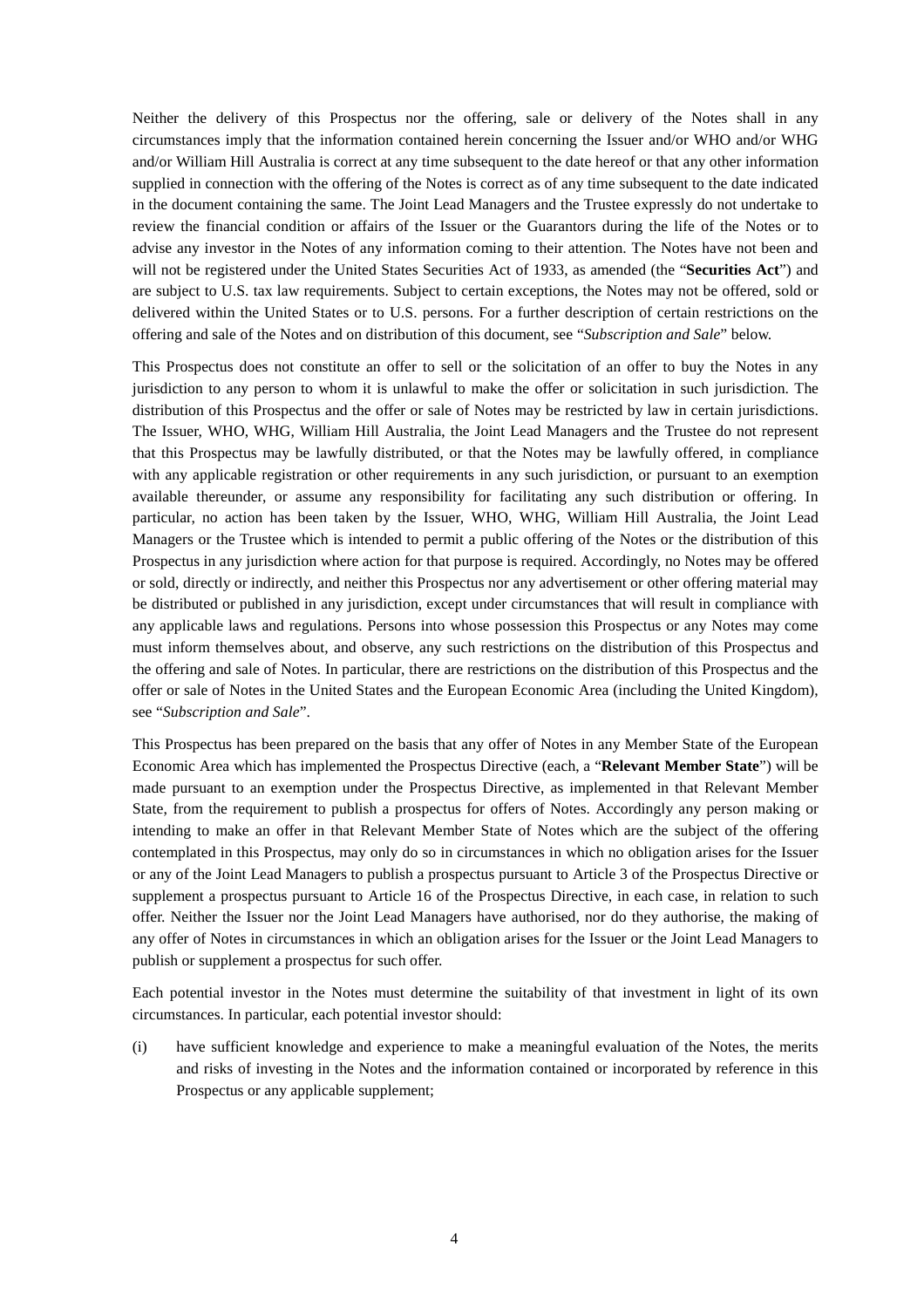- (ii) have access to, and knowledge of, appropriate analytical tools to evaluate, in the context of its particular financial situation, an investment in the Notes and the impact the Notes will have on its overall investment portfolio;
- (iii) have sufficient financial resources and liquidity to bear all of the risks of an investment in the Notes, including where the currency for principal or interest payments is different from the potential investor's currency;
- (iv) understand thoroughly the terms of the Notes and be familiar with the behaviour of any relevant financial markets; and
- (v) be able to evaluate (either alone or with the help of a financial adviser) possible scenarios for economic, interest rate and other factors that may affect its investment and its ability to bear the applicable risks.

The investment activities of certain investors are subject to legal investment laws and regulations, or review or regulation by certain authorities. Each potential investor should consult its legal advisers to determine whether and to what extent (1) the Notes are legal investments for it, (2) the Notes can be used as collateral for various types of borrowing and (3) other restrictions apply to its purchase or pledge of the Notes. Financial institutions should consult their legal advisors or the appropriate regulators to determine the appropriate treatment of the Notes under any applicable risk-based capital or similar rules.

**IN CONNECTION WITH THE ISSUE OF THE NOTES, BANCO SANTANDER, S.A. AS STABILISING MANAGER (THE "STABILISING MANAGER") (OR PERSONS ACTING ON BEHALF OF THE STABILISING MANAGER) MAY OVER ALLOT NOTES OR EFFECT TRANSACTIONS WITH A VIEW TO SUPPORTING THE MARKET PRICE OF THE NOTES AT A LEVEL HIGHER THAN THAT WHICH MIGHT OTHERWISE PREVAIL. HOWEVER, THERE IS NO ASSURANCE THAT THE STABILISING MANAGER (OR PERSONS ACTING ON BEHALF OF THE STABILISING MANAGER) WILL UNDERTAKE STABILISATION ACTION. ANY STABILISATION ACTION MAY BEGIN ON OR AFTER THE DATE ON WHICH ADEQUATE PUBLIC DISCLOSURE OF THE TERMS OF THE OFFER OF THE NOTES IS MADE AND, IF BEGUN, MAY BE ENDED AT ANY TIME, BUT IT MUST END NO LATER THAN THE EARLIER OF 30 DAYS AFTER THE ISSUE DATE OF THE NOTES AND 60 DAYS AFTER THE DATE OF THE ALLOTMENT OF THE NOTES. ANY STABILISATION ACTION OR OVER-ALLOTMENT MUST BE CONDUCTED BY THE STABILISING MANAGER (OR PERSONS ACTING ON BEHALF OF THE STABILISING MANAGER) IN ACCORDANCE WITH ALL APPLICABLE LAWS AND RULES.**

All references in this document to "**pounds sterling**", "**Sterling**" and "**£**" refer to the lawful currency of the United Kingdom. All references in this document to "**Australian Dollar**", "**AUD**" and "**A\$**" refer to the lawful currency of Australia.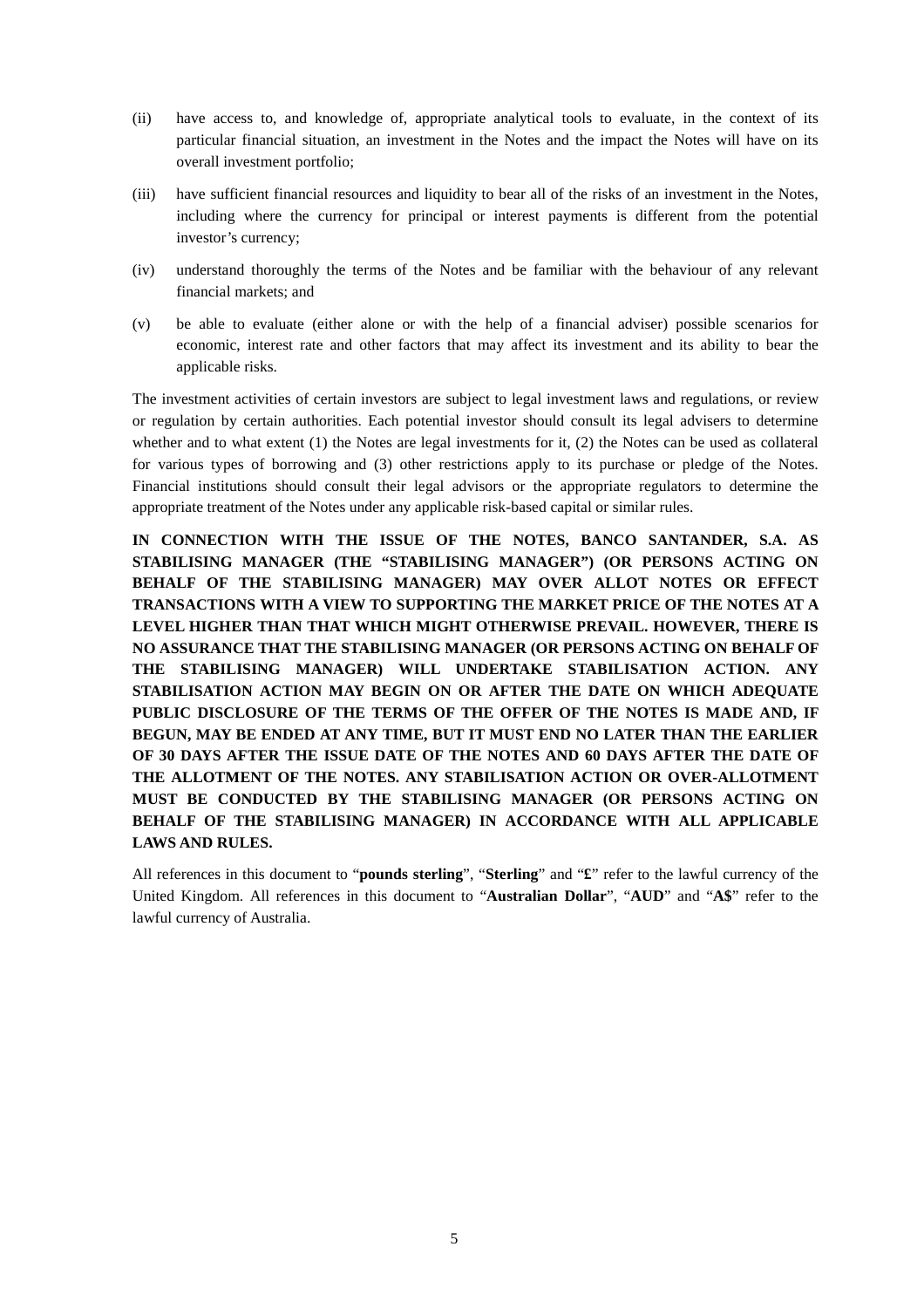# **TABLE OF CONTENTS**

|                                                                             | Page |
|-----------------------------------------------------------------------------|------|
|                                                                             |      |
|                                                                             |      |
|                                                                             |      |
|                                                                             |      |
|                                                                             |      |
|                                                                             |      |
|                                                                             |      |
|                                                                             |      |
|                                                                             |      |
|                                                                             |      |
|                                                                             |      |
|                                                                             |      |
|                                                                             |      |
|                                                                             |      |
|                                                                             |      |
|                                                                             |      |
| SUMMARY OF PROVISIONS RELATING TO THE NOTES WHILE REPRESENTED BY THE GLOBAL |      |
|                                                                             |      |
|                                                                             |      |
|                                                                             |      |
|                                                                             |      |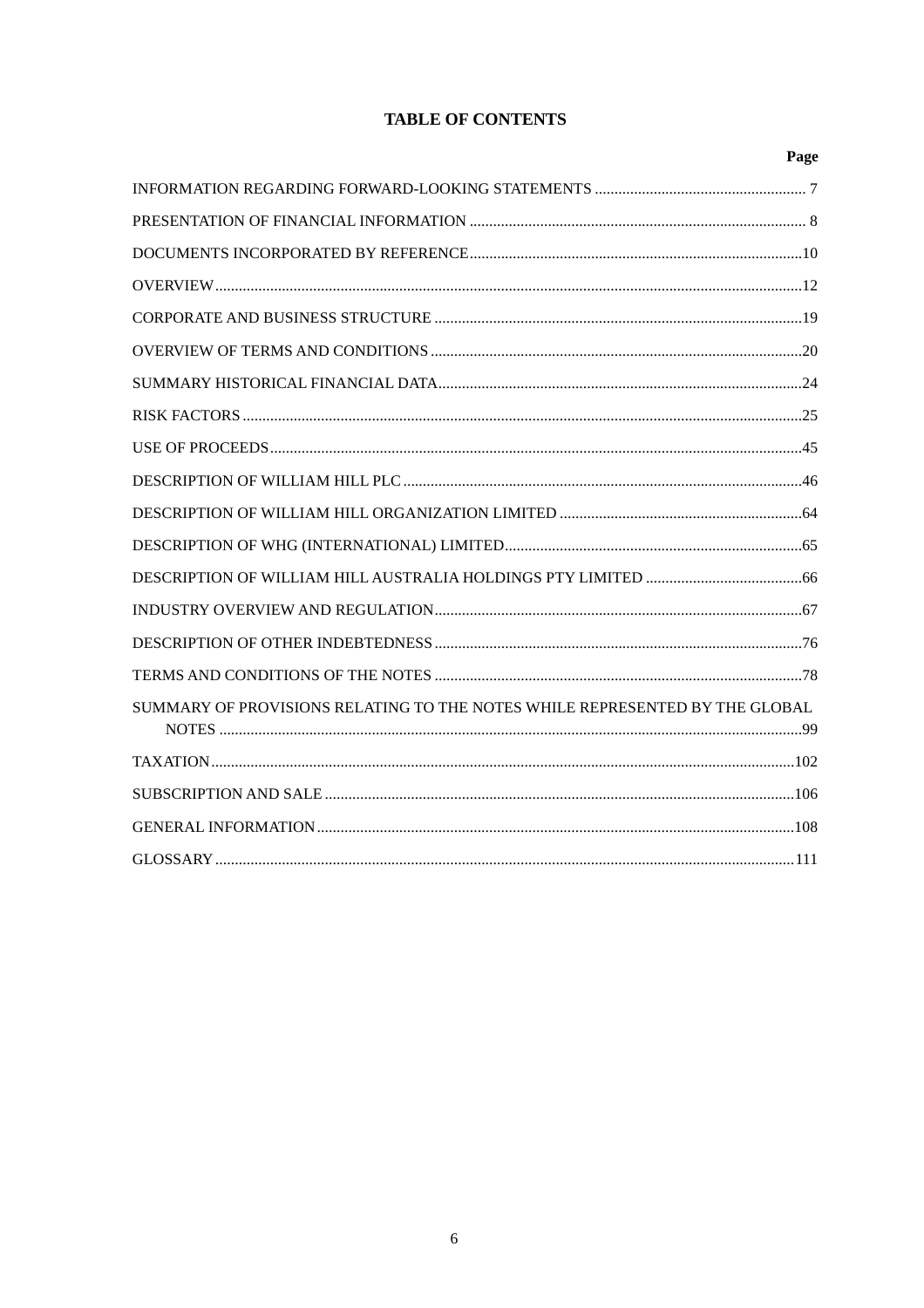## **INFORMATION REGARDING FORWARD-LOOKING STATEMENTS**

This document includes forward-looking statements. The words "believe", "anticipate", "expect", "intend", "plan", "predict", "continue", "assume", "may", "will", "should", "shall", "risk" and other similar expressions that are predictions of or indicate future events and future trends identify forward looking statements. These forward-looking statements include all matters that are not historical facts. In particular, the statements under the headings "*Overview*", "*Risk Factors*", "*Description of William Hill PLC*" and "*Industry Overview and Regulation*" and regarding the Group's strategy and other future events or prospects are forward-looking statements. You should not place undue reliance on forward-looking statements because they involve known and unknown risks, uncertainties and other factors that are in many cases beyond the Issuer's and/or WHO's and/or WHG's and/or William Hill Australia's control. By their nature, forward-looking statements involve risks and uncertainties because they relate to events and depend on circumstances that may or may not occur in the future. Recipients of this document are cautioned that forward-looking statements are not guarantees of future performance and that the Group's actual results of operations, financial condition and liquidity, and the development of the industry in which the Group operates may differ materially from those made in or suggested by the forward-looking statements contained in this document. The cautionary statements set out above should be considered in connection with any subsequent written or oral forward-looking statements that the Issuer and/or WHO and/or WHG and/or William Hill Australia, or persons acting on their behalf, may issue. Factors that may cause the Group's actual results to differ materially from those expressed or implied by the forward-looking statements in this document include but are not limited to the risks described under "*Risk Factors*".

These forward-looking statements reflect the Issuer's and/or WHO's and/or WHG's and/or William Hill Australia's judgement at the date of this document and are not intended to give any assurances as to future results. Save as may be required by the Listing Rules, Disclosure Rules and Transparency Rules and/or the Prospectus Rules, in each case of the UK Listing Authority, the Issuer, WHO, WHG and William Hill Australia undertake no obligation to update these forward-looking statements, and will not publicly release any revisions they may make to these forward-looking statements that may result from events or circumstances arising after the date of this document. The Issuer, WHO, William Hill Australia and WHG will comply with their obligations to publish updated information as required by law or by any regulatory authority but assume no further obligation to publish additional information.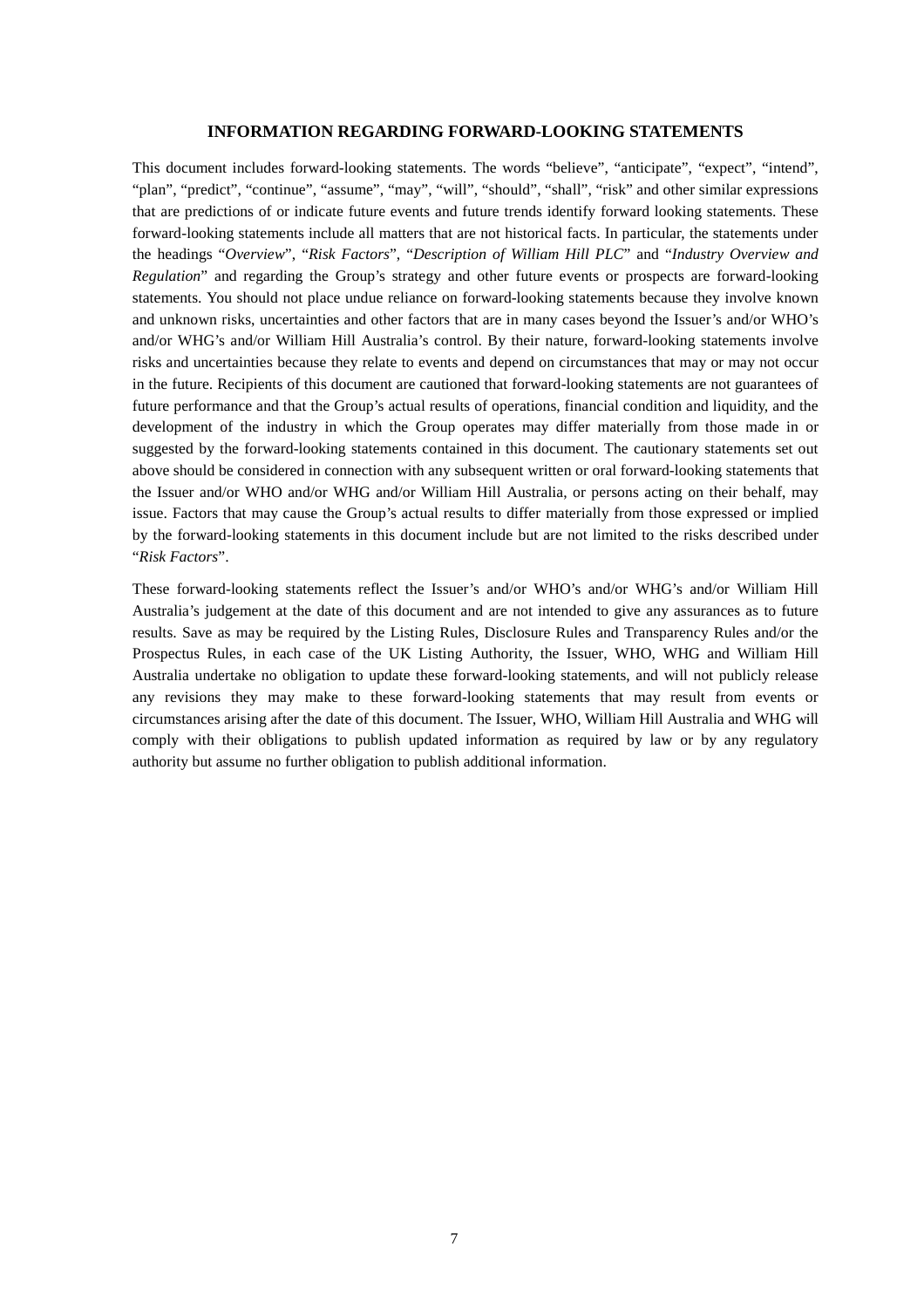## **PRESENTATION OF FINANCIAL INFORMATION**

The Issuer prepares its consolidated financial statements on the basis of a 52-week or 53-week financial period, generally ending on the Tuesday closest to the 31 December in each year. The audited consolidated financial statements of the Issuer for each of the years ended 30 December 2014 (the "**2014 financial year**") and 29 December 2015 (the "**2015 financial year**"), respectively, are incorporated by reference into this document. The Issuer prepares its consolidated financial statements in accordance with International Financial Reporting Standards ("**IFRS**").

#### **Non-IFRS measures**

William Hill assesses the financial performance of the Group's business using a variety of key financial measures. Some of these measures are termed "non-IFRS measures" because they exclude amounts that are included in, or include amounts that are excluded from, the most directly comparable measure calculated and presented in accordance with IFRS, or are calculated using financial measures that are not calculated in accordance with IFRS. A summary of the key performance measures discussed in this document, and of how such measures are used by William Hill, is presented below. William Hill does not regard these non-IFRS measures as a substitute for the equivalent measures calculated and presented in accordance with IFRS or those calculated using financial measures that are calculated in accordance with IFRS. The non-IFRS measures presented below may not be directly comparable to similarly-titled measures used by other companies, including competitors of William Hill.

## **Operating profit**

William Hill considers operating profit to be a key financial indicator of the Group's trading performance. Operating profit is defined by William Hill as pre-exceptional profit before interest and tax and before the amortisation of specifically identified intangible assets recognised on acquisitions. William Hill considers operating profit to be a useful indicator of the underlying operating performance of the business because it excludes exceptional items and the impact of amortisation charges arising from intangible assets recognised on acquisitions. Operating profit excludes items that can have a significant impact on the Group's profit or loss and should, therefore, be used in conjunction with, and not as a substitute for, profit before interest and tax.

Ordinarily, the aggregated operating profit generated by the Group's trading businesses will exceed 100 per cent. of Group operating profit primarily because Group operating profit includes the operating loss in the corporate segment resulting from unallocated central corporate costs.

#### **Gross Win and Gross Win Margin**

Gross Win is a non-IFRS revenue measure which is defined as amounts wagered less customer winnings and before the deduction of free bets, bonuses and other goodwill gestures. William Hill uses it to assess revenues before the deduction of any gambling taxes which may be subtracted in arriving at revenue defined on an IFRS basis. In addition, certain taxes and duties, including betting duty and the Horserace Betting Levy, are levied based on Gross Win. For the Group's Retail business, Gross Win equates to revenue as free bets, bonuses and goodwill gestures are deducted from amounts wagered. For its Online sportsbook business revenue is Gross Win less fair value adjustments for free bets, bonuses and goodwill gestures. Gross Win may exclude items that can have a significant effect on the Group's profit or loss and should, therefore, be used in conjunction with revenue as calculated under IFRS.

Gross Win Margin is a non-IFRS measure defined as Gross Win divided by amounts wagered and represents the percentage of amounts wagered that is retained by the Group. William Hill believes that Gross Win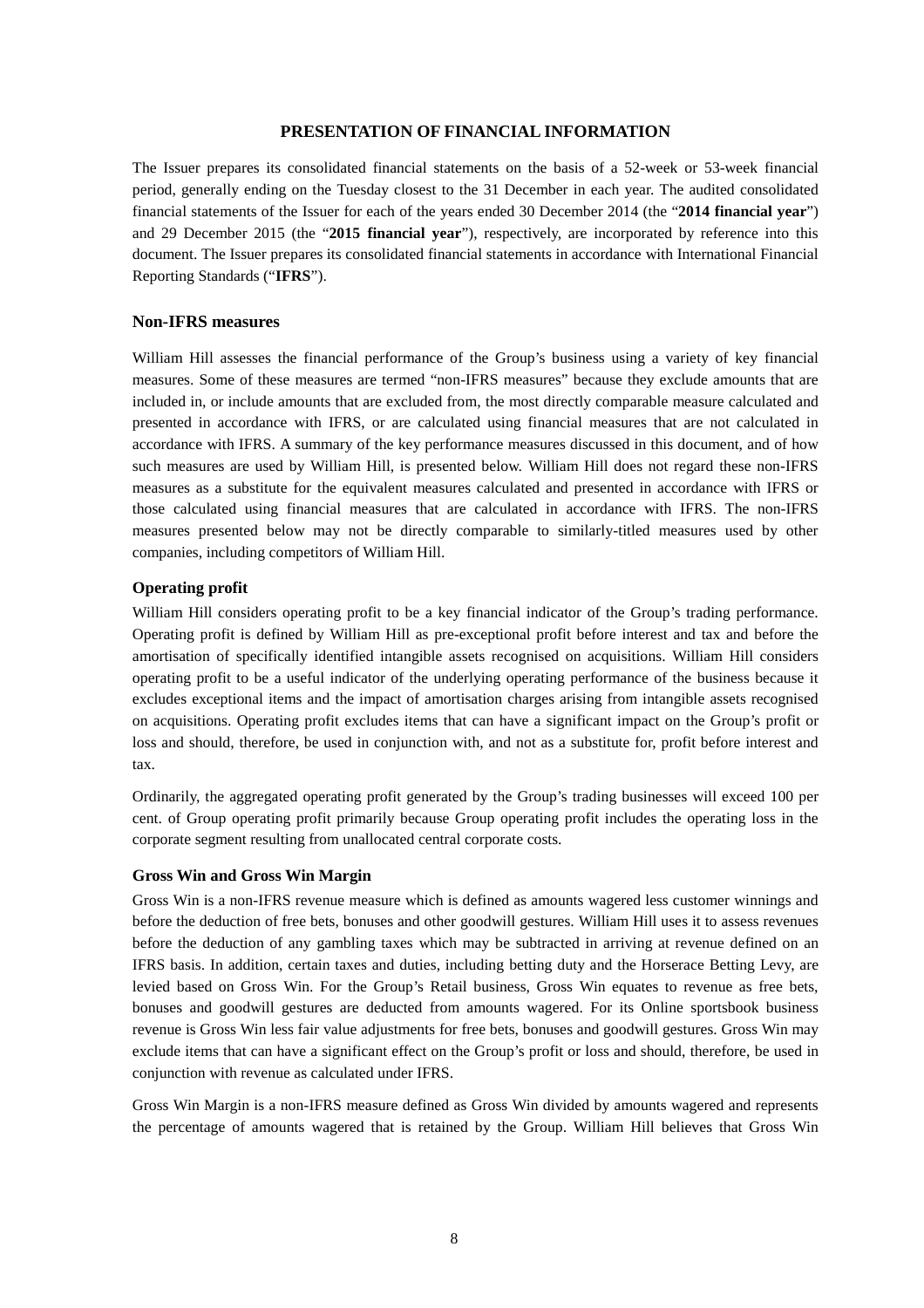Margin is useful in assessing the Group's ability to generate revenues from the amounts wagered by customers and that it provides a basis for assessing the profitability of certain activities of the Group. Gross Win Margin is used by William Hill to evaluate performance of over-the-counter activities in the Retail segment and sportsbook activities in the Online segment. Gross Win Margin is less relevant to its gaming activities.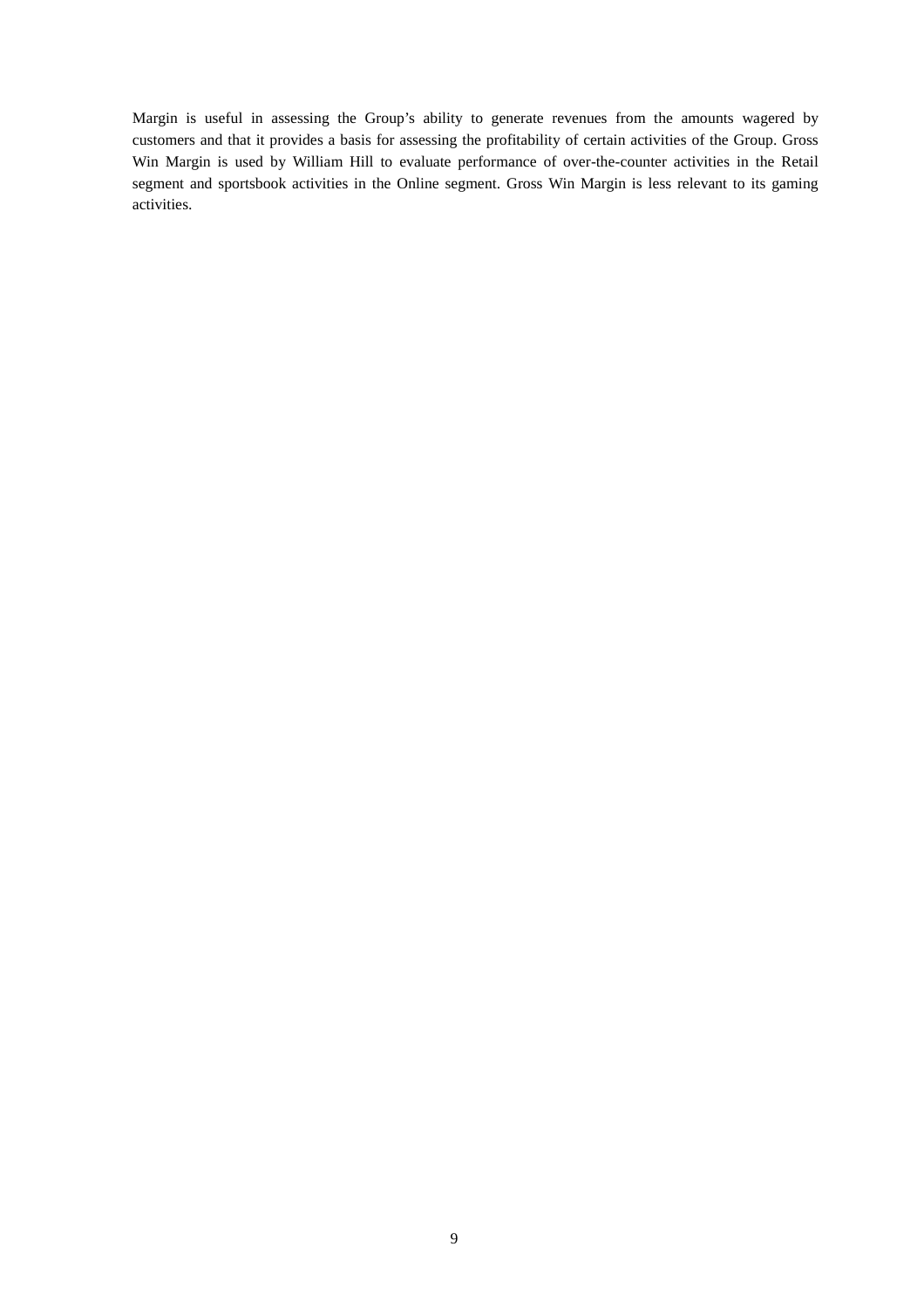## **DOCUMENTS INCORPORATED BY REFERENCE**

The following documents which have previously been published or are published simultaneously with this Prospectus and have been filed with the Financial Conduct Authority shall be incorporated in, and form part of, this Prospectus:

| <b>Reference document</b>                                         | <b>Information incorporated by</b><br>reference                      | Page number in the reference<br>documents |
|-------------------------------------------------------------------|----------------------------------------------------------------------|-------------------------------------------|
| William Hill PLC Annual                                           | Managing our risks                                                   | 44                                        |
| Report and Accounts for<br>the 52 weeks ended 30                  | <b>Independent Auditors' Report</b>                                  | 86-89                                     |
| December 2014                                                     | <b>Consolidated Income Statement</b>                                 | 90                                        |
|                                                                   | Consolidated<br>of<br>Statement<br>Comprehensive Income              | 91                                        |
|                                                                   | Consolidated Statement of Changes<br>in Equity                       | 92                                        |
|                                                                   | <b>Consolidated Statement of Financial</b><br>Position               | 93                                        |
|                                                                   | <b>Consolidated Cash Flow Statement</b>                              | 94                                        |
|                                                                   | Statement of Group Accounting<br>Policies                            | 95-96                                     |
|                                                                   | <b>Notes</b><br>Financial<br>to<br>Group<br>the<br><b>Statements</b> | 97-123                                    |
| William Hill PLC Annual                                           | Managing our risks                                                   | 46                                        |
| Report and Accounts for<br>the 52 weeks ended 29<br>December 2015 | <b>Independent Auditors' Report</b>                                  | 97-100                                    |
|                                                                   | <b>Consolidated Income Statement</b>                                 | 101                                       |
|                                                                   | Consolidated<br>Statement<br>of<br>Comprehensive Income              | 102                                       |
|                                                                   | Consolidated Statement of Changes<br>in Equity                       | 103                                       |
|                                                                   | Consolidated Statement of Financial<br>Position                      | 104                                       |
|                                                                   | <b>Consolidated Cash Flow Statement</b>                              | 105                                       |
|                                                                   | Statement of Group Accounting<br>Policies                            | 106-107                                   |
|                                                                   | Notes to<br>Group Financial<br>the<br>Statements                     | 108-135                                   |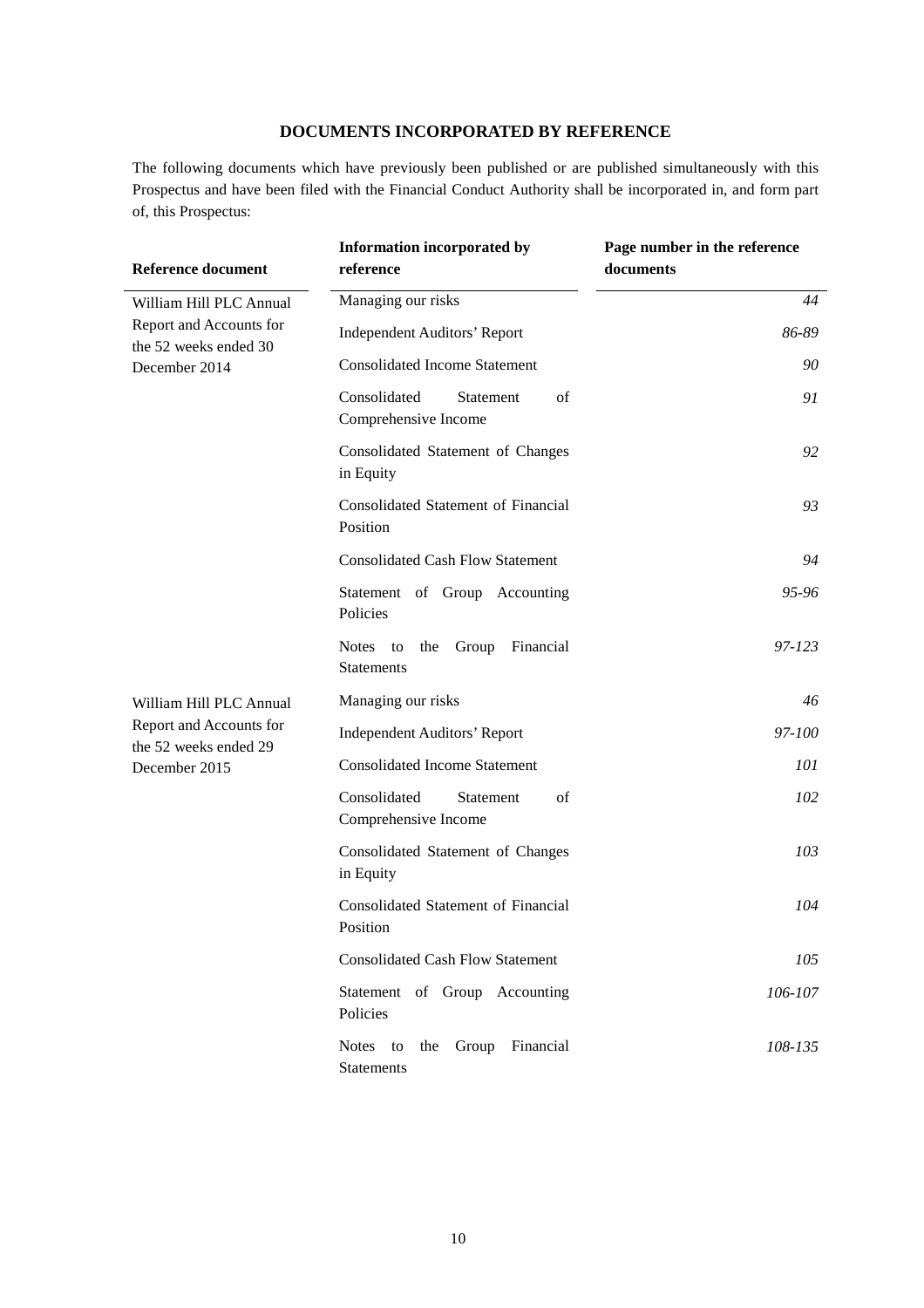| Reference document                                                                                                                                                                                         | Information incorporated by<br>reference | Page number in the reference<br>documents |
|------------------------------------------------------------------------------------------------------------------------------------------------------------------------------------------------------------|------------------------------------------|-------------------------------------------|
| Announcement headed<br>"William Hill PLC (LSE:                                                                                                                                                             |                                          | $1 - 2$                                   |
| WMH) (William Hill or<br>the Group) announces a<br>trading update for the<br>period to 20 March 2016"<br>dated 23 March 2016                                                                               |                                          |                                           |
| Announcement headed<br>"William Hill PLC (LSE:<br>WMH) (William Hill or<br>the Group) announces a<br>trading update for the<br>unaudited 17 weeks to 26<br>April 2016 (the period)"<br>dated 11 May $2016$ |                                          | $1 - 3$                                   |

Any information contained in the above documents incorporated by reference and not listed above is either covered elsewhere in this Prospectus or is not relevant for the investors.

Any documents themselves incorporated by reference in the documents incorporated by reference in this Prospectus shall not form part of this Prospectus.

Copies of the documents incorporated by reference in this Prospectus are available free of charge at www.williamhillplc.com. References to web addresses in this Prospectus are included as inactive textual references only and information in these websites does not form part of this Prospectus.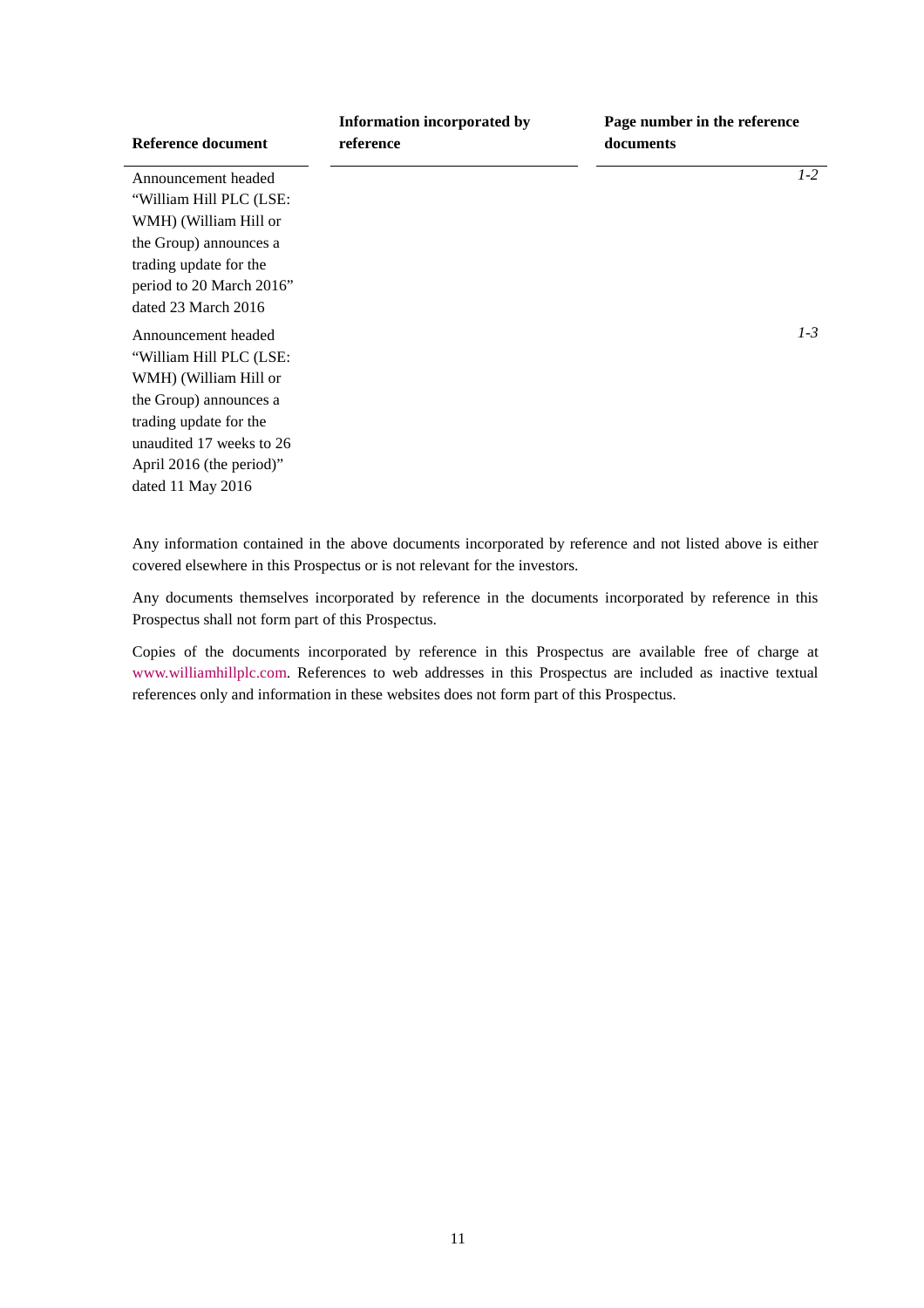#### **OVERVIEW**

**This Overview must be read as an introduction to this Prospectus and any decision to invest in the Notes should be based on a consideration of this Prospectus as a whole including the documents incorporated by reference.**

Words and expressions defined in the "*Terms and Conditions of the Notes*" shall have the same meanings in this Overview.

#### **The Group**

William Hill is one of the world's leading listed betting and gaming companies, employing approximately 16,000 people. Founded in 1934, it is the UK's largest bookmaker by number of licensed betting offices, with approximately 2,370 LBOs that provide betting opportunities on a wide range of sporting and non-sporting events, gaming on machines and numbers-based products including lotteries. The Group's Online business (www.williamhill.com) is one of the world's leading online betting and gaming businesses, providing customers with the opportunity to access William Hill's products online, through their smartphone or tablet and by text services. William Hill US was established in June 2012 and provides land-based and mobile sports betting services in Nevada, and is the exclusive risk manager for the State of Delaware's sports lottery. William Hill Australia is one of the largest online betting businesses in Australia, established through the acquisition of two businesses in 2013. It offers sports betting products online, by telephone and via mobile devices. William Hill PLC is listed on the London Stock Exchange and in the 2015 financial year Group revenue was £1,590.9 million and operating profits were £291.4 million.

#### **Key Strengths**

 $\overline{a}$ 

William Hill believes that it has a number of significant competitive advantages and strengths that will be important factors in maintaining and further developing its business, including the following:

## *The Group operates in attractive, growing markets*

The UK is William Hill's primary market contributing 85 per cent. of its revenues in the 2015 financial year. Around 70 per cent. of the UK adult population participates in gambling each year including the National Lottery.<sup>1</sup> An estimated 8 million people regularly engage in land-based and digital gambling each year, approximately 17 per cent. of the UK adult population.<sup>2</sup> This has increased over time with the National Lottery and TV advertising making gambling more socially acceptable as a mainstream leisure activity whilst mobile devices are making the product more accessible.

After the National Lottery, LBOs constitute the second largest segment of land-based gambling in the UK generating £3.2 billion of gross gambling yield in 2014/15.<sup>3</sup> Between 2010 and 2015 LBO gross gambling yield grew at a compound annual growth rate of 2 per cent. 4 LBOs were first legalised in 1961 when the UK government recognised that significant levels of gambling were happening outside race tracks and elected to tax, regulate and control the industry through licensing. Over the years gradual regulatory change has permitted LBOs to broadcast sports events, to open for longer and to provide a more welcoming shop environment. Evolving customer habits

<sup>1</sup> Kantar Betscope Study Q2 2015 – Q1 2016, published April 2016.

<sup>&</sup>lt;sup>2</sup> Kantar Betscope Study Q2 2015 – Q1 2016, published April 2016.

<sup>3</sup> Gambling Commission, Gambling Industry Statistics (April 2010-March 2015), November 2015.

<sup>4</sup> Gambling Commission, Gambling Industry Statistics (April 2010-March 2015), November 2015.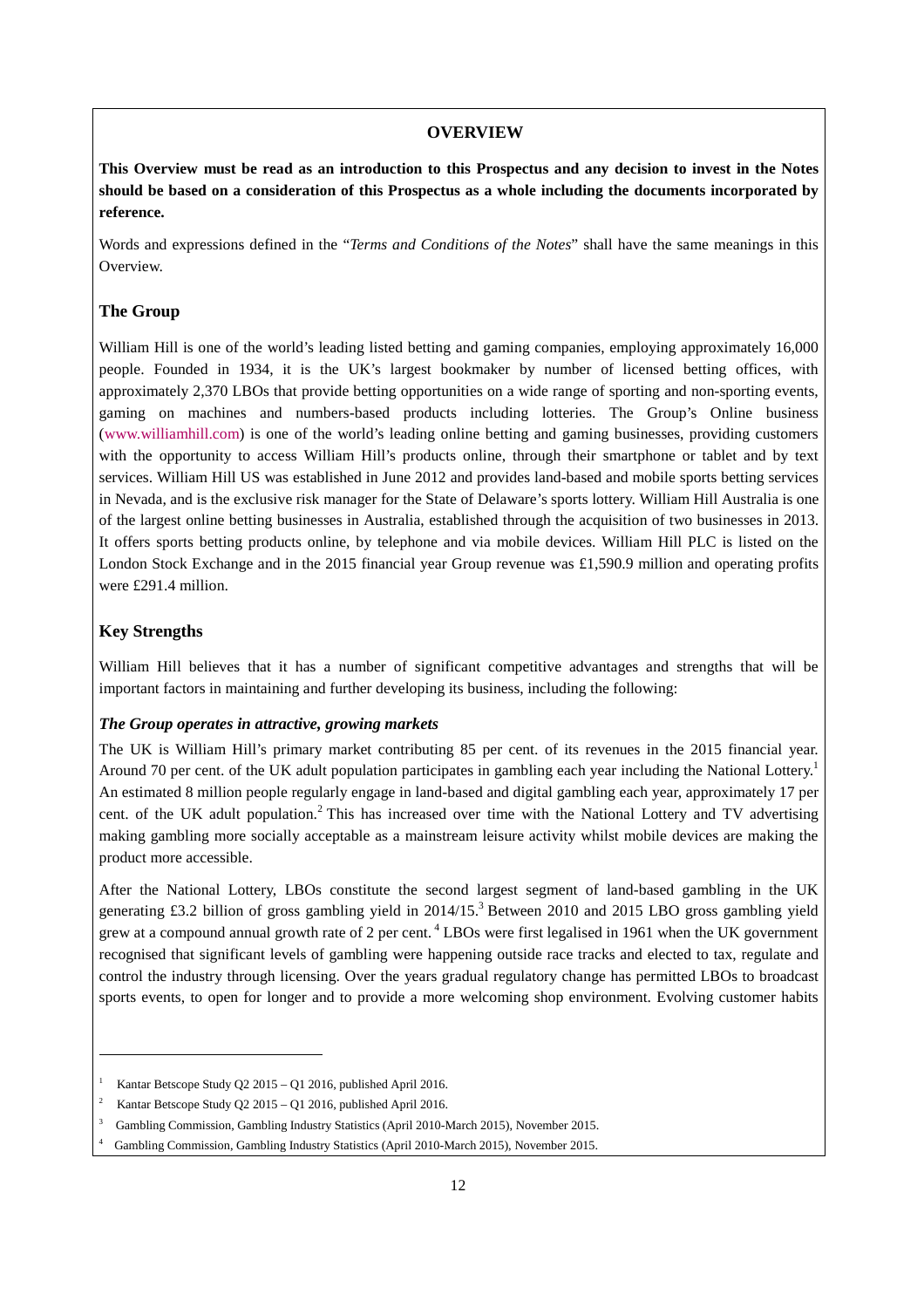have led to bookmakers offering an increasingly wider range of betting and gaming products, with football betting and machine-based gaming proving increasingly popular with customers.

The UK online market, including mobile, is the fastest growing segment of the UK gambling industry<sup>5</sup> and in the 2015 financial year William Hill grew its UK online revenues by 11 per cent. Since it first became established in 1998 the online sector's growth has coincided with an expansion of the total gambling population, suggesting the online segment of the UK gambling industry has offered access to customers who would not typically use LBOs. The UK online market was estimated to have generated £2.7 billion of gross gambling yield in 2014, of which sports betting was the biggest contributor.

The Group's second core market is Australia which has the highest spend per capita among the ten largest gambling markets. 6 Betting accounts for 21 per cent. of the Australian gambling market with AUD\$3 billion of gross gambling yield a year. <sup>7</sup> Online betting has expanded rapidly as a proportion of total turnover<sup>8</sup> given the shift to mobile and high smartphone penetration rates.

The Group's other core markets are Italy and Spain which have followed the UK in establishing licensing regimes for online gambling. Italy is the largest of the European gambling markets which William Hill believes has the second highest spend per capita on gambling the second highest among the top ten regulated markets, behind Australia. <sup>9</sup> The market continues to evolve with further liberalisation of regulation providing opportunities for operators such as William Hill which in the 2015 financial year grew its Italian revenues by 28 per cent. in local currency terms. In Spain sports betting features more strongly in the online market, representing around 47 per cent. of gross gaming yield in 2014.<sup>10</sup> In 2015 Spain regulated online slots games for the first time. With no prominent land-based sports betting incumbent the market is led by the major European operators. In the 2015 financial year William Hill grew its Spanish revenues by 13 per cent. in local currency terms.

The Group's final core market is the US which is dominated by land-based casinos and lotteries. Online gaming is largely illegal with only Delaware, New Jersey and Nevada having licensed operators to provide certain gaming products. Online sports betting is illegal under the Interstate Wire Act 1961 and state-sponsored land-based sports betting is banned under the Professional and Amateur Sports Protection Act 1992 ("**PASPA**") in all but four states – Nevada, Delaware, Montana and Oregon. In Nevada sports books have to be sited within casinos and are typically either run by the casino operator or outsourced to an experienced specialist operator. Nevada also permits mobile betting for customers who create their accounts through land-based outlets which is proving to be an area of strong growth. In the 2015 financial year William Hill US grew its revenues by 5 per cent. in local currency terms.

William Hill also generates revenues in other countries outside of its five core markets by providing online sports betting and gaming activities. There are approximately 100 countries within this category which contributed approximately 4 per cent. of Group revenues in the 2015 financial year. The Group undertakes regular legal assessment of whether existing regulations allows William Hill to provide its services. As legislation is updated the Group either applies for a licence or withdraws from such non-core market.

## *The Group has good positions in its core markets*

William Hill has a strong position in the UK LBO market and as at 30 September 2015 was the largest UK operator with 26 per cent. of LBOs and an estimated 32 per cent. of revenues in the year April 2014 to March 2015.<sup>11</sup> Plans

<sup>5</sup> Gambling Commission Industry Statistics, April 2010-March 2015.

 $\overline{a}$ 

<sup>6</sup> H2GC Global Gambling Data, July 2015.

<sup>&</sup>lt;sup>7</sup> Roy Morgan Research, State of the Nations, September 2014.

<sup>8</sup> Australian Racing Board Fact Book, January 2016.

<sup>9</sup> Company analysis (March 2016) based on H2GC Global Gambling data (July 2015) and population data (July 2015).

<sup>&</sup>lt;sup>10</sup> H2GC Global Gambling Data, July 2015.

<sup>&</sup>lt;sup>11</sup> Based on Company analysis of Gambling Commission Industry Statistics, April 2010-March 2015.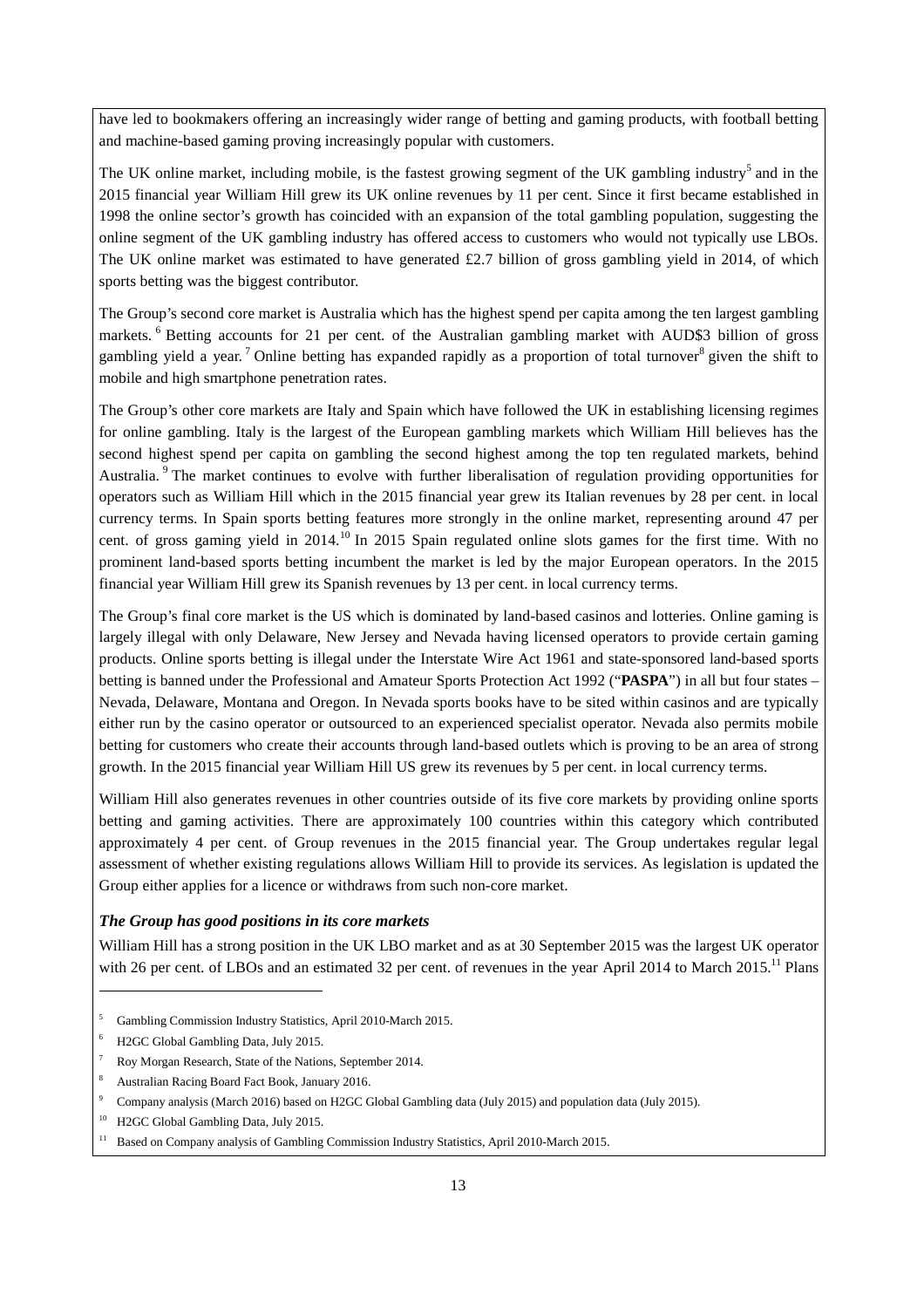to merge Ladbrokes plc ("**Ladbrokes**") and the Coral Group ("**Coral**") have been announced, which would create the largest LBO estate. This is being reviewed by the UK Competition and Markets Authority ("**CMA**").

The Group also has a 15 per cent. share of the UK online betting market.<sup>12</sup> The UK online market is relatively fragmented, however the introduction of the point of consumption tax ("**POCT**") is expected to lead to greater concentration in the market as smaller scale, lower margin operators fall away, become less competitive or consolidate. The Group believes sports betting, which it considers to be one of its core competences, is the most important product for attracting and retaining online customers in the UK as it targets the largest single segment of the online gambling population, has a lower cost per acquisition, the longest customer lifespan and the best crossselling potential as well as the greatest opportunity for product differentiation.

William Hill believes it holds a top three position in the Australian online market. Although a number of European operators have moved into the market in recent years the Group believes scale is increasingly important, not least because there have been significant increases in betting taxes and levies in recent years, including race field fees (fees paid to the horseracing industry). William Hill believes it is well-placed to capitalise on the structural growth trends in the Australian market.

In its other core markets the Group believes it holds top three positions in the Italian and Spanish online sportsbook markets with an 8 per cent. and 16 per cent. share of turnover respectively. The Group believes that regulatory change provides opportunities for William Hill with its skills and capabilities honed in more open, competitive markets elsewhere.

William Hill's US business operates in Nevada where sports books have to be sited within casinos and typically are either run by the casino operator or outsourced to a specialist operator. William Hill believes it is the largest such operator by number of outlets with approximately a 55 per cent. market share. In Delaware, sports betting is run by the Delaware State Lottery and William Hill US is the exclusive risk manager for that service. New Jersey is challenging PASPA to allow land-based sports betting in the state. Should this be permitted William Hill has an agreement in place with Monmouth Park racetrack to take advantage of this opportunity. William Hill believes it is well-positioned to take advantage of further opportunities should the US market liberalise.

## *The Group's markets benefit from barriers to entry*

The UK LBO market benefits from high barriers to entry based on licensing and planning restrictions. The number of betting shops has stayed relatively stable for some years at around 9,000 and the market continues to consolidate with four major operators (87 per cent. of the market by number of LBOs as at 30 September 2015)<sup>13</sup> continuing to open shops and a gradual reduction in the number of small chains and independent operators. Similarly the Group's land-based US business in Nevada is protected by stringent licensing and regulatory compliance requirements.

The Group's online businesses including in Australia are also protected by licensing and regulatory requirements although it is possible for unlicensed competitors operating from offshore locations to take business in these markets. Although barriers to entry may be lower the Issuer believes barriers to success are high and that one of the keys to success in the online market is the ability to offer sports betting products. In the Group's view, sports betting has a high barrier to entry, with operators such as William Hill benefitting from large scale specialist teams who produce increasing volumes of innovative betting opportunities and use proprietary algorithms to derive pricing for new markets.

As well as the limited availability of sports betting expertise the Group believes a further barrier to success in the online market derives from the scale of resources required to offer a competitive and differentiated customer offering online. These resources are needed to support significant investments in marketing and technology which

 $\overline{a}$ 

<sup>&</sup>lt;sup>12</sup> Gambling Compliance, UK Online Market Share, October 2015.

<sup>&</sup>lt;sup>13</sup> Gambling Commission Industry Statistics, April 2010-March 2015, November 2015.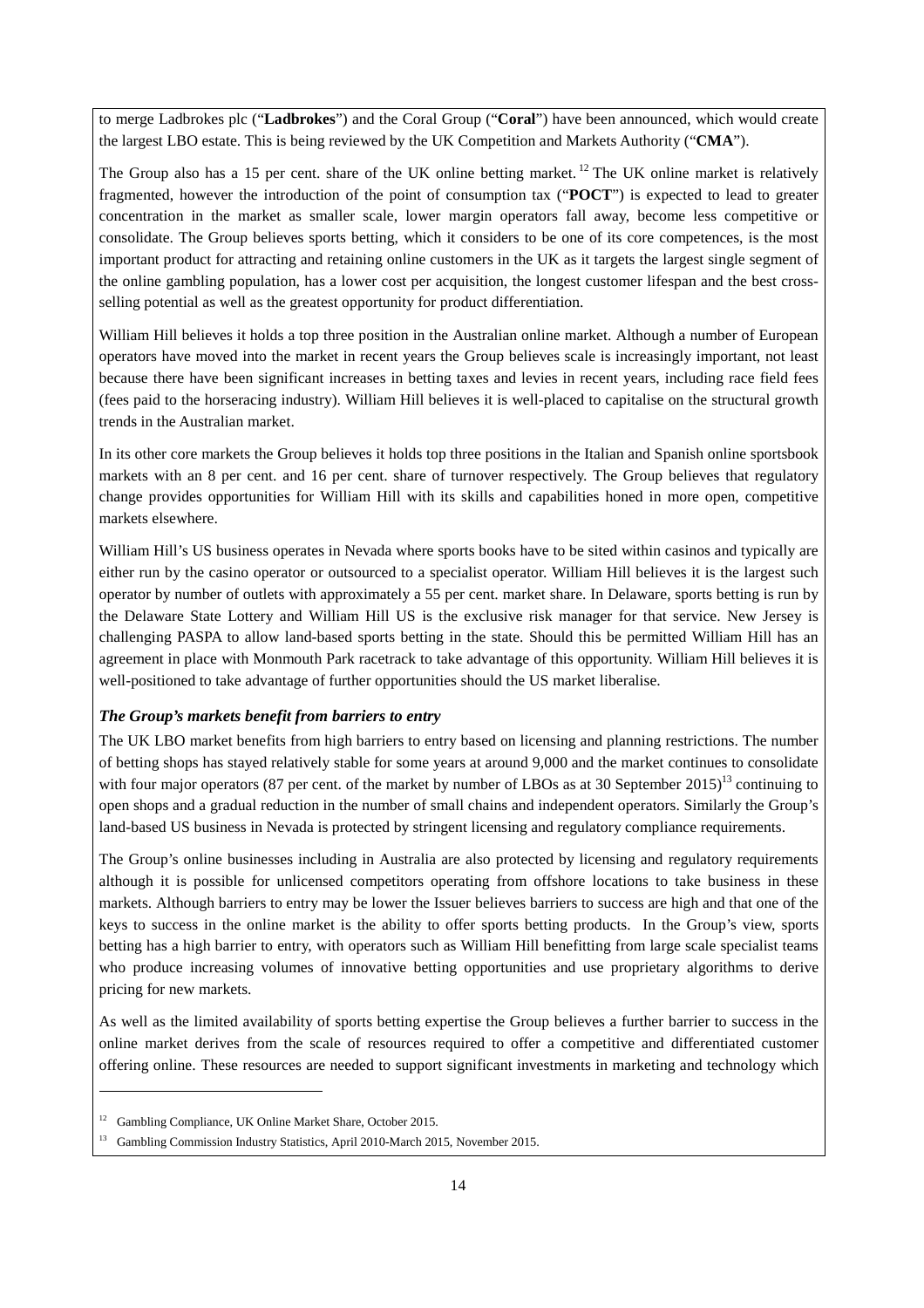the Group believes are required to support delivery of a high quality, seamless and differentiated customer experience across multiple access channels. Differentiation of the product range is also important and companies such as William Hill are increasingly sourcing exclusive and proprietary gaming content for customers.

Finally the risk of tax increases and regulatory change affecting the gambling sector also act as a barrier to new market entrants.

## *Large scale operator*

William Hill believes the importance of having a large-scale operation is increasing. For its Retail business, having a large number of LBOs contributes to economies of scale in covering the central costs incurred in running such an operation. For its Online businesses, scale enables investment in marketing and technology which drives future growth whilst being able to absorb the impact of regulatory change and, as witnessed recently, significant increases in gambling taxes. In particular the Group believes investment in technology is key to developing the customer offering in terms of product depth and breadth, user experience and ultimately personalisation. William Hill is already one of the largest scale operators in the market with a substantial land-based business and one of the leading online businesses. These provide it with the resources to absorb adverse tax and regulatory impacts and to invest in growth opportunities.

## *Long-established, trusted and widely recognised business and brand*

William Hill believes that its long-established, trusted and widely recognised business and brand represent a significant competitive advantage in the development of its betting and gaming activities. In the gambling industry, customers have traditionally taken comfort from the fact that they are dealing with a widely recognised operator with a long-established heritage. The William Hill brand and heritage have also been key in supporting the growth of the Group's online segment in the UK and internationally and the Group expects this will continue to be the case in the future.

## *Sports betting expertise coupled with a full gaming proposition*

William Hill is recognised for its sports betting expertise and the Group continues to expand its sports betting product range and to offer attractive pricing on sporting events. The Group believes sports betting is the most important product for attracting and retaining online customers in the UK as it targets the largest single segment of the online gambling population, has a lower cost per acquisition, the longest customer lifespan and the best crossselling potential as well as the greatest opportunity for product differentiation.

William Hill believes that having an effective odds setting, trading and risk management system is essential to operating a profitable betting operation. The Group and its relevant employees have extensive experience in risk management and bookmaking procedures, such as analysing information, imposing bet acceptance limits, hedging and expert odds compilation. In addition, by offering a substantial number of betting opportunities to customers, William Hill is able to spread its risk over a large number of events.

The Group also offers a full range of gaming products including casino games, slots, poker and bingo in order to provide customers with an exciting gambling experience. Although sports betting margins can fluctuate with sporting results, gaming margins are more predictable and provide a more stable source of revenue for the Group. The combination of betting and gaming also enables the Group to cross-sell multiple products to customers, which William Hill believes increases customer value and retention.

## *Strong cash flow generation and a robust balance sheet*

The Group's business is highly cash generative, typically converting a high proportion of profits into net cash from operating activities. Good control of capital expenditure has enabled the Group to deliver high levels of free cash flow. Over recent years surplus cash flow after dividends has been used to reduce net debt.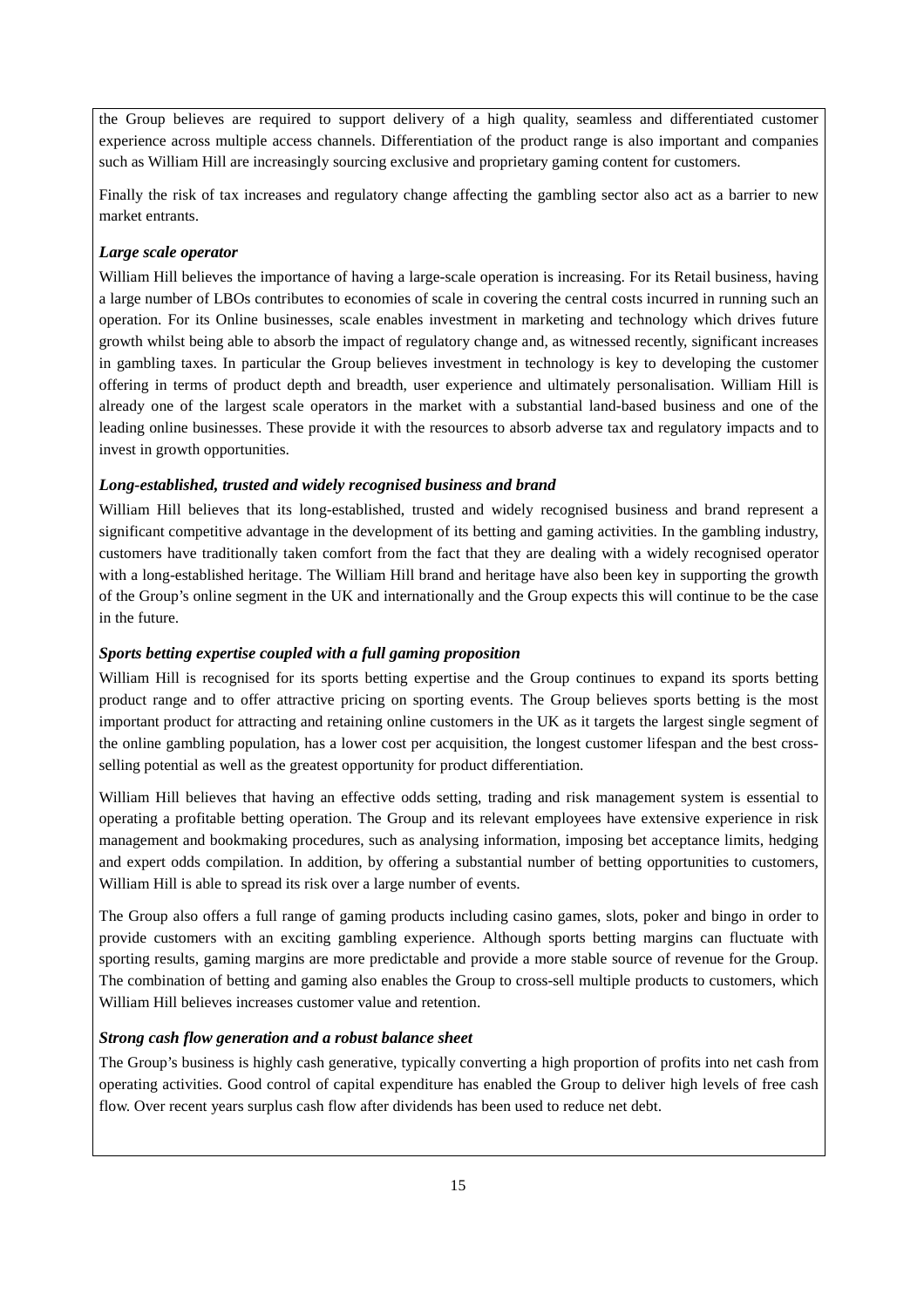The Group has a strong and flexible balance sheet with net debt to EBITDA standing at 1.3 times at the end of the 2015 financial year (when measured on a bank covenant basis). The Board of Directors regularly reviews the Group's capital structure, taking into consideration the Group's strong cash flow generation, its organic investment strategy, opportunities to accelerate the strategy through acquisitions, the potential for disruptive regulatory changes and the wider competitive environment. The Board of Directors believes the appropriate capital structure for the Group ranges between approximately one and two times net debt to EBITDA.

The Group's capital allocation priorities are: (i) investment in organic growth opportunities; (ii) payment of regular dividends to shareholders; (iii) investment in acquisition opportunities that are expected to accelerate achievement of the Group's strategic objectives and create value; and (iv) the return of surplus capital to shareholders consistent with the parameters of the Group's capital structure and financial leverage guidance. In February 2016, following a review of its capital position, the Group announced a capital return of up to £200 million to be effected by means of a share buyback programme to be executed over the following twelve months. In its trading update dated 23 March 2016 the Group re-confirmed its commitment to this share buyback programme.

#### *Strong management team*

William Hill has a senior management team that combines individuals with significant experience in the gambling industry together with individuals who have a wide range of experience gained in other industries. The Group's management team is led by James Henderson, the Chief Executive Officer, who has worked for William Hill for over 30 years and has experience across all of the Group's main divisions.

## **Business Strategy**

 $\overline{a}$ 

William Hill's strategic objective is to increase the Group's diversification by growing digital and international revenues and profits that create shareholder value and mitigate regulatory risk. To achieve this the strategy is focused on: maximising the Group's opportunity as one of the UK's leading multi-channel gambling operators; leveraging that expertise in other international markets; and increasing the Group's technological self-reliance to differentiate what William Hill can offer its customers compared to competitors.

#### *Maximising the Omni-Channel Potential of Retail and Online*

UK customers are increasingly using both digital and land-based channels to bet. In 2015, William Hill had the largest betting shop estate in the UK and was the leading online operator by revenues. The UK remains the Group's primary market contributing 85 per cent. of revenues in the 2015 financial year. Of the 8.3 million gambling customers in the UK around 3 million gamble with William Hill.<sup>14</sup> Around 22 per cent. of all UK customers now gamble in both land-based and digital channels and that proportion continues to increase.15

The aim of the omni-channel strategy is to maximise UK customers' gambling spend across all channels with William Hill. 28 per cent. of the Group's regular Retail customers and 26 per cent. of its regular Online customers are multi-channel. The Group captures 45 per cent. of those Retail customers in William Hill Online and 68 per cent. of those Online customers in its betting shops. The Group's omni-channel or 'one William Hill' strategy focuses on making it easy and logical for customers to choose William Hill when they cross between channels.

The Group's first priority to encourage this is the self-service betting terminal ("**SSBT**"). One of the Group's major competitive advantages is the massive product range that it has created for its Online customers. The goal is to bring this to the Group's Retail customers using self-service technology. The Group has developed a proprietary SSBT within twelve months which has been launched for customer testing. The goal is to undertake a full roll out of this product in 2016.

<sup>14</sup> Kantar Betscope Study Q2 2015 – Q1 2016, published April 2016.

<sup>15</sup> Kantar Betscope Study Q2 2015 – Q1 2016, published April 2016.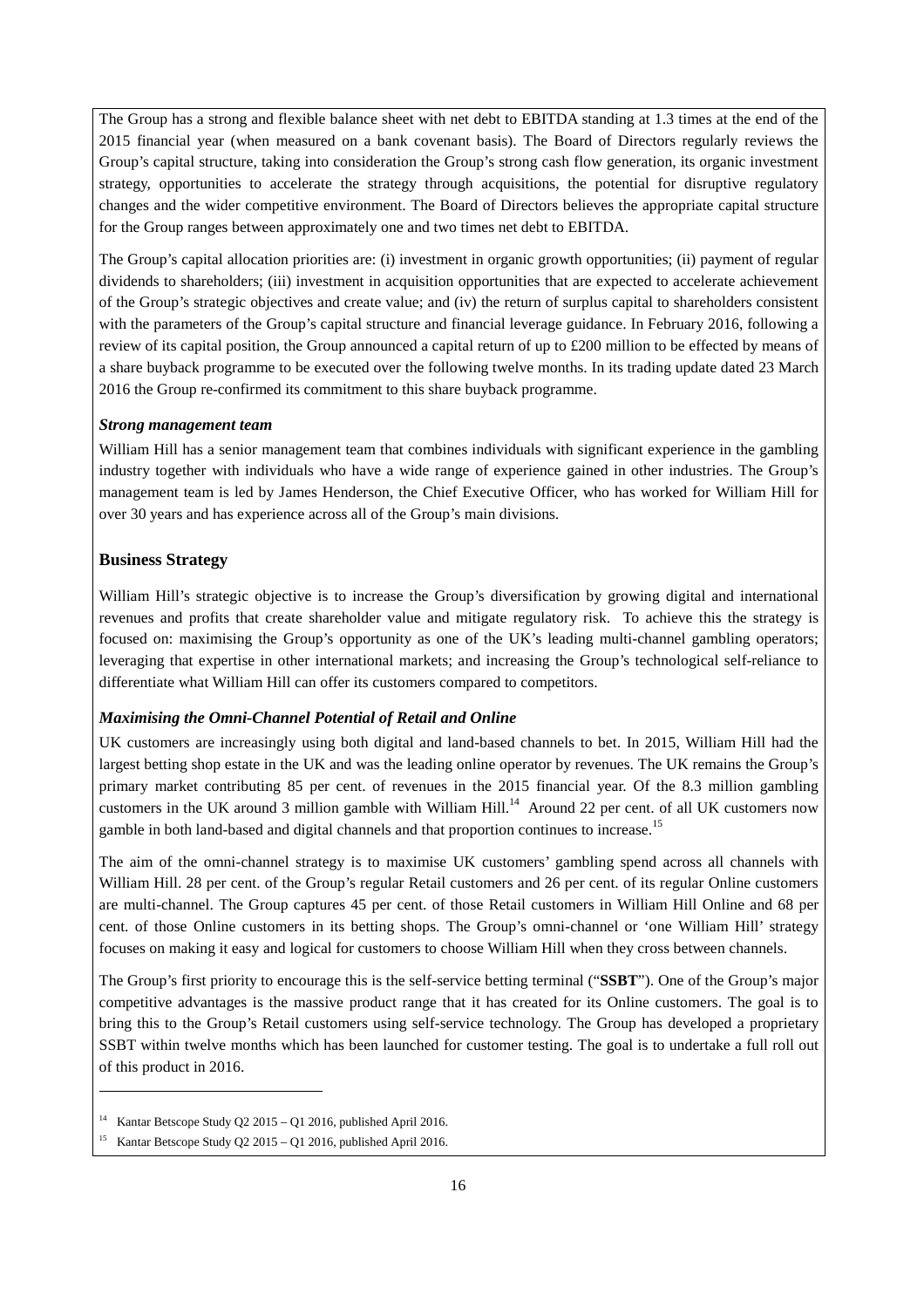At the same time the Group has also created a more consistent experience between Retail and Online in other areas. For example cross-channel gaming launches generated seven of the top ten games in Retail in 2015. The Group has revised the design of its in-shop broadcasts to align them to the Online look and feel, brought Online's "Top Bets" and "Tip Advisor" experience into shops and shared products like US horseracing. The next priority is to develop a means for customers to transfer their money more effectively across channels.

## *Extending the Group's expertise into international markets*

William Hill has built an innovative and highly competitive offering for customers in the UK. As regulations change and markets open up across the world the Group is taking that offering into other regulated markets. By diversifying its revenue streams the Group reduces its exposure to fiscal, economic and regulatory change in any single market. The Group's primary focus is on four markets in addition to the UK: Australia, Italy, Spain and the US. The Group believes that these offer growth markets with large populations with a propensity to bet.

Following the acquisitions of Sportingbet (including the Centrebet brand) and tomwaterhouse.com to create William Hill Australia, the Group has focused on reshaping this business to address the growing recreational market in Australia. Over two years the Group has enhanced many aspects of this business: the management team, the trading policies, the product range, the desktop and mobile user experience, the technology platform and supporting IT team, the marketing investment strategy and the brand. As a result the business returned to revenue growth in local currency terms by the end of 2015 and is well-positioned to capitalise on the growth trends in the Australian online gambling market.

In addition to the UK, the Group's Online business has licences and local market websites in Italy and Spain and was licensed in Ireland in 2015 and aims to build its revenue and profit streams from these countries. Regulation in Italy and Spain continues to evolve and as product liberalisation continues this favours the Group competitively. For example in Italy the changing "palinsesto" schedule of permitted bets has allowed the Group to extend its betting range significantly. It also extended its gaming products with the launch of a "Vegas" tab on its website. In Spain William Hill was one of the first to launch a slots offering following the licensing of that product.

In the US, the Group's strategy is to build its brand awareness and recognition of its strengths in sports betting so that the Group is well-positioned to take advantage of emerging opportunities arising from regulatory change in that market.

## *Increased differentiation through technology*

William Hill believes differentiation drives growth and technology is key in enabling this. The fastest growing products are supported by innovations in technology. For example in the UK in-play betting and mobile gambling have been the key drivers of growth in recent years. To date much of the gambling industry, including William Hill, has relied on third party software suppliers for core technology. Increasingly the small number of operators that can afford to do so – like William Hill – are looking to control more of the technology themselves in order to bring customers a differentiated offering. This requires significant investment in innovation and know-how and the increasing costs of such investment favours large scale operators such as William Hill.

In Australia, William Hill was the first operator to launch in-play online betting. By owning all aspects of its technology platform William Hill Australia brings innovations like this to its customers faster and more frequently. Through the Group's Global Trading Platform, the Australian business benefits from automated feeds substantially expanding its product range, particularly for in-play betting.

The Retail business is expected to benefit similarly from an expanded product range provided through William Hill's proprietary SSBT where the Group's scale and in-house expertise enables it to invest in a differentiated offering, taking advantage of the broad product range created for the Online business. At the same time customers are expected to benefit from a more consistent user experience across the Group's website, apps and the SSBT.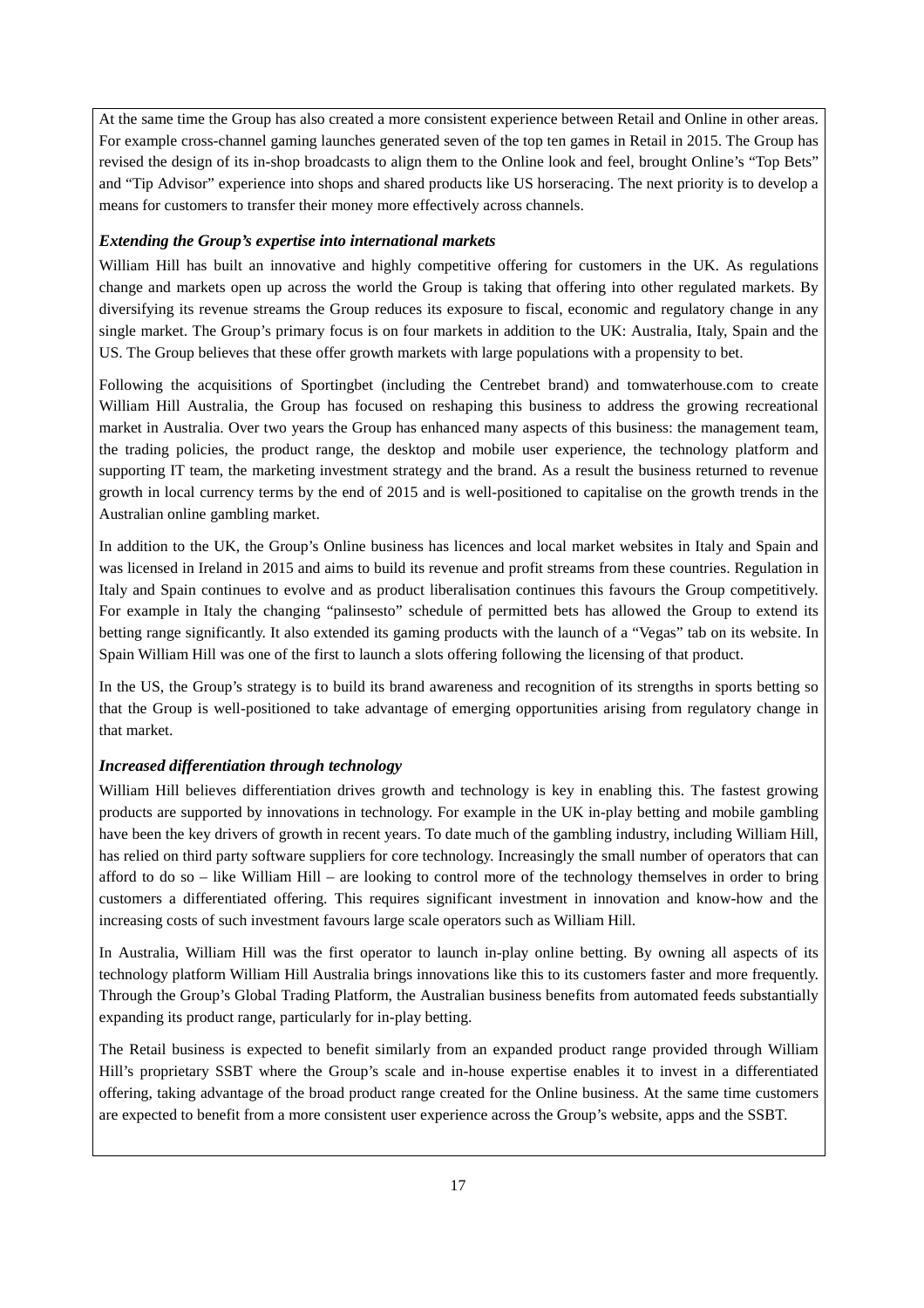The Group's Online business has continued to innovate its gaming offering having launched a leading, comprehensive "destination gaming" platform in the industry. Alongside its popular Vegas product suite, the Group now offers Asian-themed gaming from its "Macau" product suite and a more high-end gaming experience via its "Mayfair" product suite with exclusive content and more themed or branded live dealer tables. Online has also built its own bonus engine to support the Vegas, Macau and Live Casino offerings.

The Group's online sportsbook, like many others, uses OpenBet's software comprising back-end functions like the betting engine and e-wallet capabilities and front-end interfaces like the desktop website supplemented by Mobenga (part of Playtech) apps. In 2015 the Group delivered Project Trafalgar which involved building a proprietary service layer and application programme interfaces between the front and back-ends of the sportsbook system. This is expected to deliver many benefits over the coming years including faster site loading times, rapid launches of innovations, further optimisation of user journeys, better cross-selling opportunities and improved ability to analyse customer data.

In line with its strategy of obtaining greater control of the technology on which it relies in April 2016 the Group announced it had entered into a long term commercial agreement with NYX Gaming Group Limited ("**NYX**"), a digital gaming content and technology supplier to the gaming industry. As part of that agreement the Group will invest £80 million in the form of a note redeemable in cash or shares in NYX with an interest coupon of 6 per cent. payable in kind. This investment, alongside a further £10 million invested in the equity of NYX, is to support NYX's acquisition of OpenBet. The commercial agreement and investment secures William Hill's existing technology platform and establishes a clear roadmap for its development. This includes further development of the Group's existing sports betting, gaming and retail platforms and the development of a new platform over the next three years.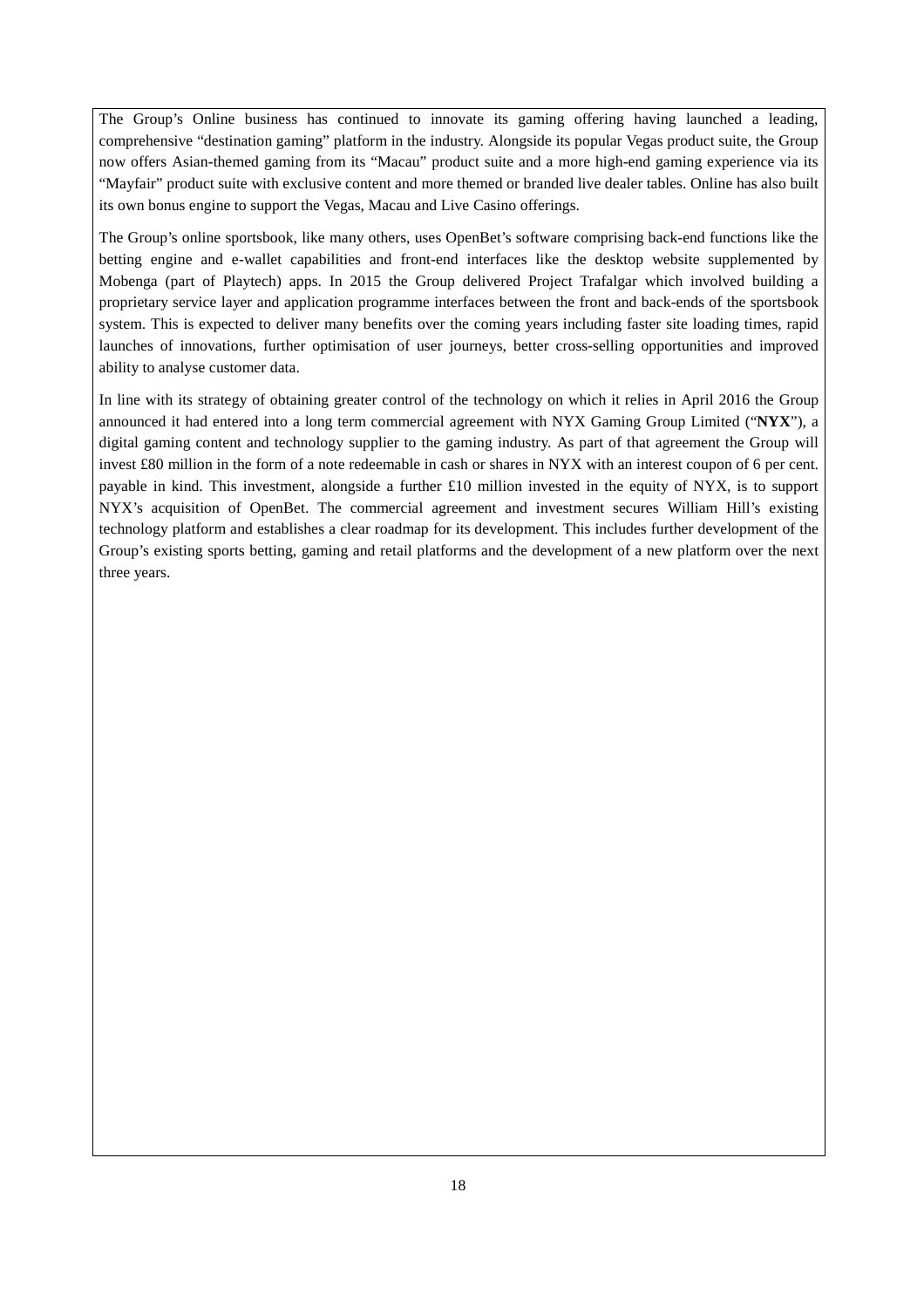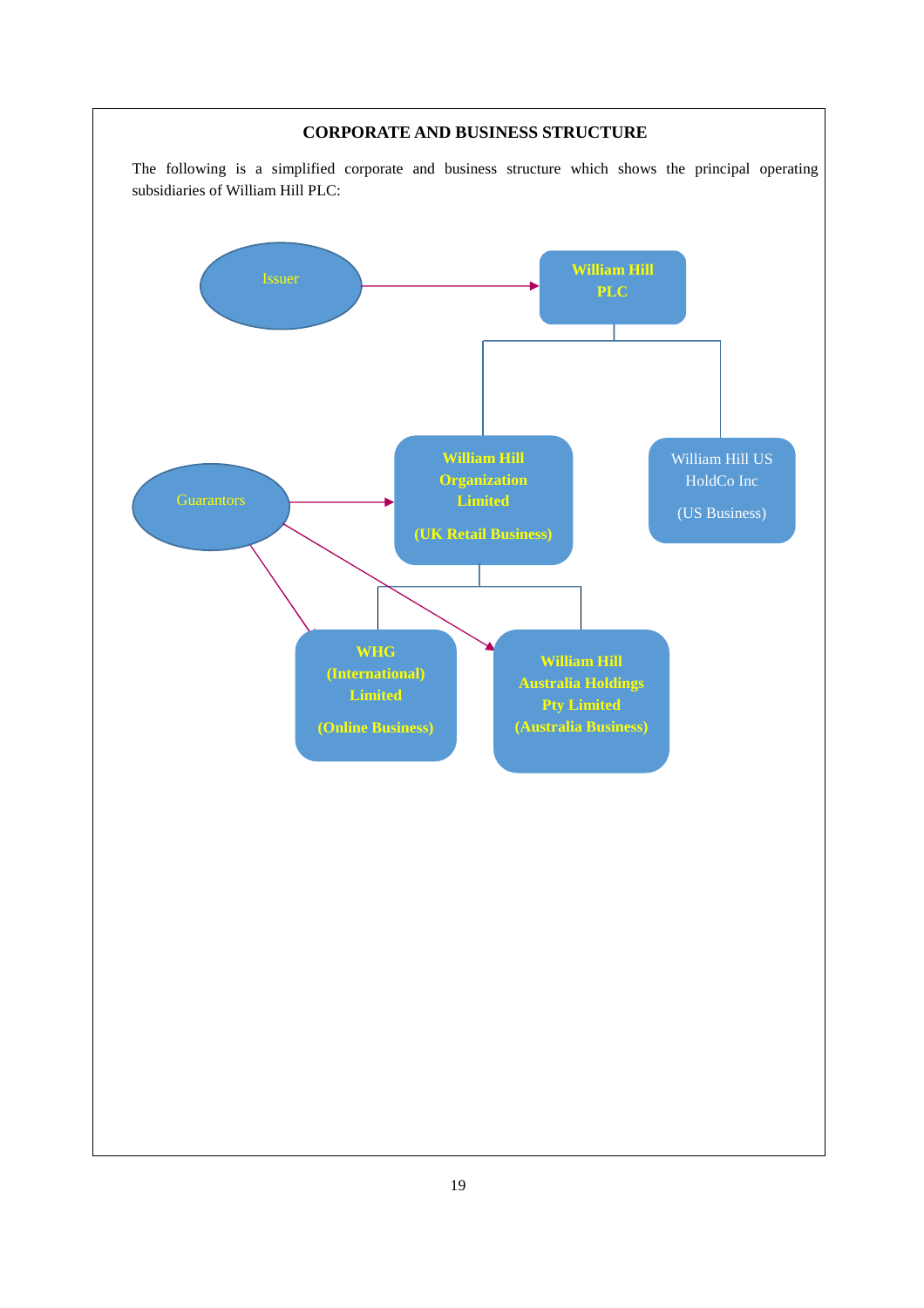# **OVERVIEW OF TERMS AND CONDITIONS**

| <b>Issuer</b>                                           | William Hill PLC                                                                                                                                                                                                                                                                                                                                                                                                                                                 |
|---------------------------------------------------------|------------------------------------------------------------------------------------------------------------------------------------------------------------------------------------------------------------------------------------------------------------------------------------------------------------------------------------------------------------------------------------------------------------------------------------------------------------------|
| <b>Guarantors</b>                                       | William Hill Organization Limited, WHG (International)<br>Limited and William Hill Australia Holdings Pty Limited                                                                                                                                                                                                                                                                                                                                                |
|                                                         | Other subsidiaries of the Issuer may become guarantors of the<br>Notes after the Issue Date (as defined below), as described in<br>"Terms and Conditions of the Notes - Notes Guarantee".<br>WHO and/or WHG and/or William Hill Australia or any other<br>subsidiary of the Issuer which becomes a guarantor of the<br>Notes after the Issue Date may also cease to be a guarantor, as<br>described in "Terms and Conditions of the Notes - Notes<br>Guarantee". |
|                                                         | References in this Overview to the "Guarantors" shall, so far<br>as the context permits, also include any subsidiary of the Issuer<br>which becomes a guarantor of the Notes after the Issue Date but<br>shall not include any subsidiary of the Issuer which ceases to be<br>a guarantor of the Notes.                                                                                                                                                          |
| <b>Risk Factors</b>                                     | Investing in the Notes involves risks. See "Risk Factors" for a<br>discussion of certain risks you should carefully consider before<br>investing in the Notes.                                                                                                                                                                                                                                                                                                   |
| <b>Description of Notes</b>                             | £350,000,000 4.875 per cent. Guaranteed Notes due 2023 (the<br>"Notes"), to be issued by the Issuer on 27 May 2016 (the<br>"Issue Date").                                                                                                                                                                                                                                                                                                                        |
| <b>Trustee</b>                                          | The Law Debenture Trust Corporation p.l.c.                                                                                                                                                                                                                                                                                                                                                                                                                       |
| <b>Active Joint Lead Managers</b>                       | Banco Santander, S.A.<br>Lloyds Bank plc<br>The Royal Bank of Scotland plc                                                                                                                                                                                                                                                                                                                                                                                       |
| <b>Joint Lead Managers</b>                              | <b>Barclays Bank PLC</b><br>Mediobanca-Banca di Credito Finanziario S.p.A.                                                                                                                                                                                                                                                                                                                                                                                       |
| <b>Interest</b>                                         | 4.875 per cent. per annum payable semi-annually in arrear.                                                                                                                                                                                                                                                                                                                                                                                                       |
| <b>Optional Redemption by Issuer for tax</b><br>reasons | The Issuer may, at its option, redeem all, but not some only, of<br>the Notes at any time at par plus accrued interest in the event of<br>certain tax changes, as described under "Terms and Conditions<br>of the Notes - Redemption and Purchase".                                                                                                                                                                                                              |
| <b>Optional Redemption by Issuer at any</b><br>time     | The Issuer may, at its option, redeem all, or some only, of the<br>Notes at any time after the Issue Date at the relevant<br>redemption amount described under "Terms and Conditions of<br>the Notes - Redemption and Purchase".                                                                                                                                                                                                                                 |
| Noteholders' put option upon Put                        | Upon the occurrence of a Put Event (as defined in Condition<br>20), each Noteholder shall have the option to require the Issuer                                                                                                                                                                                                                                                                                                                                  |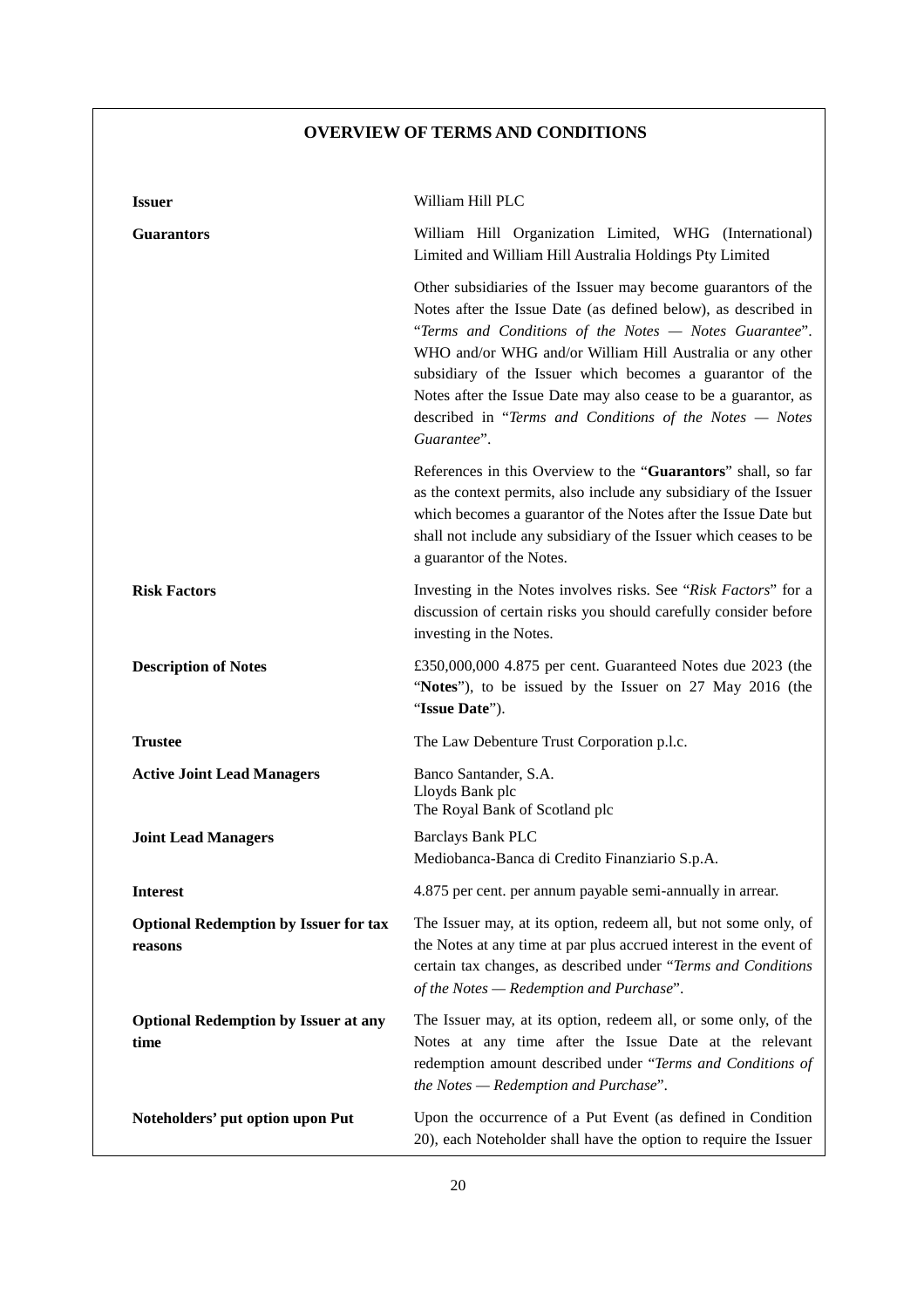| Event                      | to redeem or (at the option of the Issuer) purchase the Notes of<br>such holder at a cash purchase price equal to 101 per cent. of<br>the principal amount thereof plus accrued interest, as described<br>under "Terms and Conditions of the Notes - Redemption and<br>Purchase".                                                                                                                                                                                                                                                                                                                                                                                                                                                   |
|----------------------------|-------------------------------------------------------------------------------------------------------------------------------------------------------------------------------------------------------------------------------------------------------------------------------------------------------------------------------------------------------------------------------------------------------------------------------------------------------------------------------------------------------------------------------------------------------------------------------------------------------------------------------------------------------------------------------------------------------------------------------------|
| <b>Events of Default</b>   | Events of Default under the Notes include non-payment of<br>principal or premium or purchase moneys due under Condition<br>7(c) of the Terms and Conditions of the Notes for seven days,<br>non-payment of interest for 14 days, breach of other obligations<br>under the Notes or the Trust Deed (which breach is not<br>remedied within 30 days), cross-acceleration relating to<br>indebtedness for borrowed money of the Issuer, a Guarantor or<br>any Principal Subsidiary (as defined in Condition 20 of the<br>Terms and Conditions of the Notes) subject to an aggregate<br>threshold of $£25,000,000$ and certain events related to<br>insolvency or winding up of the Issuer, a Guarantor or any<br>Principal Subsidiary. |
| <b>Negative Pledge</b>     | The terms of the Notes contain a negative pledge provision<br>pursuant to which none of the Issuer, any Guarantor and any<br>other subsidiary of the Issuer may create, assume or permit to<br>subsist any Security (as defined in Condition 20 of the Terms<br>and Conditions of the Notes) over their present or future<br>revenues or assets to secure any Debt (as defined in Condition<br>20 of the Terms and Conditions of the Notes) without securing<br>the Notes equally and rateably therewith, subject to certain<br>exceptions, as further described in "Terms and Conditions of<br>the Notes $-$ Negative Pledge".                                                                                                     |
| <b>Notes Guarantee</b>     | The Notes will be unconditionally and irrevocably guaranteed<br>on a joint and several basis by the Guarantors. The obligations<br>of each of the Guarantors under its guarantee will be direct,<br>unconditional and (subject to the provisions of Condition 4 of<br>the Terms and Conditions of the Notes) unsecured obligations<br>of such Guarantor and will rank pari passu with all other<br>outstanding unsecured and unsubordinated obligations of such<br>Guarantor, present and future, but, in the event of insolvency,<br>only to the extent permitted by applicable laws relating to<br>creditors' rights.                                                                                                             |
| <b>Status of the Notes</b> | The Notes will constitute direct, unconditional, unsubordinated<br>and (subject to the provisions of Condition 4 of the Terms and<br>Conditions of the Notes) unsecured obligations of the Issuer<br>and will rank pari passu among themselves and with all other<br>outstanding unsecured and unsubordinated obligations of the<br>Issuer, present and future, but in the event of insolvency, only<br>to the extent permitted by applicable laws relating to creditors'<br>rights.                                                                                                                                                                                                                                                |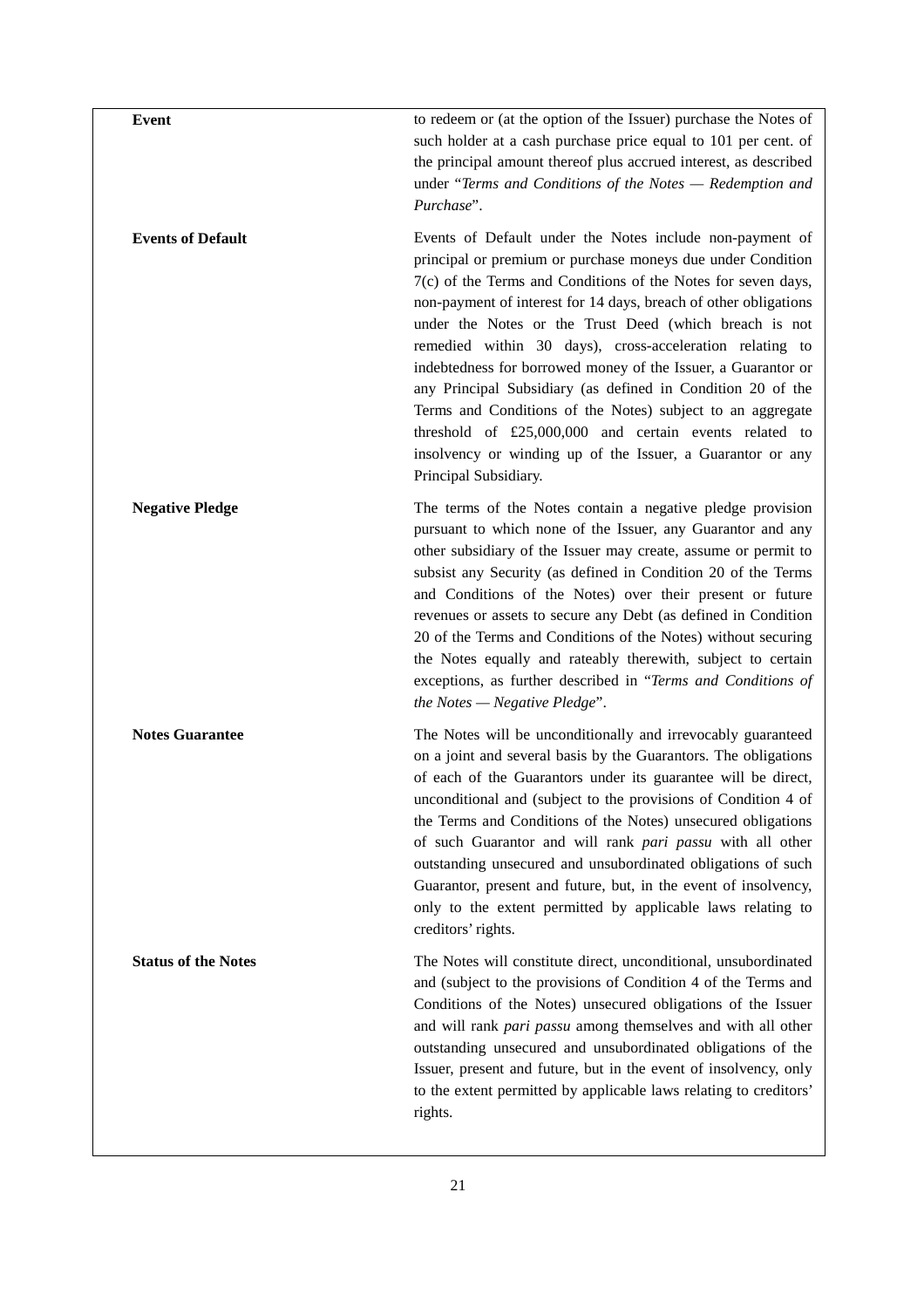| <b>Meetings of Noteholders</b>                          | The Terms and Conditions of the Notes contain provisions for<br>calling meetings of Noteholders to consider matters affecting<br>their interests generally. These provisions permit defined<br>majorities to bind all Noteholders including Noteholders who<br>did not vote on the relevant resolution and Noteholders who<br>voted in a manner contrary to the majority.                                                                                                                                                                                                                                                                                               |
|---------------------------------------------------------|-------------------------------------------------------------------------------------------------------------------------------------------------------------------------------------------------------------------------------------------------------------------------------------------------------------------------------------------------------------------------------------------------------------------------------------------------------------------------------------------------------------------------------------------------------------------------------------------------------------------------------------------------------------------------|
| <b>Modification, Waiver and Substitution</b>            | The Trustee may, without the consent of Noteholders, agree to<br>(i) any modification of (subject to certain exceptions), or to the<br>waiver or authorisation of any breach or proposed breach of,<br>any of the provisions of Notes or (ii) the substitution of the<br>Holding Company (as defined in Condition 20 of the Terms and<br>Conditions of the Notes) or of a subsidiary of the Issuer or of a<br>successor in business as principal debtor under any Notes in<br>place of the Issuer, in each case, in the circumstances and<br>subject to the conditions described in Conditions 15(b) and 14,<br>respectively, of the Terms and Conditions of the Notes. |
| <b>Withholding Tax and Additional</b><br><b>Amounts</b> | The Issuer or, as the case may be, the relevant Guarantor will<br>pay such additional amounts as may be necessary in order that<br>the net amounts received by each Noteholder in respect of the<br>Notes, after withholding for any taxes imposed by tax<br>authorities in the Relevant Jurisdiction upon payments in<br>respect of the Notes made by or on behalf of the Issuer or a<br>Guarantor, will equal the respective amounts which would have<br>been received in the absence of any such withholding taxes,<br>subject to customary exceptions, as described in Condition 8 of<br>the Terms and Conditions of the Notes.                                     |
| Listing and admission to trading                        | Application has been made to the UK Listing Authority for the<br>Notes to be admitted to the Official List and to the London<br>Stock Exchange for the Notes to be admitted to trading on the<br>London Stock Exchange's regulated market.                                                                                                                                                                                                                                                                                                                                                                                                                              |
| <b>Governing Law</b>                                    | The Notes, and any non-contractual obligations arising out of<br>or in connection with the Notes, will be governed by, and<br>construed in accordance with, English law.                                                                                                                                                                                                                                                                                                                                                                                                                                                                                                |
| Form                                                    | The Notes will be issued in bearer form in denominations of<br>£100,000 and integral multiples of £1,000 in excess thereof up<br>to and including $£199,000$ .                                                                                                                                                                                                                                                                                                                                                                                                                                                                                                          |
| <b>Credit Ratings</b>                                   | The Notes are expected to be assigned on issue a rating of Ba1<br>by Moody's Investors Service Ltd. ("Moody's") and BB+ by<br>Standard & Poor's Credit Market Services Europe Limited<br>("S&P"). Each of Moody's and S&P is established in the<br>European Union and is registered under Regulation (EC) No.<br>1060/2009 (as amended).                                                                                                                                                                                                                                                                                                                                |
|                                                         | A credit rating is not a recommendation to buy, sell or hold<br>securities and may be subject to suspension, reduction or                                                                                                                                                                                                                                                                                                                                                                                                                                                                                                                                               |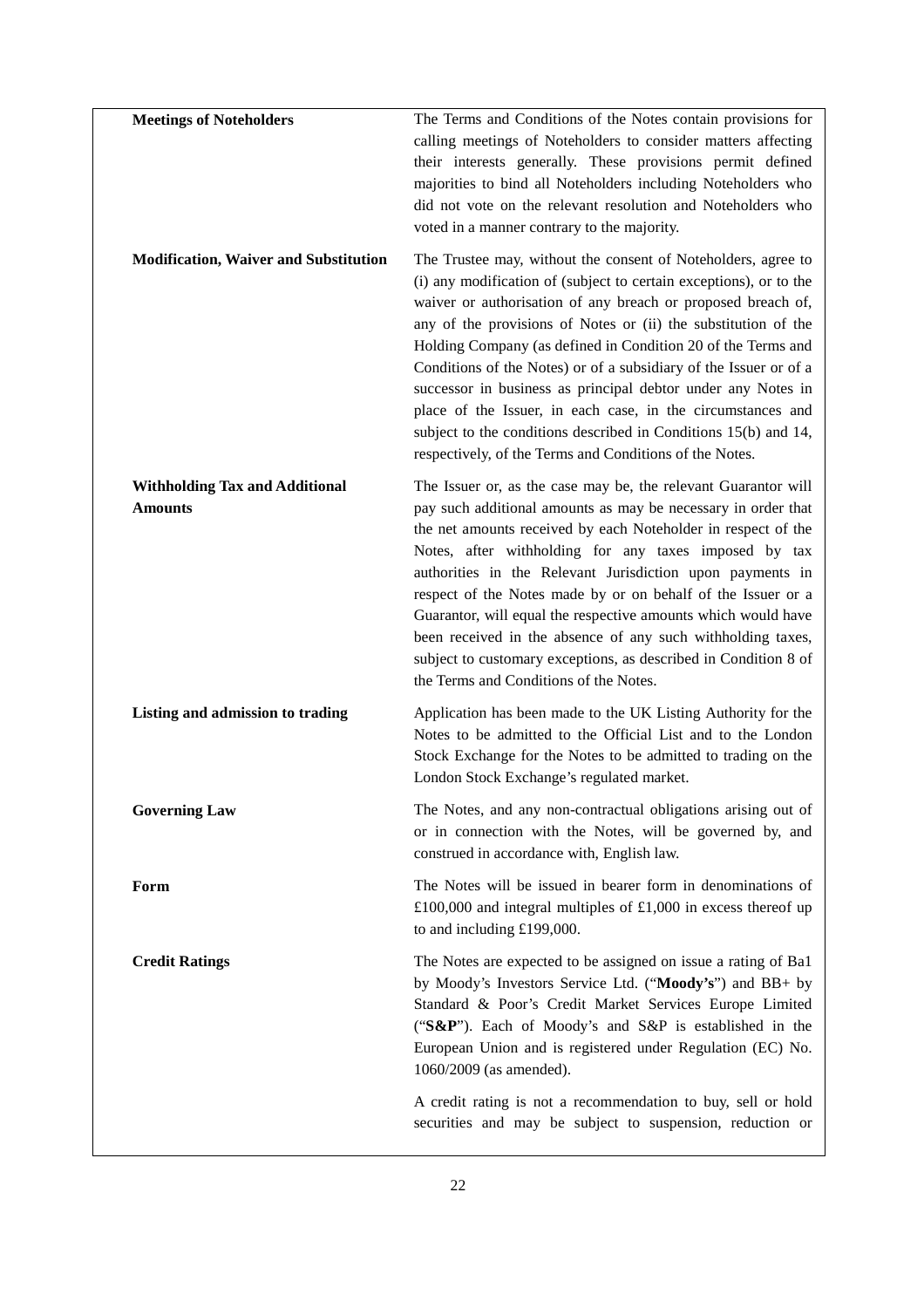withdrawal at any time by the assigning rating agency. **Selling Restrictions** The Notes have not been and will not be registered under the Securities Act and, subject to certain exceptions, may not be offered or sold within the United States. The Notes may be sold in other jurisdictions (including the United Kingdom and other Member States of the European Economic Area) only in compliance with applicable laws and regulations. See "*Subscription and Sale*" below. Use of Proceeds **The net proceeds** of the issue of the Notes will be applied by the Issuer to refinance its existing debt and for its general corporate purposes.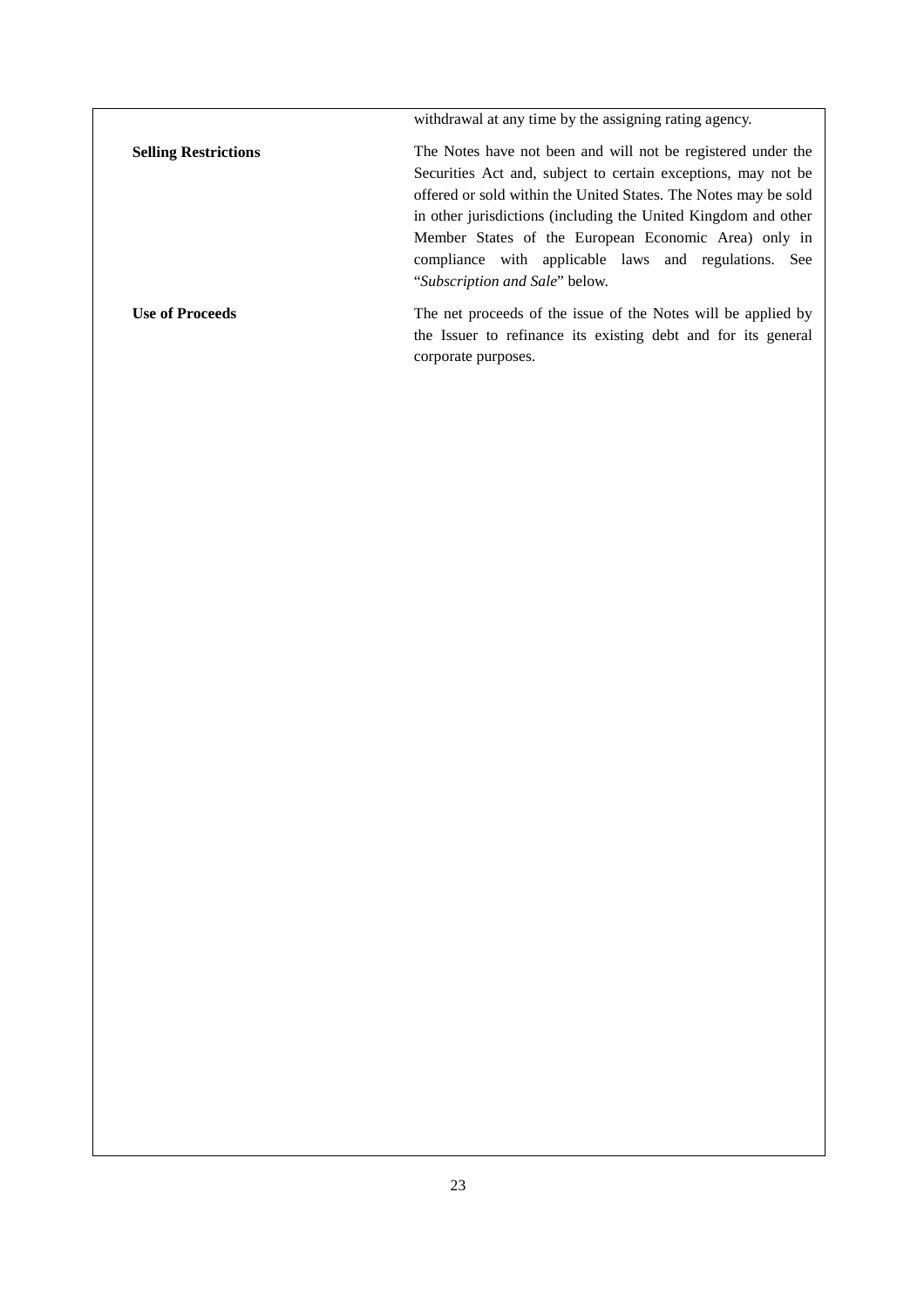## **SUMMARY HISTORICAL FINANCIAL DATA**

The table below sets out selected financial information for the Group for the 2014 and 2015 financial years, which has been extracted without material adjustment from, and should be read together with, the Group's audited consolidated financial statements for the 2014 and 2015 financial years.

|                                                                      | 52 weeks<br>ended 29<br><b>December</b><br>2015 | 52 weeks<br>ended 30<br><b>December</b><br>2014 |
|----------------------------------------------------------------------|-------------------------------------------------|-------------------------------------------------|
|                                                                      | $(f_m)$                                         |                                                 |
| <b>Selected Income Statement Data</b>                                |                                                 |                                                 |
|                                                                      | 8,892.0                                         | 8,945.7                                         |
|                                                                      | 1,590.9                                         | 1,609.3                                         |
|                                                                      | 1,213.0                                         | 1,305.1                                         |
|                                                                      | 224.3                                           | 281.8                                           |
|                                                                      | 184.7                                           | 233.9                                           |
| Profit for the period (attributable to equity holders of the parent) | 189.9                                           | 206.3                                           |

## **Selected Balance Sheet Data**

| 2.003.8 | 2.098.4 |
|---------|---------|
| 342.9   | 282.2   |
| (663.2) | (369.8) |
| (467.7) | (850.5) |
| 1.215.8 | 1.160.3 |

#### **Cash Flow Data**

| 300.9   | 368.2   |
|---------|---------|
| (82.0)  | (66.6)  |
| (157.8) | (286.2) |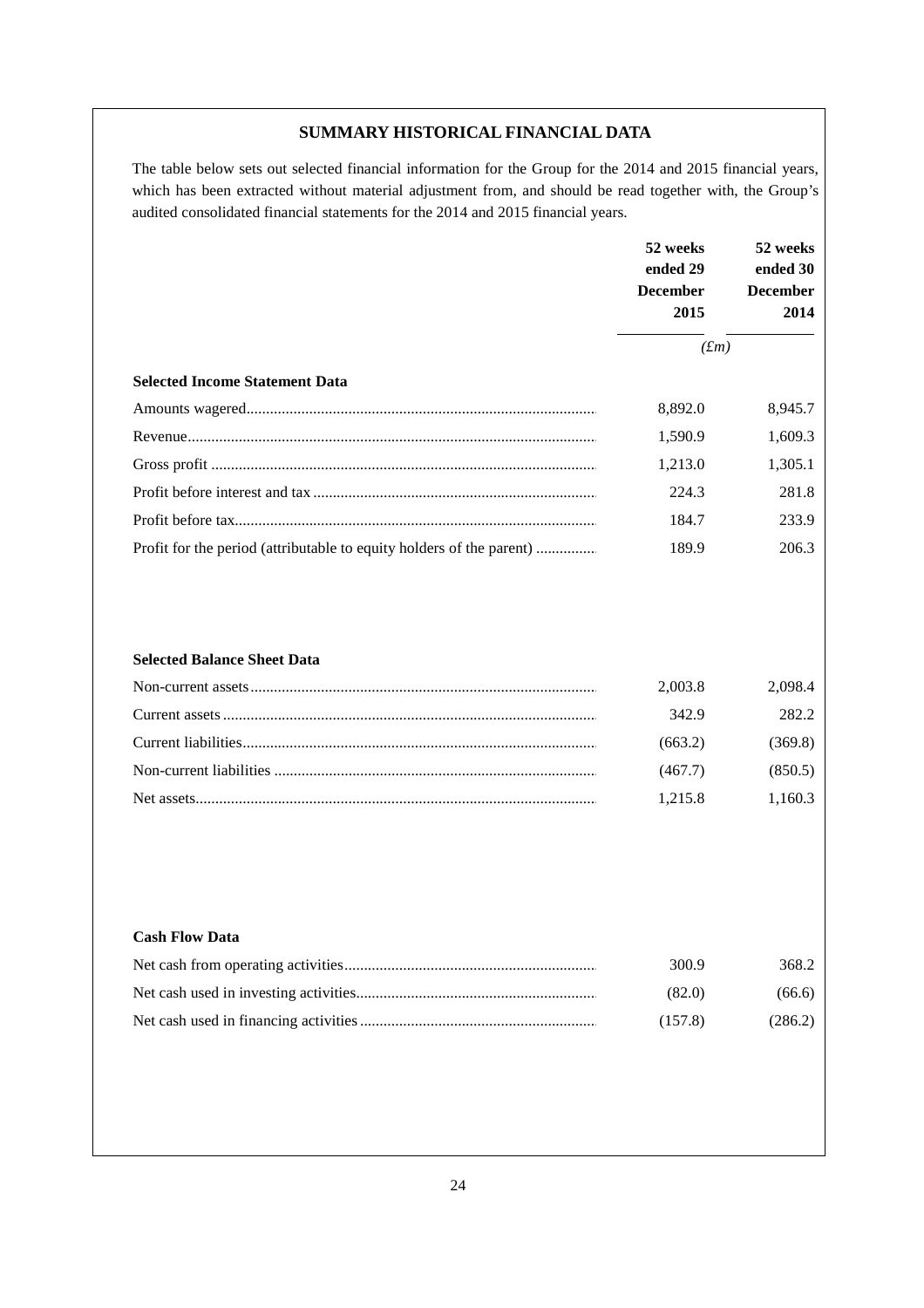#### **RISK FACTORS**

*Each of the Issuer (William Hill PLC, the ultimate holding company of the Group) and the Guarantors (WHO, the operator of the Group's UK retail business; WHG, the operator of the Group's Online business and William Hill Australia, the holding company for the Group's Australian business) believes that the following risk factors may affect its ability to fulfil its obligations under the Notes. All of these factors are contingencies which may or may not occur and none of the Issuer or Guarantors expresses a view on the likelihood of any such contingency occurring. The risk factors which the Issuer and the Guarantors believe are material for assessing the market risks associated with the Notes are also described below.* 

*The Issuer and the Guarantors believe that the factors described below represent the principal risks inherent in investing in the Notes, but the inability of the Issuer or the Guarantors to pay interest, principal or other amounts on or in connection with the Notes may occur for other reasons which may not be considered significant risks by the Issuer and the Guarantors based on information currently available to them or which they may not currently be able to anticipate. Prospective investors should also read the detailed information set out elsewhere in this Prospectus (including any documents incorporated by reference) and reach their own views prior to making any investment decision.* 

#### **Risks relating to the gambling industry**

## **Changes in economic conditions and trends in consumer spending may affect demand for gambling products and services**

Demand for the gambling industry's products and services is influenced by general economic conditions and trends in consumer spending. The Issuer believes that demand for the Group's gambling products and services is resilient, particularly in its Retail Division. Over recent years the Group has benefitted from growth in consumer spending on gambling, particularly online and via mobile devices. There can be no assurance, however, that the Group's business, financial condition and results of operations will not be adversely affected by changes in general economic conditions and trends in consumer spending affecting the gambling sector.

## **The gambling industry is very competitive. Failure to compete effectively may adversely affect the Group's business, financial condition and results of operations**

The Group faces competition primarily from other land-based bookmakers, other online gambling operators and online betting exchanges. In particular, the online gambling market is characterised by intense and substantial competition. There have been a number of significant mergers in the gambling sector that, once completed, the Issuer believes will alter the dynamics of the industry and are likely to result in increased competition to attract and retain customers that may affect industry margins and put pressure on operators' ability to retain and grow their market share. Whilst the Issuer believes it has the scale to succeed in this environment there can be no assurance that competition from other bookmakers, other online operators or online betting exchanges as well as from suppliers of other betting and gaming products, in any segment of the betting and gaming industry, will not have a material adverse effect on the Group's business, financial condition and results of operations.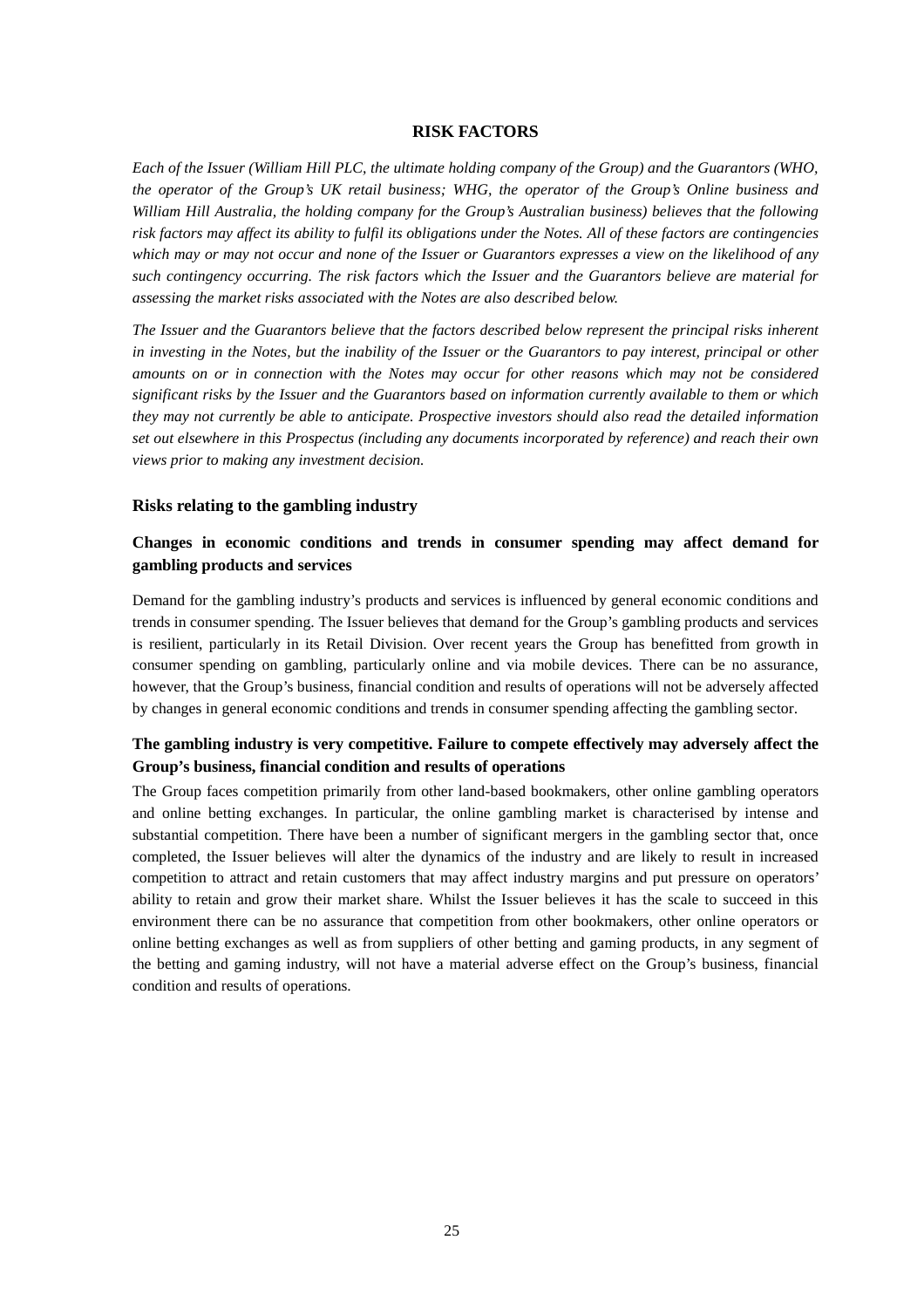## **The gambling industry is vulnerable to increases in taxes and levies**

Companies operating in the gambling industry are subject to various taxes and levies. There can be no assurance that the Group's business, financial condition and results of operations will not be adversely affected by changes in such taxes and levies.

## *UK*

The Group is subject to significant taxation and levies in the UK, including the following:

- General Betting Duty of 15 per cent. on gross betting profits (stakes received less winnings paid out) earned in its licensed betting offices ("**LBOs**") in the UK;
- General Betting Duty of 15 per cent. on gross betting profits (stakes received less winnings paid out) on remote betting (online and telephone) revenues derived from UK customers;
- Remote Gaming Duty of 15 per cent. on its remote gaming (online and telephone) revenues derived from UK customers;
- Machine Games Duty payable at 25 per cent. of the revenue from gaming machines in its LBOs; and
- the Horserace Betting Levy, a statutory levy on bets struck in the UK on horse races held in the UK, calculated at a rate of 10.75 per cent. of the Gross Win on such horse racing activities. The UK government has announced plans to introduce a "Racing Right" to replace the statutory Horserace Betting Levy. It is expected that this new Racing Right will apply to all bets on UK horseracing by UK customers irrespective of where the bookmaker is located. Assuming so, this new Racing Right would extend to cover the Group's remote gambling channels (online and telephone) which are currently exempt from the Horserace Betting Levy.

In addition to specific gambling industry related taxes and levies the Group is also subject to those taxes applied to companies generally in the UK such as corporation tax and VAT on purchases, which for the Group is largely irrecoverable.

The taxes and levies imposed upon the Group have changed considerably over time and there can be no assurance that the levels of taxes and levies to which the Group is subject in the UK will not be increased. In addition, there can be no assurance that new taxes or levies will not be introduced to which the Group will be subject. Any further increases in the levels of taxes or levies to which the Group is subject in the UK, or the implementation of any new taxes or levies to which the Group will be subject, could have a material adverse effect on the Group's business, financial condition and results of operations.

## *Non-UK taxation*

The Group's online gambling operations outside of Australia are conducted through its Online business which is headquartered in Gibraltar with support functions located in Israel, Bulgaria and the Philippines. These operations are subject to taxes in their respective jurisdictions. There can be no assurance that the levels of taxation to which the Group is subject in any jurisdiction outside the UK will not be increased or changed, which could have a material adverse effect on the Group's business, financial condition and results of operations.

The Group's online customers are located in a number of different countries. Revenues earned from customers located in a particular country may give rise to the imposition of taxes in that jurisdiction. If such taxes are levied, either on the basis of existing law or the current practice of any tax authority or by reason of any change in law or practice, then this may have a material adverse effect on the amount of tax payable by the Group.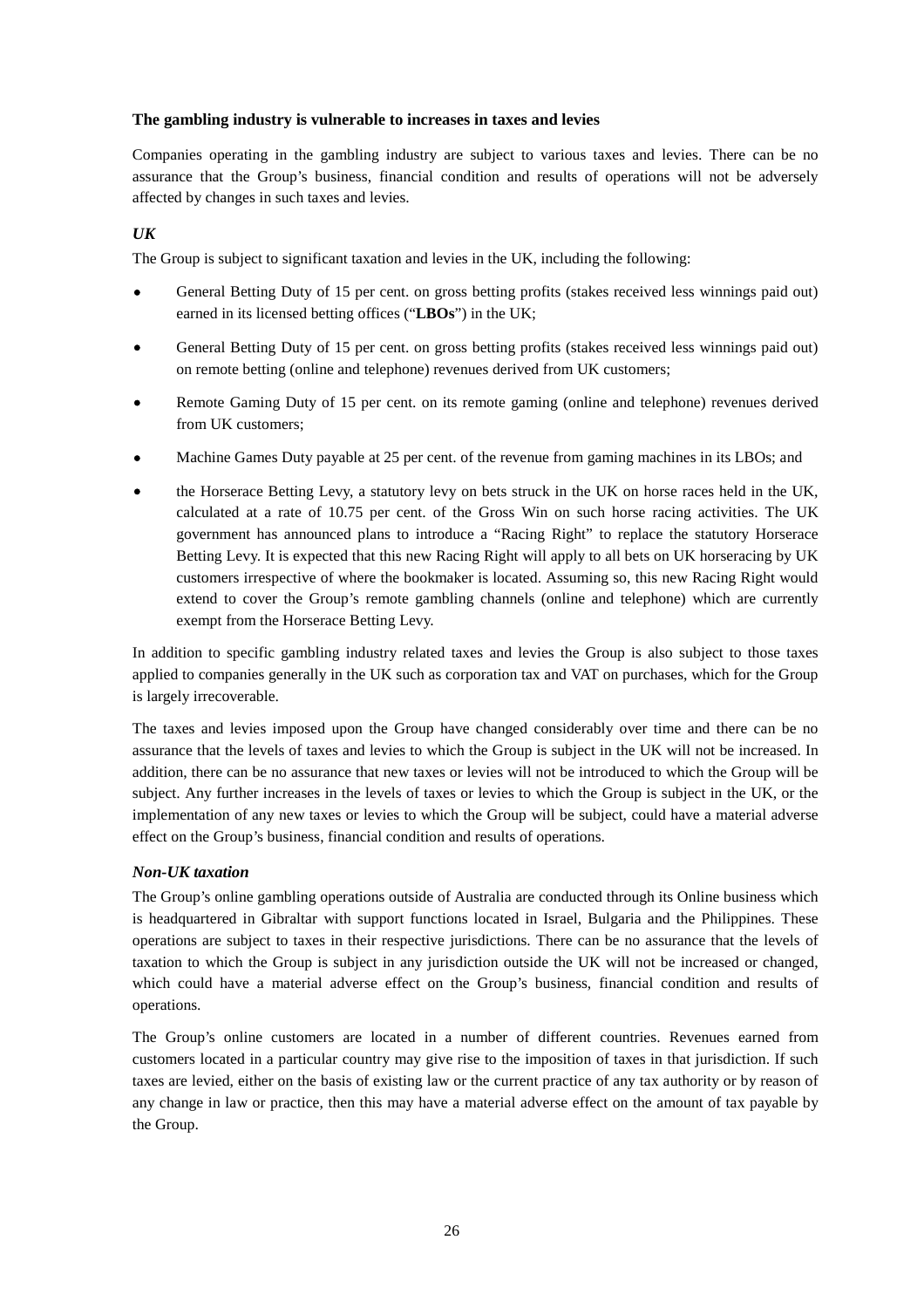In addition, if any Group company is found to be, or to have been, tax resident in any jurisdiction other than those in which the Group is currently deemed to be tax resident or to have a permanent establishment in any such other jurisdiction (whether on the basis of existing law or the current practice of any tax authority or by reason of a change in law or practice) this may have a material adverse effect on the amount of tax payable by the Group which could in turn have a material adverse effect on the Group's business, financial condition and results of operations.

## *Australian taxation and levies*

The Group's Australian Online business is subject to Australian taxation and levies which currently includes corporate income tax on profits and product fees applied to wagering on horseracing. These product fees vary on a state by state basis.

Any increases in the levels of taxes or levies to which the Group is subject, or the implementation of any new taxes or levies, in Australia could have a material adverse effect on the Group's business, financial condition and results of operations.

## *US*

The Group's US business is subject to state and federal taxes applied to gambling businesses and corporations generally. Any changes could have a material impact on the Group's business, financial condition and results of operations.

# **The gambling industry is subject to extensive regulation. There can be no assurance that existing or potential laws and regulations and/or the enforcement of laws and regulations in certain jurisdictions including those where the Group's customers reside will not have a material adverse effect on the Group's business, financial condition and results of operations**

Most countries regulate or, in some cases prohibit, gambling activities. Historically, the regulation of the gambling industry has been arranged at a national level and, currently, there is no international gambling regulatory regime. Although the Group seeks to comply with, and monitors, relevant laws and regulations, including relevant licensing requirements, of the jurisdictions in which its operations are established, the Group is exposed to the risk that jurisdictions in which its customers are resident or from which its advertisements may be accessed via the internet may have conflicting laws and regulations (or conflicting interpretations of such laws and regulations) with regard to the legality or appropriate regulatory compliance of the Group's activities. The Group's exposure to this risk has increased as the scale of the Group's online operations has increased.

## *United Kingdom*

The UK has a well-established legal and regulatory framework that governs the gambling industry. The Group holds the necessary licences allowing it to operate in the UK and seeks to ensure that it complies with the requirements of all applicable laws and regulations. Changes to such laws and regulations could have a material adverse effect on the Group's business, financial condition and results of operations. For example, the implementation of Directive (EU) 2015/849 on the prevention of the use of the financial system for the purposes of money laundering or terrorist financing, which has been passed by the European Parliament, may bring transactions in LBOs within its remit which could have a material impact on the Group's business, financial condition and results of operations.

## *European Union*

The Group accepts transactions from customers for certain of its products from certain European jurisdictions. There are instances of betting and gaming operators being (i) prosecuted by a relevant authority or (ii) sued by a monopoly right holder or other significant market participant for offering their products and services in a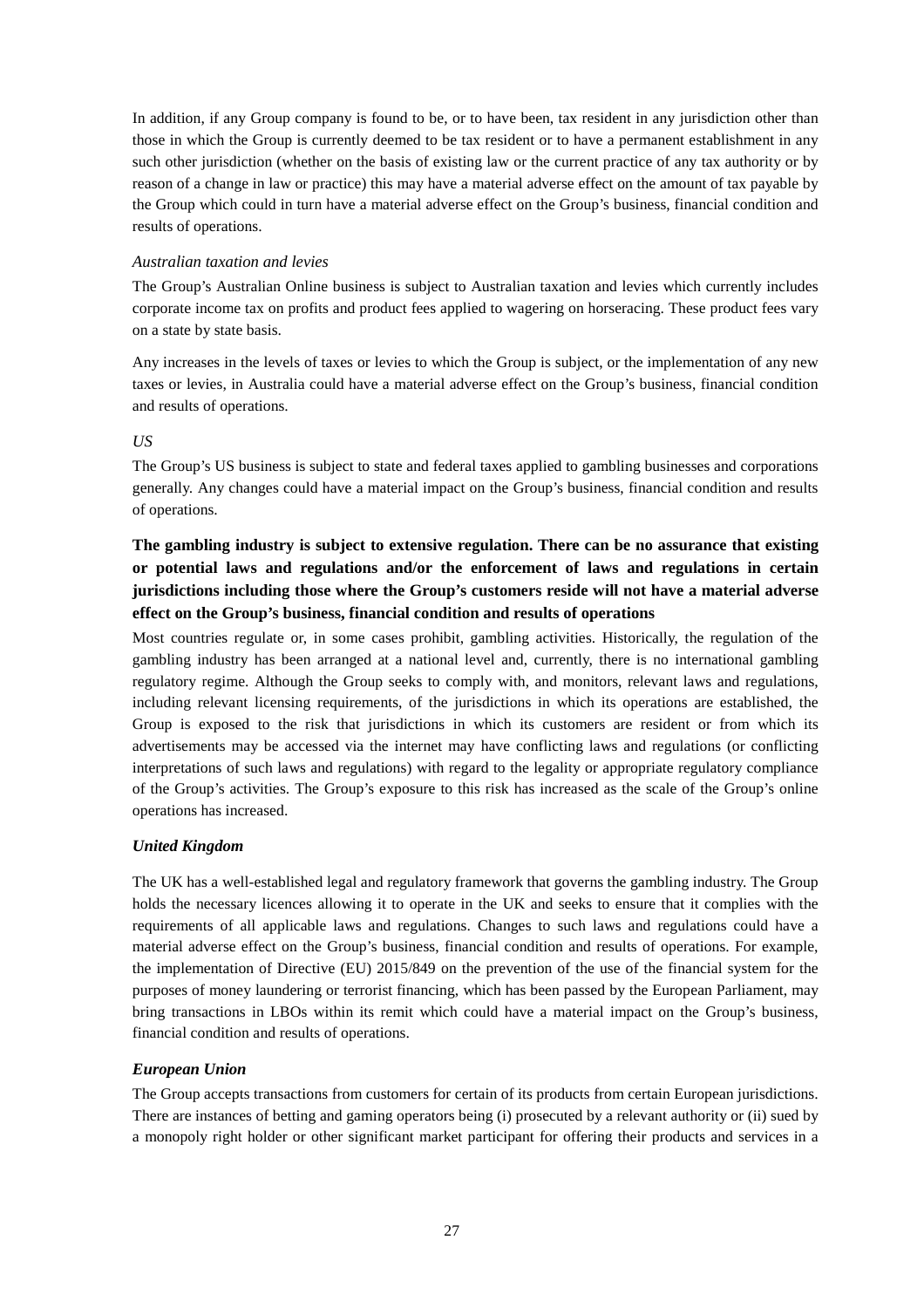particular state of the European Union ("**EU**") in which they are not licensed or otherwise regulated. Member states of the EU (each a "**Member State**") are required to abide by principles of freedom of establishment and free movement of services under EU law. The Issuer believes that the Group's activities in Member States where it is not licensed or otherwise regulated in a manner consistent with EU principles are permitted by such principles. However, the extent to which national courts in European jurisdictions will implement principles of EU law is uncertain as Member States are afforded a degree of discretion in such implementation. As a result, the Group may face criminal or civil claims in these jurisdictions as a consequence of its actions regardless of whether such actions are in accordance with EU law.

In addition, the relevant regulatory authority, monopoly right holder or other significant market participant could take action against the Group's service providers in such countries. If any such actions were brought against the Group or the Group's service providers, whether successful or not, the Group may incur considerable legal and other costs, management's time and resources may be diverted, the provision of services to the Group may be disrupted, and any resulting dispute may damage the Group's reputation and brand image and have a material adverse effect on the Group's business, financial condition and results of operations.

To the extent that the domestic laws or any prosecutions, suits or other determinations of a national court of a Member State do not implement and/or apply EU law, such actions may fall within the jurisdiction of the European Court of Justice ("**ECJ**") to which reference may be made. On such a reference, the ECJ may scrutinise such domestic laws, prosecutions, suits or other determinations and determine the legality of such operator's activities pursuant to EU law. The ECJ may determine that the restrictive actions of the relevant Member States are non-discriminatory, proportionate and objectively protect a matter of public policy within the competence of such Member State, such as social responsibility matters or fighting fraud and criminality, in which case such restrictions may be justified. If the ECJ finds that an authority, monopoly right holder or other significant market participant's actions result from laws which are discriminatory, disproportionate or not objectively justifiable, such restrictions on the operator's activities may be found to be in contravention of EU law. However, there can be no assurance that the ECJ will accept jurisdiction or will not uphold the actions against an operator, or that any favourable ruling will be fully implemented by the relevant Member State, which could impair the Group's ability to undertake betting and gaming operations in European jurisdictions, thereby negatively impacting the Group's business, financial condition and results of operations. The Issuer believes that Member States are likely to lobby action for acceptance of a local licensing requirement regime, as such regimes guarantee revenue through tax and licence fees. Whether the European Commission, or the ECJ via cases referred to it, will continue generally to support this approach is unclear. To the extent that such a regime is introduced in one or more Member States and any such local licences are not obtained by the Group, due, for example, to their limited availability or because doing business under such regimes is not commercially viable, the Group may face the risk of increased enforcement initiatives from local authorities, which may ultimately prompt the Group to cease operating in, or providing access to, its products in such territories. In any event, the Group may need to exit or withdraw products from EU and non-EU markets if the risks of successful enforcement action are considered too high, or if a key supplier or regulator requires the market to be blocked, or if it is otherwise considered necessary by the Issuer. This could have a material impact on the Group's business, financial condition and results of operations.

## *Australia*

In Australia, interactive and internet gambling is regulated by each individual state, in each case applicable to gaming and sports betting activities conducted within such a state, and the Interactive Gambling Act 2001 (Cth) (the "**Interactive Gambling Act**") which purports to regulate certain types of interactive and internet gambling occurring both within Australia as a whole and extraterritorially.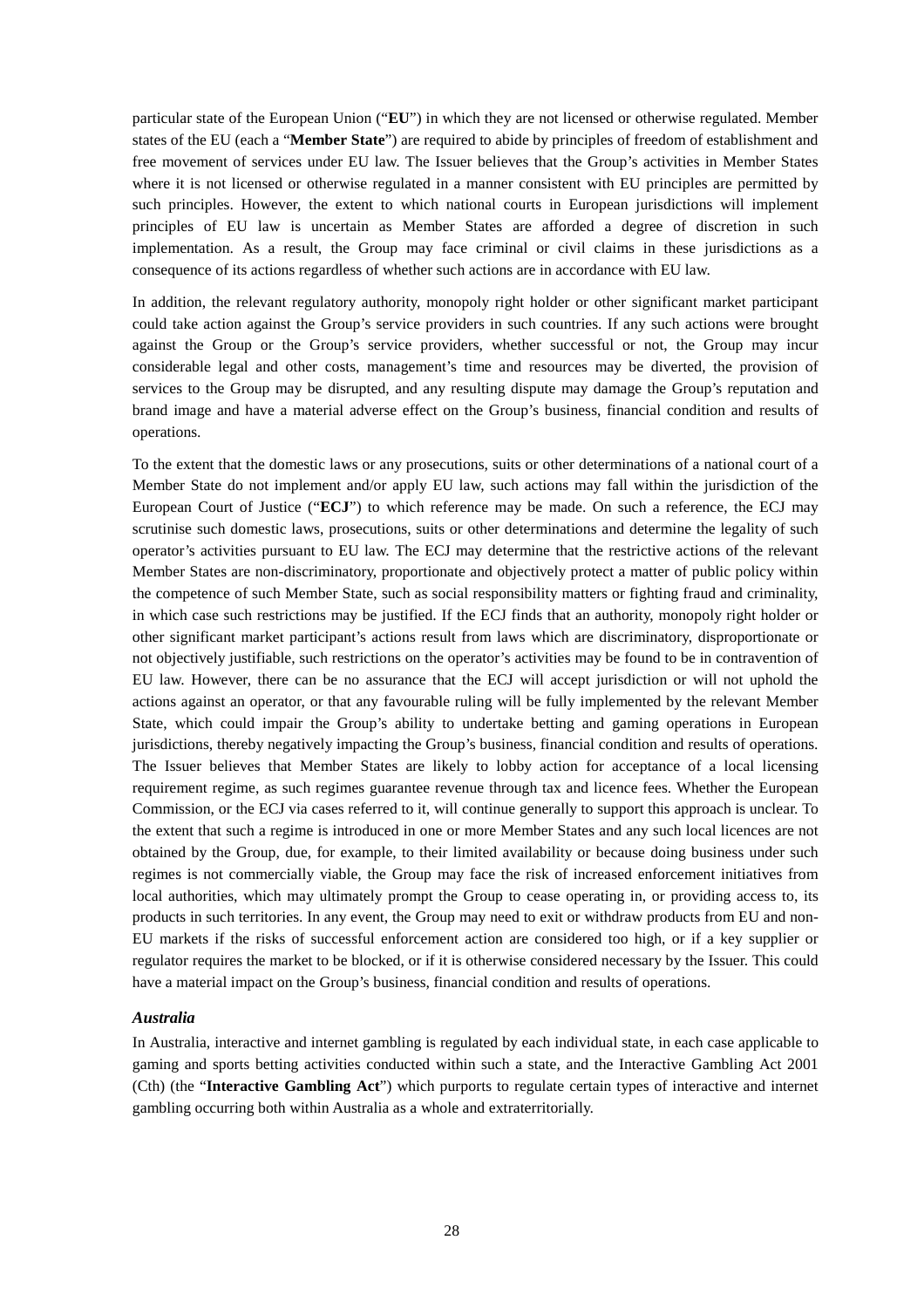The Interactive Gambling Act prohibits certain online gambling services, including "in the run betting" (the equivalent to what the Group describes as in-play betting) on racing and sporting events and online gaming type services, such as online poker, online casino games and virtual poker machines, by providing that a person is guilty of an offence if that person intentionally provides such services to people located within Australia or other countries designated by the relevant minister (to date no other countries have been designated). The Interactive Gambling Act does not prohibit what the Group would commonly refer to as prematch betting on racing or sporting events or other contingencies (such as elections and the weather). These types of gambling are regulated by state based legislation and the Group currently holds two licences in the Northern Territory approved by the Northern Territory Racing Commission (the "**NT Racing Commission**") which provide that its Australian Online business may accept bets from customers located anywhere in the world provided these are made in accordance with the provisions of the Racing and Betting Act 1983 (NT) by use of telephone, internet, facsimile or other electronic means at designated premises within the Territory on approved sporting events (which is defined to include specified contingencies).

The Group believes it has put in place systems and controls to ensure that no interactive gambling services which are prohibited under the Australian legislation are offered to Australian customers. If these systems and controls were to fail, the Group would be in breach of its sports betting licences currently held in the Northern Territory which could lead to daily fines being imposed on the Group, the Group's officers being criminally liable for such breaches and a loss of the licence. Should any or a combination of these events occur, this could have a material adverse effect on the Group's business, financial condition and results of operations.

## *United States*

The US Congress passed the Unlawful Internet Gambling Enforcement Act of 2006 ("**UIGEA**") in late 2006, which prohibits any person engaged in the business of gambling from knowingly accepting payments related to unlawful online bets. UIGEA prohibits the transfer of funds from a financial institution to an internet gambling website. It also expressly requires internet bets to comply with the law of the jurisdiction where the bets are initiated and received.

Pursuant to the PASPA, which became effective on 1 January 1993, the proliferation of legalised sportsbooks and wagering was significantly curtailed. The PASPA effectively prohibited sports betting in the US, excluding Nevada and sports lotteries in Oregon, Montana, and Delaware. Thus, sportsbooks and betting are permitted to continue to operate in Nevada, provided the wager originates in Nevada and is received by a licensed sportsbook in Nevada. Moreover, the Interstate Wire Act of 1961 also prohibits those in the business of betting from utilising a wire communication facility for the transmission in interstate or foreign commerce of any bets, or information assisting in the placing of such bets on any sporting event or contest unless such betting activity is specifically authorised in each jurisdiction involved.

Although the Group has systems and controls in place which seek to ensure the Group's compliance with applicable US laws and regulations, including the UIGEA and the PASPA, there can be no assurance that these procedures will be completely effective. Should the Group breach any such applicable US laws and regulations it may become subject to civil or criminal sanctions as well as reputational damage, and may have to cease offering its products in the United States. The occurrence of any one or all of the foregoing events could have a material adverse effect on the Group's business, financial condition and results of operations.

# **Operators in the gambling industry are subject to licensing requirements in certain jurisdictions. There can be no assurance that licensing or regulatory requirements in jurisdictions in which the Group has established operations will not have a material adverse effect on the Group's business, financial condition and results of operations**

The Group is regulated by certain authorities and currently holds gambling licences and/or permits in the UK, Gibraltar, the Isle of Man, Jersey, Kahnawake (a territory situated in Quebec, Canada administered by the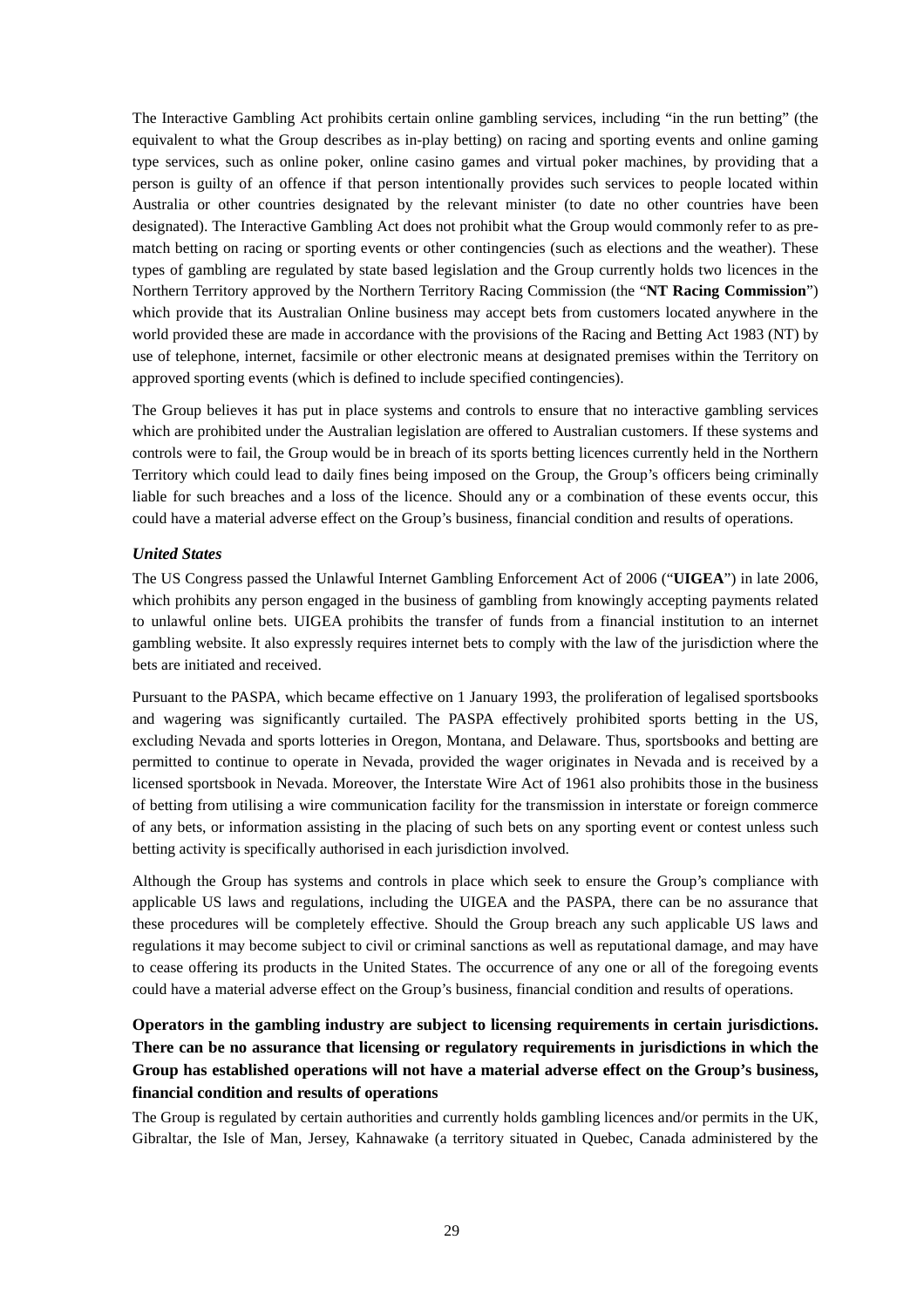Mohawks of Kahnawake indigenous people), Italy, Spain, the State of Nevada in the United States and the Northern Territory of Australia. If the regulatory framework of any jurisdiction in which the Group operates was to change its licensing requirements, the Group may be required to expend significant capital or other resources in order to comply with the new requirements and/or may not be able to meet the new requirements, either or a combination of which could have a material adverse effect on the Group's business, financial condition and results of operations.

## *UK Retail Division*

The Group's retail operations in Great Britain are regulated by the Gambling Commission under the provisions of the Gambling Act. In accordance with the British regulatory regime, the Group holds three categories of licences: operating licences, personal management licences and premises licences. The Group's relevant subsidiary, applicable personnel and LBOs currently hold all requisite licences and other approvals in Great Britain. Under the British regime, licences are given for an indefinite period, subject to the payment of annual fees, and are normally only terminated in the event of a breach of the terms of the licence by the holder. There can be no assurance, however, that the Gambling Commission will not terminate licences already granted, or otherwise change its licensing requirements or that the UK government will not introduce new laws or regulations applicable to gambling companies or change existing laws or regulations. In addition, regulation of gaming machines in Great Britain continues to have a high profile in the media and among politicians. If the Gambling Commission were to terminate any of the licences already granted, or otherwise change the licensing requirements, the Group may be required to expend significant capital or other resources to comply with the new requirements and/or may be unable to meet the new requirements, either or a combination of which could have a material adverse effect on the Group's business, financial condition and results of operations.

There can be no assurance that any other changes in legislation or regulations enacted by the UK Government in the future will not have a material adverse effect on the Group's business, financial condition and results of operations.

## *Online Division*

William Hill's Online business in Gibraltar is licensed and regulated by the Gibraltar Licensing Authority and the Gibraltar Gambling Commissioner respectively. WHG also holds the requisite UK remote gambling licences from the Gambling Commission allowing it to offer its products and services to customers in the UK. Subsidiary companies of WHG hold local operating licences in Spain and Italy. Any change in the terms or termination of all or any of the licences granted to the Group by the respective licensing authorities could have a material adverse effect on the Group's business, financial condition and results of operations.

## *Australia*

William Hill's Australian business is licensed by the Northern Territory Racing Commission which imposes extensive probity and approval requirements prior to the grant of new licences or the approval of a change of control of a licence holder and it monitors compliance with licence conditions on a continuous basis. These licenses allow the Group's Australian Online business to accept bets and wagers from all states across Australia provided that all such bets and wagers are processed through servers located in the Northern Territory (although certain of the Group's Australian operations are conducted in other states). There can be no assurance that the regulatory framework under which the Australian Online business is currently governed will not change thereby requiring William Hill to hold licences in each individual Australian state and territory in which it operates. If the regulatory framework were to change in this manner, or the terms or conditions of the licences held in the Northern Territory were to change, this could have a material adverse effect on the Group's business, financial condition and results of operations.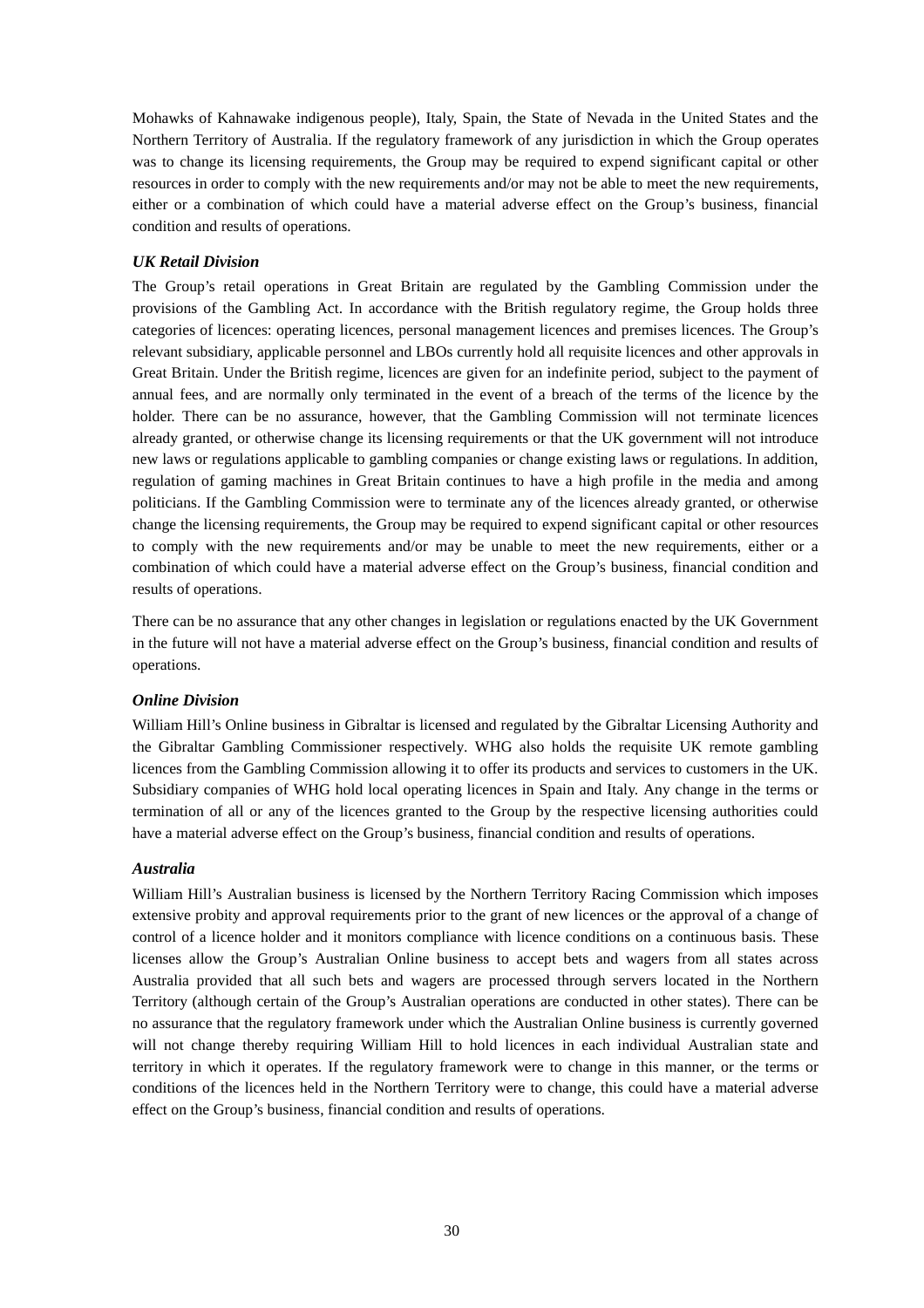## *State of Nevada, USA*

William Hill holds a gaming licence issued by the Nevada Gaming Commission and, accordingly, the Group is subject to extensive regulation by the Nevada Gaming Commission. The ownership and operations of gaming licences in Nevada are subject to strict regulation under various state, county and municipal laws. Together with key personnel, the Group undergoes extensive investigation before each new gaming licence is issued, and the products of its US business are subjected to testing and evaluation prior to approval and use. Generally, gaming authorities have broad discretion when granting, renewing or revoking these approvals and licences and monitor compliance with such approvals/licences on an ongoing basis. If the Group fails or any of its key personnel fail to obtain or retain a required licence or approval, the Group may have to reduce significantly its operations in the State of Nevada, which could have a material adverse effect on the Group's business, financial condition and results of operations.

Any expansion of the Group's activities in the USA could be hindered by delays in obtaining the requisite state licences or the inability to obtain such licences. No assurance can be given as to the term for which the Group's licences will be granted in a particular jurisdiction or as to what licence conditions, if any, may be imposed by such jurisdiction in connection with any future renewals.

# **The gambling industry is subject to the existence and/or enforcement of laws and regulations relating to the offer of gambling products and services or the advertisement of such products and services via the internet which could have a material adverse effect on the Group's business, financial condition and results of operations**

Although the regulatory regime for land-based gambling operations is well established in most countries, the gambling laws in such countries will not necessarily have been amended to take account of the internet and the ability to offer gambling products and services online. Consequently, there is uncertainty as to the legality of online gambling or the offering of, or advertising of, online gambling in a number of countries. William Hill has systems and controls in place which seek to ensure that the Group does not offer gambling products via the internet to customers in jurisdictions from which it has determined that it does not wish to accept bets, but there can be no assurance that these procedures will be effective. For example, although William Hill Online does not accept any online transactions that it can verify originate from the United States (by the use of US credit card details and IP address blocking, for example) it is nevertheless possible that William Hill Online may accept a wager from a customer while they are temporarily located in the United States, which could result in a violation of applicable US law. This could expose William Hill Online to the risk of civil or criminal sanction, as well as reputational damage, which in turn could negatively impact the Group's business, financial condition and results of operations.

The Group analyses the risks to the Group from different jurisdictions and, where appropriate, obtains legal advice in respect of the applicable laws and regulations in any such jurisdiction. Based on the relevant jurisdiction and subject to any risks identified by the Group, it undertakes certain procedures in order to mitigate any such risk, but the Group has not considered the gambling laws and regulations in every jurisdiction from which customers place bets or wagers and from which its products or advertisements can be accessed via the internet. Accordingly, the Group may be subject to the application of existing or potential laws and regulations and/or fees or levies in jurisdictions from which customers place bets or wagers or in which its products or advertisements can be accessed via the internet. Any such laws, regulations, fees or levies may have a material adverse effect on the Group's business, financial condition and results of operations.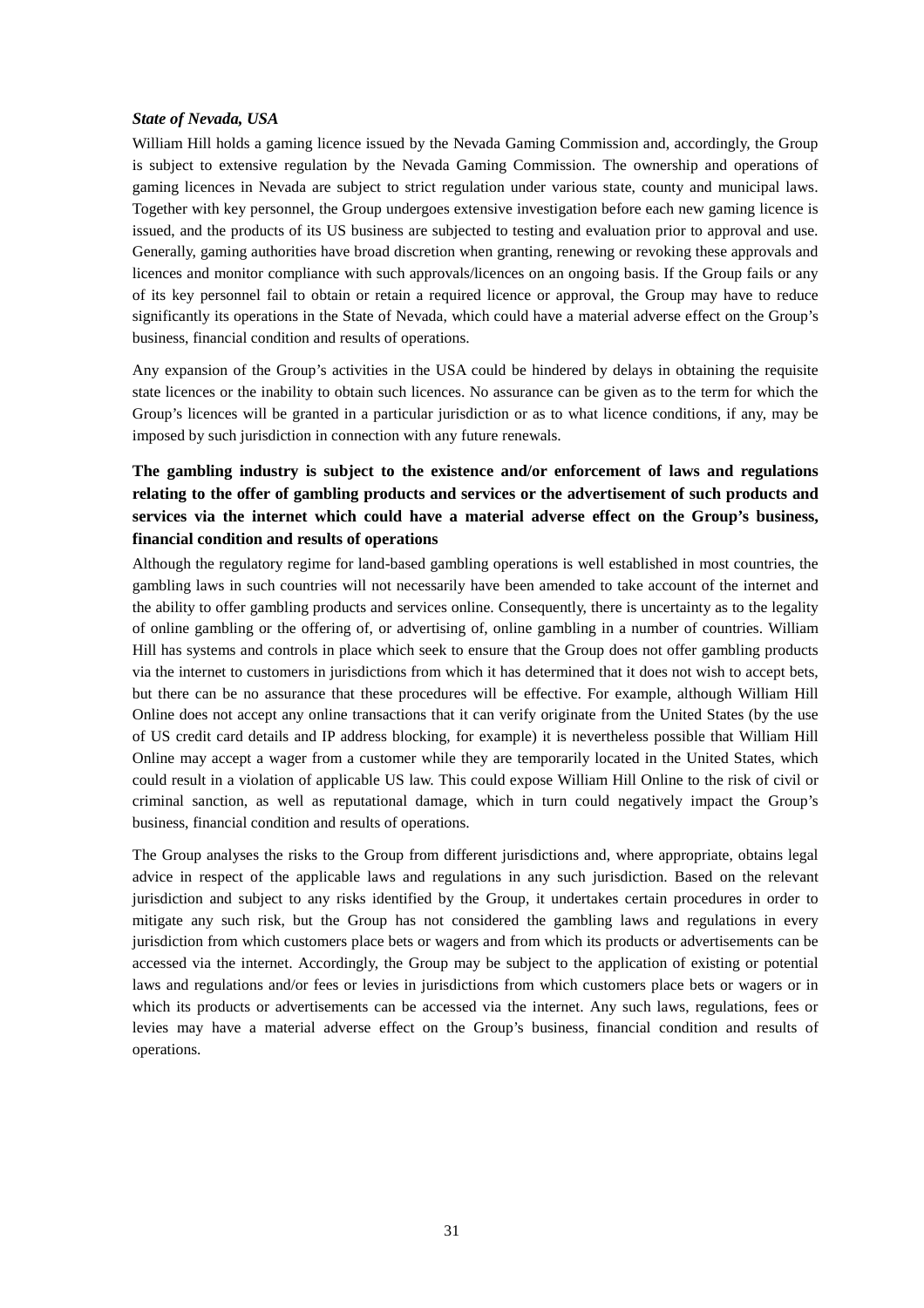## **The success of the betting industry is dependent upon maintaining good relationships with sports and regulatory bodies**

The success of the Group's business is dependent upon its good relationships with regulatory authorities and the principal governing bodies of sport, in particular with the Gambling Commission in the UK from where it generates the majority of its revenues. The Group engages with government bodies, including its regulators, with regard to the betting and gaming regulatory framework and other issues of shared concern, such as problem gambling, and with the principal governing bodies of sport with regard to sports rights payments (including levies such as the statutory Horserace Betting Levy), integrity in sports betting, animal welfare and other issues. However, if the Group fails to maintain such relationships, or if such relationships were to be adversely affected for any reason, including any action or omission on the part of the Group or negative publicity concerning the Group or the gambling industry, this could have a material adverse effect on the Group's business, financial condition and results of operations.

## **The gambling industry is vulnerable to increases in payments related to sports and content costs**

In the UK, the Group is subject to certain financing arrangements intended to support industries from which it profits, such as the statutorily imposed Horserace Betting Levy and the voluntary greyhound racing levy, which are respectively intended to support the horse racing and greyhound racing industries. The Group is likely to continue to be subject to similar financing arrangements in the future. Any material increase in the current levies paid by the Group as part of such financing arrangements, or any requirement to pay additional levies or fees, could have a material adverse effect on the Group's business, financial condition and results of operations.

In addition to being subject to such financing arrangements, the Group enters into contracts with regard to the distribution of television pictures, audio and other data that are broadcast into the Group's LBOs, such as its contracts with Satellite Information Services Limited ("**SIS**") and Amalgamated Racing Ltd, trading as TurfTV ("**TurfTV**"), for the provision of live coverage of races from particular courses or other events for which they hold and sell the picture, audio and data rights for onsale into LBOs. The Group is also likely to continue to enter into similar contracts in the future. Any material increase in the cost of such services may have a material adverse impact on the Group's business, financial condition and results of operations.

# **The market for online gambling and gaming products and services is in a state of technological change which could have a material adverse impact on the Group's business, financial condition and results of operations**

The market for online gambling products and services is characterised by technological developments, frequent new product and service introductions and evolving industry standards. For example recent years have seen the growth of mobile gambling and in-play betting both of which have been facilitated by technological developments. The emerging character of these products and services and their evolution requires the Group to use leading technologies effectively, continue to develop the Group's technological expertise, enhance its current products and services and continue to improve the performance, features and reliability of its technology and advanced information systems. In addition, the wide-spread adoption of new internet technologies or standards could require substantial expenditure to replace, upgrade, modify or adapt the Group's technology and systems, which could negatively impact the Group's business, financial condition and results of operations.

There can be no assurance that the technology and systems currently used by, and being developed by, the Group will be successful, or that they will not be rendered obsolete by new technologies and more advanced systems introduced in the industry or adopted by the Group's competitors. In addition, new internet, mobile or other technology-based products, services or enhancements offered by the Group may contain design flaws or other defects and/or require costly modifications or may result in a loss of confidence in the Group's products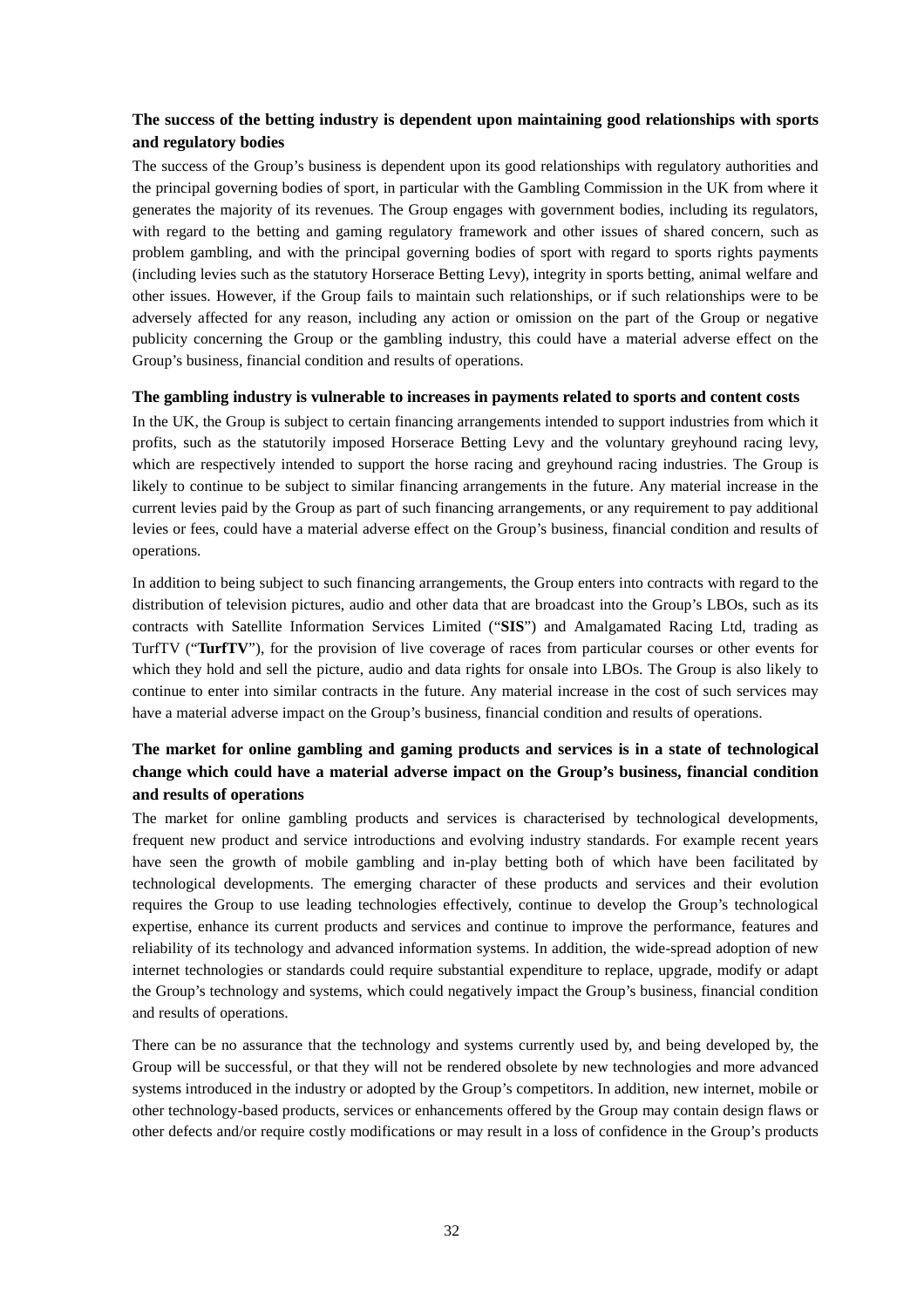and services by its customers or loss of revenue, any or a combination of which could have a material adverse effect on the Group's business, financial condition and results of operations.

## **The gambling industry may be subject to negative publicity that could adversely affect the Group**

The gambling industry is at times exposed to negative publicity. This is particularly the case in relation to (a) problem gambling and gambling by minors; (b) the use of gaming machines in LBOs in the UK; and (c) gambling online. Publicity regarding problem gambling and other concerns with the gambling industry, even if not directly connected to the Group and its products, could adversely impact the Group's business, financial condition and results of operations. It is possible that, if the perception develops that the gambling industry is failing to address such concerns adequately, the industry may be subject to increased regulation or taxation. Any such increase in regulation or taxation of the Group could adversely impact the Group's business, financial condition and results of operations.

## **The betting industry is subject to the schedule of sports events**

The Group's business may be affected by the schedule of sports events on which the Group accepts bets, including significant sporting events which may occur at regular but infrequent intervals, such as the FIFA World Cup and the UEFA European Football Championship. Cancellation or curtailment of significant sporting events, for example due to adverse weather conditions or for any other reason (such as the outbreak of foot and mouth disease in the UK in 2001) or the failure of certain sporting teams to qualify for sporting events (such as the failure of the England football team to qualify for the UEFA European Football Championship in 2008), would adversely impact the Group's business, financial condition and results of operations for the period.

## **Risks relating to the Group**

## **The Group cannot guarantee the success of its business strategy**

The Group's business strategy is based principally on the following pillars:

- Omni-channel capturing an increasing share of customers' gambling spend across Retail and Online channels in the UK;
- International diversification leveraging the Group's expertise in international markets to grow non-UK revenues and profits thereby diversifying and reducing the Group's business risk; and
- Technology using technology to provide a competitively differentiated offering to the Group's customers.

William Hill believes this is the best strategy to deliver growth and future success for the Group but there can be no guarantee that it will be successful or that the Group can execute it successfully. No representation is or can be made as to the future performance of the Group and there can be no assurance that the Group will achieve its objectives. The Group's ability to implement its strategy may be adversely affected by factors that cannot currently be foreseen such as changes affecting the gambling sector, technological change, economic downturn, the level of interest and inflation rates, foreign exchange risks, changes in government policy or other political, economic, judicial, regulatory, tax and administrative factors (some of which are discussed in more detail in the other risk factors). All of these factors may necessitate changes to the business strategy or materially adversely affect the Group's business, financial condition and results of operations.

## **The Group may not keep up to date with consumer trends and product innovation in its industry**

The gambling industry is characterised by changing consumer trends and new product innovation. For example, recent years have seen the development and growth of gambling via mobile devices, the growth of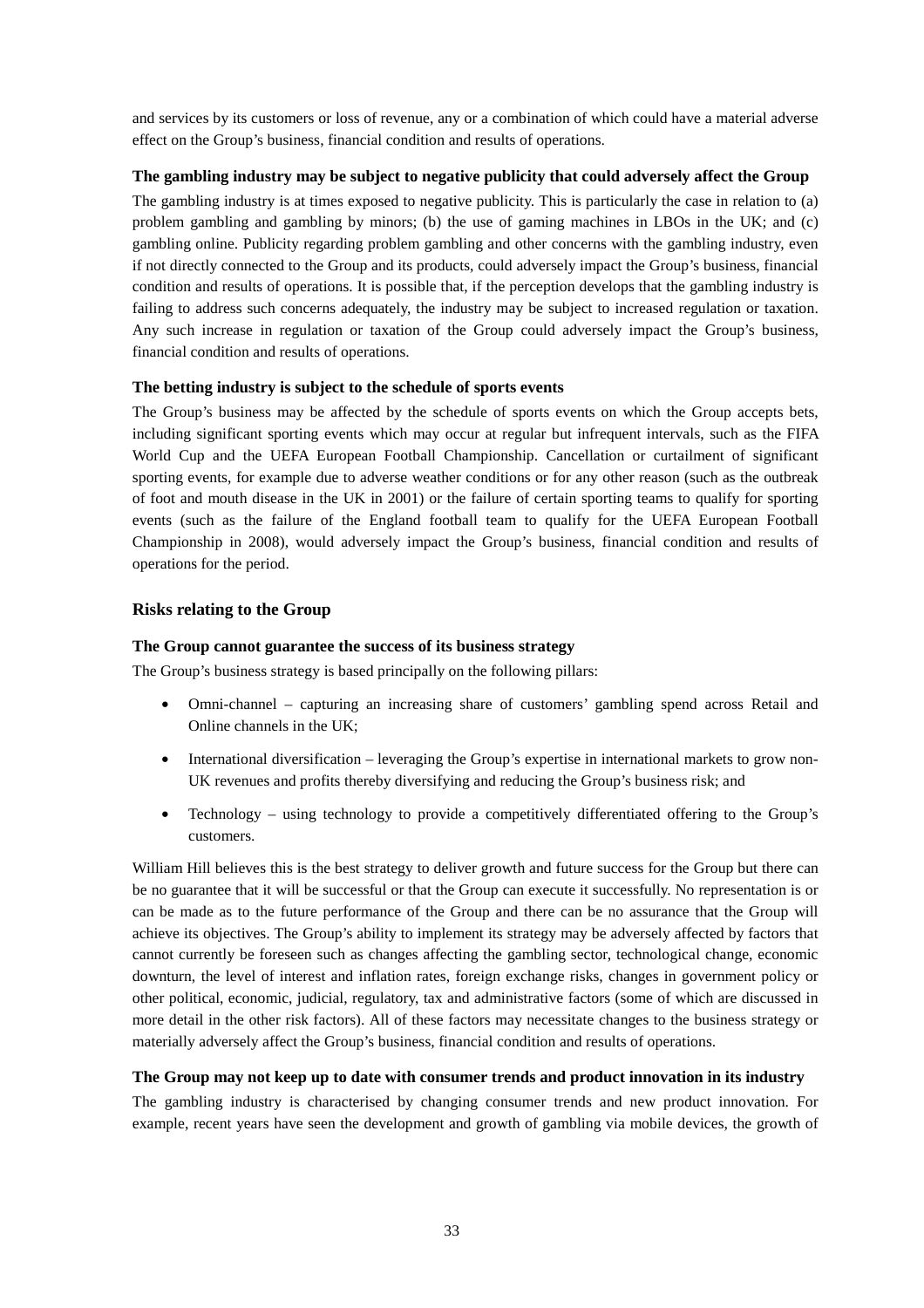in-play betting and more recently the introduction of Self Service Betting Terminal in LBOs. Failure to identify and capitalise on such developments may have a material adverse effect on the Group's business, financial condition and results of operations.

#### **The continued international diversification and expansion of the Group may not be successful**

Whilst growing the Group's UK business is a key element of the Group's strategy, a further stated aim is to expand its business internationally to diversify its sources of revenue and to reduce its exposure to the UK economy and the UK's taxation and regulatory framework. Most countries regulate, or in some cases prohibit, gambling activities and while some jurisdictions have indicated that they intend to reduce restrictions, it is uncertain what impact this will have on the industry and whether local regulation will be prohibitive for new market entrants. The limited number of jurisdictions into which the Group could expand in commercially acceptable circumstances and/or a failure by the Group to identify new jurisdictions into which to diversify and thereby reduce its exposure to the UK, could have a material adverse effect on the Group's business, financial condition and results of operations.

Furthermore, the success of the Group's international expansion into new geographic markets depends on a number of factors including the ability of the Group to establish and maintain relationships with key partners, suppliers and regulators, the presence of established and entrenched competitors, the ability to develop products and services that are tailored to the needs of local customers, local acceptance or knowledge of the Group's products and services and recognition of the William Hill brand. In order to achieve wide-spread acceptance in each country targeted by the Group, William Hill believes the Group must tailor its services to the customs and cultures of that country. Learning the customs and cultures of various countries, particularly with respect to sports betting practices, is difficult and the Group's failure to do so adequately could slow its growth and/or adversely impact its ability to maintain revenues in those countries. For example, the provision of sports betting services to local markets will involve the compilation of odds on local sporting events, which may not be possible without local expertise.

The Group will also face other risks related to international expansion, including delays in the acceptance of the internet as a medium of commerce and sports betting in international markets and difficulties in managing international operations due to, amongst other things, distance, language and cultural differences.

In addition, as a result of social, political and legal differences between jurisdictions, successful marketing in a new jurisdiction often involves local adaptations to the Group's overall marketing strategy and therefore entry into new geographic markets may not be successful. In particular, William Hill's marketing strategy in new geographic markets may not be well received by target customers or may not otherwise be socially acceptable in that jurisdiction. William Hill may be unable to deal successfully with a new and different local operating environment and there can therefore be no assurance that any attempted expansion and diversification into any new jurisdiction will be successful and any failure in this regard may have a material adverse effect on the Group's business, financial condition and results of operations.

## **The Group may fail to execute its IT strategy effectively**

A core element of the Group's business strategy relies on differentiation of its customer proposition through the use and application of technology. It has made a number of investments in this area to reduce reliance on third party providers of technology and take direct ownership of its IT platforms and systems. There can be no assurance, however, that the Group's IT objectives will be successfully accomplished which could have a material impact of the Group's business, financial condition and results of operations.

## **Businesses acquired/investments made by the Group may not perform as expected**

The Group's strategy encompasses organic growth and, where appropriate, growth through selected acquisitions and investments where it believes these can help accelerate the achievement of its strategic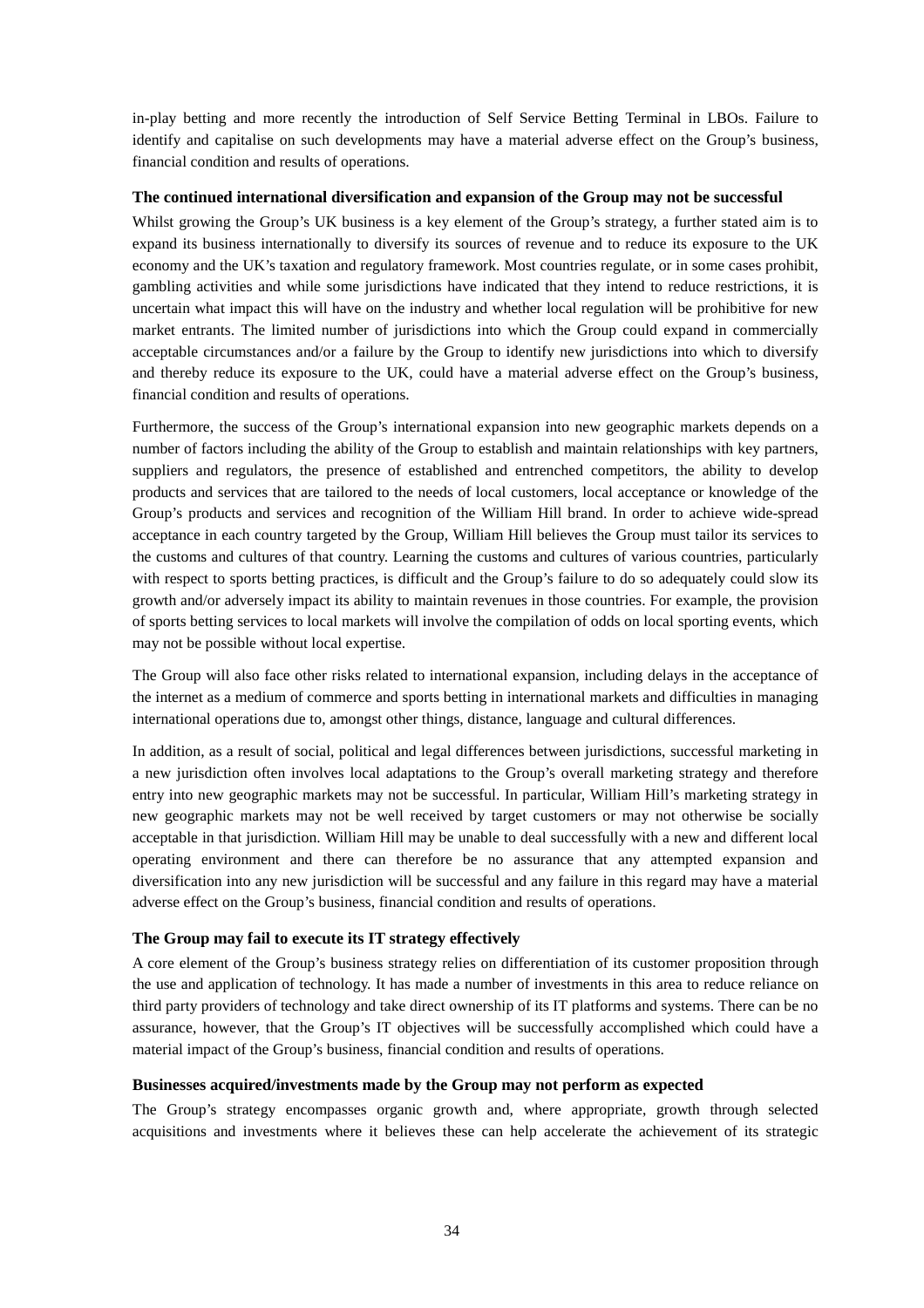objectives. In assessing any potential acquisitions or investments, the Group undertakes appropriate commercial, financial and legal due diligence but bases its assessment of the target business or investment on forecasts of future performance. These are compiled based on the best information then available to the Group. There can be no assurances that any acquisition or investment will perform in line with any forecasts made (in respect of synergies or otherwise) and any expectations held at the time the acquisition or investment is made. To the extent that any such acquisitions or investments do not meet these forecasts or expectations, it may have a material adverse effect on the Group's business, financial condition and results of operations.

## **The Group may experience significant losses with respect to individual events or betting outcomes or a prolonged period of adverse betting outcomes**

The Group's fixed-odds sports betting products involve betting where winnings are paid on the basis of the stake placed and the odds quoted, so there is potentially no upper limit on the losses that could be incurred by the Group in relation to each betting outcome. A bookmaker's odds are determined so as to provide an average return to the bookmaker over a large number of events although there is an inherently high level of variation in Gross Win Margin event-by-event and day-by-day. Over the long term, the Group's Gross Win Margin has historically remained within an expected range subject to the Group's pricing and trading policies and the mix of sports on which it accepts bets. In the short term there is less certainty of generating a positive Gross Win and the Group has from time to time experienced significant losses with respect to individual events or betting outcomes.

Although the Group has risk management systems and controls in place which seek to reduce the risk of daily losses occurring on a Gross Win basis there can be no assurance that these systems and controls will be effective in reducing the Group's exposure to this risk. The effect of single-event losses or an extended period of adverse betting outcomes could have a material adverse effect on the Group's trading results and cash flows and therefore a material adverse effect on its business, financial condition and results of operations.

# **Any failure to determine accurately the odds at which the Group accepts bets in relation to any particular event and/or any failure of the Group's risk management processes for managing its liabilities could have a material adverse effect on the Group's business, financial condition and results of operations**

The Group employs odds compilers (who determine the odds at which the Group will accept bets in relation to any particular event) and risk managers (who seek to control liabilities). Although the Group considers its team of odds compilers and liability managers to have the appropriate knowledge and expertise and the automated systems they use to be robust, there can be no assurance that errors of judgment or other mistakes will not be made in relation to the compilation of odds or that the systems the Group has in place to limit risk will be consistently successful. Any significant misjudgements or mistakes made by the Group in relation to odds compilation and/or the failure of the Group's risk management systems could result in the Group incurring significant losses that could have a material adverse effect on the Group's business, financial condition and results of operations.

## **The Group is dependent on a number of third parties for the operation of its business**

The Group has relationships with a number of key third party suppliers who provide products and services to the Group. For example, the bets accepted by the Group on its online sportsbook operate on a technology platform supplied by OpenBet, and the Group relies on third parties to make William Hill Online's websites and services accessible to customers via the internet. In the retail channel, SIS and TurfTV provide television pictures and data to the Group's LBOs and gaming machines are supplied by Inspired Gaming. The Group exercises little control over many of these third party suppliers and is reliant on them to perform their services in accordance with the terms of their contracts, which increases its vulnerability to problems with the products and services they provide. The Group may not be successful in recovering any losses which result from the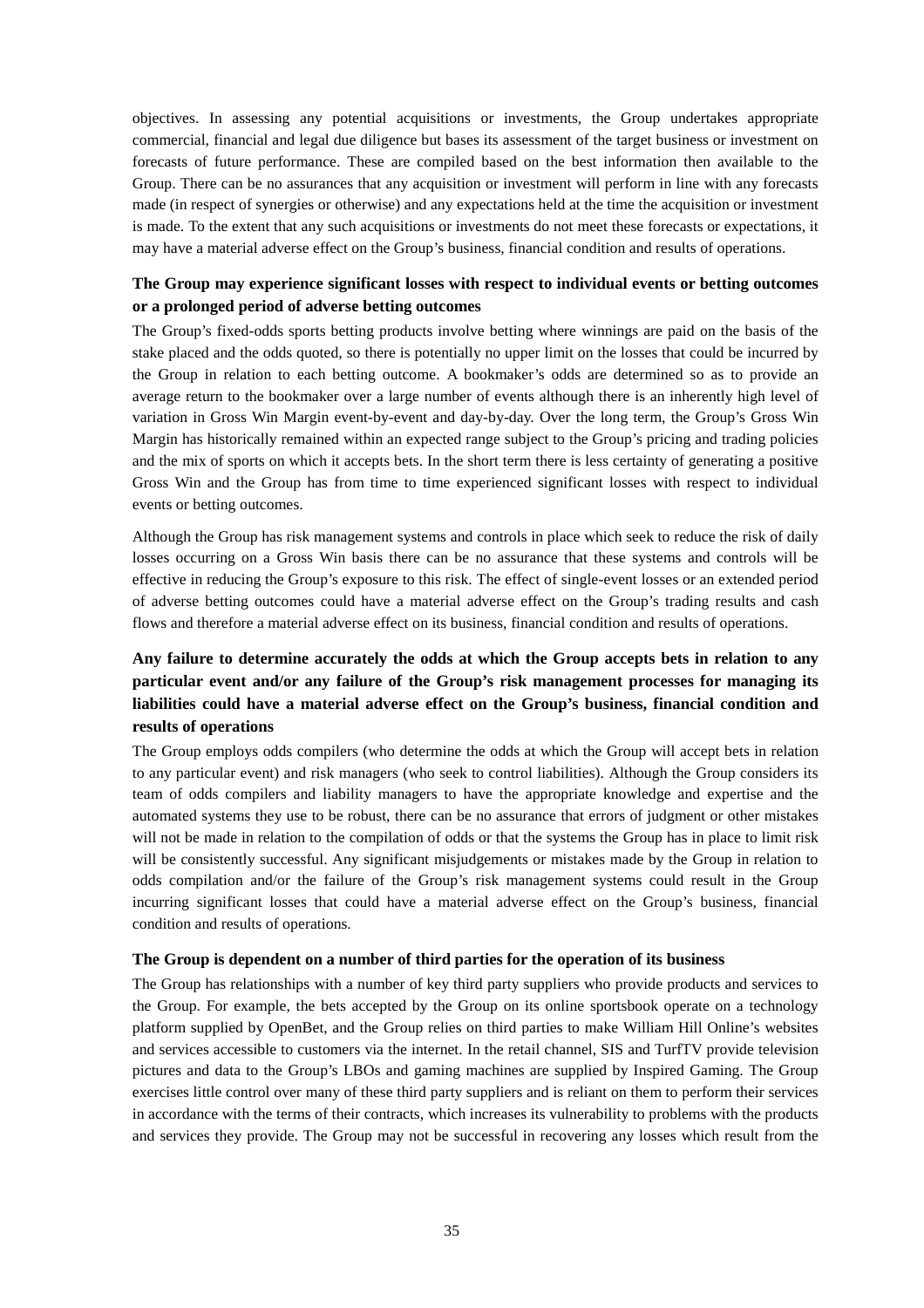failure of third party suppliers to comply with their contractual obligations to the Group and third party suppliers may seek to recover losses from the Group under indemnities or in respect of breaches of obligations or warranties under their agreements with the Group. Such events, or any significant disruption in the supply of products and services to the Group, or inability to negotiate reasonable terms of renewal, or find suitable replacement suppliers (if the relevant agreements expire or are terminated) or failure to handle current or higher volumes of use by these third party suppliers or any other adverse event in the Group's relationship with them, could have a material adverse effect on the Group's reputation, business, financial condition and results of operations.

## **The Group is highly dependent on technology and advanced information systems, which may fail or be subject to disruption**

The Group's operations are highly dependent on technology and advanced information systems, and there is a risk that such technology or systems could fail. In addition to such failure, there can be no assurance that such technology or systems will not be subject to damage or interruption caused by human error, unauthorised access, computer viruses, denial of service attacks, increase in volume of online services usage, sabotage, natural hazards or disasters or other similarly disruptive events, including other security breaches. There can be no assurance that the Group's current systems are or will continue to be able to support a significant increase in online traffic or increased customer numbers.

The Group has in place business continuity procedures and security measures in the event of network failure or disruption, including backup IT systems for business critical systems, generally in different geographic locations from the main system. These are not, and are not intended to be, a full duplication of the Group's operational systems. Should any of these procedures and measures not anticipate, prevent or mitigate a network failure or disruption, or should an incident occur to a system for which there is no duplication, there may be a material adverse effect on the Group's business, financial condition and results of operations.

In particular, the performance of the Group's online services is critical to achieving, maintaining and expanding market acceptance of William Hill Online given its increasing importance to the Group's operations. Any network failure or disruption that causes interruption or an increase in response time of the Group's online services could result in decreased usage of William Hill Online and, if sustained or repeated, could reduce the attractiveness of William Hill Online to its customers, which would adversely impact the Group's business, financial condition and results of operations.

Furthermore, the Group may at any time be required to expend significant capital or other resources to protect against network failure and disruption, including the replacement or upgrading of its existing business continuity systems, procedures and security measures. If replacements, expansions, upgrades and other maintenance are not completed efficiently or there are operational failures, the quality of product and service experienced by the customer will decline. If, as a result, customers were to reduce or stop their use of the Group's products and services, this could have a material adverse effect on the Group's business, financial condition and results of operations.

## **The Group's systems may be vulnerable to hacker intrusion, "DDoS", malicious viruses and other cyber crime attacks.**

As with all gambling companies, the Group's business may be vulnerable to cyber crime attacks which could adversely affect its business. These attacks may include distributed denial of service ("**DDoS**") attacks and other forms of cyber crime, such as attempts by computer hackers to gain unauthorised access to the Group's systems and databases for the purposes of manipulating results, misappropriation of funds or theft of data. Any such attacks may cause systems failure and/or business disruption and could have a material adverse effect on the Group's business, financial condition and results of operations. Such attacks are by their nature technologically sophisticated and may be difficult or impossible to detect and defend against. If the Group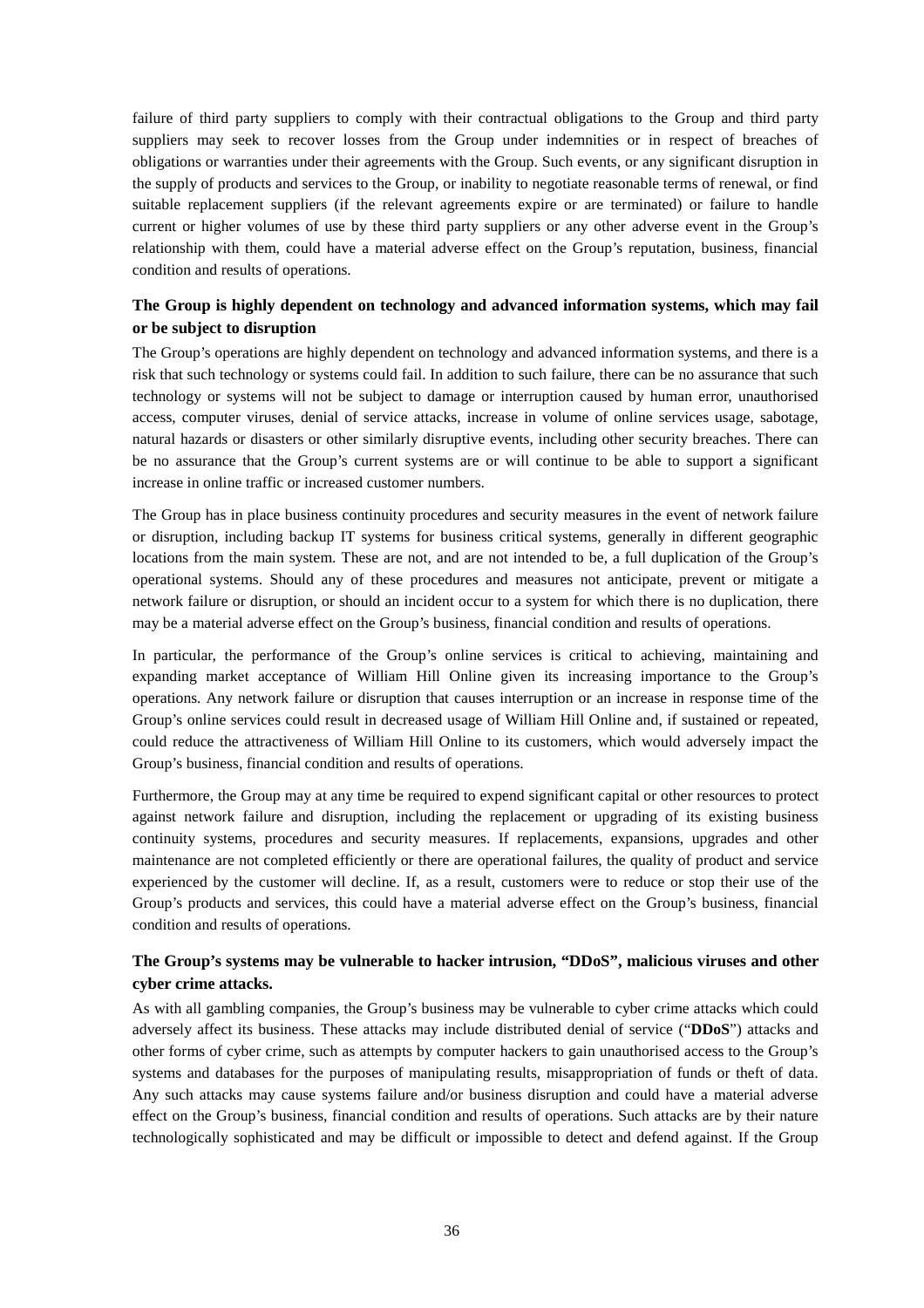fails to implement adequate prevention measures or should any such prevention measures fail or be circumvented, the Group's reputation may be harmed, which in turn could have a material adverse effect on the Group's business, financial condition and results of operations.

# **The Group is dependent on a limited number of banks, credit card companies, payment processors and financial institutions for payment processing and cash holding**

The Group is currently dependent on a limited number of banks and financial institutions to receive and make payments and hold its cash. Banks regularly review their policy of providing financial services, such as loans, debit and credit card processing and cash handling, to companies operating in certain sectors, including the gambling and online gambling sectors and a bank may decide that it no longer wishes to accept custom from, or provide services to, companies operating in such sectors, or may only continue to do so with certain restrictions. Should some or all banks refuse or otherwise be unable to make and receive payments, operate bank accounts or hold cash for the Group this could have a material adverse effect on the Group's business, financial condition and results of operations.

In addition, the Group currently accepts credit and debit card payments from online and telephone customers and debit cards in LBOs. Certain US-based card schemes and card-issuing institutions currently restrict the use of their credit cards for online gambling transactions. Should any of the major card schemes or card issuing companies stop accepting payment transactions for gambling operations, this may have a material adverse effect on the Group's business, financial condition and results of operations.

The Group's business is dependent on banks, credit card companies, payment processors and other financial institutions, networks and suppliers to enable funds to be paid in and withdrawn by its customers. Any disruption in those systems or relationships could have a material adverse effect on the Group's business, financial condition and results of operations.

In addition, the Group is exposed to the risk of chargebacks which occur when customers, card issuers or payment processors seek to void credit or other card payment transactions. Some customers may seek to reverse their real money losses through chargebacks. While the Group has controls to protect against chargebacks there can be no assurance that the Group's exposure to chargebacks will not adversely affect its business, financial condition and results of operations.

### **The Group's operations are reliant on a number of key locations**

The Group operates from a number of key sites in the UK (London and Leeds), Gibraltar, Israel (Tel Aviv), Bulgaria (Sofia), Philippines (Manila), Australia (Sydney and Darwin) and USA (Las Vegas, Nevada). The destruction or closure of these sites whether partial or complete and for whatever reason may have a material adverse impact on the Group's business, financial condition and results of operations.

#### **Failure of the Group's business continuity management and disaster recovery plans**

Over recent years the Group has had to address a number of potentially significant business interruptions, often with external causes and the potential to cause major disruption to the Group's operations. Failure to respond adequately to such business interruptions may result in loss of business and adversely affect customers' experience. The Group has access to business continuity sites in core UK locations and multiple sites or bespoke business continuity facilities in key overseas locations or the ability to rely on tested and flexible ways of working in other locations. Back up IT systems have been put in place for a number of business critical systems generally in different geographical locations to the main system. However, this is not intended to be a full duplication of all operational systems as this is not considered to be cost effective as some operational activities could be curtailed in the short term. Failure of the Group's business continuity and disaster recovery plans may have material adverse effects on the Group's business, financial condition and results of operations.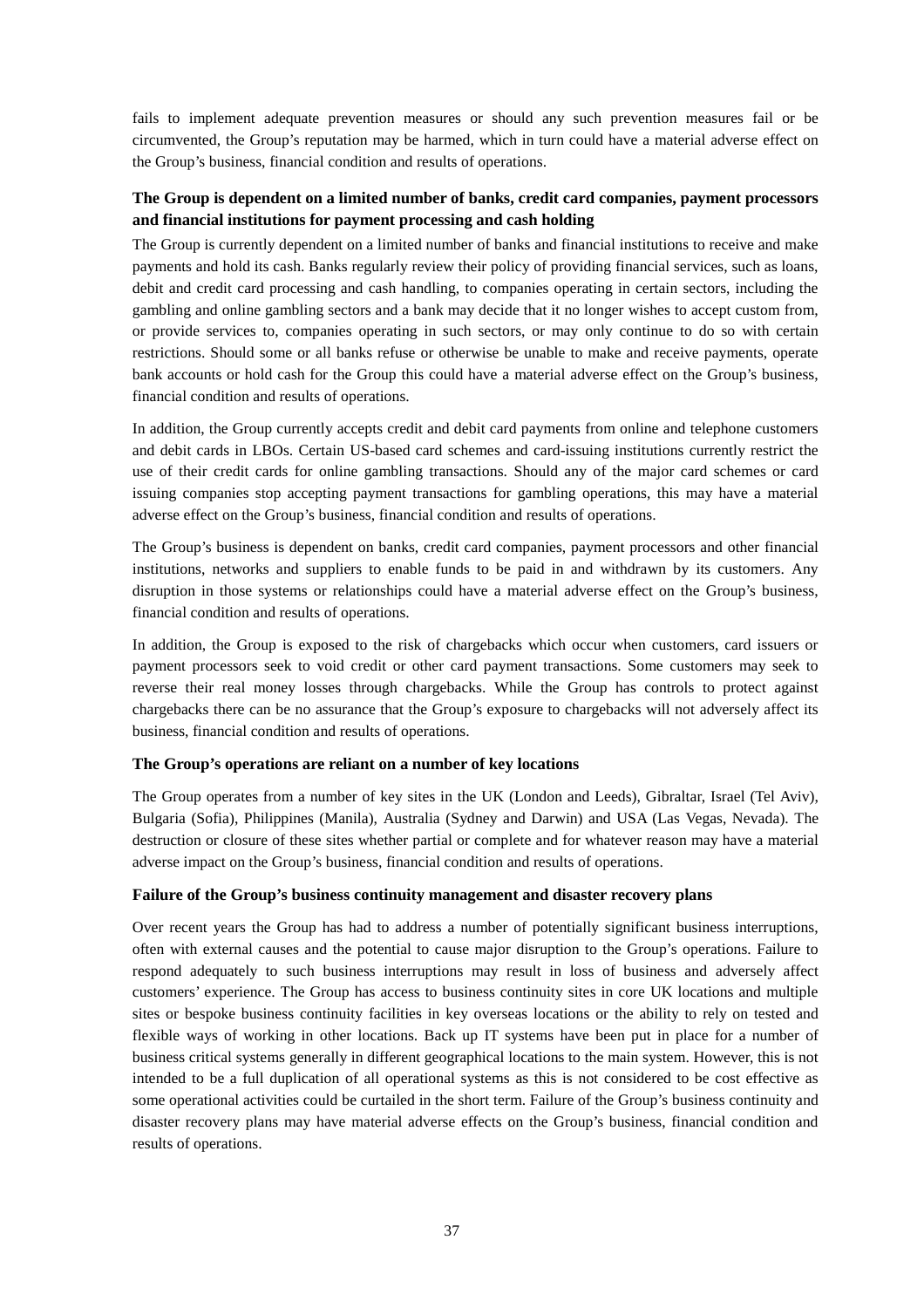# **The Group relies on the experience and talent of key personnel and on its ability to recruit and retain qualified employees for the success of its business**

The successful management and operations of the Group are reliant upon the contributions of its senior management team and other key personnel. In addition, the Group's future success depends in part on its ability to continue to recruit, motivate and retain experienced and qualified employees. There is intense competition in the betting and gaming industry for skilled personnel. Although the Group takes steps to protect itself in relation to the loss of key personnel (such as the inclusion of restrictive covenants and/or "gardening leave" provisions in the employment contracts of such personnel), the loss of service of any of the Group's senior management team or other key personnel, or an inability of the Group to attract new personnel, could have a material adverse effect on the Group's business, financial condition and results of operations.

### **Failure to meet compliance standards required by regulatory bodies and adapt to changes in the regulatory environment**

The Group faces combined risks relating to changes in the regulatory environment and ongoing compliance requirements. Failure to meet the standards required by regulatory bodies may result in significant business interruption, fines or reputational damage. The Group has invested in its compliance and assurance functions to ensure compliance with current standards and to enable it to identify, understand and address changing regulatory requirements in an efficient and effective manner. The Group has well-resourced in-house compliance functions and compliance officers in all strategic business units who are part of the local management teams. Compliance processes and controls are well-established across the Group and compliance functions operate independently of operational management to support management's compliance obligations and provide ongoing assurance over adherence to local requirements. However, failure in the Group's compliance processes and controls may have a material adverse effect on the Group's business, financial condition and results of operations.

#### **The Group may be subject to privacy or data protection failures**

The Group is subject to regulation regarding the use of personal customer and debit and credit card data. The Group processes sensitive personal customer data (including name, address, age, bank details, debit and credit card details and betting and gaming history) as part of its business and therefore must comply with strict data protection and privacy laws in the jurisdictions in which the Group operates. Such laws restrict the Group's ability to collect and use personal information relating to players and potential players including the use of that information for marketing purposes. William Hill relies on third party contractors as well as its own employees to maintain its databases and seeks to ensure that procedures are in place to ensure compliance with the relevant data protection regulations. Notwithstanding such efforts, the Group is exposed to the risk that these data could be wrongfully appropriated, lost or disclosed, or processed in breach of data protection regulation. If the Group or any of the third party service providers on which it relies fails to store or transmit customer information and payment details online in a secure manner, or if any loss of personal customer data were otherwise to occur, the Group could face liability under data protection laws or sanctions by card merchants. This could also result in the loss of the goodwill of its customers and deter new customers which could have a material adverse effect on the Group's business, financial condition and results of operations.

#### **The Group may fail to detect the money laundering or fraudulent activities of its customers**

Certain of the Group's customers may seek to launder money through the Group's business or to increase their winnings through fraudulent activities. The Group has put in place a number of processes and controls to detect prevent and report suspicious activity, and to handle requests for assistance from law enforcement agencies and regulators, all of which is overseen by the Group's Money Laundering Reporting Officer ("**MLRO**"). If the Group fails to detect the money laundering or fraudulent activities the relevant customer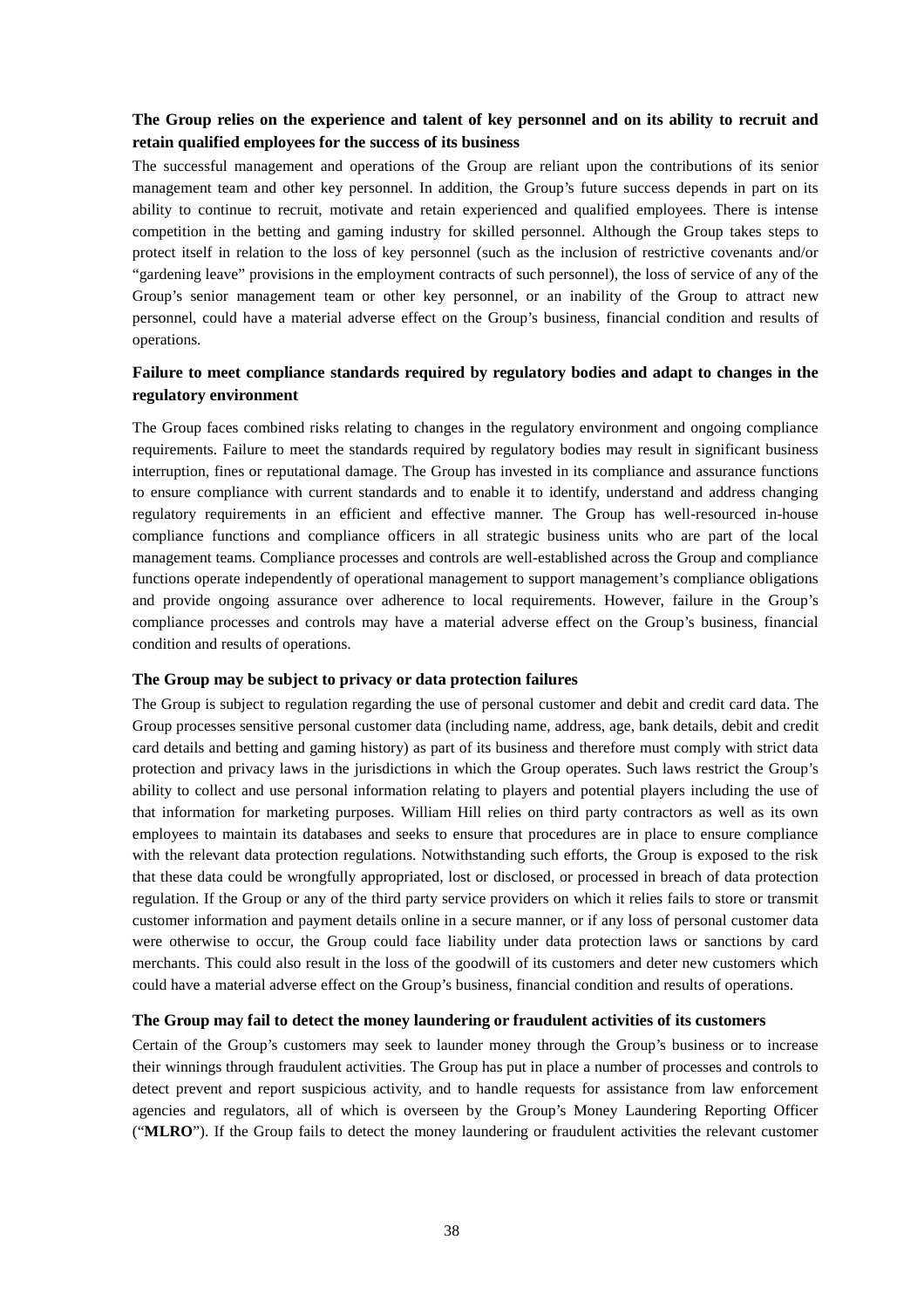may experience increased wins, other affected customers and the Group may experience increased losses and the Group could directly suffer loss or lose the confidence of its customer base in addition to suffering losses itself, or the Group may be in breach of its own legal and/or regulatory obligations, all, any or a combination of which could have a material adverse effect on the Group's business, financial condition and results of operations.

## **The Group's relatively high fixed cost base as a proportion of its total costs means that falls in revenue could have a significantly adverse effect on the Group's profitability**

The Group has a relatively high fixed cost base as a proportion of its total costs, consisting primarily of staff and rent costs associated with its extensive LBO estate. A decrease in the Group's revenue is likely therefore to have a proportionately greater adverse impact on the Group's profitability if the Group is unable to reduce its costs to mitigate the effect of any decrease in revenue on profit. Due to this operating leverage the Group's profitability is likely to be more significantly and negatively affected by decreases in revenue than would be the case for a company with a more flexible cost base. Any decrease in revenues could have a material adverse effect on the Group's business, financial condition and results of operations.

## **The Group's financial leverage could have a material adverse effect on the Group's business, financial condition and results of operations**

Given the strong cash flow characteristics of the business, the Issuer believes it is capital efficient for the Group to maintain a certain level of debt in its capital structure. This financial leverage, whilst potentially increasing returns for shareholders, increases the financial risk for the Group if, for any reason, the Group is unable to service its debt during its life or repay or refinance it at maturity. This financial leverage risk may be exacerbated by the Group's operating leverage risk (described above) and each risk, either singly or in combination, could have a material adverse effect on the Group's business, financial condition and results of operations.

In addition there is generally a limited pool of banks willing to provide credit to gambling companies, in particular to those involved in online gambling due to the perceived regulatory risks that surround this sector. This could hamper the Group's ability to refinance its debt when it becomes due or restrict its ability to fund any future acquisitions or investments in support of its business strategy. Also the Group may have higher levels of debt than some of its competitors which may require the diversion of more of the Group's resources to servicing the debt and could strategically disadvantage the Group by frustrating its ability to undertake certain acquisitions or investments compared to other less leveraged operators which may harm the Group's competitiveness. Each of these factors, either alone or in combination, could have a material adverse effect on the Group's business, financial condition and results of operations.

#### **The Group is subject to risks arising from changes in interest rates**

Increases in interest rates could affect the business by: (i) reducing the disposable income of the Group's customers, adversely affecting trading performance and (ii) increasing the cost of any floating rate debt and increasing the cost at which the Group can issue new fixed rate debt. A decrease in interest rates could increase the value of the Group's fixed rate debt which may be significant if the Group wishes to redeem any of its fixed rate debt before maturity. Each of these factors, either alone or in combination, could have a material adverse effect on the Group's business, financial condition and results of operations.

#### **The Group is subject to risks arising from changes in foreign exchange rates**

The Group's functional currency is pounds sterling and it prepares its consolidated financial statements in that currency. However, it generates a proportion of its revenues and profits in other currencies through its Online, Australian and US businesses and incurs foreign currency denominated costs in respect of its other international operations and payments to certain suppliers. The Group is therefore exposed to the impact of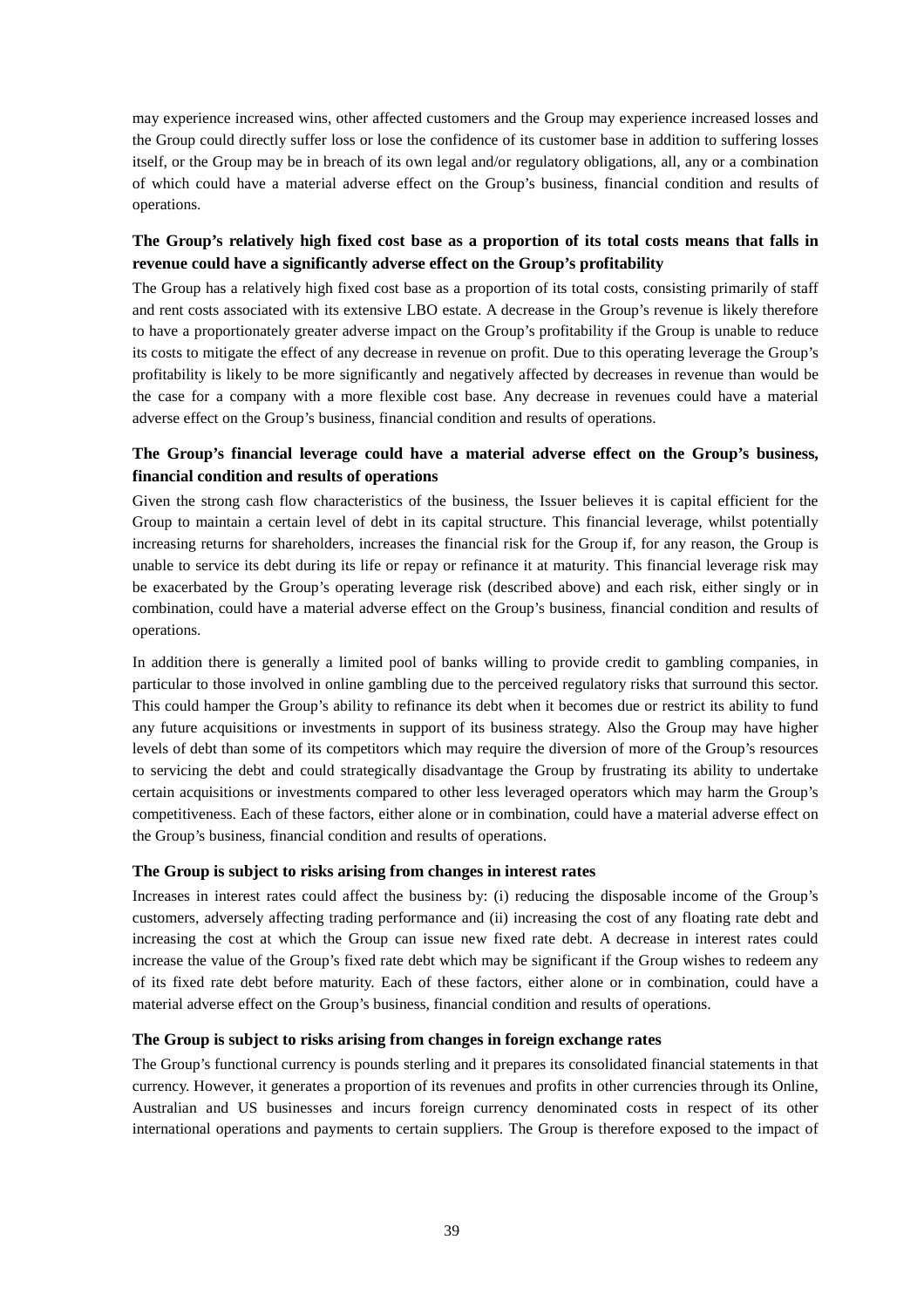fluctuations in foreign currency exchange rates against sterling which could have a material adverse impact on the Group's business, financial condition and results of operations.

#### **The defined benefit section of the Group's pension plan is currently in deficit on an actuarial basis**

The Group has a closed defined benefit pension scheme which is in deficit on a funding basis. At the last formal actuarial valuation, which was as at 30 September 2013, the deficit was £47 million. A deficit recovery plan has been agreed with the Trustee of the scheme under which the Group is committed to paying deficit recovery contributions of £9.4m per annum until May 2019. The Group is exposed to the risk of an increase in the deficit which may require an increase in the deficit repair contributions to the scheme which could have a material adverse impact on the Group's business, financial condition and results of operations.

The Group has taken steps to manage this risk including closing the scheme to new joiners and limiting the future accrual of benefits. In addition the Trustee of the scheme, in consultation with the Group, has significantly de-risked the investment strategy of the scheme.

The funding position of the defined benefit scheme is subject to a formal actuarial valuation every three years and the valuation is updated informally annually. The amount of the defined pension liabilities is dependent upon certain key assumptions including rates of future increase in salaries and pensions, inflation rates, discount rates and longevity/mortality assumptions which may vary significantly from year to year. Future changes to these assumptions or adverse experience relative to those assumptions, may result in an increase in the scheme deficit.

## **Failure by the Group to maintain and enhance its brand could have a material and adverse effect on its business, financial condition and results of operations**

The success of the Group is dependent in part on the strength of its William Hill brand. The Group believes that its long-established, trusted and widely recognised brand and reputation represent a significant competitive advantage in the development of its betting and gaming activities. The Group further believes that, as the gambling industry becomes increasingly competitive, the success of the Group will be dependent on maintaining and enhancing its brand strength. If the Group is unable to maintain and enhance the strength of the William Hill brand, then its ability to retain and expand its customer base and its attractiveness to existing and potential partners may be impaired and operating results could be adversely affected. Maintaining and enhancing the William Hill brand may require the Group to make substantial investments, including the continued development of its LBO estate and online channel, which investments may not be successful. If the Group fails to maintain and enhance the William Hill brand successfully, or if the Group incurs excessive expenses or makes unsuccessful investments in this effort, its business, financial condition and results of operations may be adversely affected. The Group anticipates that, as the gambling industry becomes increasingly competitive, maintaining and enhancing William Hill's brand may become increasingly difficult and expensive. Moreover, maintaining and enhancing its brand will rely in part on William Hill's ability to provide up-to-date technology and to provide high quality products and services both online and in LBOs, which the Group may not do successfully. Any failure by the Group to maintain or enhance, in whole or in part, the William Hill brand, could have a material adverse effect on the Group's business, financial condition and results of operations.

# **The Group's intellectual property could be subject to infringement by third parties or claims of infringement of third parties' rights**

The Group regards its copyright, trademarks, domain names, trade secrets, customer databases and similar intellectual property as critical to its success. The Group relies on a combination of copyright and trademark laws, trade secret protection, confidentiality and non-disclosure agreements and other contractual provisions in order to protect its intellectual property.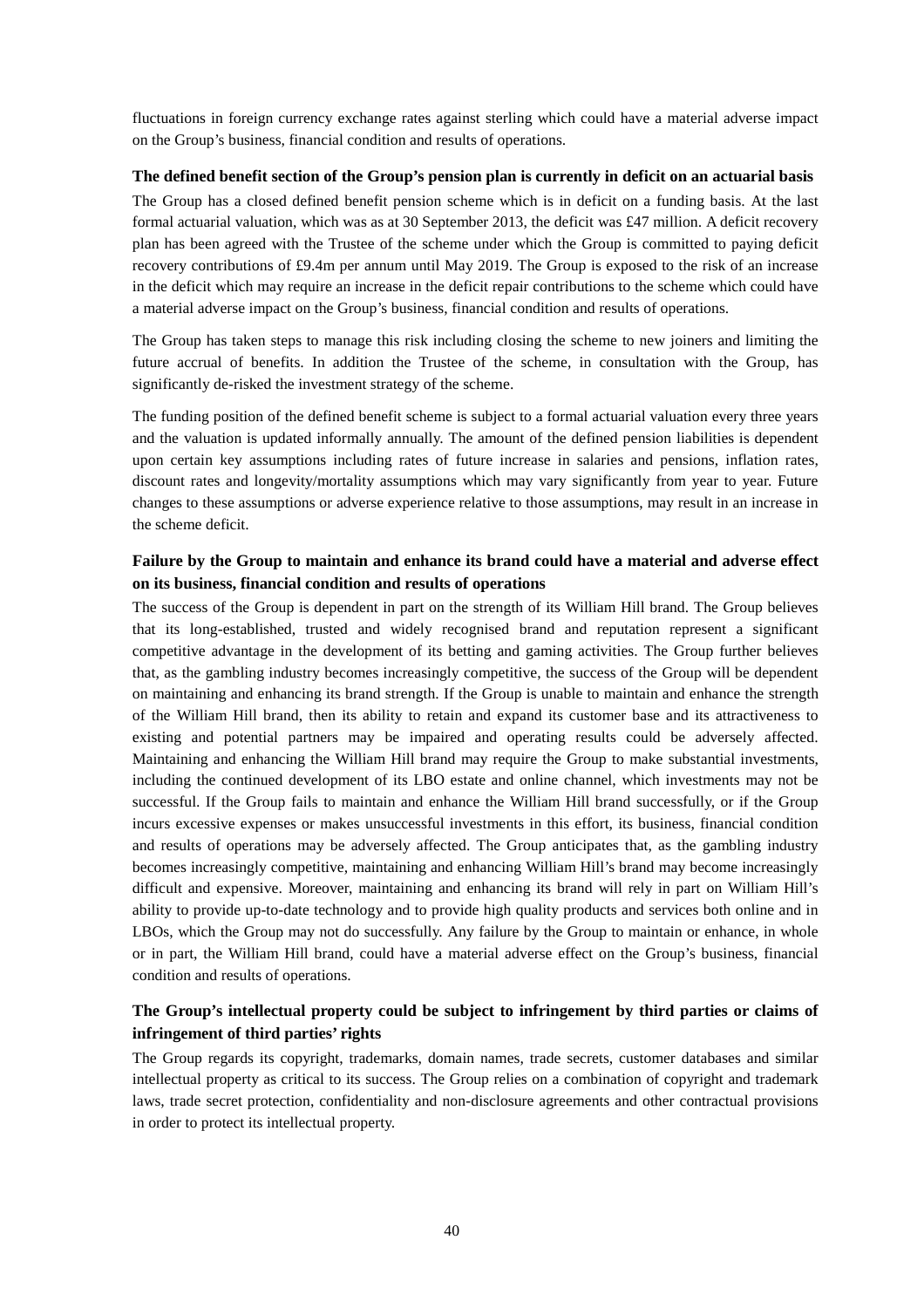There can be no assurance that these efforts will be adequate, or that third parties will not infringe upon or misappropriate the Group's proprietary rights. In addition, although the Group has trademark and copyright protection, enforcement is limited in certain jurisdictions.

The Group may be the subject of claims of infringement of the rights of others or party to claims to determine the scope and validity of the intellectual property rights of others. Litigation based on such claims is common amongst companies in the internet, technology and online gaming industries. Such claims, whether or not valid could require the Group to spend significant sums in litigation, pay damages, re-brand or re-engineer services, acquire licences to third party intellectual property and distract management attention from the business, which may have a material and adverse effect on its business, financial condition and results of operations.

### **The Group is subject to risks arising from potential litigation**

The Group faces the general risk of potential litigation in connection with its business, its customers, its employees and its external service providers, suppliers and partners (including the effects of changes in the law, regulations, policies or their respective interpretations). Such actions may result in the Group incurring considerable legal and other costs (including fines and penalties), diversion of management time and resources and disruption to the provision of services. There may be damage to the Group's reputation and brand image and/or a material adverse effect on the Group's business, financial condition and results of operations whether or not the relevant actions are successful.

# **A shareholder owning 10 per cent. or more of William Hill's ordinary shares who is found by the Nevada Gaming Commission to be unsuitable could be guilty of a criminal offence if he continues to hold ordinary shares, and William Hill could be subject to disciplinary action if it continues to interact with that shareholder**

The terms of the licence issued to William Hill by the Nevada Gaming Commission and the Nevada Gaming Control Board provide that any person who, individually or in association with others, has acquired, directly or indirectly, beneficial ownership of 5 per cent. or more of any class of William Hill voting securities must notify the Nevada Gaming Control Board, in writing, within 10 days after it has knowledge of such acquisition. William Hill must also notify the Nevada Gaming Control Board within 10 days of becoming aware of any such acquisition by any person. In addition, any person who, individually or in association with others, acquires, directly or indirectly, beneficial ownership of 10 per cent. or more of any class of William Hill voting securities must apply to the Nevada Gaming Commission for a finding of suitability within 30 days after the Chairman of the Nevada Gaming Control Board mails written notice requiring such a filing.

Any person who fails or refuses to apply for a finding of suitability within 30 days after being ordered to do so by the Nevada Gaming Commission or the Chairman of the Nevada Gaming Control Board may be found to be unsuitable. Any shareholder found to be unsuitable, whether because he fails or refuses to apply for a finding of suitability or otherwise, and who holds, directly or indirectly, any beneficial ownership of ordinary shares beyond such period of time as may be prescribed by the Nevada Gaming Control Commission may be guilty of a criminal offence.

In addition, William Hill would be subject to disciplinary action if, after it receives notice that a person is unsuitable to be a shareholder or to have any other relationship with William Hill or its subsidiaries, it (i) pays that person any dividend or interest on ordinary shares; (ii) allows that person to exercise, directly or indirectly, any voting right conferred through ordinary shares held by that person; (iii) pays remuneration in any form to that person for services rendered or otherwise; or (iv) fails to pursue all lawful efforts to require such unsuitable person to relinquish their voting securities for cash at fair market value. Such disciplinary action could include fines or suspension or revocation of William Hill's Nevada licence and if William Hill's Nevada licence is suspended or revoked, William Hill US would be unable to continue to conduct its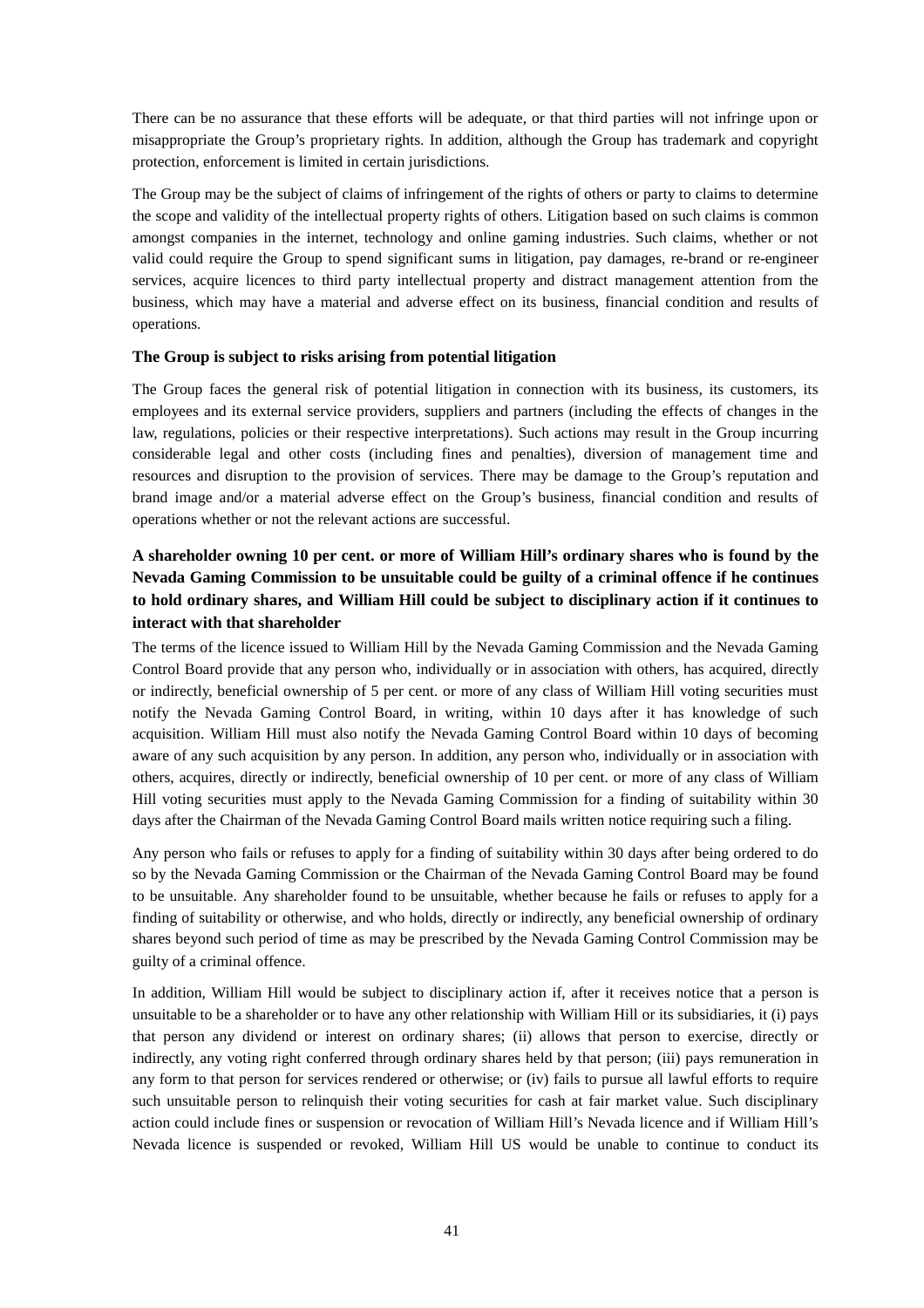operations. The occurrence of any of the foregoing could have a material adverse effect on the Group's business, financial condition and results of operations.

#### **The Group is vulnerable to any adverse consequences of the UK voting to leave the EU**

On 23 June 2016 the UK is holding a referendum on whether it should leave the EU. Should the decision of that referendum be to leave the EU, the consequences for the Group are uncertain but could potentially have a material adverse impact on the Group's business, financial condition and results of operations.

The UK is the Group's primary market. Any disruption to the UK economy arising as a result of the outcome of the referendum could have a material adverse impact on the Group's business, financial condition and results of operations. In addition the Group's Online business, based in Gibraltar, relies on EU freedom of movement of goods and services principles to allow it to offer its gambling products and services to customers in EU member states where it does not have a local licence. If Gibraltar were deemed not to be part of the EU as a consequence of an "out" vote in the referendum and the Online business could no longer rely on EU freedom of movement of goods and services principles this could have a material adverse impact on the Group's business, financial condition and results of operations. Also a significant proportion of the Online business' employees live in Spain and travel to work in Gibraltar. If the border between Spain and Gibraltar were to be closed as a result of the UK's decision to vote to leave the EU, or for any other reason, this could have a material adverse impact on the Group's business, financial condition and results of operations.

# **The Group's actual results could differ from the forecast and estimate incorporated by reference and (in the case of the forecast) contained in this Prospectus**

The forecast Group operating profit and the estimate relating to Online's profits contained in the Group's trading update dated 23 March 2016 and incorporated by reference into this Prospectus (and, in the case of the forecast, repeated in the Group's trading statement dated 11 May 2016, which is also incorporated by reference into this Prospectus) and set out in the section headed: *"Description of William Hill PLC – Recent Developments"* are based on certain assumptions and estimates which are inherently subject to significant uncertainties, many of which the Issuer and Guarantors do not control. A list of these principal assumptions can be found under *"Description of William Hill PLC – Recent Developments"*. Actual results may differ materially from this forecast and estimate. Furthermore the forecast operating profit for the 52 weeks ended 27 December 2016 (the "**2016 financial year**") has been prepared on the basis of certain estimates as of the date of such forecast. The Issuer does not intend to publish any update or otherwise publicly revise the forecast and estimate to reflect future circumstances unless otherwise required by law. Without prejudice to the Issuer's and Guarantors' responsibility statement on page 3 of this Prospectus, the forecast and estimate should not be relied upon for any purpose following the date of this Prospectus. Actual results may be materially less favourable than the forecast and estimate and assumptions on which the forecast is based.

### **Risks related to the Notes**

Set out below is a brief description of certain risks relating to the Notes:

### **Issuer's call option**

The Notes contain an optional redemption feature, which is likely to limit their market value. The market value of the Notes generally may not rise substantially above the price at which they can be redeemed.

The Issuer may be expected to redeem the Notes when its cost of borrowing is lower than the interest rate on the Notes. At those times, an investor generally would not be able to reinvest the redemption proceeds at an effective interest rate as high as the interest rate on the Notes being redeemed and may only be able to do so at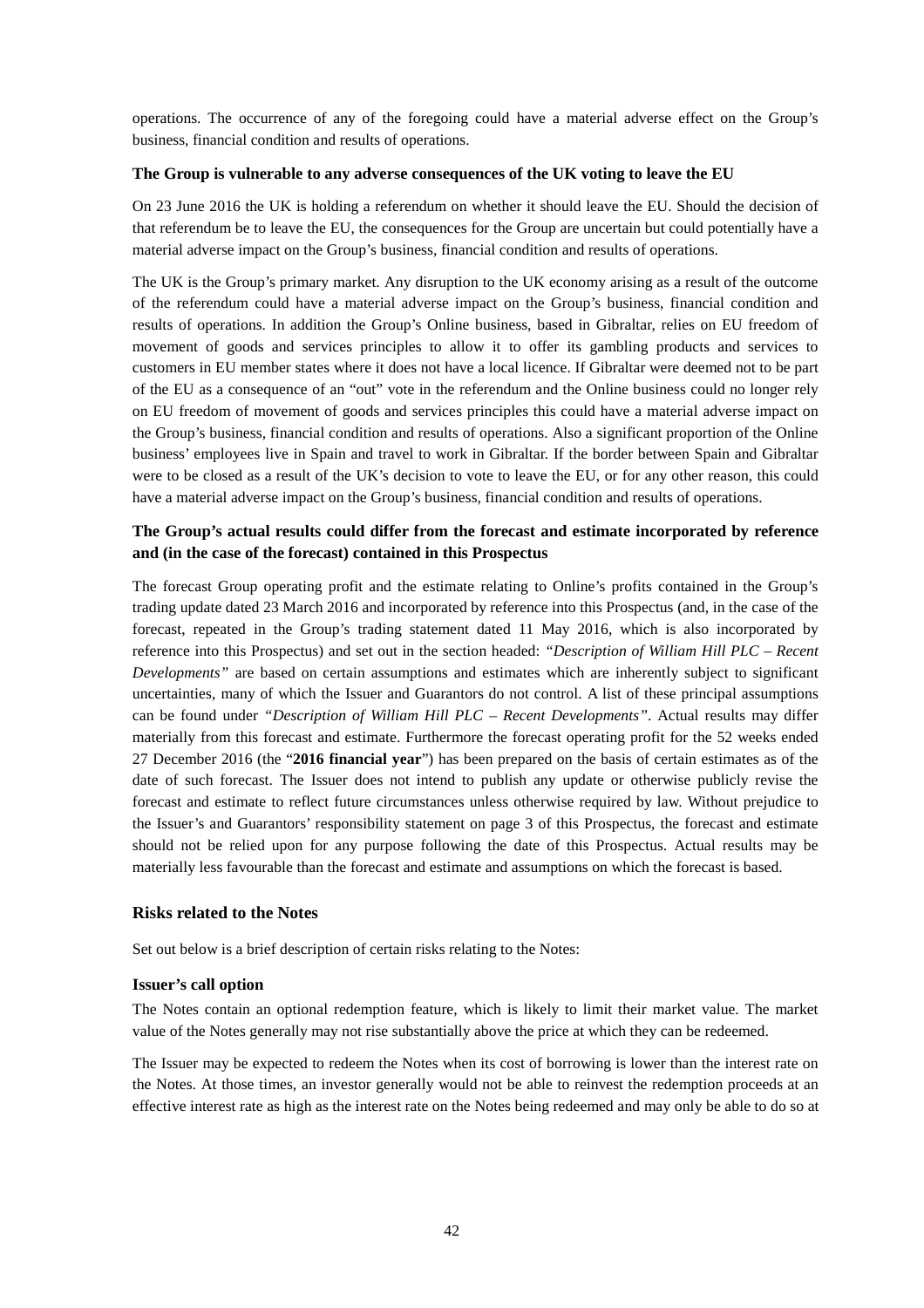a significantly lower rate. Potential investors should consider reinvestment risk in light of other investments available at that time.

#### **Modification, waivers and substitution**

The Terms and Conditions of the Notes contain provisions for calling meetings of Noteholders to consider matters affecting their interests generally. These provisions permit defined majorities to bind all Noteholders including Noteholders who did not vote on the relevant resolution and Noteholders who voted in a manner contrary to the majority.

The Terms and Conditions of the Notes also provide that the Trustee may, without the consent of Noteholders, agree to (i) any modification of, or to the waiver or authorisation of any breach or proposed breach of, any of the provisions of Notes or (ii) determine without the consent of the Noteholders that any Event of Default or Potential Event of Default shall not be treated as such or (iii) the substitution of another company as principal debtor under any Notes in place of the Issuer, in the circumstances described in Conditions 15(b) and 14 of the Terms and Conditions of the Notes.

### **Change of law**

The Terms and Conditions of the Notes are based on English law in effect as at the date of this Prospectus. No assurance can be given as to the impact of any possible judicial decision or change to English law or administrative practice after the date of this Prospectus. There is no guarantee that any such changes would not have an adverse effect on the rights under, and the value of, the Notes.

### **Denominations involve integral multiples: definitive Notes**

The Notes have denominations consisting of a minimum of £100,000 and integral multiples of £1,000 in excess thereof up to and including £199,000. It is possible that the Notes may be traded in amounts that are not integral multiples of £100,000. In such a case a holder who, as a result of trading such amounts, holds a principal amount of less than £100,000 in his account with the relevant clearing system at the relevant time will not receive a definitive Note in respect of such holding (should definitive Notes be printed) and would need to purchase a principal amount of Notes such that its holding amounts to £100,000.

If definitive Notes are issued, holders should be aware that definitive Notes which have a denomination that is not an integral multiple of £100,000 may be illiquid and difficult to trade.

### **Risks related to the market generally**

Set out below is a brief description of certain market risks, including liquidity risk, exchange rate risk, interest rate risk and credit risk:

#### **The secondary market generally**

The Notes will have no established trading market when issued, and one may never develop. If a market does develop, it may not be very liquid. Therefore, investors may not be able to sell their Notes easily or at prices that will provide them with a yield comparable to similar investments that have a developed secondary market.

#### **Exchange rate risks and exchange controls**

The Issuer will pay principal and interest on the Notes and the Guarantor(s) will make any payments under the Notes Guarantee in Sterling. This presents certain risks relating to currency conversions if an investor's financial activities are denominated principally in a currency or currency unit (the "**Investor's Currency**") other than Sterling. These include the risk that exchange rates may significantly change (including changes due to devaluation of Sterling or revaluation of the Investor's Currency) and the risk that authorities with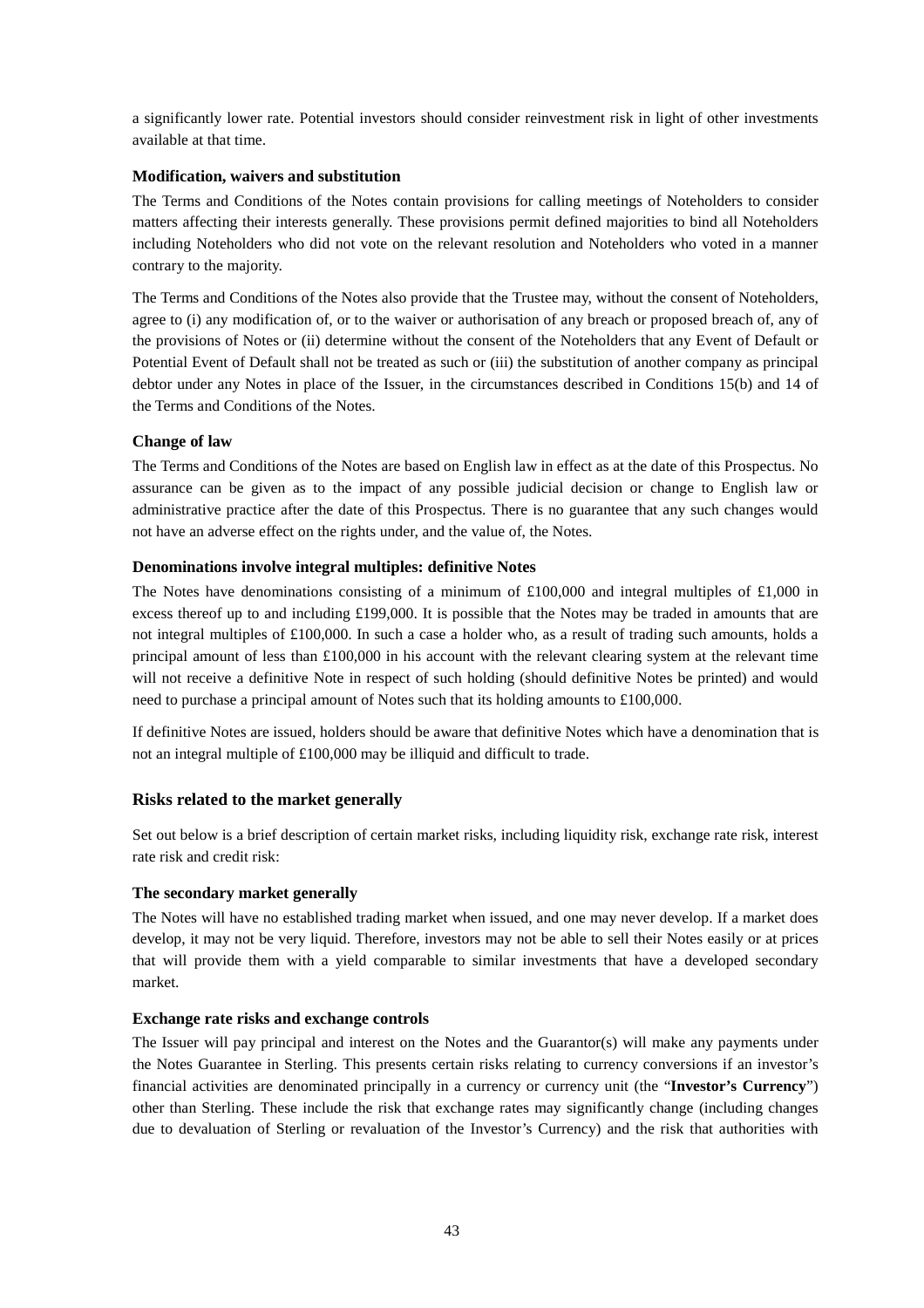jurisdiction over the Investor's Currency may impose or modify exchange controls. An appreciation in the value of the Investor's Currency relative to Sterling would decrease (1) the Investor's Currency equivalent yield on the Notes, (2) the Investor's Currency equivalent value of the principal payable on the Notes and (3) the Investor's Currency equivalent market value of the Notes.

Government and monetary authorities may impose (as some have done in the past) exchange controls that could adversely affect an applicable exchange rate. As a result, investors may receive less interest or principal than expected, or no interest or principal.

### **Interest rate risks**

Investment in the Notes involves the risk that subsequent changes in market interest rates may adversely affect the value of them.

### **Credit ratings may not reflect all risks**

The Notes are expected to be rated on issue Ba1 by Moody's Investors Service Ltd. and BB+ by Standard & Poor's Credit Market Services Europe Limited. The ratings may not reflect the potential impact of all risks related to structure, market, additional factors discussed above, and other factors that may affect the value of the Notes. A credit rating is not a recommendation to buy, sell or hold securities and may be revised or withdrawn by the rating agency at any time.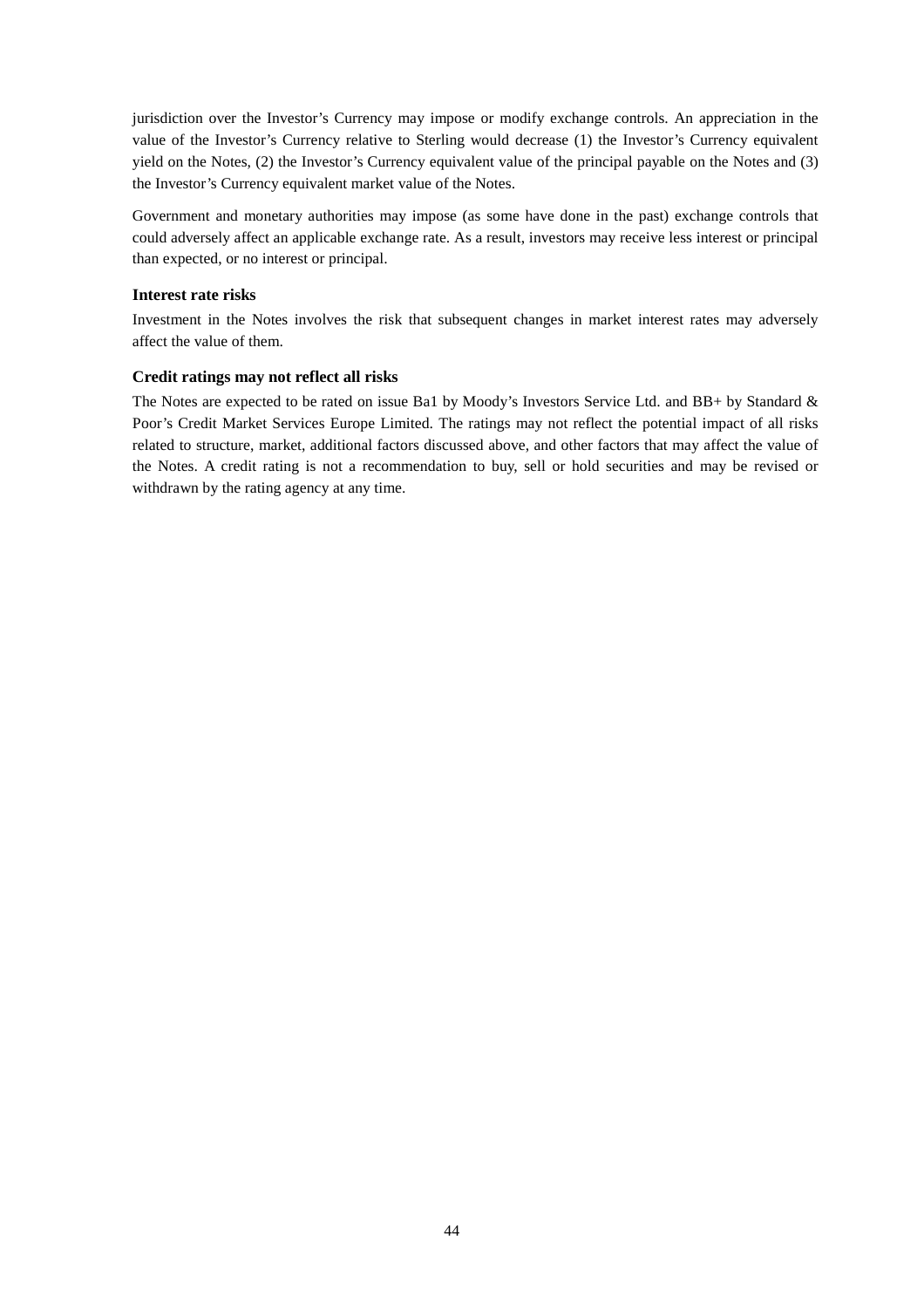# **USE OF PROCEEDS**

The net proceeds of the issue of the Notes, amounting to approximately £348,337,500, will be applied by the Issuer to refinance its existing debt and for its general corporate purposes.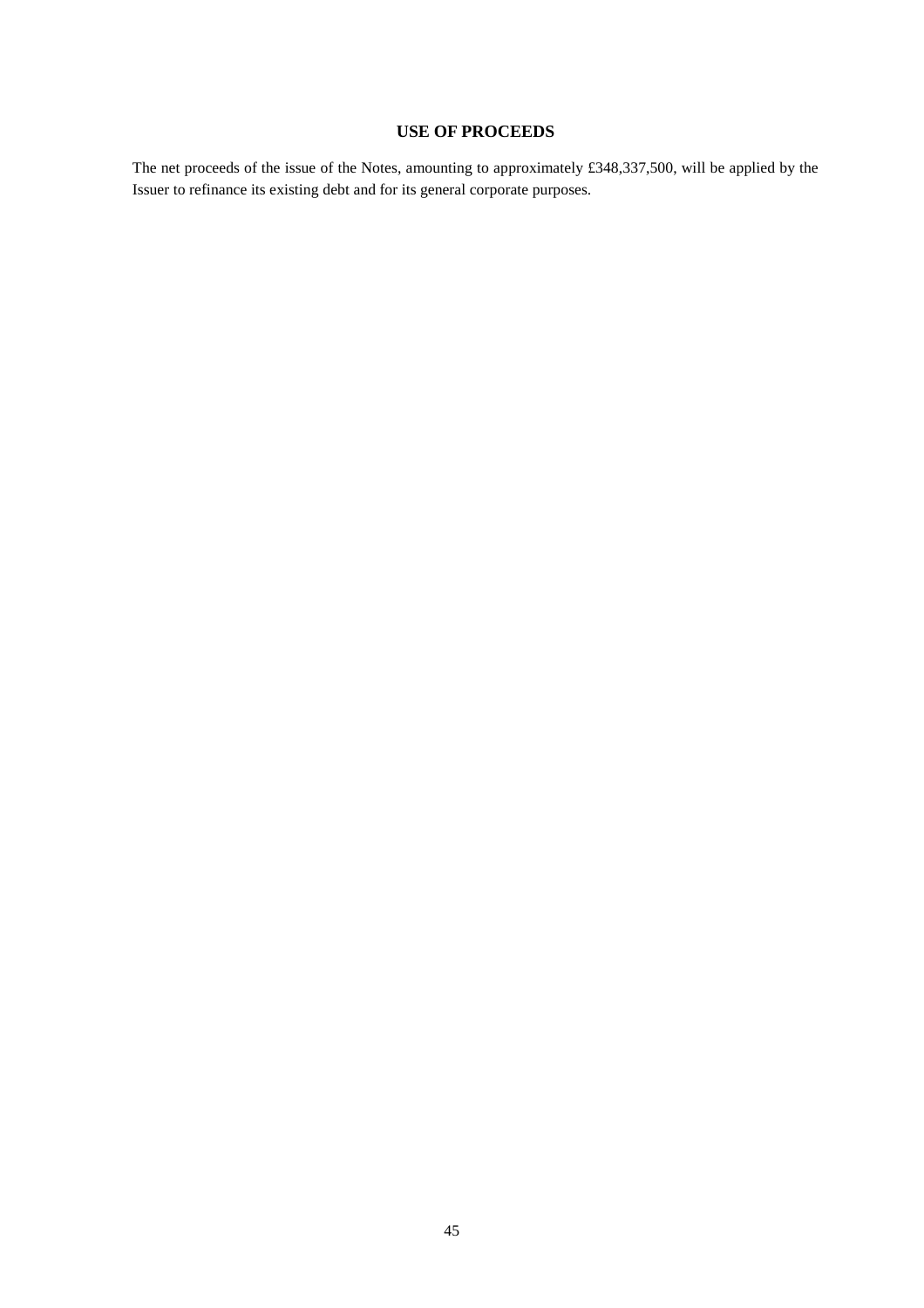#### **DESCRIPTION OF WILLIAM HILL PLC**

#### **Introduction**

William Hill PLC (the "**Issuer**") together with its subsidiaries (the "**Group**"; references herein to "**William Hill**" are to the Issuer or the Group, as the context may require) is one of the world's leading listed betting and gaming companies, employing approximately 16,000 people. Founded in 1934, it is the UK's largest bookmaker by number of licensed betting offices, with approximately 2,370 LBOs that provide betting opportunities on a wide range of sporting and non-sporting events, gaming on machines and numbers-based products including lotteries. The Group's Online business (www.williamhill.com) is one of the world's leading online betting and gaming businesses, providing customers with the opportunity to access William Hill's products online, through their smartphone or tablet and by text services. William Hill US was established in June 2012 and provides land-based and mobile sports betting services in Nevada, and is the exclusive risk manager for the State of Delaware's sports lottery. William Hill Australia is one of the largest online betting businesses in Australia, established through the acquisition of two businesses in 2013. It offers sports betting products online, by telephone and via mobile devices. William Hill PLC is listed on the London Stock Exchange and in the 2015 financial year Group revenue was £1,590.9 million and operating profits were £291.4 million.

William Hill PLC is the parent company of the William Hill Group and is registered under the Companies Act 1985 with registered number 4212563. The registered office and the principal place of business in the UK of William Hill is at Greenside House, 50 Station Road, Wood Green, London, N22 7TP (telephone number +44 20 8918 3600).

#### **History of William Hill**

William Hill was founded in London in 1934 as a telephone bookmaking business and established its first LBOs in 1966. In 1971, it became part of the Sears Holdings Group. In 1988, it was acquired by Grand Metropolitan and merged with its bookmaking subsidiary, Mecca Bookmakers, under the William Hill brand. The integration of these two businesses was continued by the Brent Walker Group, which purchased William Hill from Grand Metropolitan in 1989. It was then acquired by Nomura International in 1997, which in turn sold it to Cinven and CVC Partners. On 20 June 2002, William Hill was floated on the London Stock Exchange. In 2005, it acquired Stanley Leisure plc's LBOs in the UK and Ireland, which resulted in William Hill becoming the UK's largest bookmaker by number of LBOs. In December 2008, William Hill created its joint venture business, William Hill Online, through the acquisition of assets from Genuity Limited and their combination with William Hill's then existing Online business, William Hill Interactive. In June 2012, the Group was licensed by the Nevada Gaming Commission and acquired three US land-based sports betting businesses, AWI, Brandywine and the Cal Neva Assets. On 19 March 2013, the Group acquired from Sportingbet plc ("**Sportingbet**") its Australian Online business and certain other assets for a total cash consideration of £459.4 million. On 15 April 2013, William Hill exercised an option to acquire from the Playtech Group ("**Playtech**") all the shares of the William Hill Online joint venture that the Group did not already own for £423.8 million.

#### **Key Strengths**

William Hill believes that it has a number of significant competitive advantages and strengths that will be important factors in maintaining and further developing its business, including the following: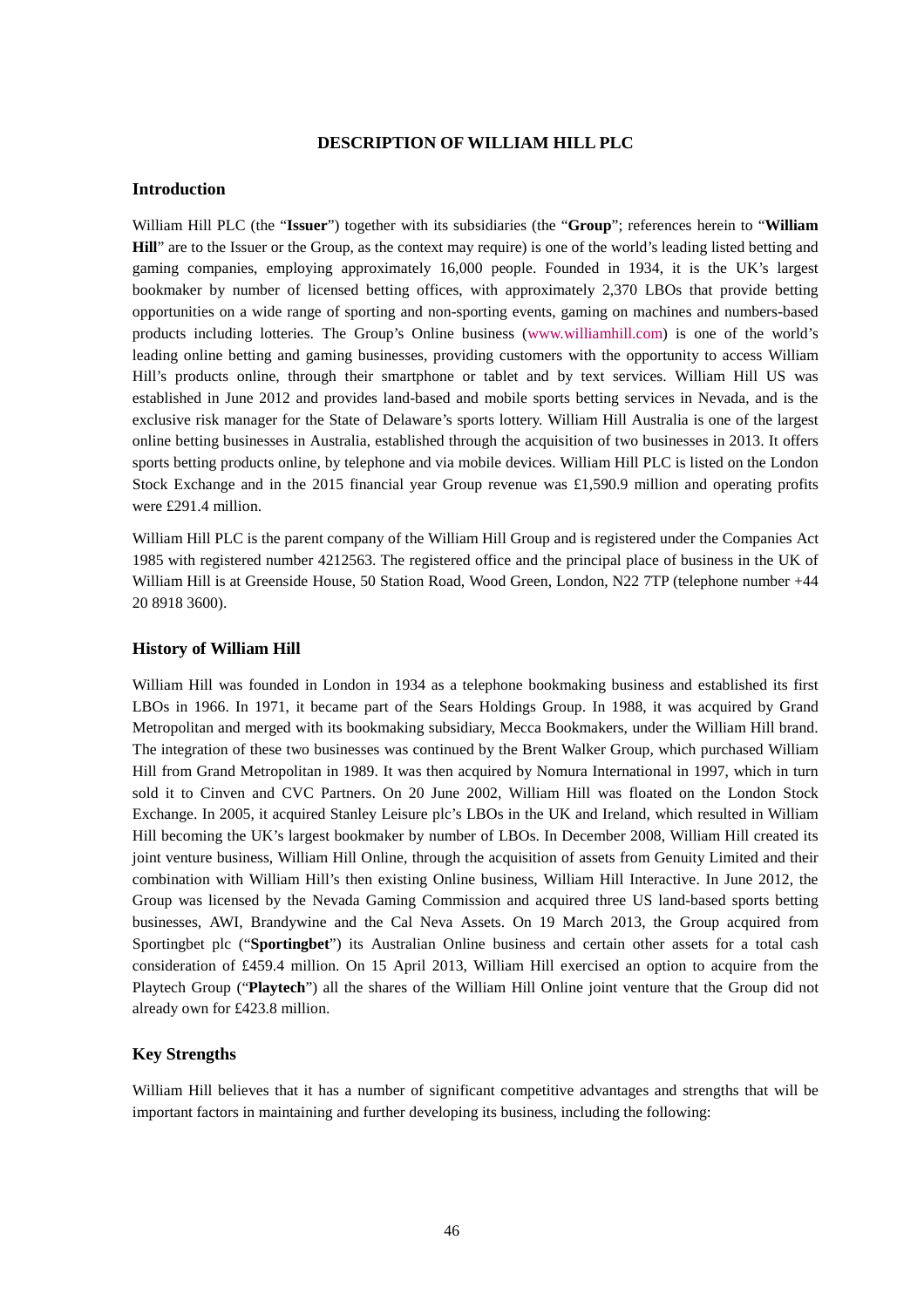#### *The Group operates in attractive, growing markets*

The UK is William Hill's primary market contributing 85 per cent. of its revenues in the 2015 financial year. Around 70 per cent. of the UK adult population participates in gambling each year including the National Lottery.<sup>16</sup> An estimated 8 million people regularly engage in land-based and digital gambling each year, approximately 17 per cent. of the UK adult population.<sup>17</sup> This has increased over time with the National Lottery and TV advertising making gambling more socially acceptable as a mainstream leisure activity whilst mobile devices are making the product more accessible.

After the National Lottery, LBOs constitute the second largest segment of land-based gambling in the UK generating £3.2 billion of gross gambling yield in 2014/15.18 Between 2010 and 2015 LBO gross gambling yield grew at a compound annual growth rate of 2 per cent.<sup>19</sup> LBOs were first legalised in 1961 when the UK government recognised that significant levels of gambling were happening outside race tracks and elected to tax, regulate and control the industry through licensing. Over the years gradual regulatory change has permitted LBOs to broadcast sports events, to open for longer and to provide a more welcoming shop environment. Evolving customer habits have led to bookmakers offering an increasingly wider range of betting and gaming products, with football betting and machine-based gaming proving increasingly popular with customers.

The UK online market, including mobile, is the fastest growing segment of the UK gambling industry<sup>20</sup> and in the 2015 financial year William Hill grew its UK online revenues by 11 per cent. Since it first became established in 1998 the online sector's growth has coincided with an expansion of the total gambling population, suggesting the online segment of the UK gambling industry has offered access to customers who would not typically use LBOs. The UK online market was estimated to have generated £2.7 billion of gross gambling yield in 2014, of which sports betting was the biggest contributor.

The Group's second core market is Australia which has the highest spend per capita among the ten largest gambling markets.<sup>21</sup> Betting accounts for 21 per cent. of the Australian gambling market with AUD\$3 billion of gross gambling yield a year.<sup>22</sup> Online betting has expanded rapidly as a proportion of total turnover<sup>23</sup> given the shift to mobile and high smartphone penetration rates.

The Group's other core markets are Italy and Spain which have followed the UK in establishing licensing regimes for online gambling. Italy is the largest of the European gambling markets which William Hill believes has the second highest spend per capita on gambling among the top ten regulated markets, behind Australia.<sup>24</sup> The market continues to evolve with further liberalisation of regulation providing opportunities for operators such as William Hill which in the 2015 financial year grew its Italian revenues by 28 per cent. in local currency terms. In Spain sports betting features more strongly in the online market, representing around 47 per cent. of gross gaming yield in 2014.<sup>25</sup> In 2015 Spain regulated online slots games for the first time. With no prominent land-based sports betting incumbent the market is led by the major European operators. In the 2015 financial year William Hill grew its Spanish revenues by 13 per cent. in local currency terms.

-

<sup>16</sup> Kantar Betscope Study Q2 2015 – Q1 2016, published April 2016.

<sup>17</sup> Kantar Betscope Study Q2 2015 – Q1 2016, published April 2016.

<sup>18</sup> Gambling Commission, Gambling Industry Statistics (April 2010-March 2015), November 2015.

<sup>19</sup> Gambling Commission, Gambling Industry Statistics (April 2010-March 2015), November 2015.

<sup>20</sup> Gambling Commission Industry Statistics, April 2010-March 2015.

<sup>21</sup> H2GC Global Gambling Data, July 2015.

<sup>22</sup> Roy Morgan Research, State of the Nations, September 2014.

<sup>23</sup> Australian Racing Board Fact Book, January 2016.

<sup>24</sup> Company analysis (March 2016) based on H2GC Global Gambling data (July 2015) and population data (July 2015).

<sup>25</sup> H2GC Global Gambling Data, July 2015.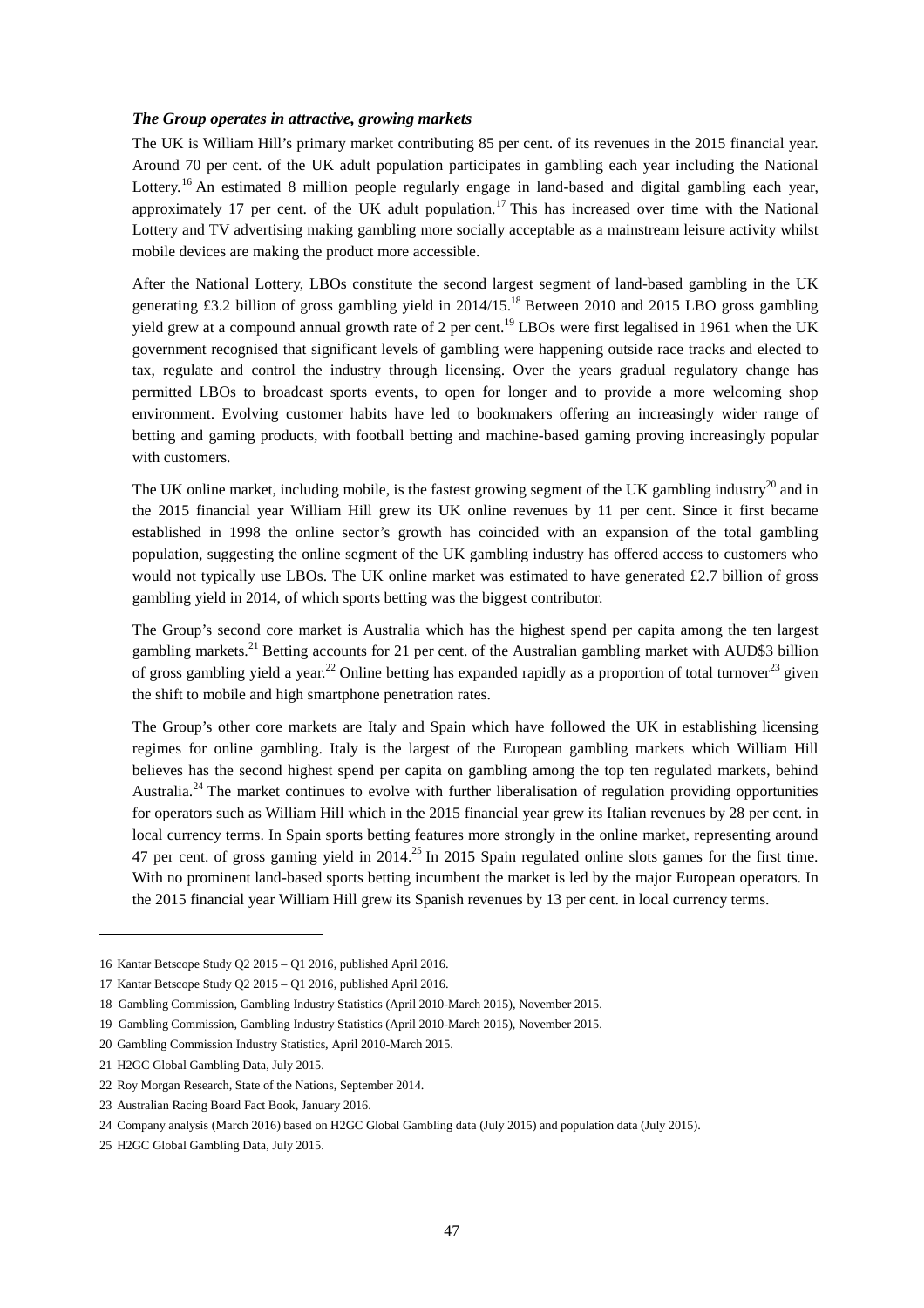The Group's final core market is the US which is dominated by land-based casinos and lotteries. Online gaming is largely illegal with only Delaware, New Jersey and Nevada having licensed operators to provide certain gaming products. Online sports betting is illegal under the Interstate Wire Act 1961 and statesponsored land-based sports betting is banned under the PASPA in all but four states – Nevada, Delaware, Montana and Oregon. In Nevada sports books have to be sited within casinos and are typically either run by the casino operator or outsourced to an experienced specialist operator. Nevada also permits mobile betting for customers who create their accounts through land-based outlets which is proving to be an area of strong growth. In the 2015 financial year William Hill US grew its revenues by 5 per cent. in local currency terms.

William Hill also generates revenues in other countries outside of its five core markets by providing online sports betting and gaming activities. There are approximately 100 countries within this category which contributed approximately 4 per cent. of Group revenues in the 2015 financial year. The Group undertakes regular legal assessment of whether existing regulations allows William Hill to provide its services. As legislation is updated the Group either applies for a licence or withdraws from such non-core market.

#### *The Group has good positions in its core markets*

William Hill has a strong position in the UK LBO market and as at 30 September 2015 was the largest UK operator with 26 per cent. of LBOs and an estimated 32 per cent. of revenues in the year April 2014 to March  $2015<sup>26</sup>$  Plans to merge Ladbrokes and Coral have been announced, which would create the largest LBO estate. This is being reviewed by the CMA.

The Group also has a 15 per cent. share of the UK online betting market.<sup>27</sup> The UK online market is relatively fragmented, however the introduction of POCT is expected to lead to greater concentration in the market as smaller scale, lower margin operators fall away, become less competitive or consolidate. The Group believes sports betting, which it considers to be one of its core competences, is the most important product for attracting and retaining online customers in the UK as it targets the largest single segment of the online gambling population, has a lower cost per acquisition, the longest customer lifespan and the best cross-selling potential as well as the greatest opportunity for product differentiation.

William Hill believes it holds a top three position in the Australian online market. Although a number of European operators have moved into the market in recent years the Group believes scale is increasingly important, not least because there have been significant increases in betting taxes and levies in recent years, including race field fees (fees paid to the horseracing industry). William Hill believes it is well-placed to capitalise on the structural growth trends in the Australian market.

In its other core markets the Group believes it holds top three positions in the Italian and Spanish online sportsbook markets with an 8 per cent. and 16 per cent. share of turnover respectively. The Group believes that regulatory change provides opportunities for William Hill with its skills and capabilities honed in more open, competitive markets elsewhere.

William Hill's US business operates in Nevada where sports books have to be sited within casinos and typically are either run by the casino operator or outsourced to a specialist operator. William Hill believes it is the largest such operator by number of outlets with approximately a 55 per cent. market share. In Delaware, sports betting is run by the Delaware State Lottery and William Hill US is the exclusive risk manager for that service. New Jersey is challenging PASPA to allow land-based sports betting in the state. Should this be permitted William Hill has an agreement in place with Monmouth Park racetrack to take advantage of this

j

<sup>&</sup>lt;sup>26</sup> Based on Company analysis of Gambling Commission Industry Statistics, April 2010-March 2015.

<sup>27</sup> Gambling Compliance, UK Online Market Share, October 2015.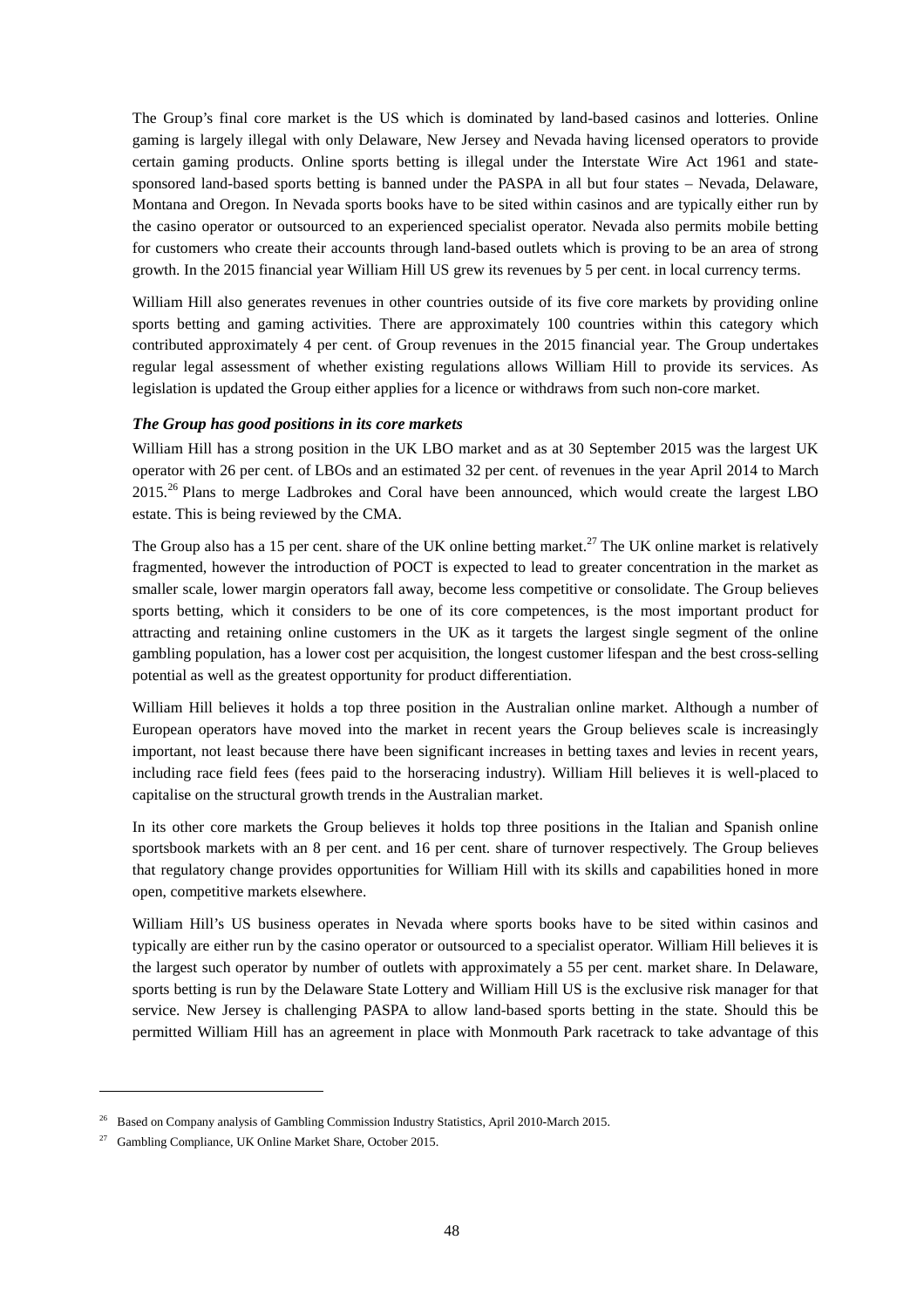opportunity. William Hill believes it is well-positioned to take advantage of further opportunities should the US market liberalise.

### *The Group's markets benefit from barriers to entry*

The UK LBO market benefits from high barriers to entry based on licensing and planning restrictions. The number of betting shops has stayed relatively stable for some years at around 9,000 and the market continues to consolidate with four major operators (87 per cent. of the market by number of LBOs as at 30 September  $2015$ <sup>28</sup> continuing to open shops and a gradual reduction in the number of small chains and independent operators. Similarly the Group's land-based US business in Nevada is protected by stringent licensing and regulatory compliance requirements.

The Group's online businesses including in Australia are also protected by licensing and regulatory requirements although it is possible for unlicensed competitors operating from offshore locations to take business in these markets. Although barriers to entry may be lower the Issuer believes barriers to success are high and that one of the keys to success in the online market is the ability to offer sports betting products. In the Group's view, sports betting has a high barrier to entry, with operators such as William Hill benefitting from large scale specialist teams who produce increasing volumes of innovative betting opportunities and use proprietary algorithms to derive pricing for new markets.

As well as the limited availability of sports betting expertise the Group believes a further barrier to success in the online market derives from the scale of resources required to offer a competitive and differentiated customer offering online. These resources are needed to support significant investments in marketing and technology which the Group believes are required to support delivery of a high quality, seamless and differentiated customer experience across multiple access channels. Differentiation of the product range is also important and companies such as William Hill are increasingly sourcing exclusive and proprietary gaming content for customers.

Finally the risk of tax increases and regulatory change affecting the gambling sector also act as a barrier to new market entrants.

#### *Large scale operator*

-

William Hill believes the importance of having a large-scale operation is increasing. For its Retail business, having a large number of LBOs contributes to economies of scale in covering the central costs incurred in running such an operation. For its Online businesses, scale enables investment in marketing and technology which drives future growth whilst being able to absorb the impact of regulatory change and, as witnessed recently, significant increases in gambling taxes. In particular the Group believes investment in technology is key to developing the customer offering in terms of product depth and breadth, user experience and ultimately personalisation. William Hill is already one of the largest scale operators in the market with a substantial landbased business and one of the leading online businesses. These provide it with the resources to absorb adverse tax and regulatory impacts and to invest in growth opportunities.

#### *Long-established, trusted and widely recognised business and brand*

William Hill believes that its long-established, trusted and widely recognised business and brand represent a significant competitive advantage in the development of its betting and gaming activities. In the gambling industry, customers have traditionally taken comfort from the fact that they are dealing with a widely recognised operator with a long-established heritage. The William Hill brand and heritage have also been key in supporting the growth of the Group's online segment in the UK and internationally and the Group expects this will continue to be the case in the future.

<sup>&</sup>lt;sup>28</sup> Gambling Commission Industry Statistics, April 2010-March 2015, November 2015.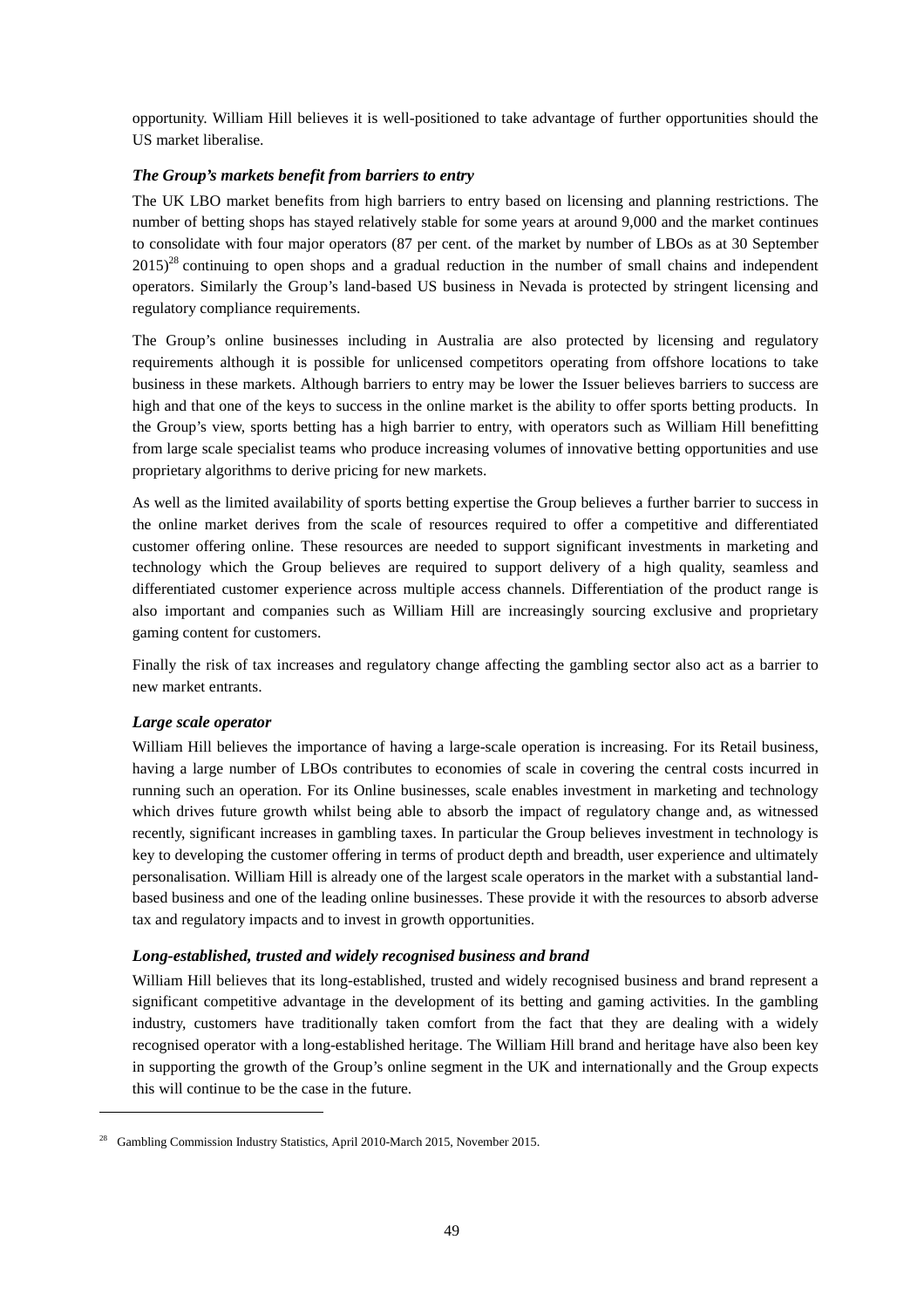### *Sports betting expertise coupled with a full gaming proposition*

William Hill is recognised for its sports betting expertise and the Group continues to expand its sports betting product range and to offer attractive pricing on sporting events. The Group believes sports betting is the most important product for attracting and retaining online customers in the UK as it targets the largest single segment of the online gambling population, has a lower cost per acquisition, the longest customer lifespan and the best cross-selling potential as well as the greatest opportunity for product differentiation.

William Hill believes that having an effective odds setting, trading and risk management system is essential to operating a profitable betting operation. The Group and its relevant employees have extensive experience in risk management and bookmaking procedures, such as analysing information, imposing bet acceptance limits, hedging and expert odds compilation. In addition, by offering a substantial number of betting opportunities to customers, William Hill is able to spread its risk over a large number of events.

The Group also offers a full range of gaming products including casino games, slots, poker and bingo in order to provide customers with an exciting gambling experience. Although sports betting margins can fluctuate with sporting results, gaming margins are more predictable and provide a more stable source of revenue for the Group. The combination of betting and gaming also enables the Group to cross-sell multiple products to customers, which William Hill believes increases customer value and retention.

### *Strong cash flow generation and a robust balance sheet*

The Group's business is highly cash generative, typically converting a high proportion of profits into net cash from operating activities. Good control of capital expenditure has enabled the Group to deliver high levels of free cash flow. Over recent years surplus cash flow after dividends has been used to reduce net debt.

The Group has a strong and flexible balance sheet with net debt to EBITDA standing at 1.3 times at the end of the 2015 financial year (when measured on a bank covenant basis). The Board of Directors regularly reviews the Group's capital structure, taking into consideration the Group's strong cash flow generation, its organic investment strategy, opportunities to accelerate the strategy through acquisitions, the potential for disruptive regulatory changes and the wider competitive environment. The Board of Directors believes the appropriate capital structure for the Group ranges between approximately one and two times net debt to EBITDA.

The Group's capital allocation priorities are: (i) investment in organic growth opportunities; (ii) payment of regular dividends to shareholders; (iii) investment in acquisition opportunities that are expected to accelerate achievement of the Group's strategic objectives and create value; and (iv) the return of surplus capital to shareholders consistent with the parameters of the Group's capital structure and financial leverage guidance. In February 2016, following a review of its capital position, the Group announced a capital return of up to £200 million to be effected by means of a share buyback programme to be executed over the following twelve months. In its trading update dated 23 March 2016 the Group re-confirmed its commitment to this share buyback programme.

#### *Strong management team*

William Hill has a senior management team that combines individuals with significant experience in the gambling industry together with individuals who have a wide range of experience gained in other industries. The Group's management team is led by James Henderson, the Chief Executive Officer, who has worked for William Hill for over 30 years and has experience across all of the Group's main divisions.

#### **Strategy**

William Hill's strategic objective is to increase the Group's diversification by growing digital and international revenues and profits that create shareholder value and mitigate regulatory risk. To achieve this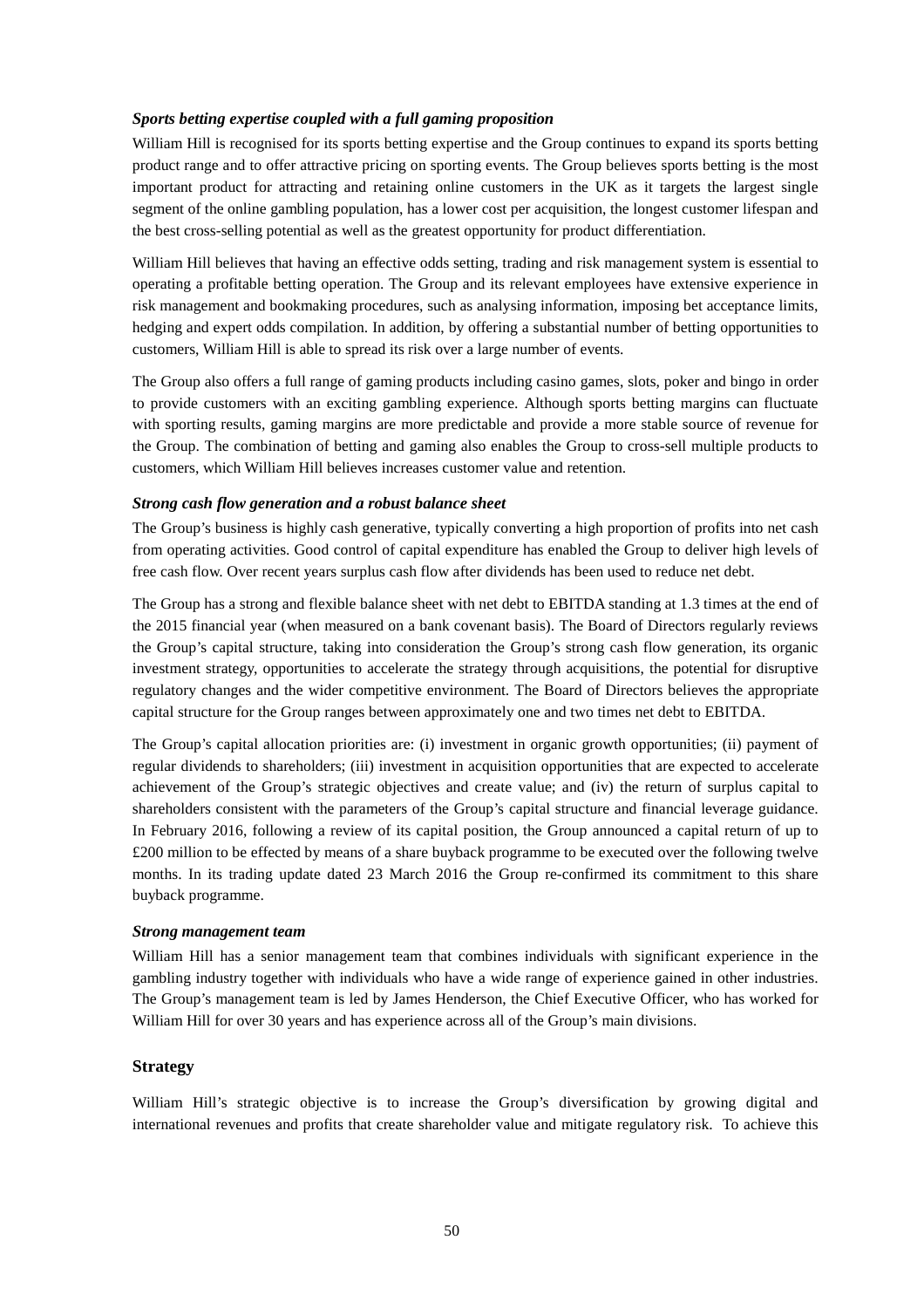the strategy is focused on: maximising the Group's opportunity as one of the UK's leading multi-channel gambling operators; leveraging that expertise in other international markets; and increasing the Group's technological self-reliance to differentiate what William Hill can offer its customers compared to competitors.

#### *Maximising the Omni-Channel Potential of Retail and Online*

UK customers are increasingly using both digital and land-based channels to bet. In 2015, William Hill had the largest betting shop estate in the UK and was the leading online operator by revenues. The UK remains the Group's primary market contributing 85 per cent. of revenues in the 2015 financial year. Of the 8.3 million gambling customers in the UK around 3 million gamble with William Hill.<sup>29</sup> Around 22 per cent. of all UK customers now gamble in both land-based and digital channels and that proportion continues to increase.30

The aim of the omni-channel strategy is to maximise UK customers' gambling spend across all channels with William Hill. 28 per cent. of the Group's regular Retail customers and 26 per cent. of its regular Online customers are multi-channel. The Group captures 45 per cent. of those Retail customers in William Hill Online and 68 per cent. of those Online customers in its betting shops. The Group's omni-channel or 'one William Hill' strategy focuses on making it easy and logical for customers to choose William Hill when they cross between channels.

The Group's first priority to encourage this is the self-service betting terminal ("**SSBT**"). One of the Group's major competitive advantages is the massive product range that it has created for its Online customers. The goal is to bring this to the Group's Retail customers using self-service technology. The Group has developed a proprietary SSBT within twelve months which has been launched for customer testing. The goal is to undertake a full roll out of this product in 2016.

At the same time the Group has also created a more consistent experience between Retail and Online in other areas. For example cross-channel gaming launches generated seven of the top ten games in Retail in 2015. The Group has revised the design of its in-shop broadcasts to align them to the Online look and feel, brought Online's "Top Bets" and "Tip Advisor" experience into shops and shared products like US horseracing. The next priority is to develop a means for customers to transfer their money more effectively across channels.

#### *Extending the Group's expertise into international markets*

William Hill has built an innovative and highly competitive offering for customers in the UK. As regulations change and markets open up across the world the Group is taking that offering into other regulated markets. By diversifying its revenue streams the Group reduces its exposure to fiscal, economic and regulatory change in any single market. The Group's primary focus is on four markets in addition to the UK: Australia, Italy, Spain and the US. The Group believes that these offer growth markets with large populations with a propensity to bet.

Following the acquisitions of Sportingbet (including the Centrebet brand) and tomwaterhouse.com to create William Hill Australia, the Group has focused on reshaping this business to address the growing recreational market in Australia. Over two years the Group has enhanced many aspects of this business: the management team, the trading policies, the product range, the desktop and mobile user experience, the technology platform and supporting IT team, the marketing investment strategy and the brand. As a result the business returned to revenue growth in local currency terms by the end of 2015 and is well-positioned to capitalise on the growth trends in the Australian online gambling market.

j

<sup>&</sup>lt;sup>29</sup> Kantar Betscope Study Q2 2015 – Q1 2016, published April 2016.

<sup>30</sup> Kantar Betscope Study Q2 2015 – Q1 2016, published April 2016.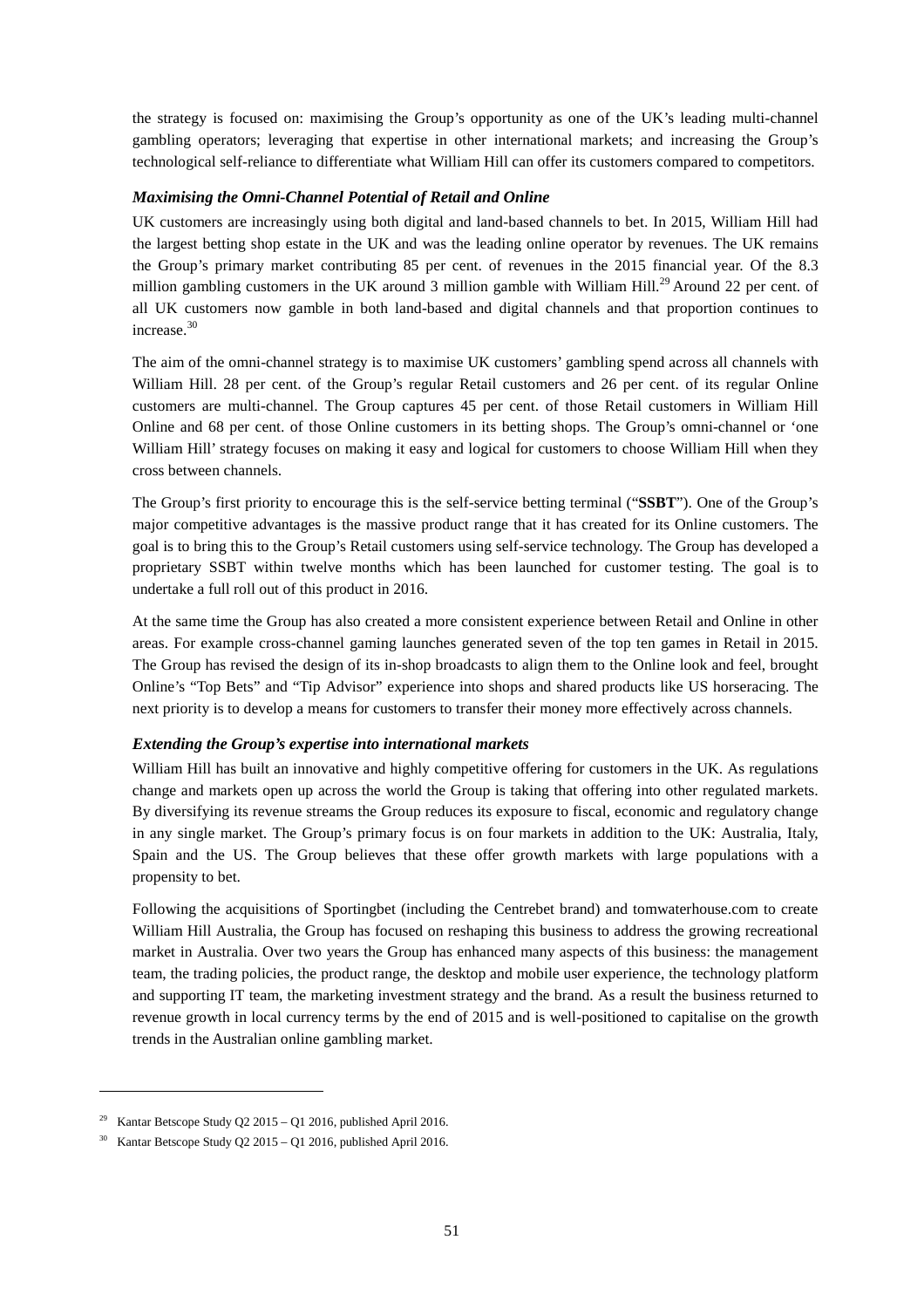In addition to the UK, the Group's Online business has licences and local market websites in Italy and Spain and was licensed in Ireland in 2015 and aims to build its revenue and profit streams from these countries. Regulation in Italy and Spain continues to evolve and as product liberalisation continues this favours the Group competitively. For example in Italy the changing "palinsesto" schedule of permitted bets has allowed the Group to extend its betting range significantly. It also extended its gaming products with the launch of a "Vegas" tab on its website. In Spain William Hill was one of the first to launch a slots offering following the licensing of that product.

In the US, the Group's strategy is to build its brand awareness and recognition of its strengths in sports betting so that the Group is well-positioned to take advantage of emerging opportunities arising from regulatory change in that market.

### *Increased differentiation through technology*

William Hill believes differentiation drives growth and technology is key in enabling this. The fastest growing products are supported by innovations in technology. For example in the UK in-play betting and mobile gambling have been the key drivers of growth in recent years. To date much of the gambling industry, including William Hill, has relied on third party software suppliers for core technology. Increasingly the small number of operators that can afford to do so – like William Hill – are looking to control more of the technology themselves in order to bring customers a differentiated offering. This requires significant investment in innovation and know-how and the increasing costs of such investment favours large scale operators such as William Hill.

In Australia, William Hill was the first operator to launch in-play online betting. By owning all aspects of its technology platform William Hill Australia brings innovations like this to its customers faster and more frequently. Through the Group's Global Trading Platform, the Australian business benefits from automated feeds substantially expanding its product range, particularly for in-play betting.

The Retail business is expected to benefit similarly from an expanded product range provided through William Hill's proprietary SSBT where the Group's scale and in-house expertise enables it to invest in a differentiated offering, taking advantage of the broad product range created for the Online business. At the same time customers are expected to benefit from a more consistent user experience across the Group's website, apps and the SSBT.

The Group's Online business has continued to innovate its gaming offering having launched a leading, comprehensive "destination gaming" platform in the industry. Alongside its popular Vegas product suite, the Group now offers Asian-themed gaming from its "Macau" product suite and a more high-end gaming experience via its "Mayfair" product suite with exclusive content and more themed or branded live dealer tables. Online has also built its own bonus engine to support the Vegas, Macau and Live Casino offerings.

The Group's online sportsbook, like many others, uses OpenBet's software comprising back-end functions like the betting engine and e-wallet capabilities and front-end interfaces like the desktop website supplemented by Mobenga (part of Playtech) apps. In 2015 the Group delivered Project Trafalgar which involved building a proprietary service layer and application programme interfaces between the front and back-ends of the sportsbook system. This is expected to deliver many benefits over the coming years including faster site loading times, rapid launches of innovations, further optimisation of user journeys, better cross-selling opportunities and improved ability to analyse customer data.

In line with its strategy of obtaining greater control of the technology on which it relies in April 2016 the Group announced it had entered into a long term commercial agreement with NYX Gaming Group Limited ("**NYX**"), a digital gaming content and technology supplier to the gaming industry. As part of that agreement the Group will invest £80 million in the form of a note redeemable in cash or shares in NYX with an interest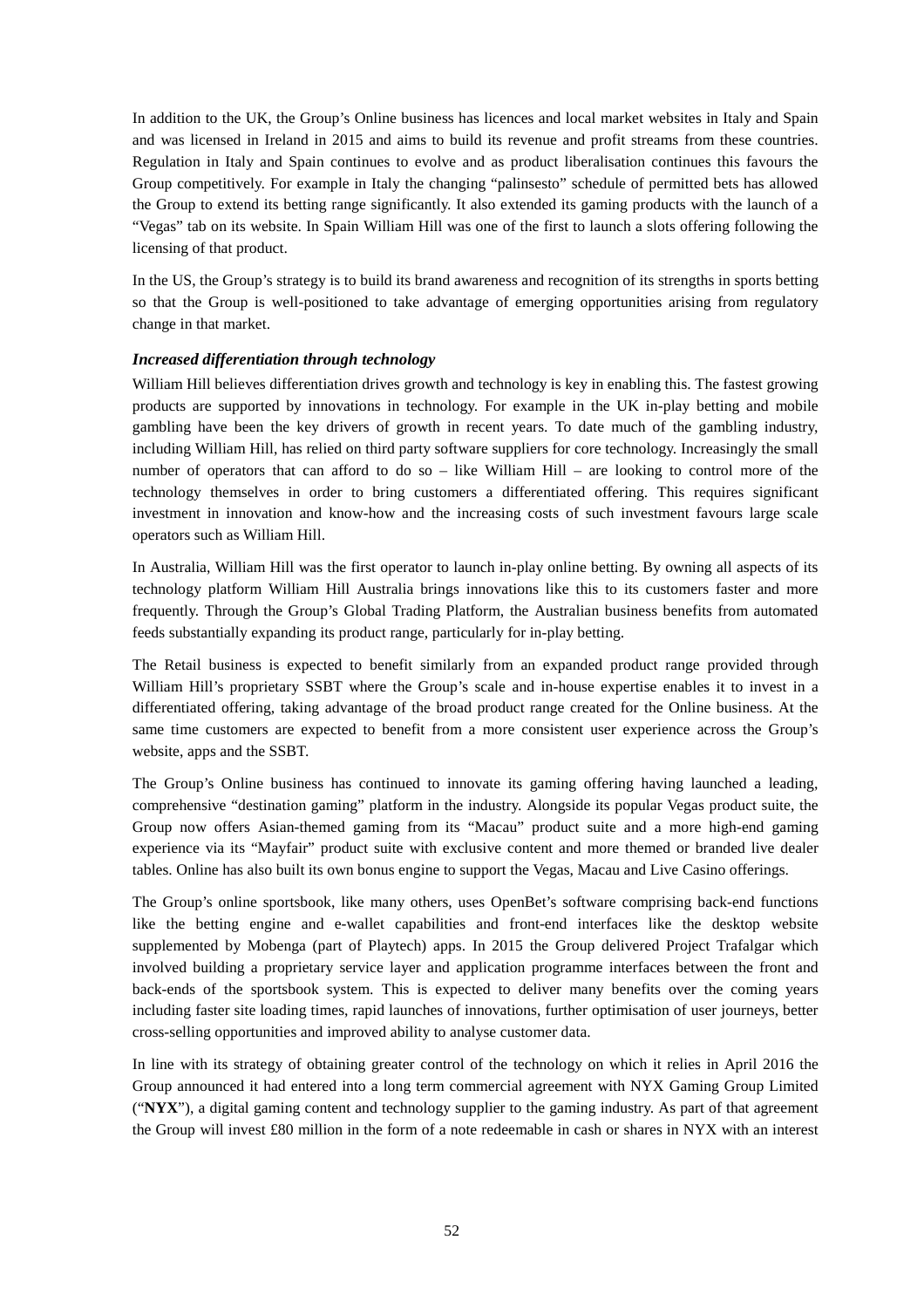coupon of 6 per cent. payable in kind. This investment, alongside a further £10 million invested in the equity of NYX, is to support NYX's acquisition of OpenBet. The commercial agreement and investment secures William Hill's existing technology platform and establishes a clear roadmap for its development. This includes further development of the Group's existing sports betting, gaming and retail platforms and the development of a new platform over the next three years.

## **Product Offering**

The Group's business consists of offering betting and gaming products through land-based and digital distribution channels including mobile. In the 2015 financial year, betting products contributed approximately 53 per cent. of Group revenues and gaming products approximately 47 per cent.

### *Betting*

Betting includes products where the Group offers odds on an event occurring. If the customer wins the bet, payment is made to the customer and if the customer loses the bet, the Group retains the stake placed. The odds offered by the Group in such cases vary depending on the nature of the event. The Group generates revenue where the amounts staked by customers and retained by the Group exceed the Group's liability to make payments to customers.

In fixed-odds betting, the liability to make payment is, in principle, unlimited but the Group is not obliged to accept any bet or may accept bets on certain conditions only (for example, to limit maximum exposure), in order to manage its overall liabilities.

The Group's betting products are divided into two categories: sports betting and betting on other events. The most popular sports on which the Group offers odds are horse racing, football, tennis and greyhound racing. The Group also offers odds on many other sports including, amongst others, rugby, cricket, golf, motor racing, darts, snooker, American football, Australian Rules football, baseball, basketball and ice hockey. William Hill accepts a range of different types of bets from simple bets on the outcome of a single event to more complex bets, such as accumulator bets on the outcome of a number of different matches or sporting events.

Other events include bets on non-sporting events, such as the outcome of political elections, television competitions and popular music chart results, as well as high profile novelty bets. The Group also accepts bets on events the outcome of which is based entirely on chance. For example, numbers betting is a type of fixedodds bet in which customers place bets on the odds of one or more numbers being drawn from a pool of numbers. It is presented in a variety of formats, such as bets on the Irish Lottery, and also provides the basis for the computer-generated virtual racing products offered by the Group.

### *Gaming*

The Group offers a number of gaming products such as slot machine games (that can be played on physical gaming machines in LBOs or online), casino games, bingo, poker and other skill games.

Gaming products can be categorised as: (i) games, the outcome of which is dependent on chance, such as roulette, pontoon, blackjack and other casino table games, or slot machine games; and (ii) skill games for which it is argued that, though partly based on chance, the odds can be changed over the long run based on the application of skill (for example, games between customers such as poker).

With William Hill's gaming products, the customer bets against the house and the Group makes its profit based on probabilities in the long run of different events occurring and uses "house" rules and procedures to apply risk limits. For bingo games the Group earns revenue from fees charged to participants for each online bingo card sold. With respect to poker and certain other skills games, William Hill acts as the host or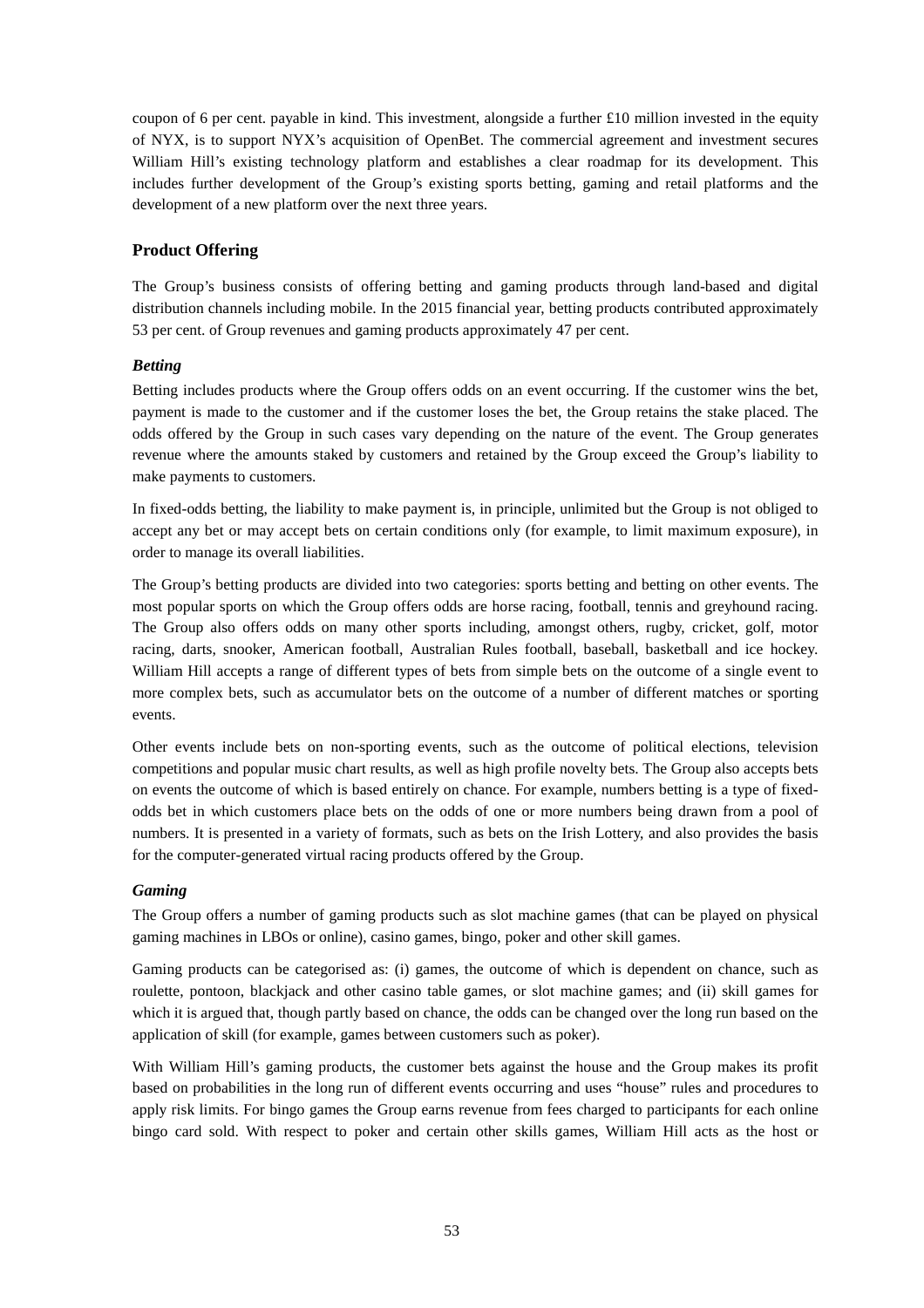facilitator for customers who play against one another rather than against William Hill; accordingly, William Hill takes no principal gaming risk. In return for facilitating these games, William Hill charges its customers a type of commission, known in poker as a 'rake', except in tournaments where a one-off entry fee is charged. Poker players can compete online against each other either on individual tables or in tournaments.

## **Principal Segments**

William Hill manages its business through four main reporting segments: Retail, Online, Australia and US. The two principal segments are its UK Retail business and its Online business, which accounted for 56 per cent. and 35 per cent. respectively of Group revenues in the 2015 financial year. The Group operates a small telephone betting business which in future will be reported as part of the Online business. As part of its international diversification strategy William Hill acquired an Australian online sports betting business in 2013 and a land-based and mobile sports betting business that primarily operates in Nevada, USA in 2012. The Australian and US operations are managed and reported on separately and accounted for 6 per cent. and 2 per cent. respectively of Group revenues in the 2015 financial year.

## *Retail*

j

The Group's Retail segment consists of the approximately 2,370 LBOs that William Hill operates in the UK which offer betting products over the counter and through SSBTs and gaming products on gaming machines. In the 2015 financial year the Retail division delivered £889.5 million of revenues and £171.4 million of operating profits.

The number of betting shops in the UK retail market has stayed relatively stable for some years at around 9,000. William Hill continues to grow its share of this market as it continues to consolidate with the four major operators continuing to open shops and a gradual reduction in the number of small chains and independent operators. William Hill is currently the largest UK operator with 26 per cent. of LBOs and an estimated 32 per cent. of revenues in the year from April 2014 to March 2015.<sup>31</sup>Plans to merge Ladbrokes and Coral have been announced which would create the largest LBO estate.

Despite the growth of online gambling LBOs remain popular with approximately 70 per cent. to 80 per cent. of UK gamblers.<sup>32</sup> William Hill believes the customer experience is a critical driver of continued LBO usage with shops providing a social environment and many being a hub within their local community. The Group believes that LBO customers are looking for an entertaining and engaging experience, ranking convenience as their main reason to bet in an LBO and location and customer service as the key reasons for choosing a particular LBO.

The Group's Retail strategy has therefore focused on the quality of its customer service, the product range offered – particularly in football betting – and technology innovations to bring customers a differentiated offering. The Group also aims to expand its Retail business organically through new shop openings although the pace of these are expected to slow following changes to planning regulations. These changes, however, are expected to create another barrier to entry to new competitors into the UK retail market.

Despite the maturity of the LBO market and the challenges posed by low economic growth and the growth of online and mobile gambling over the last few years, the Retail business has proved to be relatively stable and resilient, delivering revenue growth and good cash profits.

<sup>&</sup>lt;sup>31</sup> Gambling Commission Industry Statistics April 2010- March 2015.

<sup>32</sup> Kantar Betscope Study Q2 2015 – Q1 2016, published April 2016.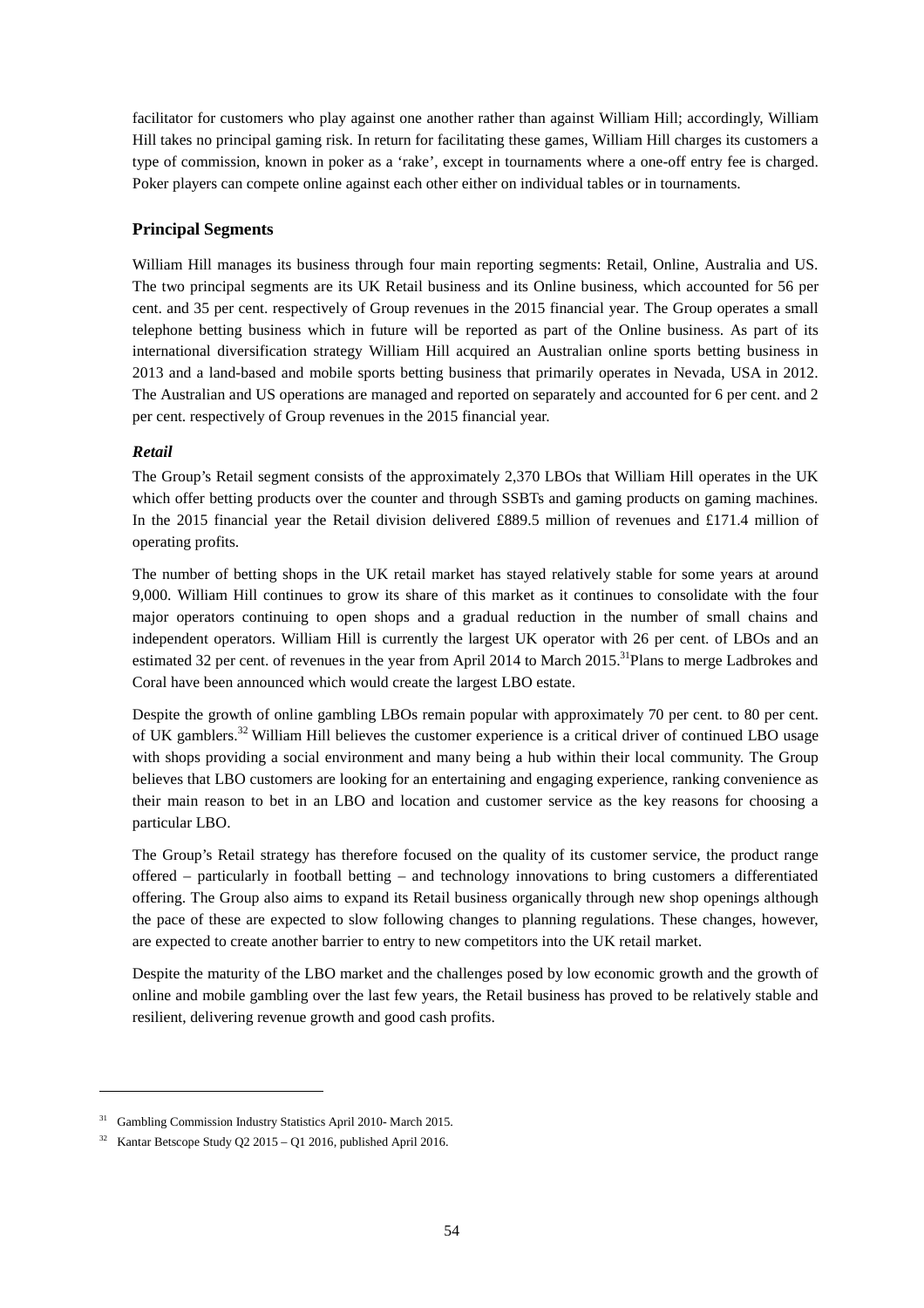### *Online*

William Hill's Online business is one of the leading online gaming and betting providers to UK customers and the Group believes it is also a top three Online sports betting operator in Italy and Spain. Headquartered in Gibraltar it employs around 1,300 people across locations in Gibraltar, the UK, Israel, Bulgaria, Italy, Spain and the Philippines. It provides more than a million betting opportunities every week across in-play and prematch sports betting as well as offering a wide range of gaming products including slot games, casino games, bingo and poker. In the 2015 financial year the Online business posted £550.7 million of revenues and £126.5 million of operating profits.

The Online business' primary market of the UK (accounting for 79 per cent. of William Hill Online revenues in the 2015 financial year) is benefitting from structural growth and William Hill expects further consolidation in this market prompted by the impact of the Point of Consumption Tax which was introduced in December 2014. As a leading large scale operator with a competitive product range and the resources to invest in marketing and improving the customer experience William Hill believes it is well placed to benefit from this market reshaping and to grow its share of the UK online market. In the 2015 financial year its UK online revenues grew 11 per cent.

With a broader betting and gaming product range it becomes ever more critical to make it easy for customers to bet when they want on what they want. The increasing use of mobile technology has been a key trend in the industry in recent years and this continues to be a key focus for William Hill. Mobile accounted for 56 per cent. of Sportsbook turnover and 41 per cent. of gaming net revenue in the 2015 financial year.

As well as growing its UK market share and maximising the mobile opportunity the Group is also taking its online offering into a number of other countries focusing on markets with a strong gambling culture and a competitive regulatory and tax framework under which William Hill has the ability to offer a broad sports betting and gaming product range. Online's key international markets are Italy and Spain which accounted for approximately 9 per cent. of Online revenues in the 2015 financial year. In both of these jurisdictions Online is investing substantially in marketing to drive revenue growth and increase its market share. In local currency terms revenues in Italy increased by 28 per cent. and in Spain by 13 per cent. in the 2015 financial year.

The remainder of Online revenues (approximately 12 per cent. in the 2015 financial year) are spread across a large number of other countries. In these non-core markets the Group undertakes regular legal assessments of whether existing regulations allow it to provide its services. As legislation is updated William Hill either applies for a licence or withdraws from the market. In the 2015 financial year non-core revenues declined as the Group closed five markets and saw foreign exchange and regulatory changes or other government measures impact performance. Over time the Online business expects this trend to continue as it focuses its investment behind growing its core markets.

The Group also operates a small telephone business which continues to be an important channel for a small group of customers, often sophisticated horse racing customers, who prefer to speak to an individual when placing their bet. From 2016 this business will be incorporated within the Group's Online business. In the 2015 financial year it recorded revenues of £12.4 million and made a small operating loss of £1.2 million.

#### *Australia*

William Hill Australia was created through the acquisition of Sportingbet (including Centrebet) in March 2013 and tomwaterhouse.com in August 2013. The combined group was subsequently rebranded as 'William Hill' and the Issuer believes it is one of the largest online betting companies in Australia employing approximately 250 people, based in Sydney and Darwin. In the 2015 financial year it posted revenues of £97.9 million and operating profits of £13.4 million.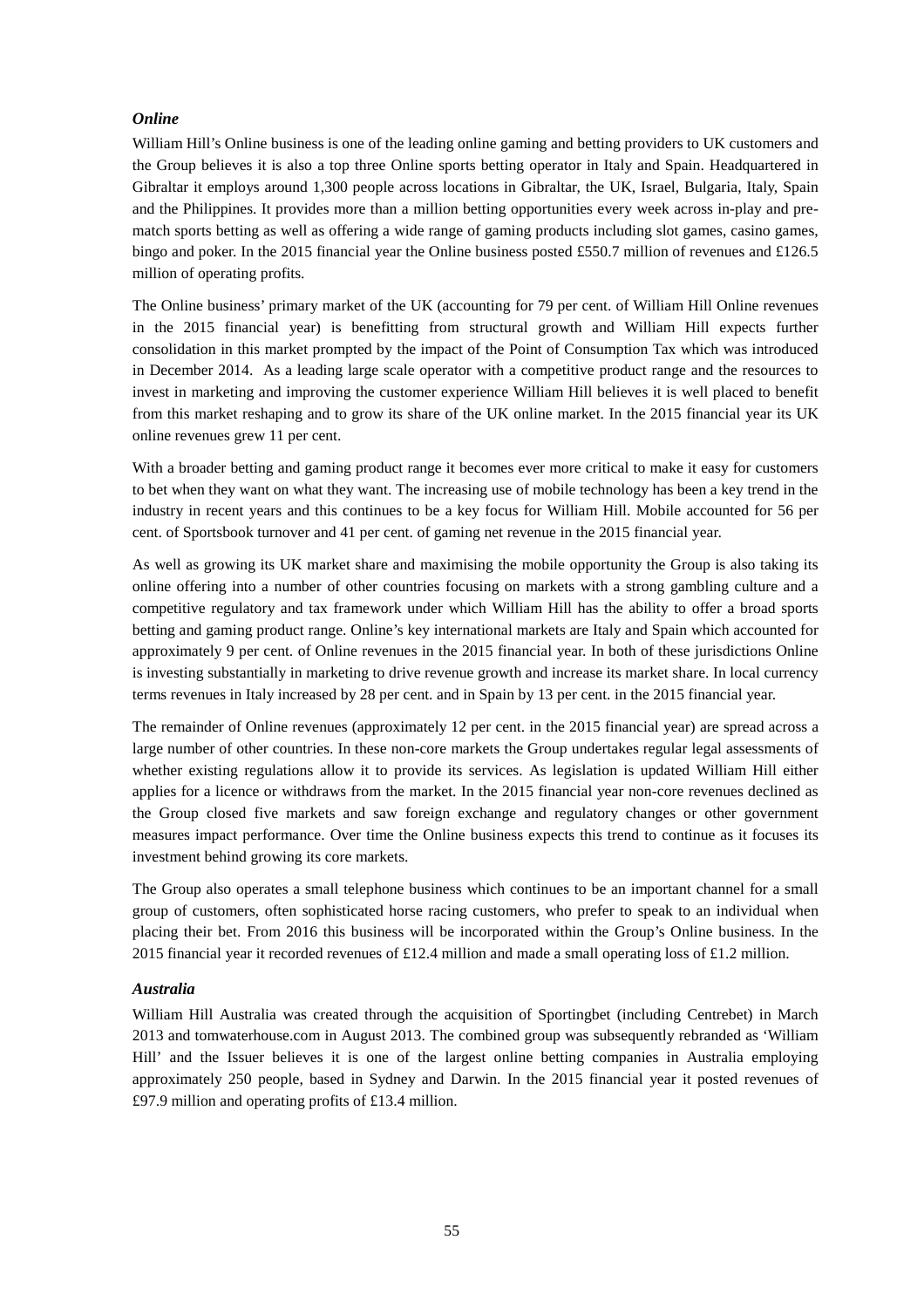The Group views the Australian market as an attractive growing market with structural growth drivers in fixed-odds sports betting and digital channels including mobile. While it is increasingly a competitive environment, customers are also shopping around more, creating an opportunity to attract more customers through a differentiated and engaging experience. The business targets the mass market, recreational customer base which is showing strong growth rates.

William Hill Australia is focused on building a competitive business. Since the acquisitions in 2013 it has changed the management team, restructured its operations, improved the customer experience and increased its marketing effectiveness. The product range has been expanded to incorporate more local market betting content and through the Group's Global Trading Platform, content from a much wider range of sports from Europe and America. One of the enablers of William Hill's differentiation strategy is the business' proprietary technology platform which allows it to bring innovations to the market quickly.

In 2015 the financial performance of the Australian business declined after it implemented client management and trading changes to address the challenges of unprofitable turnover following an increase in race field fees. This was exacerbated by disruption caused by the transition from the legacy brands that had been acquired to the new William Hill brand and also by the impact of adverse exchange rate movements in the value of the Australian Dollar against Sterling.

### *US*

William Hill US was created in June 2012 through the acquisition and combination of three small sportsbook operators in Nevada, being American Wagering Inc., Brandywine Bookmaking LLC and the Cal Neva sportsbook and racing assets. The business employs approximately 400 people mainly in Nevada and in the 2015 financial year it posted revenues of £33.3 million and operating profits of £9.2 million.

Nevada is one of only four states allowed to license land-based sports betting in the US and is the only one that currently operates an open commercial market. Sportsbooks can only be operated inside casinos, though customers using mobile accounts can deposit via kiosks provided in casino and bar locations. While the major casinos operating on the Las Vegas Strip tend to manage their own sportsbooks, the majority of other casinos outsource this specialist capability. William Hill US is now the preferred outsourced supplier operating 103 of the 187 sports books in Nevada.

The business has grown by improving the customer experience, expanding the product range, developing the sportsbooks which are now branded William Hill and developing the mobile offering. The business is now also the exclusive risk manager for the State of Delaware's sports lottery.

The main strategic growth opportunity for this business crystallises if the US decides to deregulate its currently restrictive laws against sport betting and online gambling. There continues to be a lot of discussion in the US about the potential for overturning the federal ban on land-based sports betting and for licensing online gaming in other states. While it is unclear how such changes may evolve William Hill US is wellpositioned to take advantage of emerging opportunities. Through its Nevada operations it is building brand awareness and recognition of the Group's strengths in sports betting and has acquired an increased level of trust in the US market as a result of corporate and individual licences awarded by the Nevada Gaming Commission given the extensive probity checks that must be satisfied before these are obtained.

### **Competition**

The Group faces competition primarily from other land-based bookmakers and online operators in its key markets as well as from online betting exchanges.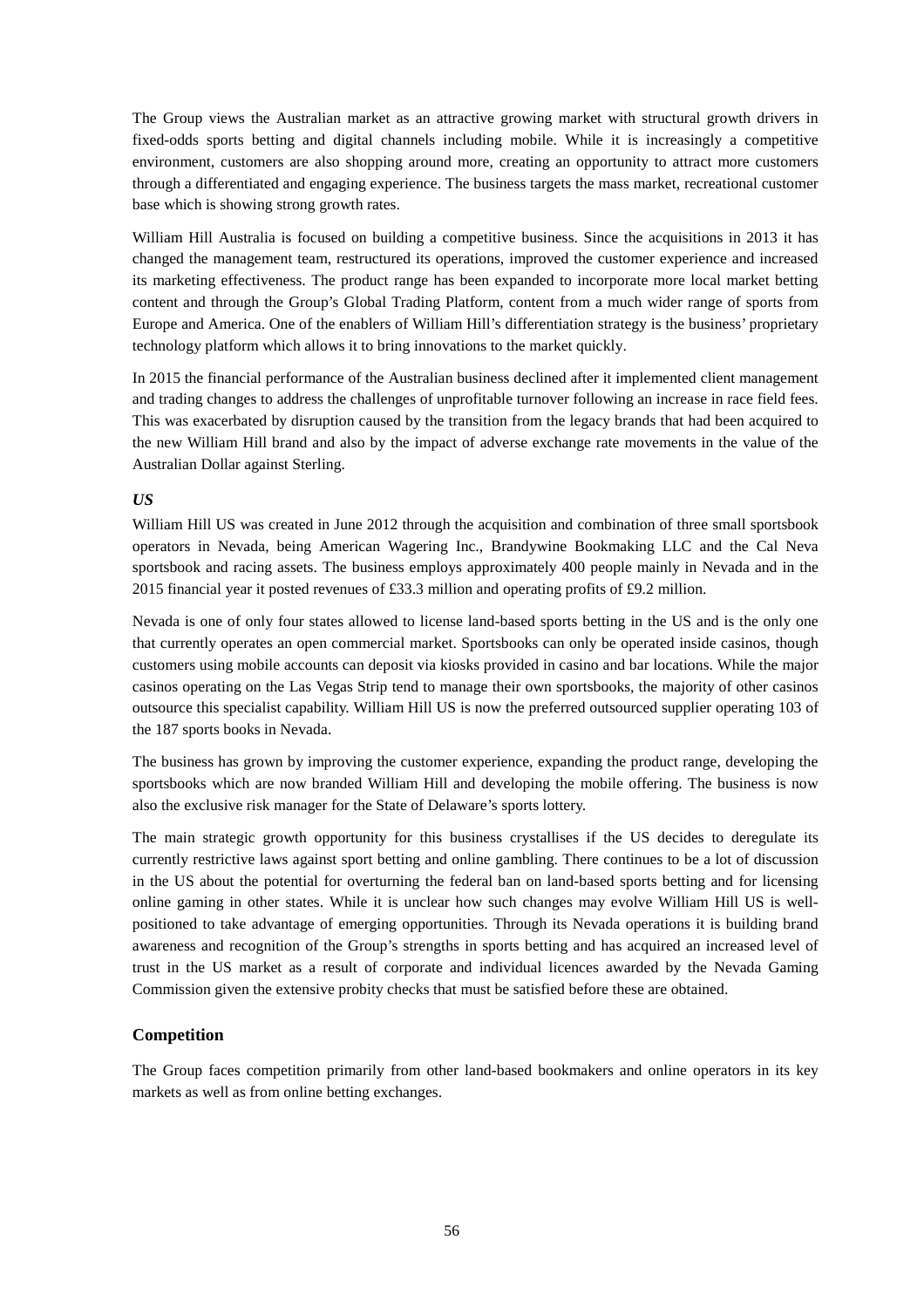The UK LBO market is essentially a local market with competition coming from bookmakers operating shops sited in locations close to the Group's LBOs. On a national basis the Group's principal competitors in the UK retail market are Ladbrokes and Coral which hold the number two and three market positions by numbers of LBOs respectively. Ladbrokes and Coral have announced plans to merge their businesses which would create the largest LBO estate. These are currently subject to CMA review. William Hill believes there are strong barriers to entry based on licensing and planning restrictions as well as capital requirements which would make it difficult for new entrants to the UK LBO market to build successfully a large national chain of LBOs comparable in size to those of the existing major operators.

The Group considers its principal competitors in its key online markets to be other large and successful online operators such as Bet365 and Paddy Power Betfair. The latter also operates the largest peer-to-peer online betting exchange which acts as a competitor to traditional fixed-odds bookmakers like William Hill. Whilst there are relatively low barriers for new entrants into the online market William Hill believes that it is difficult for new competitors to achieve significant market share without possessing substantial resources to invest in technology, marketing, customer relationship management and specialist expertise, for instance sports betting expertise.

In Australia, William Hill considers its main competitors to be Paddy Power and Tabcorp and in the US, the Group's principal competitor by number of sportsbooks operated is Cantor Gaming.

#### **Risk Management**

#### **Betting products**

Bookmakers' fixed odds betting products are priced so as to provide a return to the bookmaker when averaged over a large number of events over time. In the short-term, there can be a high level of variation in this return, or Gross Win, either on an event-by-event or day-by-day basis due to the unpredictability of sporting results. As a consequence there can be considerable volatility in bookmakers' revenues and profits in the short term. It is even possible for Gross Win to be negative although significant daily losses at the Gross Win level are infrequent. The risk of incurring daily losses on a Gross Win basis is significantly reduced by the averaging effect of taking a very large number of individual bets over a considerable number of events and is also tightly controlled through a risk management process. The effectiveness of the risk management process relies on expert odds compilation and liability management, access to up-to-date information and tightly controlled bet acceptance limits. The Group invests considerable resources in its odds compiling, trading and liability management functions and employs a large team of people in these areas.

Over an extended period, the bookmaker expects that sporting results will revert to the average resulting in the Gross Win Margin remaining broadly within an expected range over the long term. This range will be influenced by the bookmaker's product mix, pricing policy and trading strategy. For William Hill's main business divisions the expected range for the Gross Win Margin is between 17 per cent. and 18 per cent. for Retail and between 7 per cent. and 9 per cent. for Online, in each case over the medium-term.

#### *Expert odds compilation and liability management*

Initial odds are compiled from first principles based on the probability of a particular outcome, adjusted for any market information. For the main sports on which the Group offers bets, prices are produced by odds compilers with expert knowledge of the particular sport but the Group may use multiple opinions to provide an initial price which takes into account information from other sources such as sports websites and are also, if relevant, cross-checked against competitors' prices. For in-play betting markets the Group increasingly relies on proprietary algorithms it has developed in-house by a research and development team of quantitative analysts who use their mathematical expertise combined with data feeds from around the globe to produce a vast array of betting propositions which are updated each second of every match. For sports or betting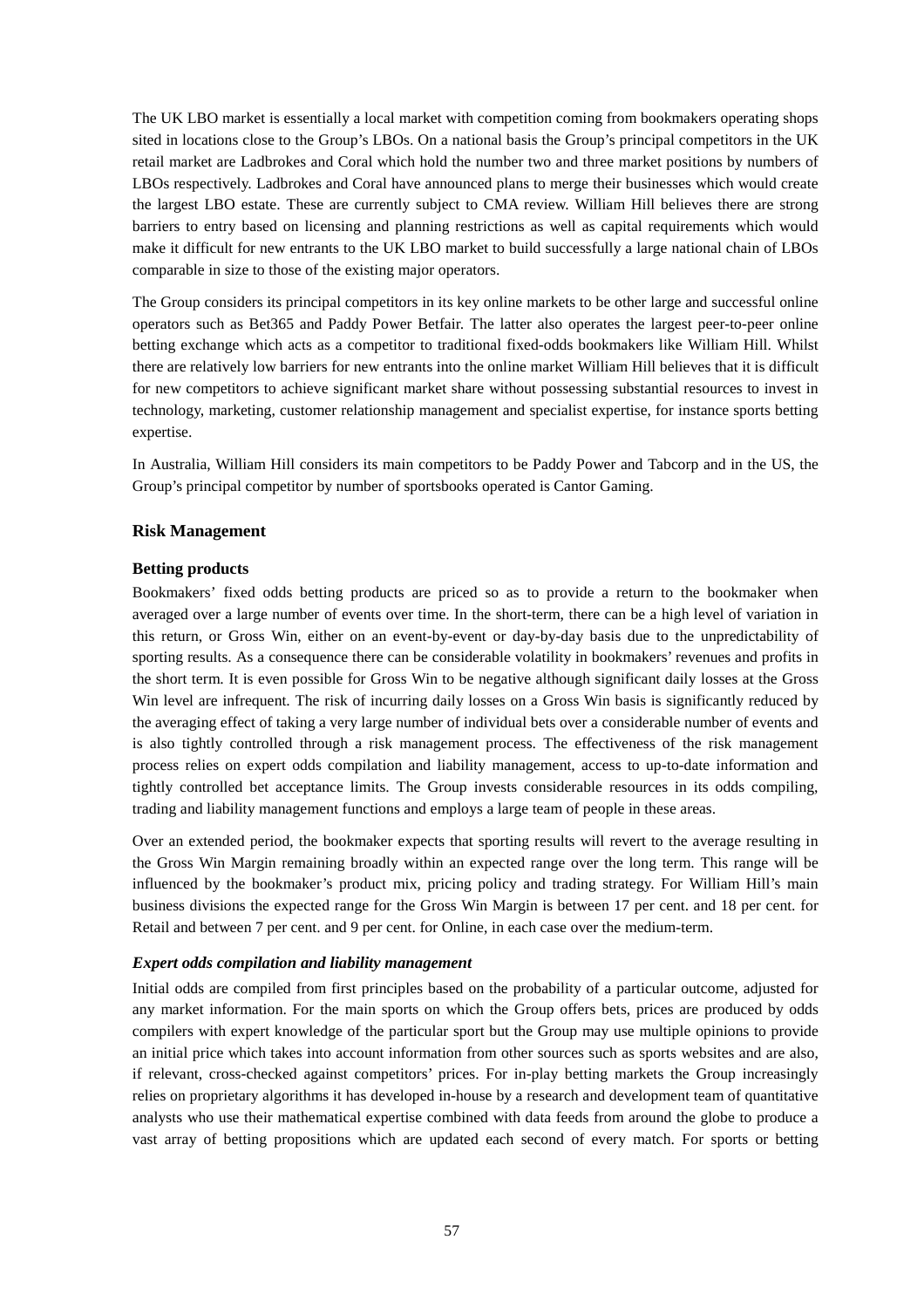markets where the Group may not employ expert odds compilers, such as the outcome of political elections, it will rely on third party consultants to assist in setting prices.

Once the odds are compiled and published, the Group's liabilities are managed through a real-time risk management system which is applied to monitor all bets and adjust the total level of risk on each event in line with the Group's risk appetite.

William Hill considers its team of odds compilers and liability managers to be of high quality with the appropriate knowledge and expertise to operate successfully in the current market.

#### *Up-to-date information*

Access to market information is needed both to assist in compiling initial prices and to manage liabilities after odds have been published. The Group relies on information gathered from its knowledge of the betting and gaming industry and the sports concerned including participants in those sports, both to the extent available in the media generally and from information at events or from other sources. The Group also relies on information about its potential liabilities from overall betting patterns and total amounts wagered on particular outcomes drawn from its Retail and Online segments as well as certain individual bets that are referred before acceptance or notified subsequently, because of the source or size.

The above information enables management to assess the probability of each possible outcome based on a wide range of up-to-date information, to assess potential exposure on each possible outcome and to manage the Group's liabilities commensurately with its risk appetite. Risk management actions may include limitations on bet acceptance or hedging of risk.

#### *Bet acceptance limits*

The Group also manages its betting risk through the application of bet acceptance limits. The Group is under no obligation to accept any bet. Where a bet is considered undesirable by management, it will be refused or accepted in part, with or without adjusted odds. For different types of bet, the Group sets limits for LBOs on stake value and potential liability at which bets must be notified (that is, reported after acceptance) or referred. Referred bets are accepted only after management approval, based on latest information about the event, potential liability and the customer's historic betting pattern with the Group (if any). The online sports betting system contains an automatic procedure whereby liability limits are pre-set by management on individual events for customers generally and, if appropriate, for specific customers. In practice, the proportion of bets refused is extremely small.

### **Gaming products**

Casino and slot games operate to a specific, predictable margin over the long run based on the characteristics of the particular game. For example standard roulette operates to approximately a 2.7 per cent. margin. While it is possible to incur losses in the short term, over time the margin reverts to the average. There is no trading risk on the Group's bingo product which operates as a pool betting operation where winnings are determined by the size of the pool and the Group's income is derived from a fee charged to participants. There is also no trading risk on the Group's poker products as the Group's income comprises a percentage of the total pot in each game known as a 'rake', except in tournaments where a one-off entry fee is charged.

### **Regulatory risk**

William Hill has systems and controls in place which seek to ensure that the Group does not accept bets or wagers via the internet from jurisdictions from which it has determined that it does not wish to accept bets or wagers, whether because it is or may be unlawful to do so and William Hill has decided not to take any risk in such regard or for any other reason. The systems and controls include monitoring and analysing information provided by potential customers' registered addresses and of customers' payment methods. A risk exists,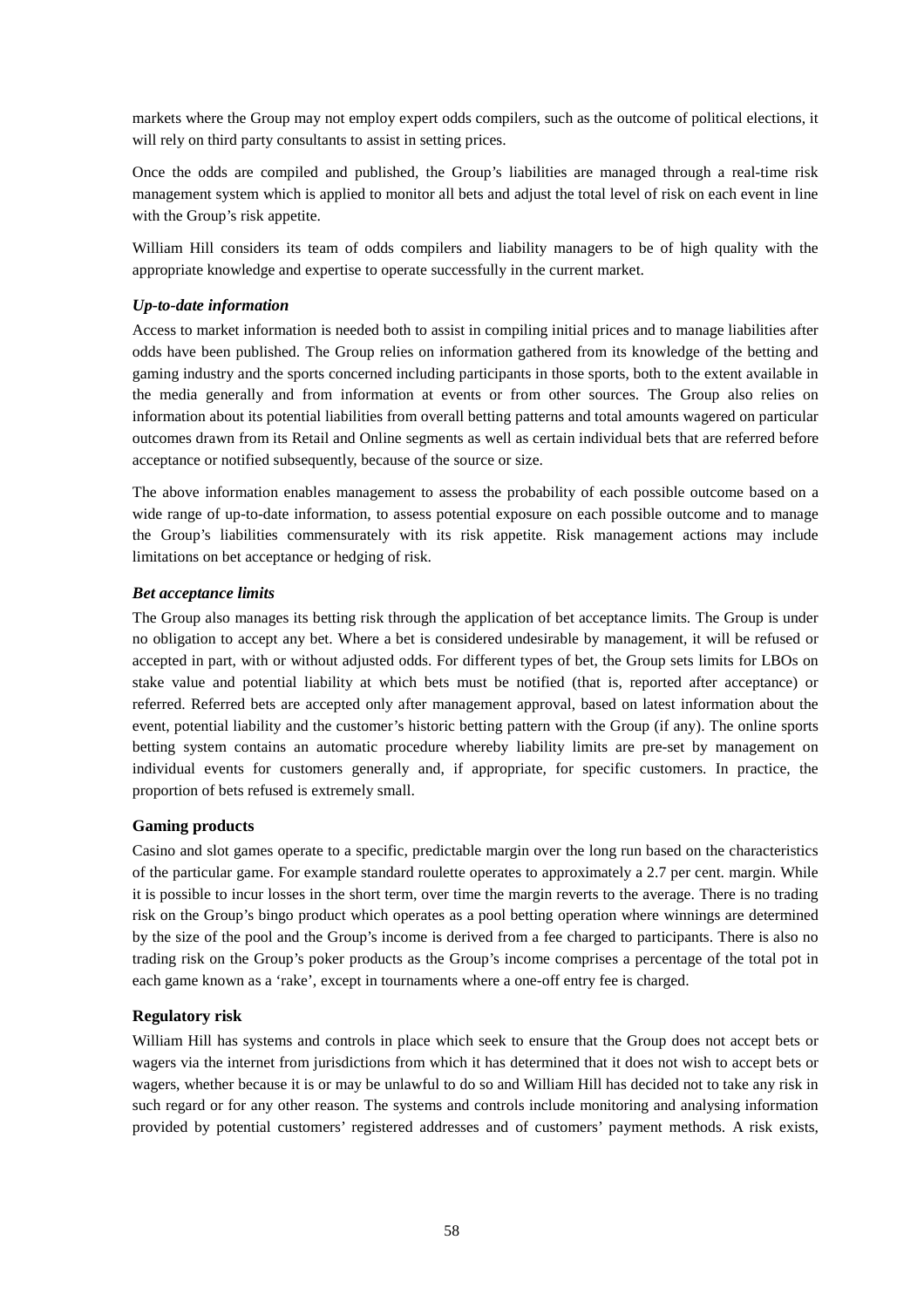however, that a court or other governmental authority in any jurisdiction could take the position that the Group's systems and controls are inadequate or that the Group's current or past business practices in relation to such jurisdiction violated applicable law. Any such determination could expose the Group and its directors to the risk of civil or criminal sanction, as well as reputational damage. See also the Risk Factor entitled "*The gambling industry is subject to the existence and/or enforcement of laws and regulations relating to the offer of gambling products and services or the advertisement of such products and services via the internet which could have a material adverse effect on the Group's business, financial condition and results of operations*".

## **Marketing**

The William Hill brand is one of the Group's major assets in the UK and internationally, standing for heritage, trust and expertise. A Barclays YouGov UK Gambling Survey in November 2015 highlighted that brand and/or reputation is the second most important factor in choosing an online betting account and that William Hill was the most trusted brand. The Group capitalises on its brand asset through its marketing investment. The scale of the Group's Online business means it has one of the largest marketing budgets in the UK industry which supports both new customer acquisition and being front of mind when existing customers are choosing with whom to bet.

The Group undertakes both "online" and "offline" marketing to promote its brand and products to customers. Offline marketing typically involves television-based advertising and has been a significant focus for the Group's marketing investment, particularly in the UK.

Online marketing involves a number of internet-based marketing methods, including: search engine optimisation ("**SEO**") and "pay-per click" ("**PPC**") agreements to generate or to buy a higher profile for the Group's websites on relevant search engine searches; banner advertising on other websites; and affiliate agreements whereby potential customers can click through to the Group's websites from other websites in return for remuneration for the owner of the other website. The Group's highly-experienced marketing teams based in the UK, Gibraltar and Tel Aviv seek to optimise marketing investment to maximise its impact, for example by improving its PPC and SEO algorithms. As the Group has increased its focus on its core, regulated markets search engine optimisation and PPC arrangements have become more important as they incur lower costs per customer acquisition and these now account for the bulk of the Group's marketing budget.

The William Hill brand is also proving to be successful outside the UK and is now established in the Group's other core markets of Italy, Spain, Australia and the USA.

### **Information Technology Systems**

The Group is reliant on extensive information and communication systems to support both its retail and online businesses. These include amongst others its betting shop text, audio and video systems, the online sportsbook and gaming systems and its betting risk management systems. The Group's systems are supported by a combination of in-house teams and by external providers often under support agreements tailored to William Hill's needs. The Group has put in place back-up IT systems for business critical systems, generally in different geographical locations from the main system. These back-up arrangements are not intended to be a full duplication of the operational systems as William Hill does not consider this to be cost effective. William Hill regularly reviews and updates the Group's business continuity and disaster recovery plans.

Increasingly the Group is seeking to gain control over more of the technology on which it depends. Recent developments include the creation of a Global Trading Platform, the building of a proprietary SSBT, an internally developed bonus engine to support the Online business' gaming offering and through Project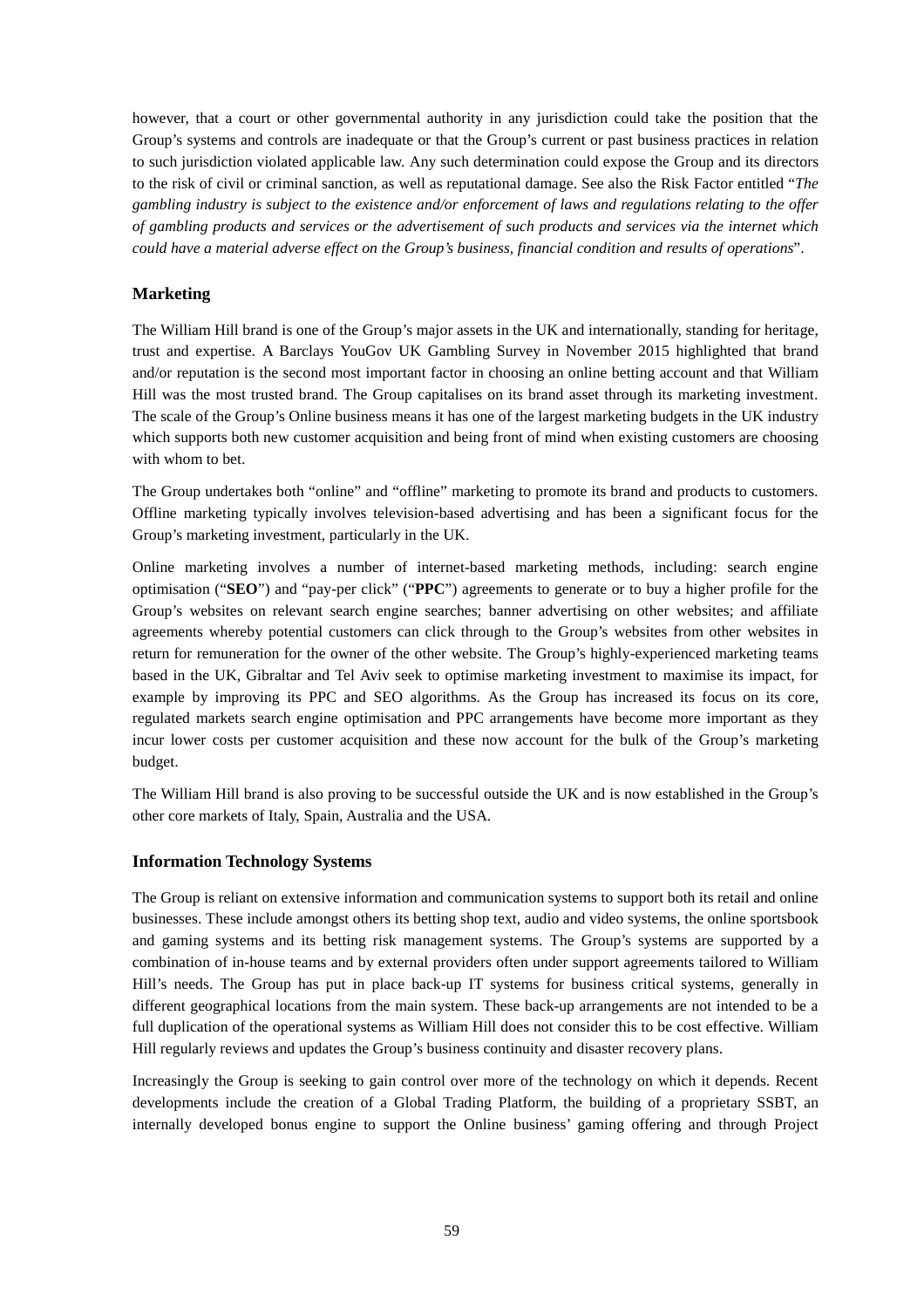Trafalgar, establishing greater control over the front end interfaces on which its online sports betting business depends.

In line with its strategy of obtaining greater control of the technology on which it relies in April 2016 the Group announced it had entered into a long term commercial agreement with NYX, a digital gaming content and technology supplier to the gaming industry. As part of that agreement the Group will invest £80 million in the form of a note redeemable in cash or shares in NYX with an interest coupon of 6 per cent. payable in kind. This investment, alongside a further £10 million invested in the equity of NYX, is to support NYX's acquisition of OpenBet. The commercial agreement and investment secures William Hill's existing technology platform and establishes a clear roadmap for its development. This includes further development of the Group's existing sports betting, gaming and retail platforms and the development of a new platform over the next three years.

### **Supplier Relationships**

William Hill has a number of key suppliers who provide products and services on which the Group relies. In the Retail Division, the most significant relationships are with: Inspired Gaming, which supplies gaming machines to the Group's LBOs; SIS, in which William Hill has a 19.5 per cent. shareholding; and TurfTV, with these latter two being the main providers of television pictures, audio and data into the Group's LBOs. In the Online segment, the online sportsbook is built on OpenBet's technology platform and Playtech Software Limited supports some of William Hill Online's casino, poker and bingo products.

## **Intellectual Property**

William Hill's copyright, trademarks, domain names, trade secrets, customer databases and other intellectual property are important to its success.

The Group's registered UK and European Union trademarks include the "William Hill" name which is also either registered or pending registration in appropriate worldwide jurisdictions. The Group takes active measures to protect its trademarks. The Group's domain name portfolio includes williamhill.com, as well as numerous defensive domain names. The Group uses a mixture of software under licence and internally developed software for which it owns the copyright and retains rights of ownership.

William Hill relies on the protection of trademark and copyright law, trade secret protection, contractual protection and licence agreements with its employees, customers and others to protect its proprietary rights.

### **Management**

The directors of William Hill PLC and their principal outside activities are as follows:

| <b>Name</b>         | <b>Position Held</b>           | <b>Principal outside activities</b>    |
|---------------------|--------------------------------|----------------------------------------|
| <b>Gareth Davis</b> | Non-executive Chairman         | Chairman, Wolseley plc                 |
|                     |                                | Chairman, DS Smith plc                 |
| James Henderson     | Chief Executive Officer        |                                        |
| Philip Bowcock      | <b>Chief Financial Officer</b> |                                        |
| Sir Roy Gardner     | Senior Independent Non-        | Chairman, Energy Futures Lab           |
|                     | executive Director             | Senior Adviser, Credit Suisse Group    |
|                     |                                | Chairman, HM Government Apprenticeship |
|                     |                                | Ambassadors Network                    |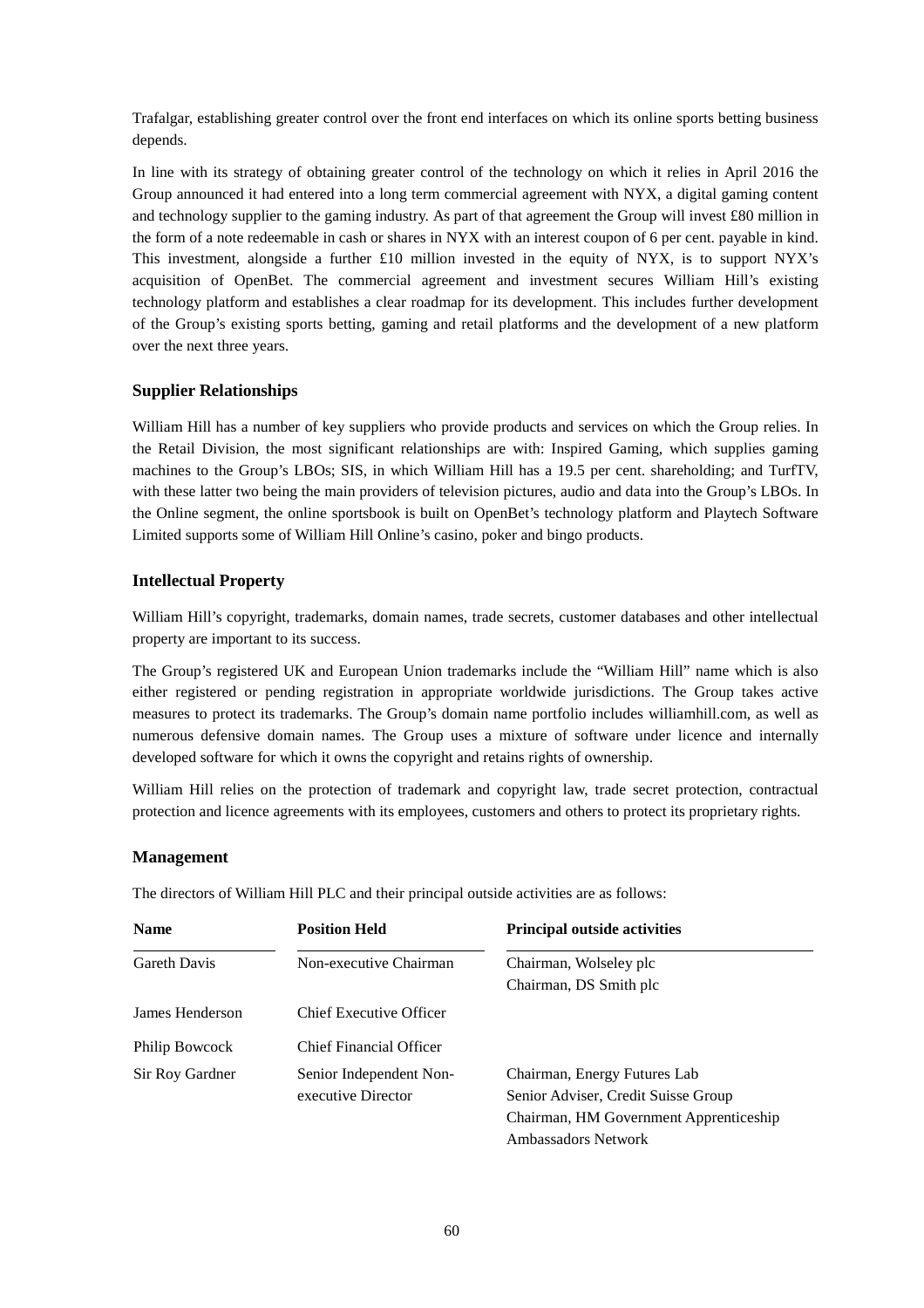| <b>Name</b>      | <b>Position Held</b>                  | <b>Principal outside activities</b>                                                                                                     |
|------------------|---------------------------------------|-----------------------------------------------------------------------------------------------------------------------------------------|
|                  |                                       | Visiting Fellow, Oxford University                                                                                                      |
| Georgina Harvey  | Independent Non-executive<br>Director | Non-executive Director, Big Yellow Group PLC<br>Non-executive Director, McColl's Retail Group<br>plc                                    |
| Ashley Highfield | Independent Non-executive<br>Director | Chief Executive, Johnston Press PLC<br>Member, BAFTA<br>Governor, British Film Institute                                                |
| David Lowden     | Independent Non-executive<br>Director | Non-executive Director, Berendsen plc<br>Non-executive Chairman, Michael Page<br>International plc                                      |
| Imelda Walsh     | Independent Non-executive<br>Director | Non-executive Director, First Group plc<br>Non-executive Director, Mothercare plc<br>Non-executive Director, Mitchells $\&$ Butlers plc |

The business address of the directors is Greenside House, 50 Station Road, Wood Green, London N22 7TP, United Kingdom.

No potential conflicts of interest exist between the duties to the Issuer of the directors of William Hill PLC, as listed above, and their private interests and/or duties.

### **Employees**

The average number of persons employed including directors in the 2015 financial year was 15,747 (2014 financial year: 16,078), all of whom were engaged in the administration and provision of betting and gaming services and the operation of greyhound racing stadia.

### **Recent Developments**

#### *Trading Update dated 23 March 2016*

On 23 March 2016, the Group issued a trading update covering the period to 20 March 2016, which has been incorporated by reference into this Prospectus. In that update it was stated that the Group expected its consolidated operating profit for the 2016 financial year to be in the range of £260 million to £280 million. The Issuer prepared this profit forecast based on the unaudited management accounts of the Group for the 12 weeks to 22 March 2016 and a forecast to 27 December 2016. The profit forecast has been properly compiled principally based on the assumptions stated below and on a basis consistent with the accounting policies adopted by the Issuer in preparing its audited consolidated financial statements for the 2015 financial year.

The Issuer has prepared the profit forecast on the basis of the following principal assumptions, any of which could turn out to be incorrect and therefore affect whether the profit forecast is achieved.

#### *Principal assumptions outside the influence or control of the Issuer*

(a) There will be no significant change in either the tax or regulatory environment applicable to gambling in the principal markets in which the Group operates.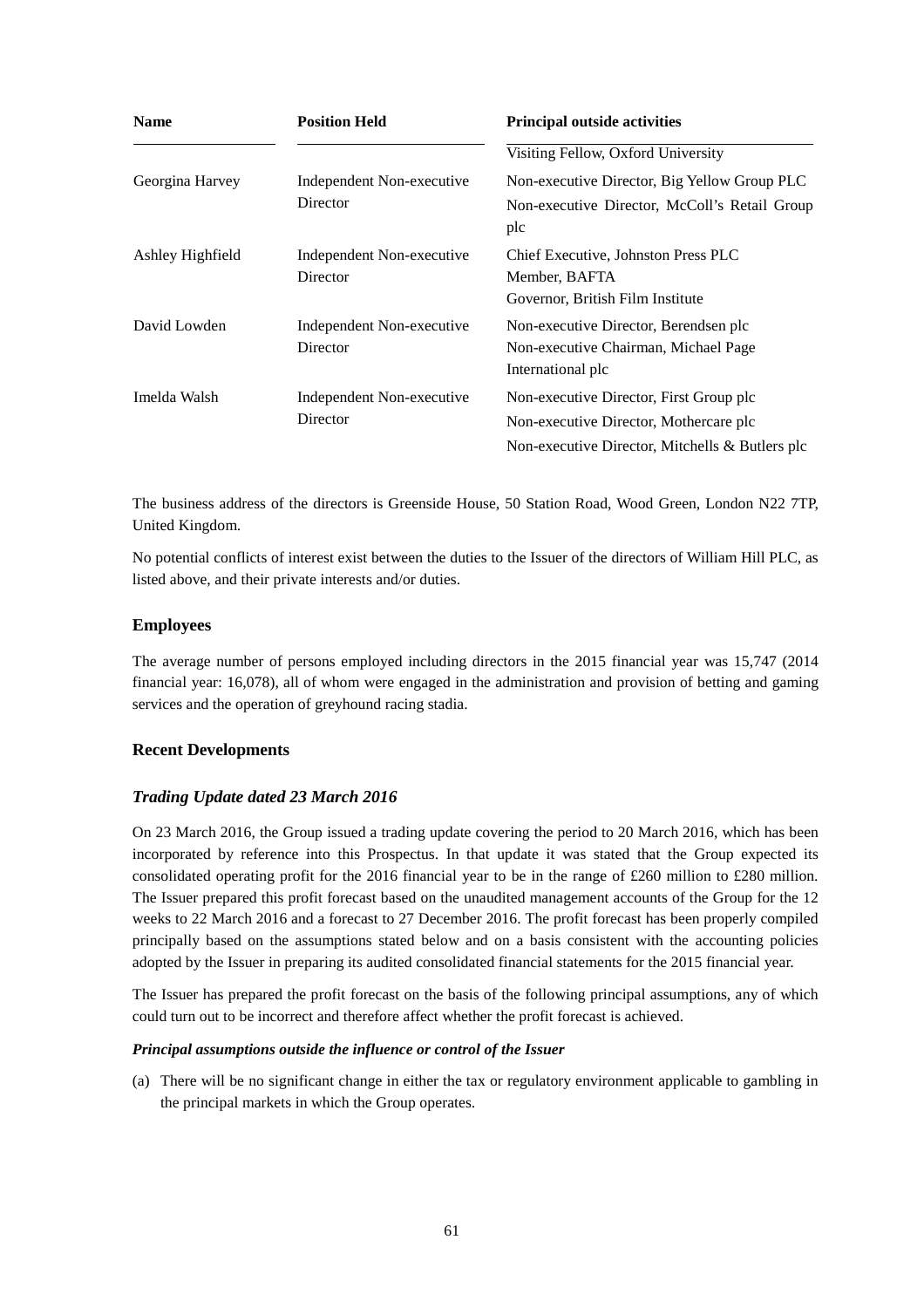- (b) Demand for the Group's gambling products and services in its major markets continues in line with recent trends.
- (c) There will be no significant change in the economic environment in the Group's primary markets.
- (d) The competitive environment in which the Group operates will remain broadly stable.
- (e) Cost inflation experienced by the Group due to external factors will remain in line with expectations.
- (f) The Group's businesses will experience normalised Gross Win Margins for the remainder of the 2016 financial year.
- (g) Average exchange rates for the 2016 financial year do not deviate materially from those assumed in compiling the profit forecast.
- (h) There are no material adverse consequences to the Group's business or operations as a result of the UK referendum on membership of the European Union.

#### *Principal assumptions within the influence or control of the Issuer*

- (a) The Group's Retail business is successfully able to complete new LBO openings, re-sites and refurbishments broadly in line with its planned schedule.
- (b) The Retail business completes its roll out plan for the Group's proprietary SSBTs in line with its current expectations.
- (c) Measures taken to mitigate the impact of the National Living Wage deliver the expected result.
- (d) The Online business succeeds in slowing the rate of revenue decline in its non-core markets compared to 2015.
- (e) The Online business can successfully exploit the benefits of its new Project Trafalgar platform.
- (f) Actions taken to restructure the Australian business deliver an improved revenue and profit performance in the 2016 financial year compared to 2015 financial year.

#### *Investment in NYX Gaming Group Limited*

In line with its strategy of obtaining greater control of the technology on which it relies in April 2016 the Group announced it had entered into a long term commercial agreement with NYX, a digital gaming content and technology supplier to the gaming industry. As part of that agreement the Group will invest  $£80$  million in the form of a note redeemable in cash or shares in NYX with an interest coupon of 6 per cent. payable in kind. This investment, alongside a further £10 million invested in the equity of NYX, is to support NYX's acquisition of OpenBet. The commercial agreement and investment secures William Hill's existing technology platform and establishes a clear roadmap for its development. This includes further development of the Group's existing sports betting, gaming and retail platforms and the development of a new platform over the next three years.

#### *Trading Update dated 11 May 2016*

On 11 May 2016 the Group issued a further trading update which has been incorporated by reference into this Prospectus. In that update the profit forecast as described in the Group's trading update dated 23 March 2016 and incorporated into this Prospectus was repeated, based on the unaudited management accounts of the Group for the 13 weeks to 29 March 2016 and a forecast to 27 December 2016. The profit forecast has been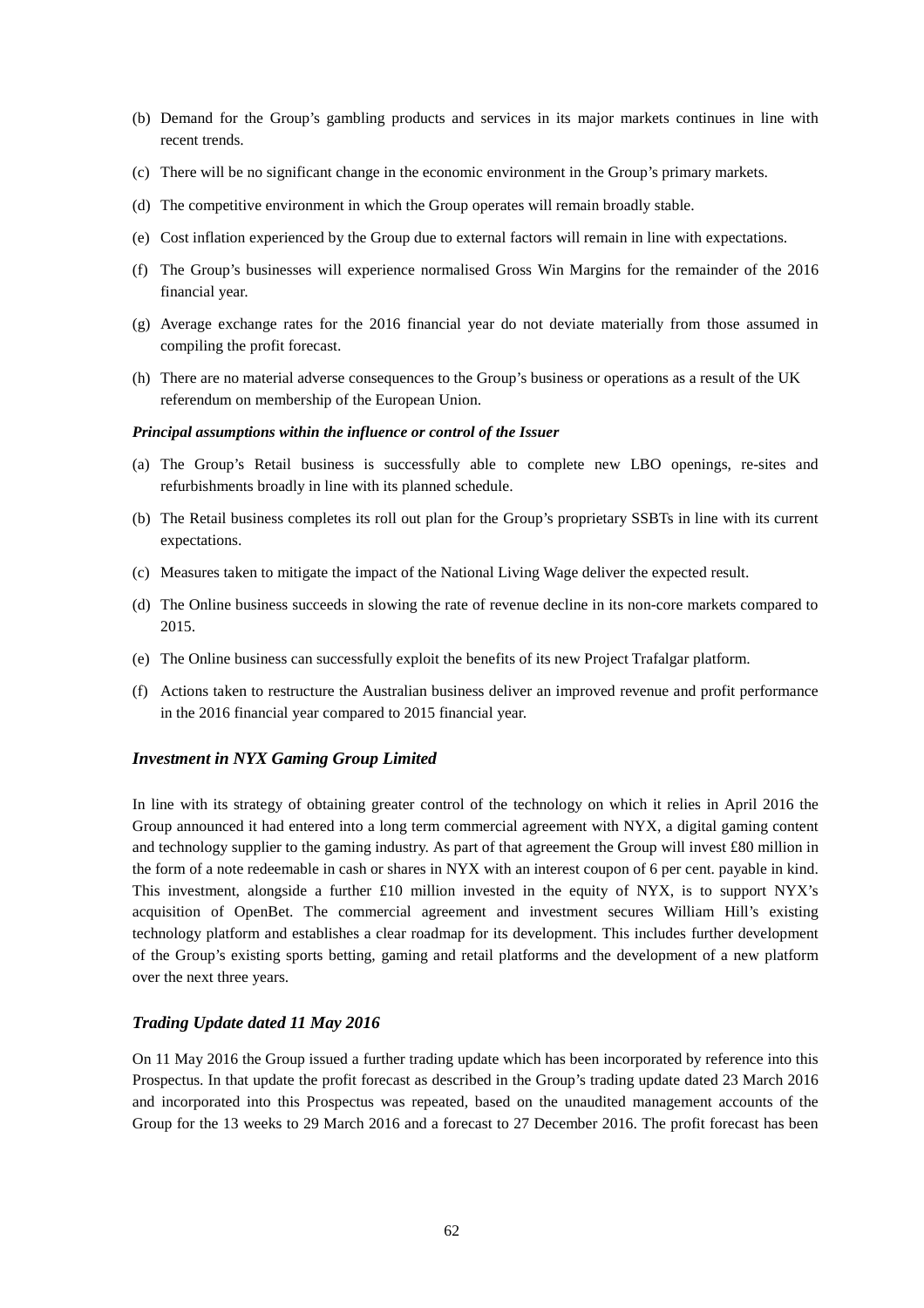properly compiled principally based on the assumptions stated in "*Trading Update dated 23 March 2016*" above and on a basis consistent with the accounting policies adopted by the Issuer in preparing its audited consolidated financial statements for the 2015 financial year.

### **Material Contracts**

For a description of William Hill's material contracts outside of the ordinary course of William Hill's business, please see "*Description of Other Indebtedness*" starting on page 76 of this Prospectus.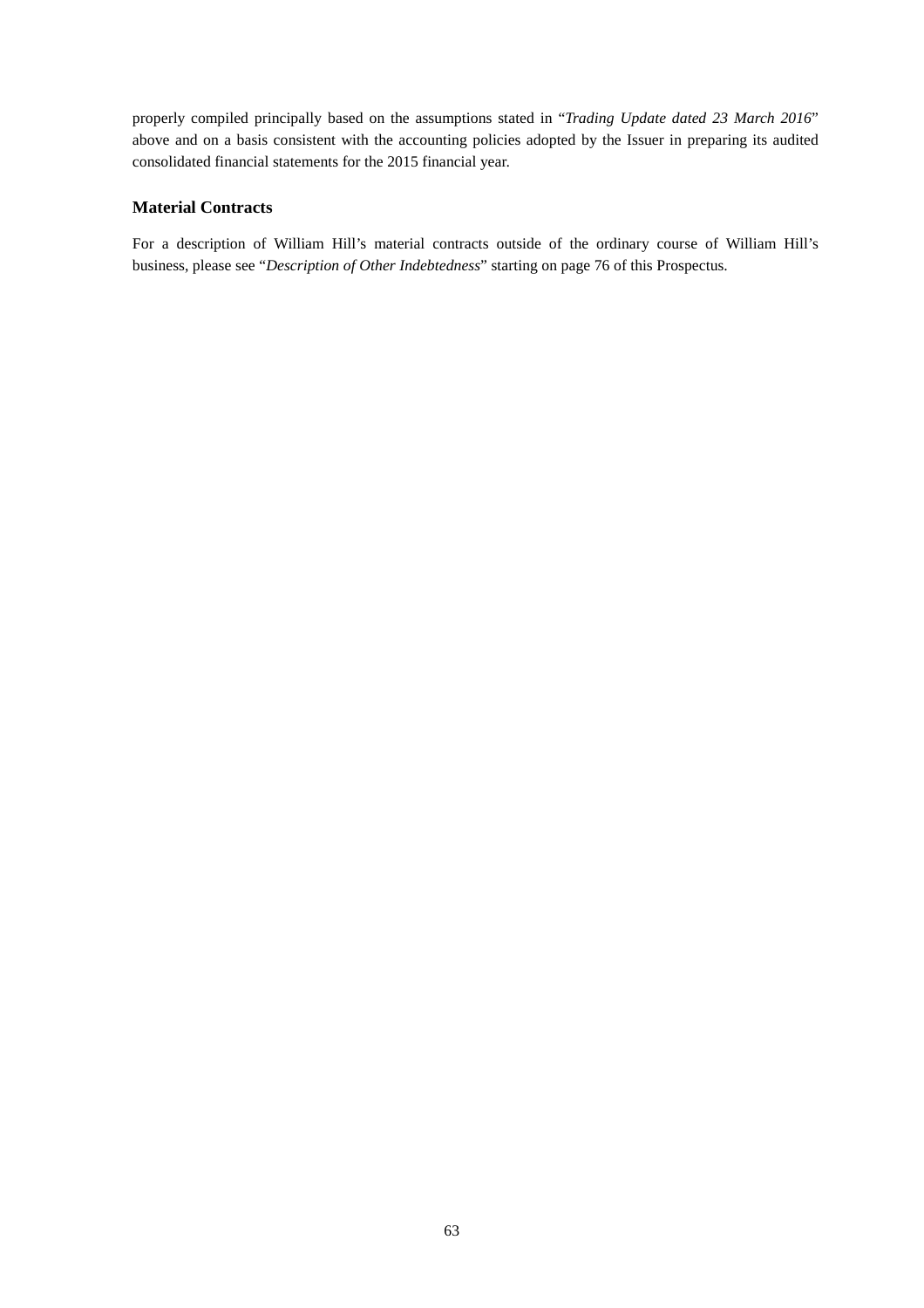## **DESCRIPTION OF WILLIAM HILL ORGANIZATION LIMITED**

### **Overview**

William Hill Organization Limited ("**WHO**") was established and incorporated as a private limited company in England on 26 July 1933, under the Companies Act 1929, with company registration number 00278208. The registered office and the principal place of business in the UK of WHO is at Greenside House, 50 Station Road, Wood Green, London N22 7TP, United Kingdom, telephone number +44 20 8918 3600.

### **Business Activities**

WHO's principal activities are the operation of the Group's UK Retail business and through its subsidiaries the operation of the Group's Online businesses, William Hill Online and William Hill Australia. For a full description of these activities, please see "*Description of William Hill PLC — Product Offering*" starting on page 53 and "*Description of William Hill PLC — Principal Segments*" starting on page 54 of this Prospectus.

In the 2015 financial year, WHO reported revenues of £873.9 million and operating profits of £176.7 million.

### **Organisational Structure**

WHO is a wholly-owned subsidiary of the Issuer. Please see "*Corporate and Business Structure*" on page 19 of this Prospectus for an overview of the corporate and business structure of the Group.

#### **Administration and Management**

The directors of WHO and their principal outside activities are as follows:

| <b>Name</b>                 | <b>Position Held</b> | <b>Principal outside activities</b>                 |
|-----------------------------|----------------------|-----------------------------------------------------|
| <b>Anthony David Steele</b> | Director             | Director, Association of British Bookmakers Limited |
| Philip Bowcock              | Director             | None                                                |
| Luke Thomas                 | Director             | None                                                |

The business address of the directors is Greenside House, 50 Station Road, Wood Green, London N22 7TP, United Kingdom.

No potential conflicts of interest exist between the duties to the Issuer of the directors of WHO, as listed above, and their private interests and/or duties.

### **Material Contracts**

For a description of WHO's material contracts outside of the ordinary course of WHO's business, please see "*Description of Other Indebtedness*" starting on page 76 of this Prospectus.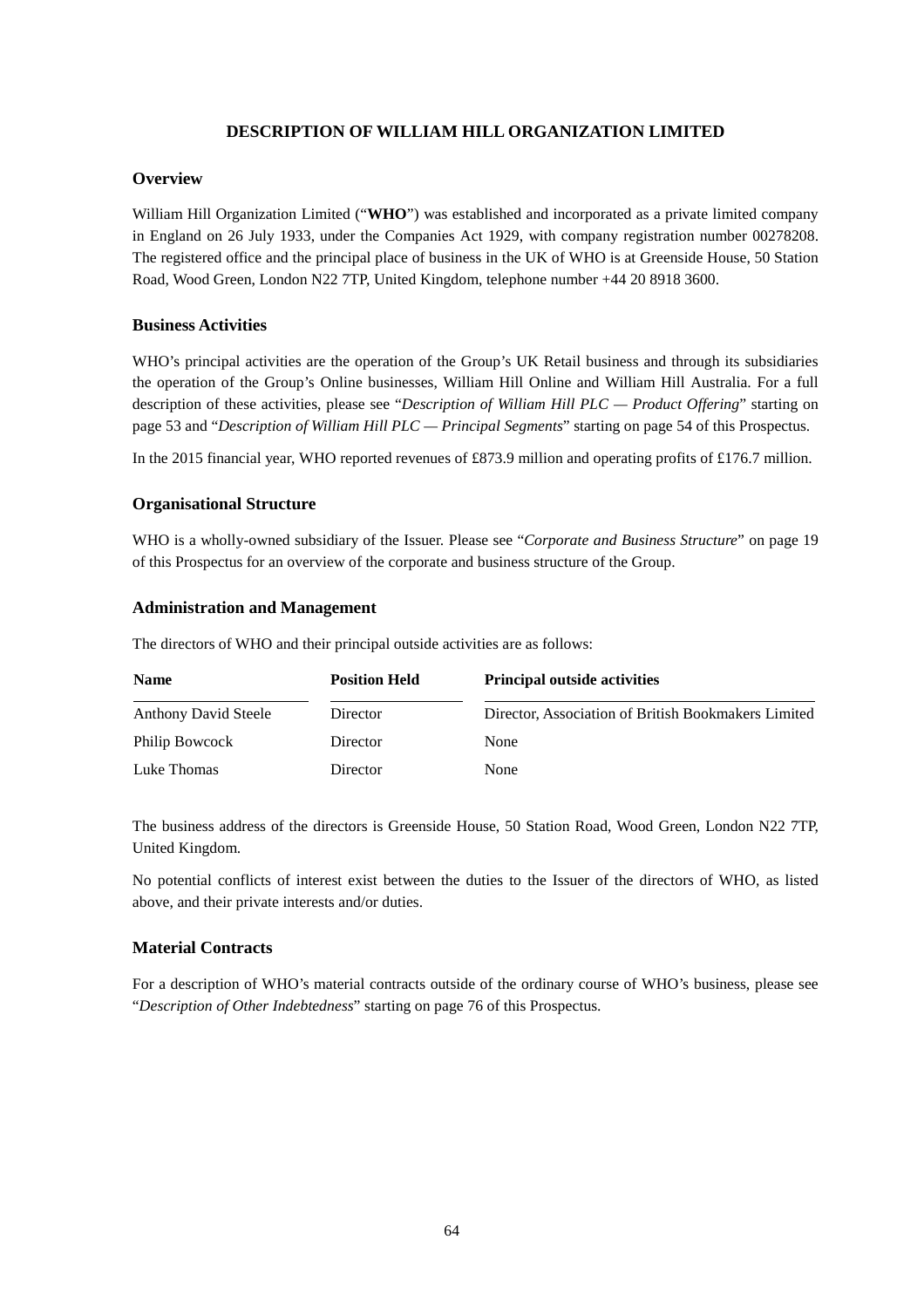## **DESCRIPTION OF WHG (INTERNATIONAL) LIMITED**

### **Overview**

WHG (International) Ltd is a company incorporated in Gibraltar whose registered office and principal place of business in Gibraltar is at 6/1 Waterport Place, Gibraltar, telephone number +350 2000 2600.

### **Business Activities**

WHG's principal activities are the operation of the Group's Online business, William Hill Online. For a full description of these activities, please see "*Description of William Hill PLC — Product Offering*" starting on page 53 and "*Description of William Hill PLC — Principal Segments*" starting on page 54 of this Prospectus.

In the 2015 financial year WHG reported revenues of £542.4 million and operating profits of £88.5 million.

### **Organisational Structure**

WHG (International) Ltd is a wholly owned subsidiary of the Issuer. Please see "*Corporate and Business Structure*" on page 19 of this Prospectus for an overview of the corporate and business structure of the Group.

### **Administration and Management**

The directors of WHG and their principal outside activities are as follows:

| <b>Name</b>     | <b>Position Held</b> | <b>Principal outside activities</b> |
|-----------------|----------------------|-------------------------------------|
| James Davies    | Director             | None                                |
| Crispin Nieboer | Director             | None                                |
| Juergen Reutter | Director             | None                                |

The business address of the directors is 6/1 Waterport Place, Gibraltar.

No potential conflicts of interest exist between the duties to the Issuer of the directors of WHG, as listed above, and their private interests and/or duties.

### **Material Contracts**

For a description of WHG's material contracts outside of the ordinary course of its business, please see "*Description of Other Indebtedness*" starting on page 76 of this Prospectus.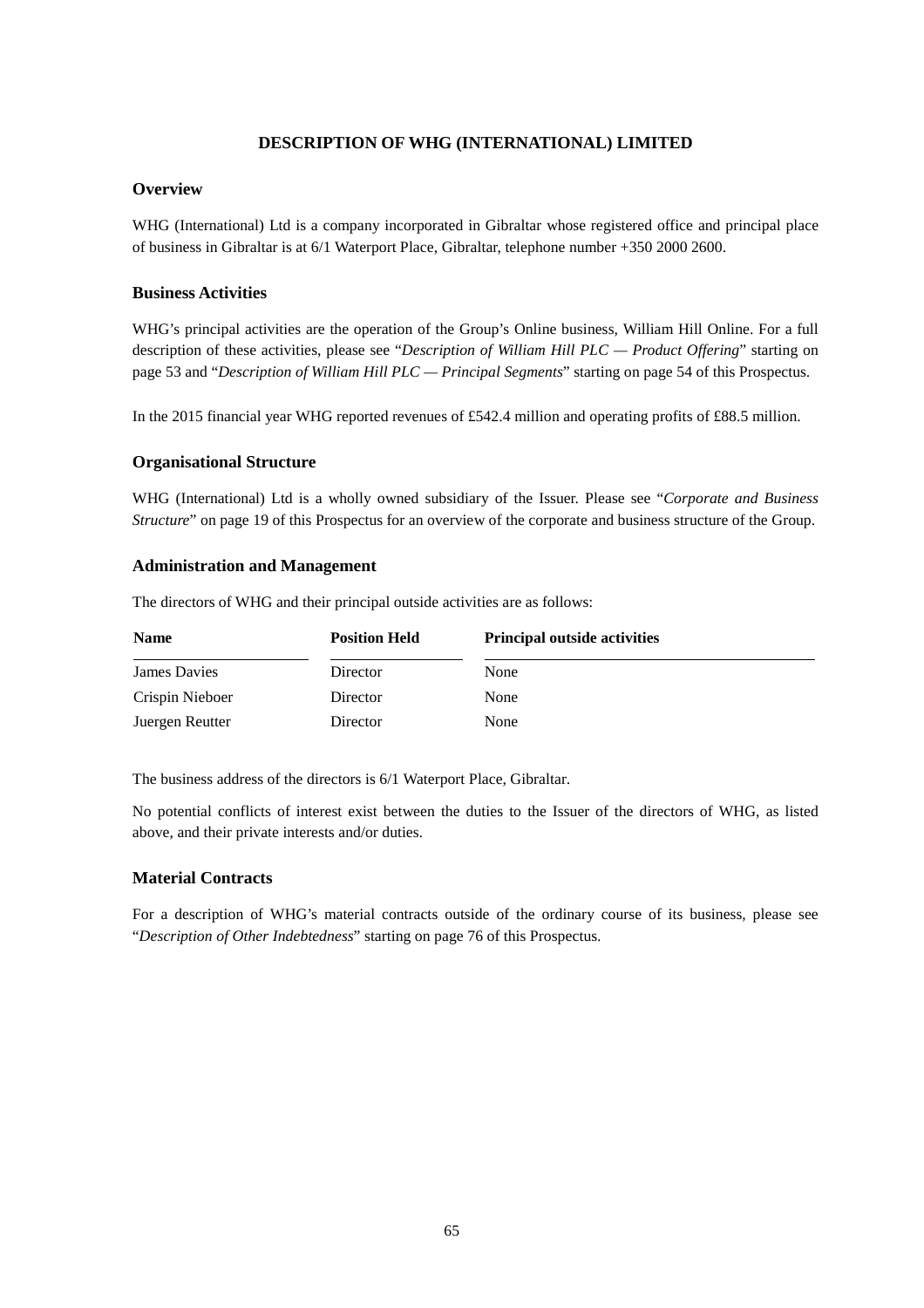### **DESCRIPTION OF WILLIAM HILL AUSTRALIA HOLDINGS PTY LIMITED**

#### **Overview**

William Hill Australia Holdings Pty Limited is a company incorporated in Australia whose registered office and principal place of business in Australia is at Level 30, 2 Park Street, Sydney, NSW 2000, Australia, telephone number +61 2 9284 8900.

#### **Business Activities**

William Hill Australia acts as the holding company for the Group's Australian business whose principal activity is the operation of a licensed betting operation over telephone, internet and mobile platforms, primarily for customers located in Australia. For a full description of these activities, please see "*Description of William Hill PLC — Product Offering*" starting on page 53 and "*Description of William Hill PLC — Principal Segments*" starting on page 54 of this Prospectus.

In the 2015 financial year William Hill Australia reported revenues of £11,000 and a loss before income tax of £91,000.

### **Organisational Structure**

William Hill Australia Holdings Pty Limited is a wholly-owned subsidiary of the Issuer. Please see "*Corporate and Business Structure*" on page 19 of this Prospectus for an overview of the corporate and business structure of the Group.

#### **Administration and Management**

The directors of William Hill Australia Holdings Pty Limited and their principal outside activities are as follows:

| <b>Name</b>             | <b>Position Held</b> | <b>Principal outside activities</b> |
|-------------------------|----------------------|-------------------------------------|
| Robindar Raj Chhabra    | Director             | None                                |
| Daniel Joseph Pickering | Director             | None                                |
| James Henderson         | Director             | None                                |
| Philip Bowcock          | Director             | None                                |

The business address of the directors is Level 30, 2 Park Street, Sydney, NSW 2000, Australia.

No potential conflicts of interest exist between the duties to the Issuer of the directors of William Hill Australia, as listed above, and their private interests and/or duties.

### **Material Contracts**

For a description of William Hill Australia Holdings Pty Limited's material contracts outside of the ordinary course of its business, please see "*Description of Other Indebtedness*" starting on page 76 of this Prospectus.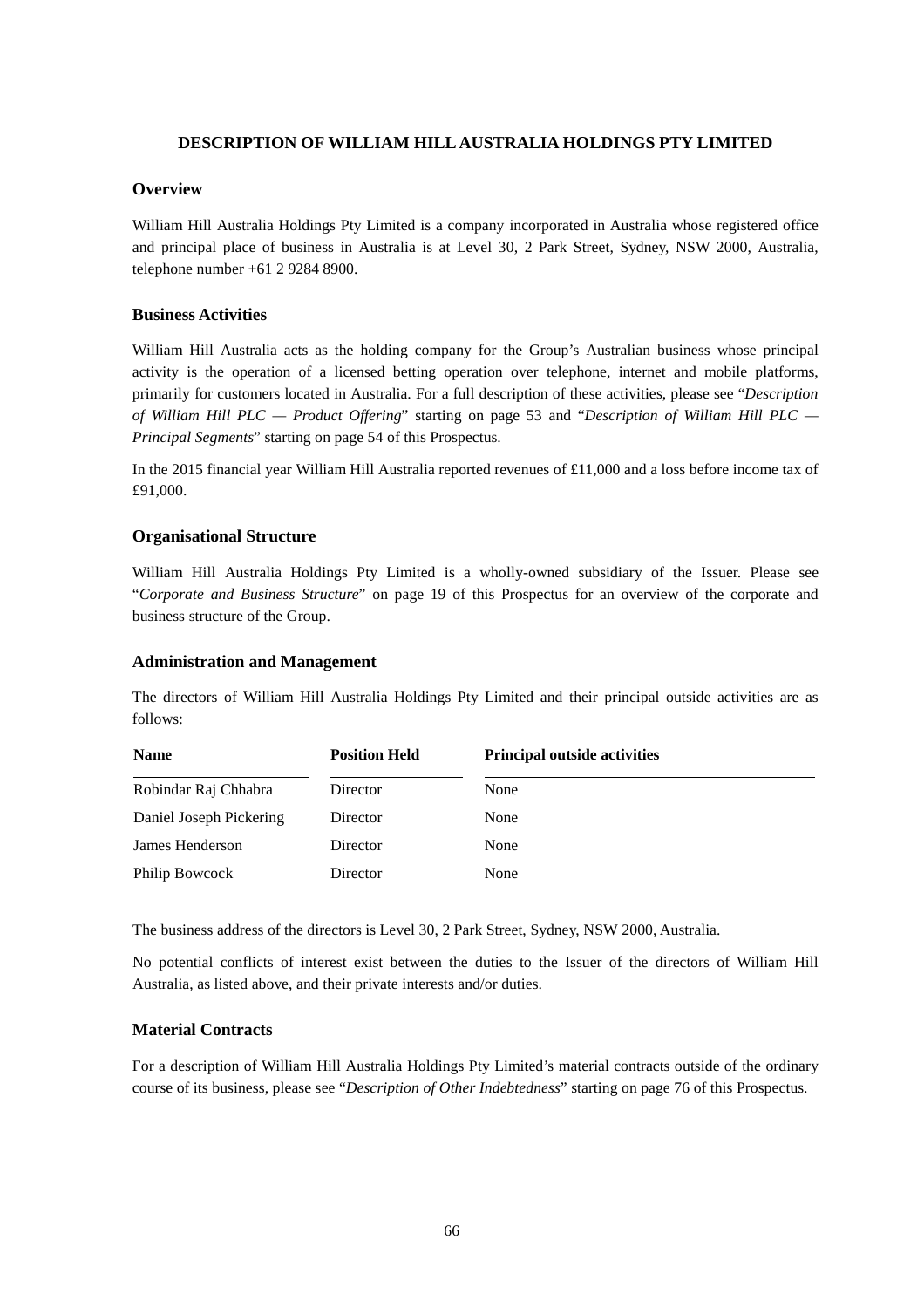### **INDUSTRY OVERVIEW AND REGULATION**

#### **Market Overview**

Gambling takes many forms and varies from country to country. The industry is made up of government run operations, licensed monopolies or open commercial markets. In some countries there is an outright ban on gambling. There is a wide range of gambling products available to consumers including lotteries, sports betting, casino games, bingo and poker which are available in many different formats from land-based pubs, clubs, casinos, betting shops and race tracks to online gambling. Land-based activities are the format of choice for most gambling customers across all leading countries by gambling revenues. Online gambling first started in earnest in the late 1990s while more recently mobile gambling has become more prominent with the advent of smartphone and tablet technology.

In many countries gambling regulations were designed with land-based operations in mind. The advent of digital gambling which overcomes physical borders has led governments to update their regulations to take account of online and mobile gambling. William Hill believes this trend creates opportunities for companies like William Hill which have built successful digital gambling businesses. In particular the competitive intensity of the liberalised UK online market has led to high levels of industry innovation that are proving attractive in other markets.

William Hill believes there are three important trends that are having a significant impact on the gambling industry particularly in the UK, the Group's primary market which accounted for 85 per cent. of its revenues in the 2015 financial year. First the importance of having a large scale operation is increasing. Scale enables investment in marketing and technology whilst being able to absorb the impact of regulatory and tax changes. In particular the Group believes that investment in technology is key to further developing the customer offering in terms of product depth and breadth, user experience and ultimately being able to personalise the customer proposition. The Issuer believes that the desire for scale is behind the significant consolidation activity being seen in the UK market, with six major operators coming together in mergers: Paddy Power and Betfair, Ladbrokes and GalaCoral and GVC and Bwin.Party. William Hill is already one of the largest scale operators in the market with a substantial UK land-based business and one of the leading Online businesses. The Group expects to see further consolidation amongst the smaller UK operators as a result of the introduction of the Point of Consumption Tax which has significantly impacted profit margins hindering their ability to compete with the large scale operators.

The second trend is technology which William Hill believes is a key enabler of differentiation. The fastest growing products have been supported by innovations in technology, for example in recent years in-play betting and mobile gambling. To exploit this trend requires significant investment in innovation and knowhow. The increasing cost of such investment to drive differentiation favours the large scale operator. In many countries, land-based gambling operators have struggled to capitalise fully on the online opportunity because of these hurdles in terms of technology and expertise. To date much of the gambling industry has relied on third party software suppliers for core technology. Increasingly the small number of companies that can afford to do so – like William Hill – are looking to control more of the technology themselves in order to bring customers a differentiated offering.

The third trend is changing regulation which is a now a key feature of the gambling industry with many countries revising their regulatory regimes to cater for digital developments. Typically the legal framework will involve the licensing of companies that are required to comply with the domestic regulatory regime and pay gambling taxes in return for being allowed to advertise locally. Licensing regimes, such as the UK's, can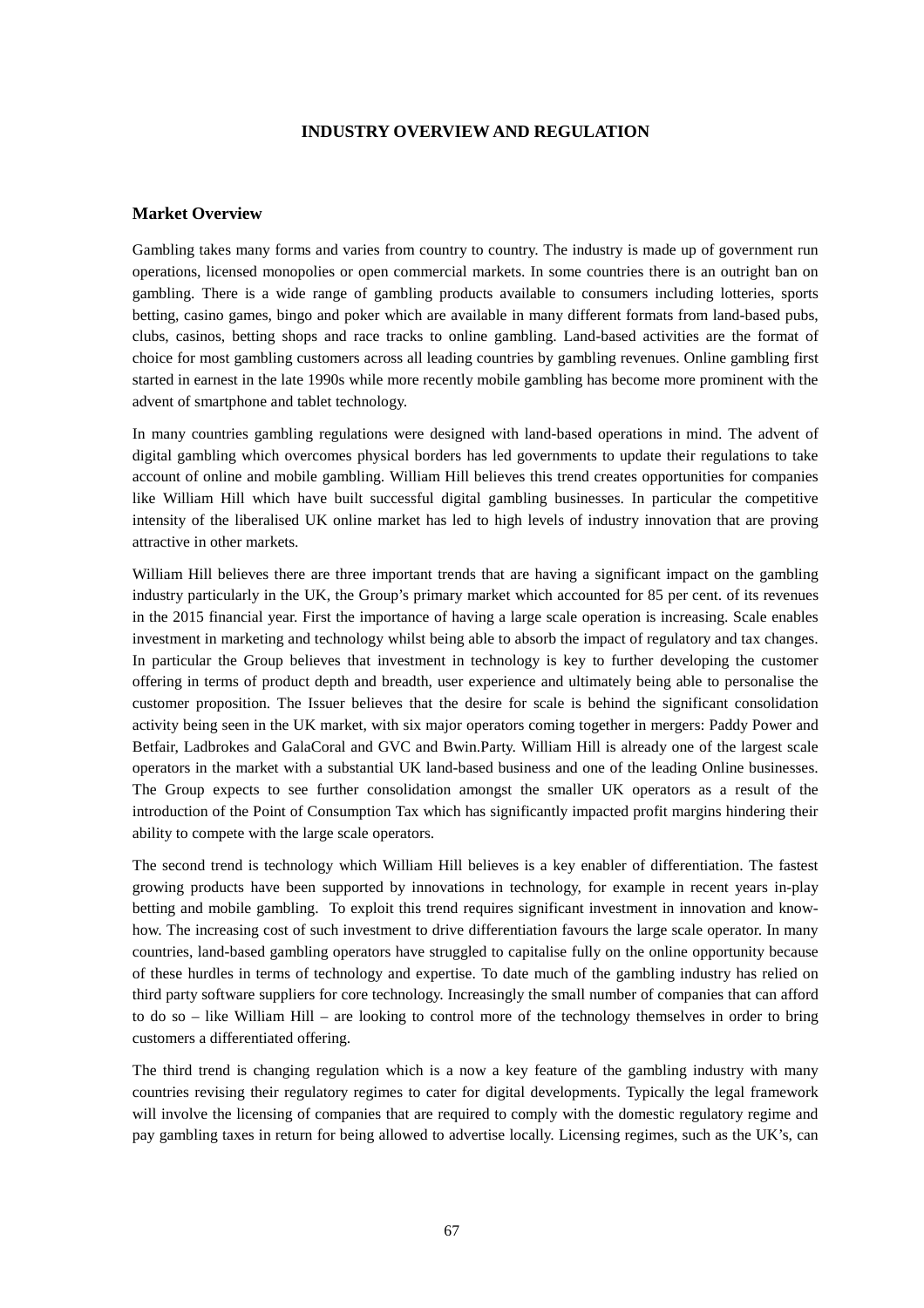also focus on key social objectives such as encouraging responsible gambling, treating customers fairly, protecting the vulnerable and preventing crime. Regulation is a complex area with each country taking a different approach but William Hill believes that a competitive and regulated market drives out illegal gambling and delivers better value for customers in a safe and responsible way. For operators it provides a level playing field for competition and greater clarity around revenues. However, as regulations are changing gambling law is not always clear. In Europe for instance some local country laws are at odds with European Union legislation that provides for the free movement of goods and services across the EU. Depending on the Group's response this regulatory uncertainty can affect the Group's revenues. William Hill's strategy is to invest in regulated markets where the Group can take a local licence and do so profitably. Approximately 88 per cent. of the Group's Online division's revenues are generated from such markets. Where the Group does not hold a local licence it has a clear legal and risk-assessed position on each significant market from which it generates revenues.

### **Overview of the Gambling Industry in the Group's Markets**

#### *UK*

-

The UK is William Hill's primary market, representing 85 per cent. of Group revenue in the 2015 financial year. Around 70 per cent. of the UK adult population participates in gambling each year including the National Lottery. An estimated 8 million people regularly use land-based and digital gambling, equivalent to 17 per cent. of the UK adult population.<sup>33</sup> This has increased over time with the National Lottery and TV advertising making gambling more socially acceptable as a leisure activity while mobile devices are making gambling products more accessible.

#### *UK Retail Market*

The National Lottery is the largest product in the gambling sector offered from 38,000 outlets. LBOs are the second largest segment, generating £3.2 billion of gross gambling yield in 2014/15.<sup>34</sup> Between 2010 and 2015 LBO gross gambling yield grew at a compound annual growth rate of 2 per cent.<sup>35</sup>

LBOs were first legalised in 1961 when the UK government recognised that significant levels of gambling were taking place illegally outside race tracks. The UK government elected to regulate and control the industry through licensing and to tax it. Over the years regulatory change has benefitted the retail market allowing LBOs to broadcast sports events, open for longer hours and provide a more welcoming shop environment. Bookmakers have increasingly offered a wider range of betting and gaming products in LBOs with football betting and gaming machines proving particularly popular.

The number of betting shops has stayed relatively stable for some years at around 9,000, having peaked at circa 16,000 in the 1970s. It declined to 8,800 in 2015 as a number of operators, including William Hill, closed shops in response to the Government increasing gambling duties. The market continues to consolidate slowly with four major operators (87 per cent. of the market as at 30 September 2015)<sup>36</sup> continuing to open shops and a gradual reduction in the number of small chains and independent operators. William Hill was the largest UK operator with 26 per cent. of LBOs and an estimated 32 per cent. of revenues for the year April

<sup>33</sup> Kantar Betscope Study Q2 2015 – Q1 2016, published April 2016.

<sup>34</sup> Gambling Commission industry Statistics April 2010-March 2015.

<sup>35</sup> Gambling Commission Industry Statistics April 2010-March 2015.

<sup>36</sup> Gambling Commission Industry Statistics April 2010-March 2015.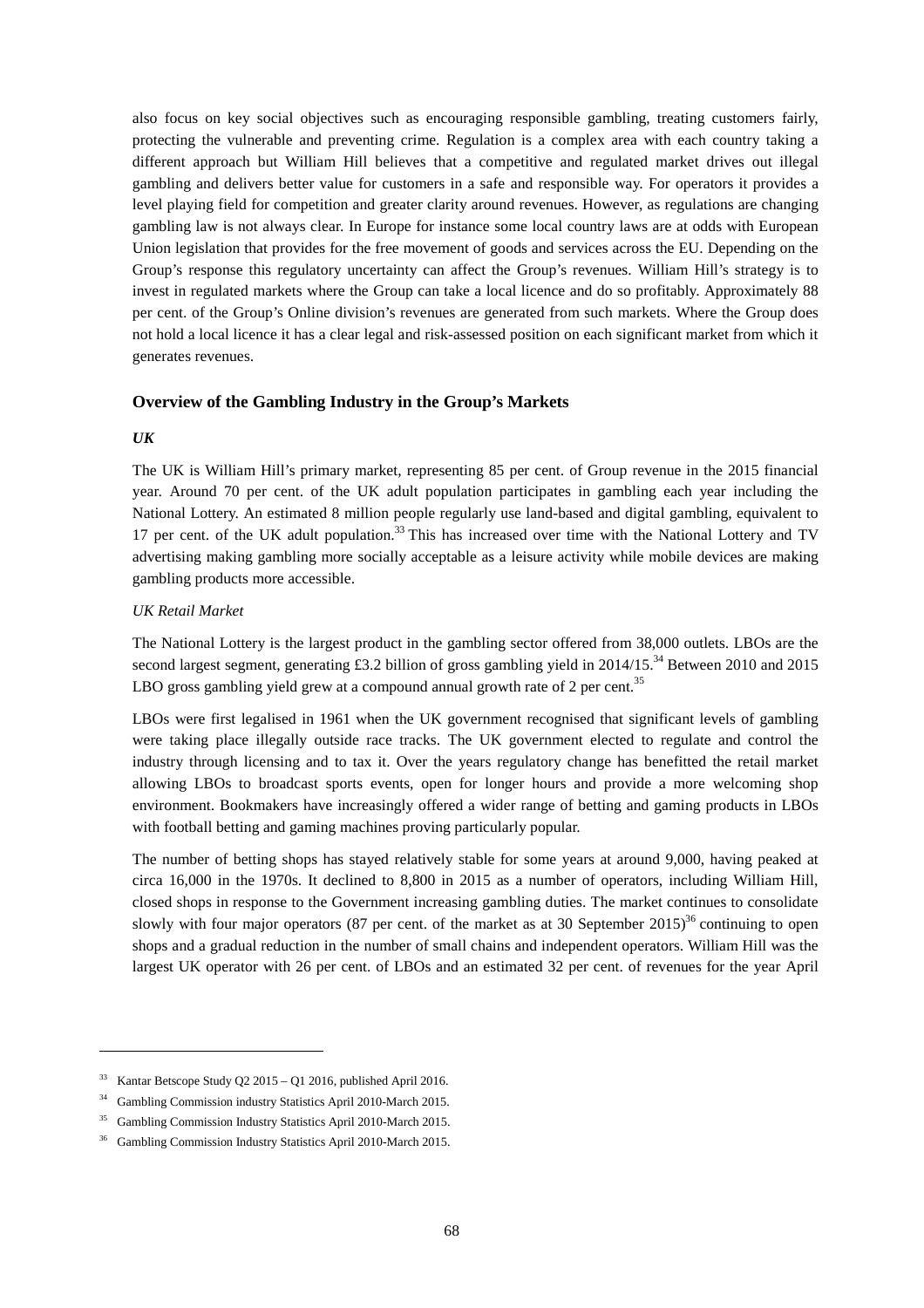2014 to March 2015.<sup>37</sup> Plans to merge Ladbrokes and Coral have been announced which would create the largest retail estate. This is being reviewed by the CMA.

Despite the growth of online gambling, LBOs are still very popular with around 70-80 per cent. of UK gamblers,<sup>38</sup> even among younger customers. William Hill believes the customer experience is a critical driver of continued LBO usage with shops providing a social environment and many being a hub within their local community.

#### *UK Online Market*

The online market including mobile gambling is the fastest growing segment of the UK industry.<sup>39</sup> Since it first became established in 1998 the online sector's growth has coincided with an expansion of the total gambling population, suggesting online has offered access to customers who would not naturally use LBOs. In the early years the market was led by the major land-based operators such as William Hill and Ladbrokes which were the most recognised and trusted brands. The entry into the UK online market of more technologyled and specialist online gambling operators has eroded the leaders' market share.

The UK online market was estimated to have generated £2.7 billion of gross gambling yield in 2014 of which sports betting was the biggest contributor. William Hill has an estimated 15 per cent. market share by revenues. Currently the market is fragmented with the Gambling Commission licensing more than 400 online operators. The introduction of the Point of Consumption Tax in December 2014 which applies UK gambling duties based on where the customer is located rather than where the operator is located is expected to lead to greater concentration in the market as smaller scale, lower margin operators withdraw from the market, become less competitive or consolidate.

William Hill believes that sports betting is the most important product for attracting and retaining customers in the UK. It targets the largest segment of the online gambling population, has a lower cost per customer acquisition, the longest customer lifespan and the best potential for cross-selling other gambling products. It also provides the greatest opportunity for product differentiation. In the Group's view the sports betting market has high barriers to entry with the most successful operators like William Hill benefitting from largescale, well-resourced specialist teams who produce increasing volumes of innovative betting opportunities and use proprietary algorithms to derive pricing for new markets.

Technology acts as a further barrier to entry into the UK online market with significant investments required to support the delivery of a high quality, seamless and differentiated user experience across multiple access channels. As with sports betting differentiation of the gaming product range is also important and companies such as William Hill are increasingly developing and sourcing exclusive proprietary gaming content for their customers.

#### *Australia*

j

William Hill believes that Australia is one of the most attractive gambling markets in the world having the highest spend per capita among the ten largest regulated gambling markets.<sup>40</sup>

Betting – or wagering as it is known locally – now accounts for 21 per cent. of the Australian gambling market at A\$25 billion of turnover and A\$3 billion of gross gambling yield in 2014.<sup>41</sup> Online betting has

<sup>37</sup> Company analysis of Gambling Commission Industry Statistics, April 2010-March 2015.

<sup>38</sup> Kantar Betscope Study Q2 2015 – Q1 2016, published April 2016.

<sup>39</sup> Gambling Commission Industry Statistics, April 201-March 2015.

<sup>40</sup> H2GC Global Gambling Data, July 2015.

<sup>41</sup> Roy Morgan Research, State of the Nation, September 2014.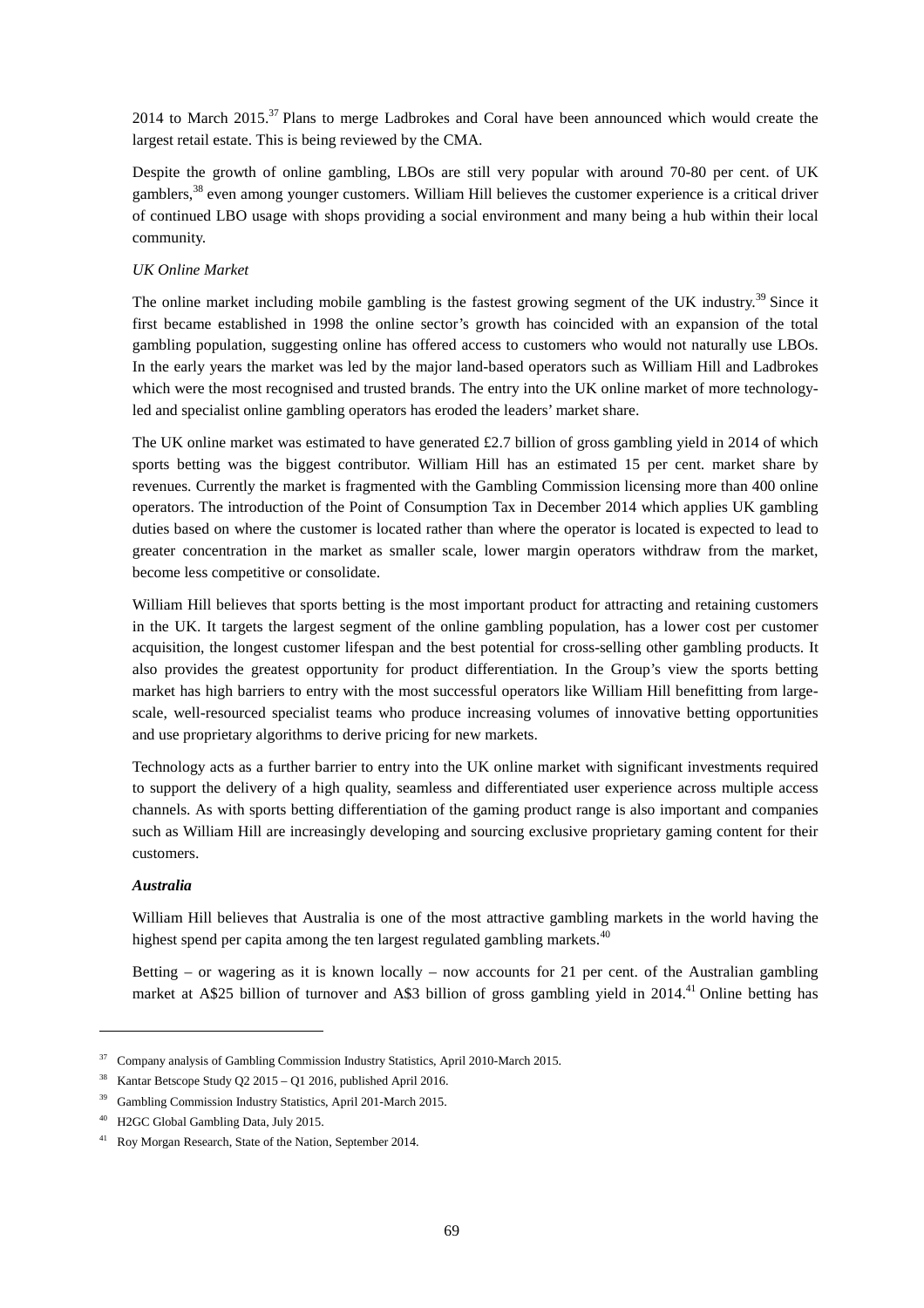expanded rapidly as a proportion of turnover<sup>42</sup> as a result of the shift to mobile and high smartphone penetration rates. Betting is the only gambling segment that is fully open to online operators (online gaming being prohibited) and has benefitted from structural growth drivers including a shift to digital betting and an increase in demand for fixed odds betting and wagering on sports as well as horseracing.

For many years the market was dominated by land-based, state monopolies. Since 2006 online has grown from 9 per cent. of the market to around one third today.<sup>43</sup> Advertising was allowed in 2008 and William Hill believes mobile betting has grown strongly. Betting on sports has grown to 28 per cent. of the market,<sup>44</sup> particularly on Australian and American professional sports but betting continues to be dominated by racing. Online in-play betting is banned under the 2001 Interactive Gambling Act but is permitted via a telephone line. William Hill became the first company to launch an in-play offering via digital devices that is consistent with the Act. The Australian Government has recently announced that it considers such betting services breach the provisions and intent of the Act and will therefore introduce legislation to clarify the Act as soon as possible.

In 2015 the Australian Government commissioned a review of the 2001 Interactive Gambling Act to examine: the economic impacts of illegal offshore wagering on licensed Australian wagering businesses; measures from other international regulatory regimes that could be applied in Australia; technological and legislative options to mitigate the costs of illegal offshore wagering and the efficacy of measures to protect the consumer. The Australian Government has now responded to the review and reaffirmed its commitment to taking tougher action against illegal offshore operators. However, the Australian Government also stated that it does not intend to further expand the online betting market in Australia by legalising online in-play betting and will introduce a ban on wagering companies offering lines of credit to strengthen consumer protections.

The Australian online betting market is already more consolidated than the UK's with three leading operators – Tabcorp, Sportsbet (Paddy Power Betfair) and William Hill. A number of European operators have moved into the market in recent years including William Hill, Ladbrokes, Paddy Power Betfair and Bet365 who are looking to use their established expertise in the Australian market. William Hill believes that in the Australian market scale is increasingly important not least because there have been significant increases in betting taxes and levies in recent years including higher race field fees which are paid to support the horseracing industry.

#### *Italy and Spain*

-

A number of European countries have followed the UK in amending or establishing licensing regimes for online gambling. William Hill has obtained licences to operate in Italy, Spain and Ireland.

William Hill believes that Italy is the largest of the European gambling markets with spend per capita on gambling the second highest among the top ten regulated markets in the world, behind only Australia.<sup>45</sup> Online regulations were first introduced in 2006 to legalise real-money skill games and betting exchanges. Tournament poker was legalised in 2007 and sports betting followed. The Italian online market continues to evolve with further liberalisation of regulation, for instance introducing the Palinsesto Supplementare which has gradually allowed operators to expand their sports betting offerings. The online market was initially dominated by the existing land-based operators in Italy such as Lottomatica, Sisal and Snai but regulatory changes have enabled new operators such as William Hill with skills and capabilities honed in more open competitive markets elsewhere to take leading positions in the market.

<sup>42</sup> Australian Racing Board Fact Book, January 2016.

<sup>&</sup>lt;sup>43</sup> Roy Morgan Research, State of the Nation, September 2014.

<sup>44</sup> Roy Morgan Research, State of the Nation, September 2014.

<sup>45</sup> Company Analysis (March 2016) of H2GC Global Gambling Data (July 2015).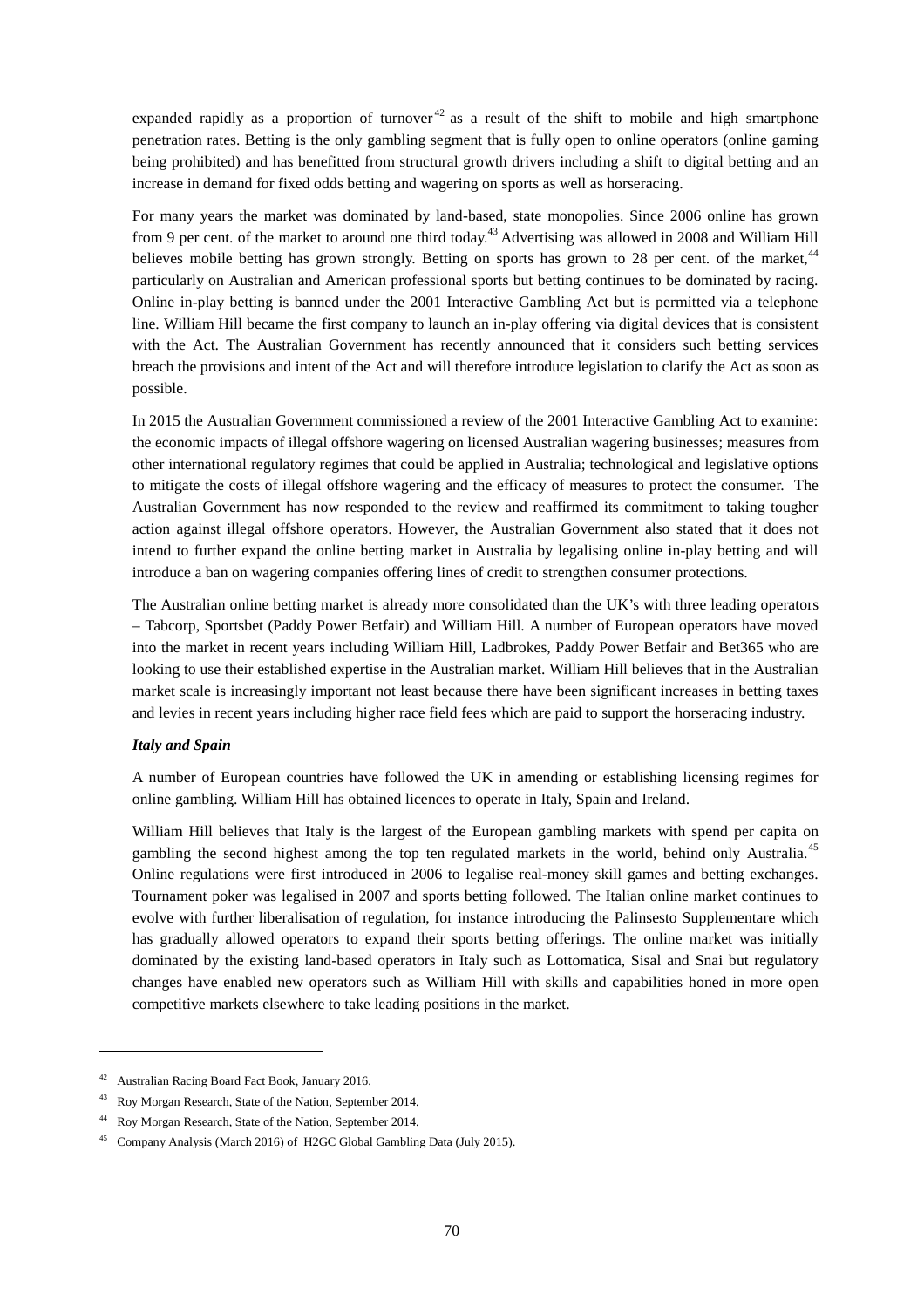In Spain sports betting features more strongly in the online market, representing around 47 per cent. of gross gaming yield in 2014.46 In 2015 Spain regulated online slots for the first time. With no prominent land-based sports betting incumbent the market is led by the major European operators.

### *USA*

The US market is dominated by land-based casinos and lotteries. Online gaming is largely illegal with only Delaware, New Jersey and Nevada having licensed operators allowed to provide certain gaming products. Online sports betting is illegal under the Interstate Wire Act 1961 and state-sponsored land-based sports betting is banned under the PASPA in all but four states – Nevada, Delaware, Montana and Oregon.

In Nevada sports books have to be sited within casinos and typically are either run by the casino operator or outsourced to a specialist operator. William Hill US is the largest such operator by number of outlets and was created through the acquisition and consolidation of three small operators. Nevada also permits mobile betting for customers who create their accounts through land-based outlets. In Delaware sports betting is run by the Delaware State Lottery and William Hill US is the exclusive risk manager for that service. New Jersey is challenging PASPA to allow land-based sports betting in the state. Should this be permitted William Hill has an agreement in place with Monmouth Park racetrack to take advantage of this opportunity.

In the US there has been increased debate about the legalisation of sports betting which has been prompted in part by the increasing popularity of Daily Fantasy Sports Betting. William Hill believes it is well-positioned to capitalise on any opportunities that may arise from changing regulation in the US.

## *Non-Core Markets*

William Hill generates revenues in other countries outside of its five core markets through the provision of online sports betting and gaming products and services. There are approximately 100 countries within this category and revenues from these markets in financial year 2015 made up about 4 per cent. of the Group total. The Group makes regular legal assessments of whether existing regulations allow it to provide these services. As legislation is updated William Hill either applies for a licence or withdraws from the market.

# **Regulation**

The gambling industry is generally highly regulated but the nature and form of the regulatory regime varies from country to country and is subject to ongoing changes.

In Great Britain the gambling industry is regulated under the provisions of the 2005 Gambling Act which authorises the Gambling Commission to act as the central regulatory body for gambling. The Gambling Commission has a duty to permit gambling where it is reasonably consistent with the objectives set out in the Gambling Act which are: (i) to prevent gambling from being a source of crime or disorder, being associated with crime or disorder or being used to support crime; (ii) to ensure gambling is conducted in a fair and open way and (iii) to protect children and other vulnerable persons from being harmed or exploited by gambling.

William Hill's UK LBO business is regulated by the Gambling Commission and requires three types of licence in order to operate. First is an operating licence issued to the relevant trading company. Second are personal management licences which the Gambling Commission specifies must be held by certain individuals undertaking particular roles. Third are premises licences issued by local authorities for each LBO. The Gambling Commission has issued licence conditions and codes of practice for each type of licence with which operators must comply.

-

<sup>46</sup> H2GC Global Gambling Data, July 2015.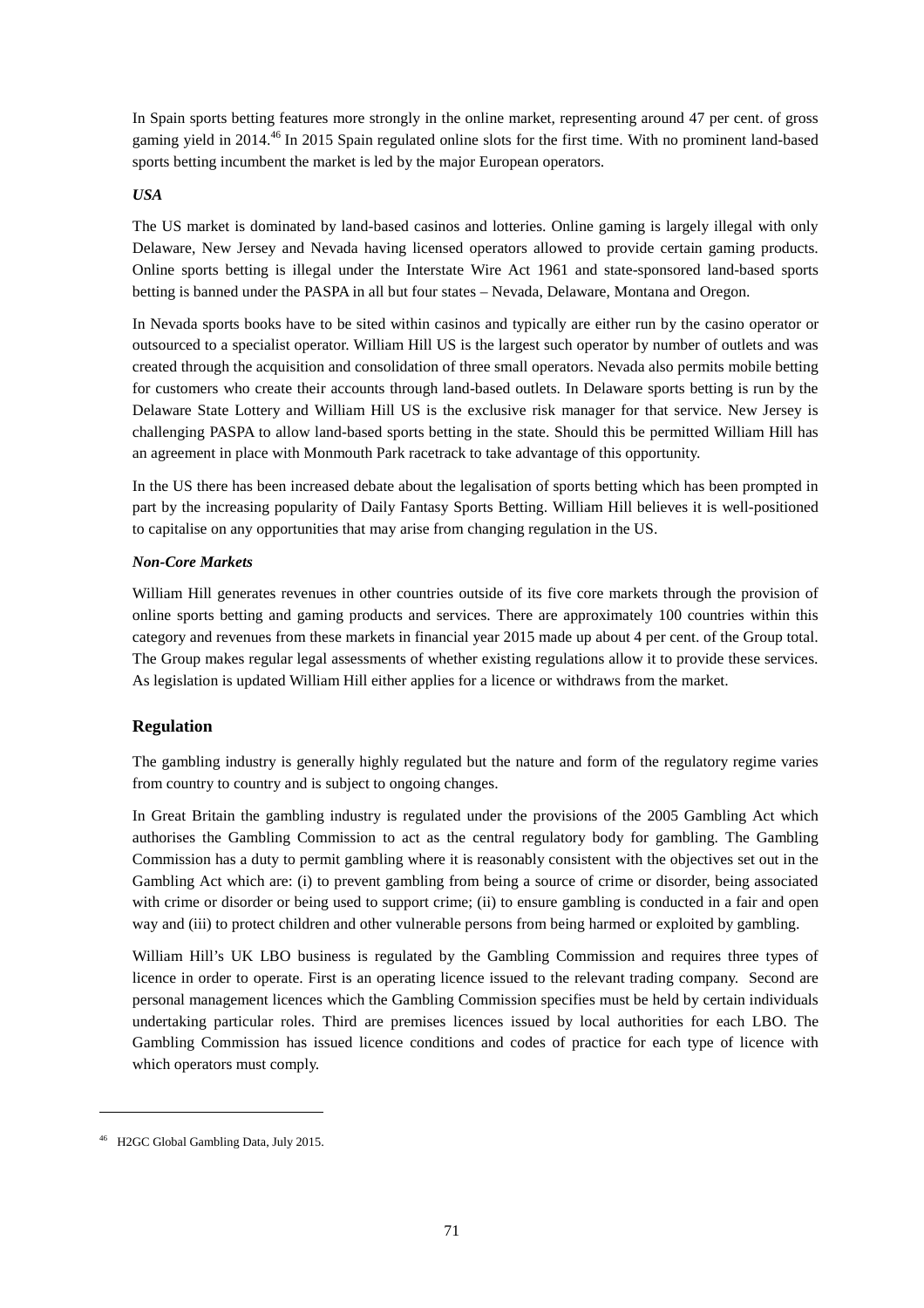The Group's Online business which is headquartered in Gibraltar is licensed and regulated by the Gibraltar Licensing Authority and the Gibraltar Gambling Commissioner respectively. Following changes to the UK regulatory regime in 2014 the business is now also licensed by the Gambling Commission. The Online business also holds licences to operate online businesses in Italy, Spain and Ireland which are subject to the regulatory regime in those countries.

The Online business accepts bets and wagers in Gibraltar where it is licensed to do so from customers which may be located in any country. The terms and conditions of the Group's websites make it clear that it is the customer's responsibility to ensure that transacting with William Hill is legal in the jurisdiction in which they are located. Nevertheless the Group has decided not to accept business from customers located in certain jurisdictions including the United States, China and Turkey amongst others and maintains systems and controls to ensure that it does not offer its products and services into such jurisdictions. As William Hill's Online business is regulated in European Union jurisdictions it may accept business from customers located in certain EU and European Economic Area member states believing it is permitted to do so under EU freedom of movement of goods and services principles. There have, however, been instances of betting and gaming operators being prosecuted by a relevant authority or sued by a monopoly right holder or other market participant for offering their products and services in a particular EU member state in which they are not licensed or otherwise regulated. The Group's legal and regulatory teams monitor developments for all jurisdictions which it believes may pose material risks for William Hill and takes external legal advice where appropriate. The Group does not monitor the legal and regulatory position for all countries in which its online customers may be located or from which its adverts can be accessed via the internet and it may therefore be subject to laws and regulations of which it is not aware. In some countries gambling legislation may not have been updated to take account of the internet and the ability to offer gambling products and services online and therefore there may be uncertainty as to the legality of online gambling.

In Australia interactive and internet gambling is regulated by each individual state and by the Gambling Act 2001 which purports to regulate certain types of interactive and internet gambling occurring both within and outside Australia. William Hill Australia holds licences in the Northern Territory approved by the Northern Territory Racing Commission which provide that its Australian Online business may accept bets from customers located anywhere in the world provided these are made in accordance with the provisions of the Racing and Betting Act 1983 (NT) through servers located in the Northern Territory.

The activities of William Hill US in Nevada are subject to the licensing and regulatory control of the Nevada Gaming Commission, the Nevada State Gaming Control Board and numerous local regulatory agencies, collectively referred to as the "Nevada Gaming Authorities". William Hill's subsidiaries that conduct gambling business in Nevada are licensed to do so by the Nevada Gaming Authorities. William Hill's subsidiary that conducts online gambling in Nevada has obtained a licence which allows it to offer online sports betting on mobile devices for customers physically located in the state of Nevada. It uses geolocation technology to ascertain a customer's location and ensure that no bets from customers outside the state of Nevada are accepted.

### **Industry Issues**

There are a number of issues that affect the gambling industry. The focus of the discussion below is on issues affecting the UK gambling industry as this is the Group's primary market but similar issues may affect the gambling industry in other international markets in which the Group operates or in which its customers may be located.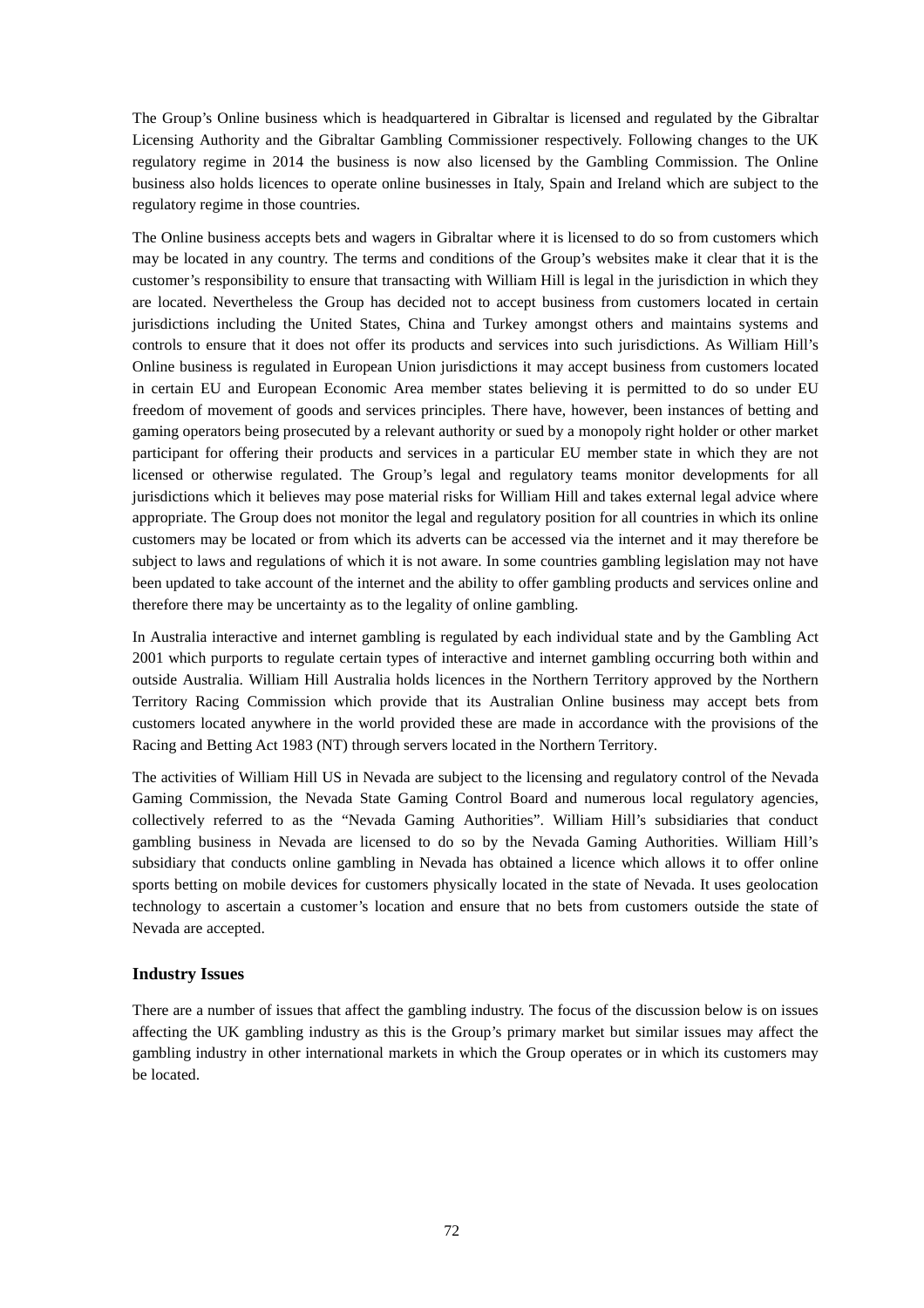## *Responsible Gambling*

The growth of the gambling industry in the UK over recent years has led to an increasing focus on responsible gambling. For the majority of customers gambling is a safe and pleasurable pastime. However, for a small number of people gambling can become a problem. This is not confined to addictive gambling but extends to "at risk" gamblers who may simply spend too much time and money gambling. In the UK the levels of problem gambling are stable and low by international standards with 0.6 per cent. of the adult population having a propensity to have a problem with gambling.<sup>47</sup>

Research shows that any gambling product has the capacity to cause harm to a minority of customers but public concern has particularly focused on the availability and accessibility of gaming machines found in betting shops. Under current regulations each LBO is allowed to have up to four gaming machines. William Hill recognises the level of public concern around gaming machines and ensures that the Group is compliant with the Gambling Commission's Licensing Conditions and Codes of Practice and has also implemented further responsible gambling measures including Codes adopted by industry bodies such as the Association of British Bookmakers and the Senet Group. The UK government is also expected to start its triennial review of gaming machines stakes and prize levels in 2016.

The Group provides a range of tools and processes to encourage responsible gambling and to help its customers stay in control. These include: enabling gaming machine customers to set limits on their time and spend; enabling Online customers to set daily, weekly and monthly deposit limits and to restrict the products on which they play; facilitating customer self-exclusion; requiring customers wanting to stake over £50 on a gaming machine to transact via an account or after gaining authorisation from LBO staff; applying risk-based customer due diligence and conducting responsible gambling interactions with "at risk" customers by trained staff. Responsible gambling controls apply across the UK Retail and Online businesses and in addition the Group applies age verification measures to ensure that under 18 year olds do not gamble with William Hill.

The Group supports the proportionate regulation of gambling, based on evidence, to protect those at risk of harm from gambling and through its business practices encourages responsible gambling. However, regulation to restrict or prohibit gambling products that the Group currently offers could have a material adverse impact on the Group's business, financial condition and results of operations.

## *Taxation*

-

In general gambling is a heavily taxed industry. In addition to the taxes incurred by other companies generally gambling operators are often liable for specific gambling related taxes and duties in markets where they may be licensed. For example against revenues of £1,590.9 million earned in the 2015 financial year the Group incurred taxes and duties totalling £418 million.

The trend over recent years in the UK has been for the government to increase the tax burden on gambling companies with for example the introduction of a Machines Games Duty and a subsequent increase in the rate of this duty to 25 per cent. and also the introduction of a Point of Consumption Tax regime for online gambling operators which applies gambling duties based on where the customer is located rather than where the operator is located as previously. In the 2015 financial year such tax increases cost the Group approximately £87 million. In the 2016 Budget the Chancellor announced that free plays on gaming products would no longer be exempt from Remote Gaming Duty further increasing tax costs for operators.

William Hill supports proportionate taxation of the gambling industry but at a level that allows it to continue to invest in and grow its business and generate an appropriate commercial return from its activities. When the UK government announced it was increasing the rate of Machines Games Duty from 20 per cent. to 25 per

<sup>&</sup>lt;sup>47</sup> British Gambling Prevalence Survey 2010, Health Survey for England 2013 and Scottish Health Survey 2013.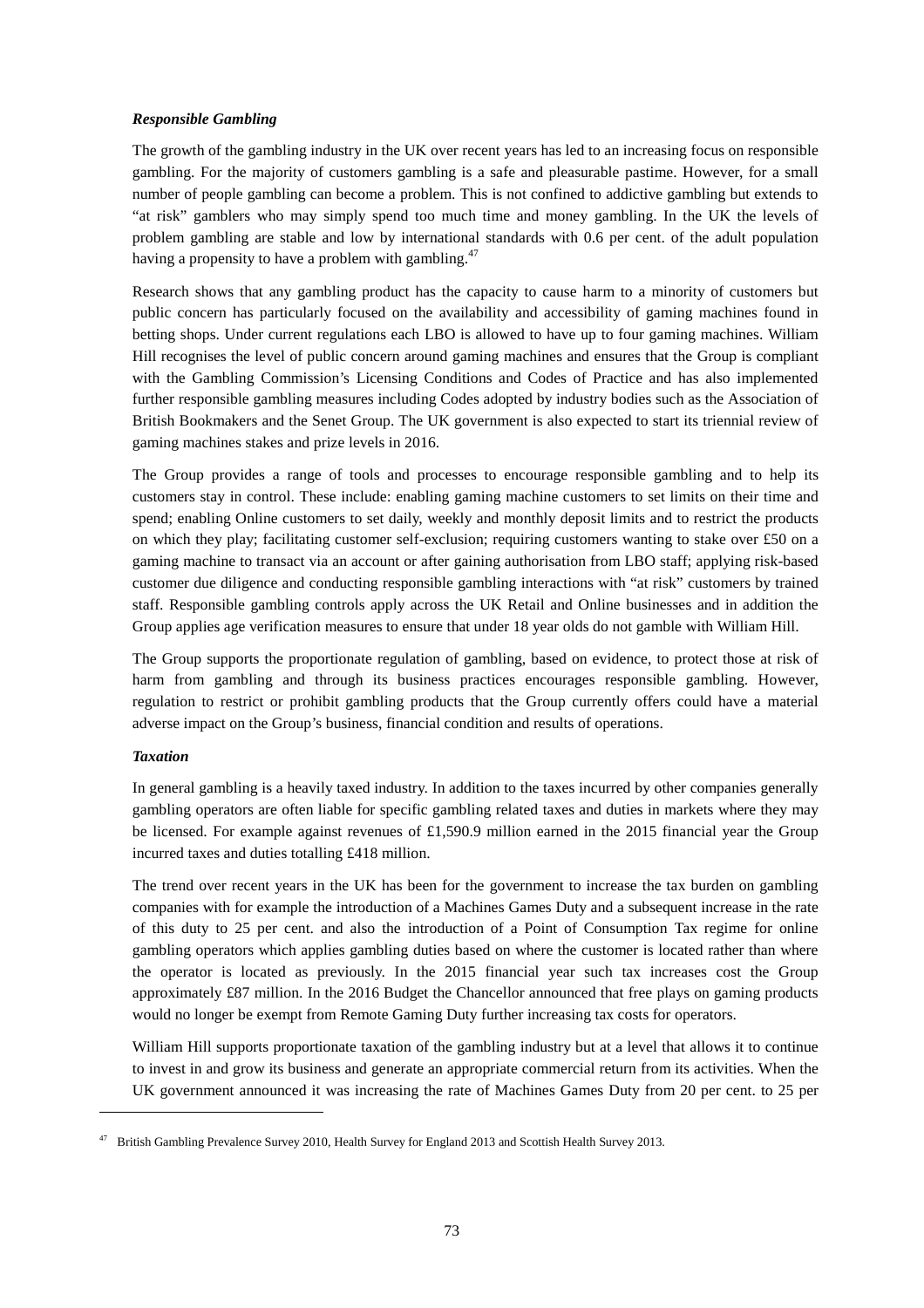cent. William Hill decided to close 108 LBOs that it considered would no longer be profitable. Other operators also followed suit. There remains a risk that further tax increases could have a significant negative impact on the Group's business financial condition and results of operations.

# *Cost of Content*

One of the major costs for the UK betting industry is the cost of content. In the UK under a statutory Horserace Betting Levy Scheme the LBO industry supports the UK horseracing industry with a subsidy based on 10.75 per cent. of the betting revenues from UK horseracing. In addition, the industry pays for TV pictures from the racetracks that are broadcast in LBOs. In the 2015 financial year William Hill paid £17.3 million in Horserace Betting Levy including an additional voluntary contribution and picture and data costs of £71.6 million for its Retail business. The Group does not pay Horserace Betting Levy in respect of UK horseracing bets taken from UK customers by its Online business in Gibraltar. The UK government has confirmed that it intends to replace the statutory Horserace Betting Levy with a "racing right" which will extend to cover UK horseracing bets taken online even if struck offshore.

The Group also supports the greyhound racing industry with a voluntary payment calculated at 0.6 per cent. of amounts wagered in the UK on greyhound racing in the UK. In the 2015 financial year the Group paid £2.2 million in respect of this greyhound levy.

The Group pays licence fees to content suppliers for their established intellectual property rights but does not pay for the right to bet on other sports. The Group does support other sports through its sponsorship activities, sponsoring a number of teams and events across football, tennis and darts amongst others. There have been suggestions emanating from the UK government that bookmakers should make additional contributions to support sport in the UK. To date there have been no concrete developments affecting the Group from these suggestions. Changes to the cost of content could have a material adverse impact on the Group's business, financial condition and results of operations.

# *Sports Integrity*

The gambling industry can suffer negative publicity from the association of betting with match fixing which undermines the integrity of sporting competition. Most recently this has been seen in relation to alleged match fixing in tennis.

The Group has a strategy to uphold integrity in sports betting. Internal monitoring mechanisms identify unusual or suspicious betting activity and these are reported to the relevant regulatory bodies and to ESSA, the sports betting integrity body established by the leading regulated sports betting operators to monitor suspicious betting patterns. Reports made to ESSA by one operator are assessed by the trading teams of the other operators within an hour to identify wider issues and determine a rapid response. ESSA also shares information with the relevant regulators and sporting authorities and has information sharing agreements with a large number of sports governing bodies such as the International Olympic Committee.

The Group incorporates integrity as part of the relationship with sports bodies when entering into sponsorship agreements with them and has established memoranda of understanding with individual sports governing bodies such as the British Horseracing Authority and the Tennis Integrity Unit. William Hill is also a member of the Gambling Commission's Sports Betting Integrity Forum.

# *Cybercrime*

Cybercrime is now one of the key risks facing companies, particularly digital companies which hold sensitive customer data. William Hill takes the security of customers' data very seriously throughout the Group and has invested in an ongoing programme of security reviews and testing.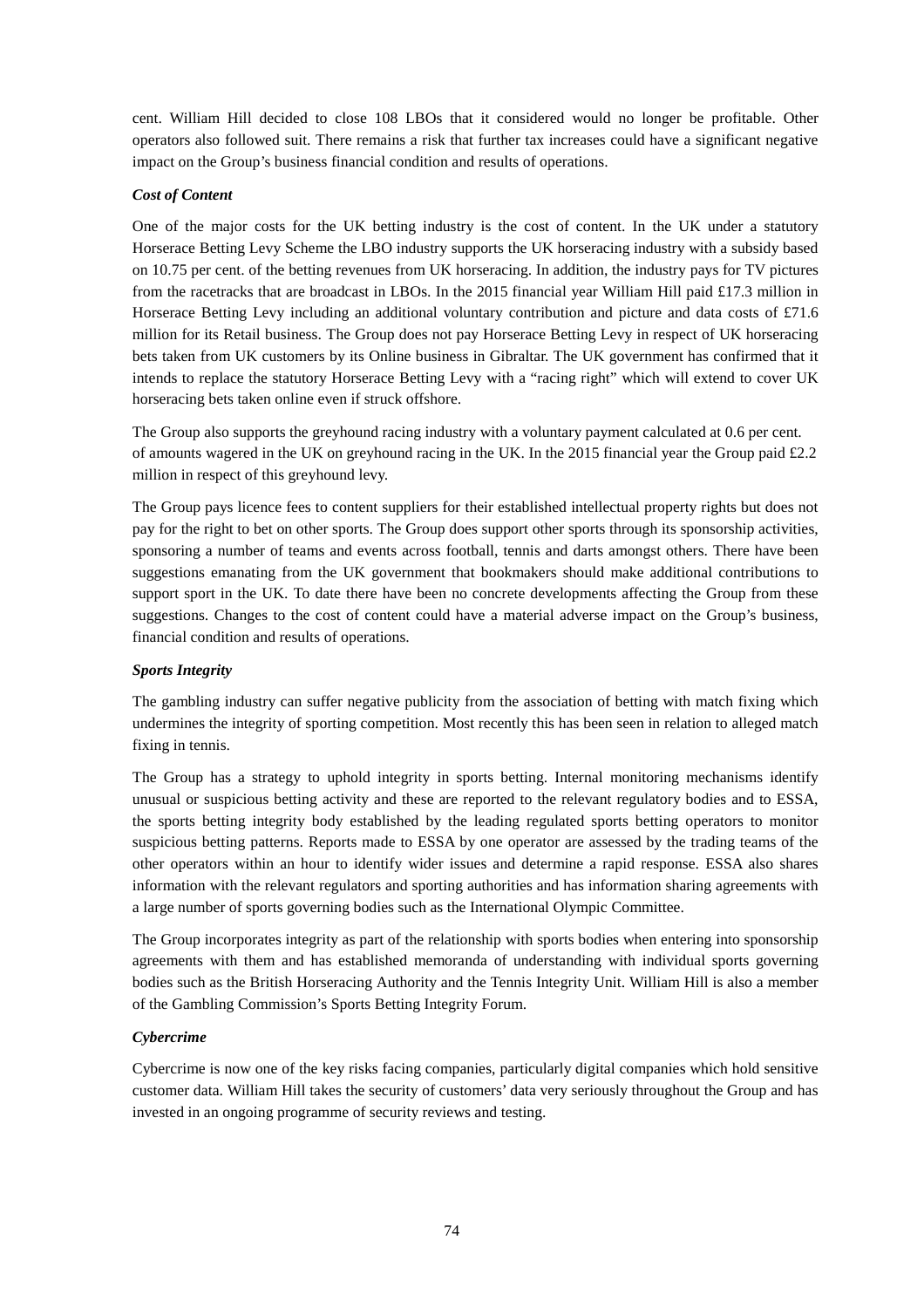Both the Group's Retail and Online operations are certified compliant with the Payment Card Industry's data security standards. The Group undertakes annual security audits for its regulators and has extended its security compliance monitoring to key third party suppliers. It has implemented several innovative and leading edge technology solutions to enhance its security monitoring and response capabilities which has enabled it to respond quickly to evolving threats. Through awareness initiatives the Group has reviewed its information security practices in its customer service teams and has embedded secure development and security testing practices in its development teams.

The external security threats faced by the Group are becoming increasingly sophisticated and evolve rapidly. The Group proactively assesses threats so it can adapt its response and controls in line with the risk. As part of this William Hill actively engages with the UK government-sponsored Cyber Security Information Sharing Partnership and also participates in a cyber threat sharing forum for the gambling sector. The Group also works with a number of partners to manage these threats which include denial of service attacks and unauthorised attempts to access the Group's systems or customer accounts. The Group has a dedicated Security Operations team which is alerted to and investigates suspicious activity and which successfully mitigated multiple cyber threats against the Group's websites and systems in 2015.

## *Money Laundering*

As part of the regulatory and legislative framework, online gambling is a regulated sector for money laundering purposes pursuant to the Third EU Money Laundering Directive. In the UK the Group also complies with the Proceeds of Crime Act 2002. It has in place processes to detect and report suspicious activity and to handle requests for assistance from law enforcement agencies and regulators all of which is overseen by the Group's Money Laundering Reporting Officer.

In June 2015 the European Parliament passed the Fourth EU Money Laundering Directive which may bring transactions in retail bookmakers under its auspices for the first time. The Group has contributed to HM Treasury's and the Home Office's national risk assessment of the money laundering and terrorist financing risk in the UK as part of the Government's preparations for implementing the Directive. In that risk assessment retail betting and gaming were classed as low risk activities and the impact on the UK gambling sector is expected to be finalised in 2016. However, the Gambling Commission has issued a draft gambling sector risk assessment suggesting retail betting is high risk and is consulting on plans to include additional money laundering measures in its licensing conditions and codes of practice. The Group disputes the Gambling Commission's assessment but awaits the Treasury's consultation on implementation of the Directive which Member States have to complete before May 2017. Depending on the outcome of this consultation the implementation of the Fourth EU Money Laundering Directive could have a material impact on the LBO segment of the gambling industry.

## *Economy*

The success of the gambling industry is not divorced from the underlying economic conditions in which it operates. These can vary between countries. In the UK gambling is generally a low ticket leisure activity which, in the Retail sector, proved to be relatively resilient during the last economic downturn (the Online sector was relatively immature as an industry at this time). Despite the squeeze on consumer discretionary spending due to cost inflation being higher than wage inflation this has not prevented some sectors of the gambling industry growing strongly such as online and mobile. With wage inflation now exceeding cost inflation William Hill expects the industry to benefit from growth in discretionary consumer spending.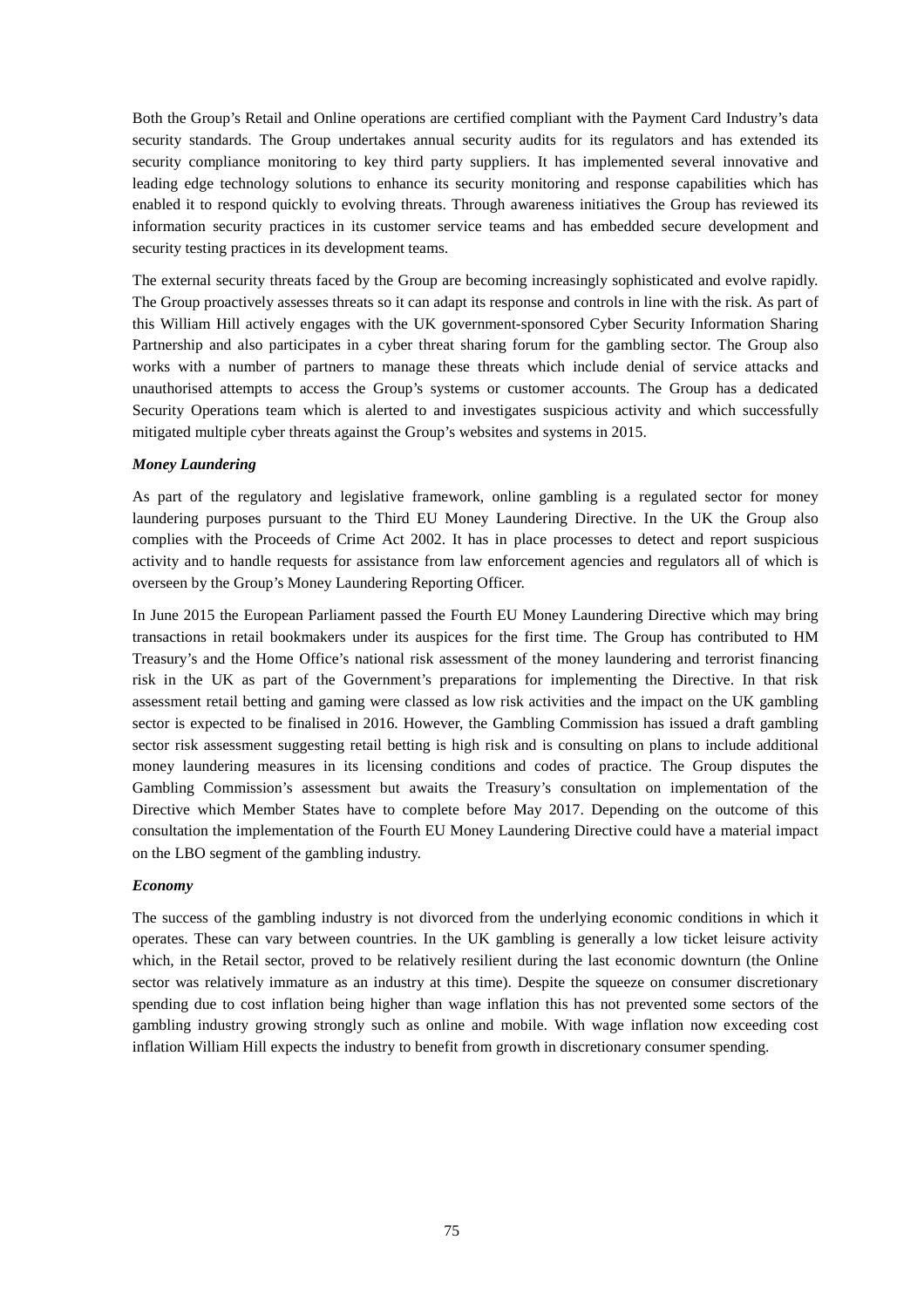## **DESCRIPTION OF OTHER INDEBTEDNESS**

The following financing arrangements have been entered into by members of the Group:

(a) *2014 Revolving Credit Facility* 

In May 2014 the Issuer entered into a loan agreement with a syndicate of banks under which such banks made available a £540 million revolving credit facility (the "**2014 Revolving Credit Facility**"). The facility is unsecured but is guaranteed by certain operating subsidiaries of the Group – William Hill Organization Limited, WHG (International) Limited and William Hill Australia Holdings Pty Limited.

The facility had a five year tenor at inception and expires in May 2019. It is to be used for the Group's general corporate and working capital purposes. Borrowings under the 2014 Revolving Credit Facility bear interest at LIBOR plus a margin which varies between 1.25 per cent. and 2.50 per cent. depending on the ratio of the Group's consolidated net debt to its consolidated EBITDA measured over four accounting quarters. Utilisation fees of 0.20 per cent. and 0.40 per cent. are payable if more than one third and two thirds respectively of the facility are drawn. In addition a commitment fee in respect of any undrawn amounts is also payable at a rate of 40 per cent. of the applicable margin.

The facility includes two maintenance financial covenants requiring: (i) the ratio of consolidated EBITDA to consolidated net cash interest payable not to fall below 3.00:1 and (ii) the ratio of consolidated net debt to consolidated EBTDA not to exceed 3.50:1. Both covenants are measured semi-annually. The facility also contains a guarantor coverage test requiring the facility be guaranteed by companies contributing at least 80 per cent. of consolidated Group EBIT.

The agreement includes representations, information and general undertakings and events of default that are customary for debt facilities of this nature involving a publicly listed company.

### (b) *7.125 per cent. Guaranteed Notes due 2016*

In November 2009, the Issuer issued £300 million of 7.125 per cent. Guaranteed Notes to investors (the "**7.125 per cent. Guaranteed Notes**"). These notes are unsecured but are guaranteed by certain subsidiaries of the Group – William Hill Organization Limited, WHG (International) Limited and William Hill Australia Holdings Pty Limited. The 7.125 per cent. Guaranteed Notes had a seven year tenor at inception and are repayable in November 2016 and carry a fixed rate of interest of 7.125 per cent. per annum payable semi-annually. The funds raised were used for general corporate purposes and were applied to repay borrowings under the Group's then existing credit facilities.

The terms and conditions of the 7.125 per cent. Guaranteed Notes include terms and conditions, including events of default, that are customary for notes of this nature. These includes restrictions on the creation of security (with certain exemptions) and an investor put option that, subject to certain conditions, allows noteholders to request that the Issuer redeem their notes early at 101 per cent. of their face value upon a change of control of the Issuer. There is also a call option that allows the Issuer to redeem the 7.125 per cent. Guaranteed Notes.

## (c) *4.25 per cent. Guaranteed Notes due 2020*

In June 2013, the Issuer issued £375 million of 4.25 per cent. Guaranteed Notes to investors (the "**4.25 per cent. Guaranteed Notes**"). These notes are unsecured but are guaranteed by certain subsidiaries of the Group – William Hill Organization Limited, WHG (International) Limited and William Hill Australia Holdings Pty Limited. The 4.25 per cent. Guaranteed Notes had a seven year tenor at inception and are repayable in June 2020 and carry a fixed rate of interest of 4.25 per cent. per annum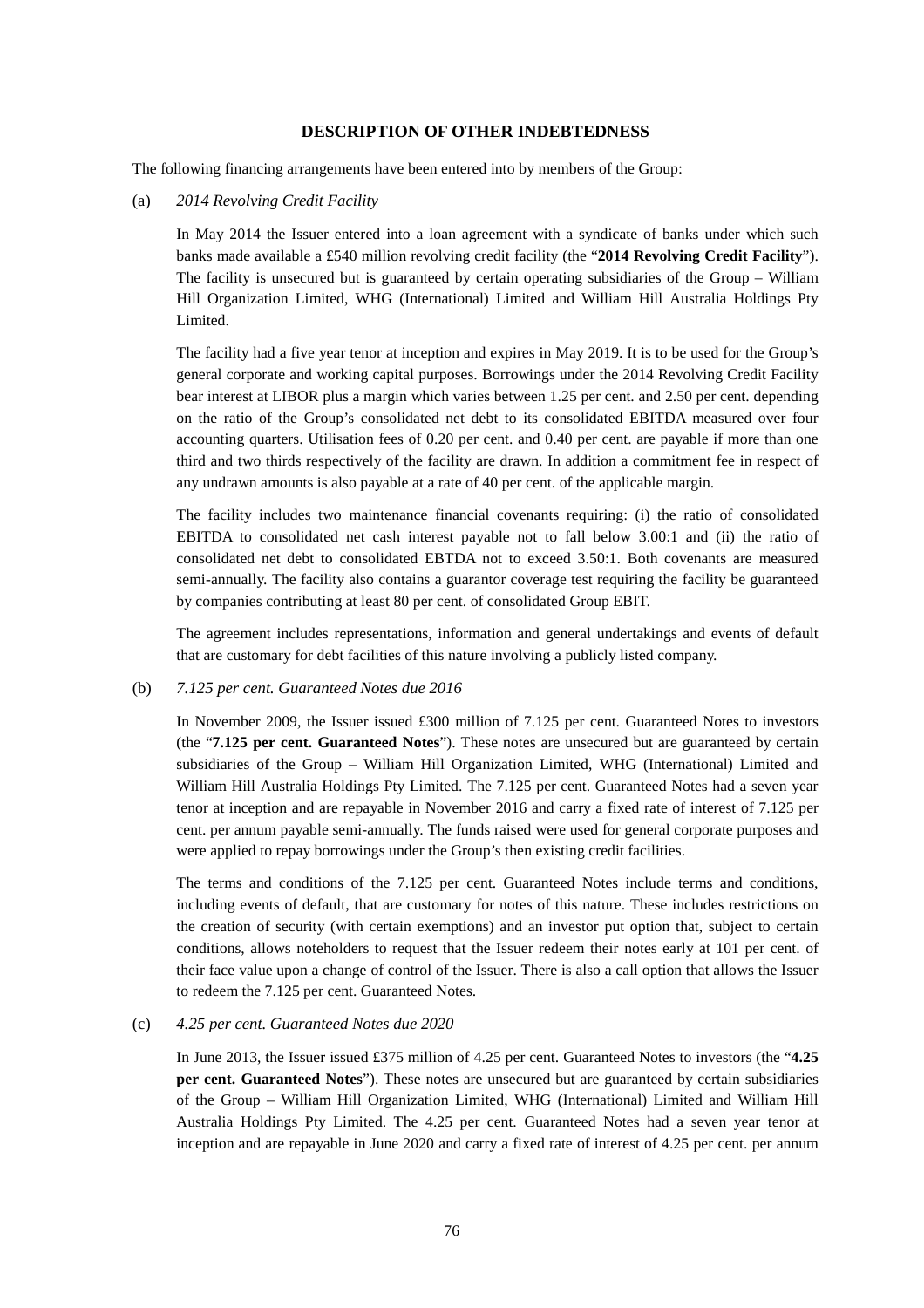payable semi-annually. The funds raised were used for general corporate purposes and were applied to repay borrowings under the Group's then existing credit facilities.

The terms and conditions of the 4.25 per cent. Guaranteed Notes include terms and conditions, including events of default, that are customary for notes of this nature. These includes restrictions on the creation of security (with certain exemptions) and an investor put option that allows, subject to certain conditions, noteholders to request that the Issuer redeem their notes early at 101 per cent. of their face value upon a change of control of the Issuer. There is also a call option that allows the Issuer to redeem the 4.25 per cent. Guaranteed Notes.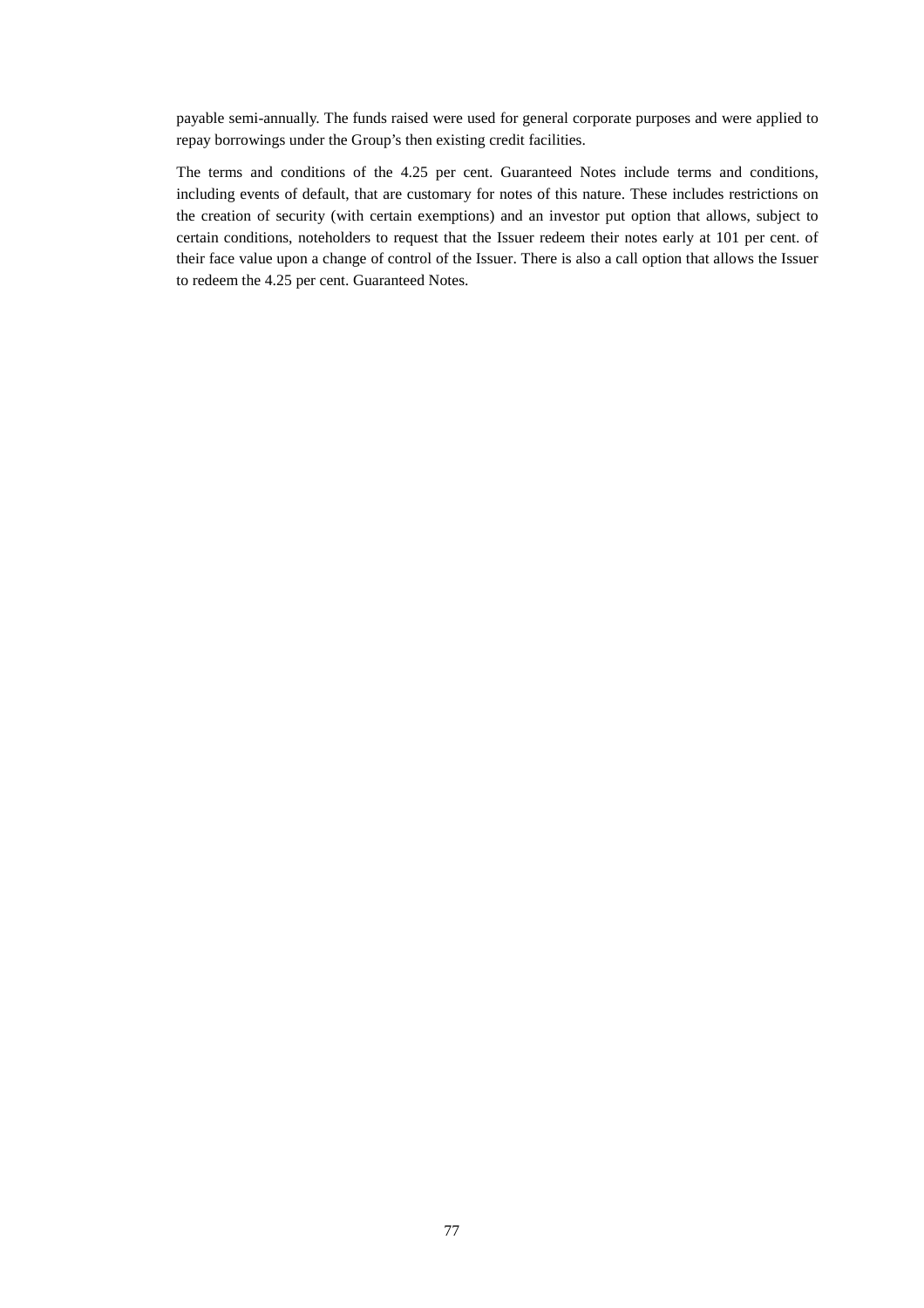## **TERMS AND CONDITIONS OF THE NOTES**

*The following is the text of the Terms and Conditions of the Notes which (subject to modification) will be endorsed on each Note in definitive form (if issued):* 

The £350,000,000 4.875 per cent. Guaranteed Notes due 2023 (the "**Notes**", which expression shall in these Conditions, unless the context otherwise requires, include any further notes issued pursuant to Condition 17 and forming a single series with the Notes) of William Hill PLC (the "**Issuer**") are constituted by a Trust Deed dated 27 May 2016 (the "**Trust Deed**") made between the Issuer and William Hill Organization Limited, WHG (International) Limited and William Hill Australia Holdings Pty Limited (each a "**Guarantor**" and together, the "**Guarantors**" and the expression "**Guarantors**" shall include any Subsidiary of the Issuer which becomes a Guarantor pursuant to Condition 3(d) but shall not include any Subsidiary of the Issuer which has ceased to be a Guarantor pursuant to Condition 3(c)) as guarantors and The Law Debenture Trust Corporation p.l.c. (the "**Trustee**", which expression shall include its successor(s)) as trustee for the holders of the Notes (the "**Noteholders**") and the holders of the interest coupons appertaining to the Notes (the "**Couponholders**" and the "**Coupons**" respectively).

The statements in these Conditions include summaries of, and are subject to, the detailed provisions of and definitions in the Trust Deed. Copies of the Trust Deed and the Agency Agreement dated 27 May 2016 (the "**Agency Agreement**") made between the Issuer, the Guarantors, Citibank, N.A., London Branch as principal paying agent (the "**Principal Paying Agent**", which expression shall include any successor principal paying agent and together with any other paying agents appointed from time to time, the "**Paying Agents**", which expression shall include any additional or successor paying agents) and the Trustee are available for inspection during normal business hours by the Noteholders and the Couponholders at the registered office for the time being of the Trustee, being at the date of issue of the Notes at Fifth Floor, 100 Wood Street, London EC2V 7EX and at the specified office of each of the Paying Agents. The Noteholders and the Couponholders are entitled to the benefit of, are bound by, and are deemed to have notice of, all the provisions of the Trust Deed and the Agency Agreement applicable to them.

#### **1 Form, Denomination And Title**

#### (a) *Form and Denomination*

The Notes are in bearer form, serially numbered, in the denominations of £100,000 and integral multiples of £1,000 in excess thereof up to and including £199,000, each with Coupons attached on issue. Notes of one denomination may not be exchanged for Notes of any other denomination.

## (b) *Title*

Title to the Notes and to the Coupons will pass by delivery.

#### (c) *Holder Absolute Owner*

The Issuer, each Guarantor, any Paying Agent and the Trustee may (to the fullest extent permitted by applicable laws) deem and treat the bearer of any Note or Coupon as the absolute owner for all purposes (whether or not the Note or Coupon shall be overdue and notwithstanding any notice of ownership or writing on the Note or Coupon or any notice of previous loss or theft of the Note or Coupon or of any trust or interest therein) and shall not be required to obtain any proof thereof or as to the identity of such bearer.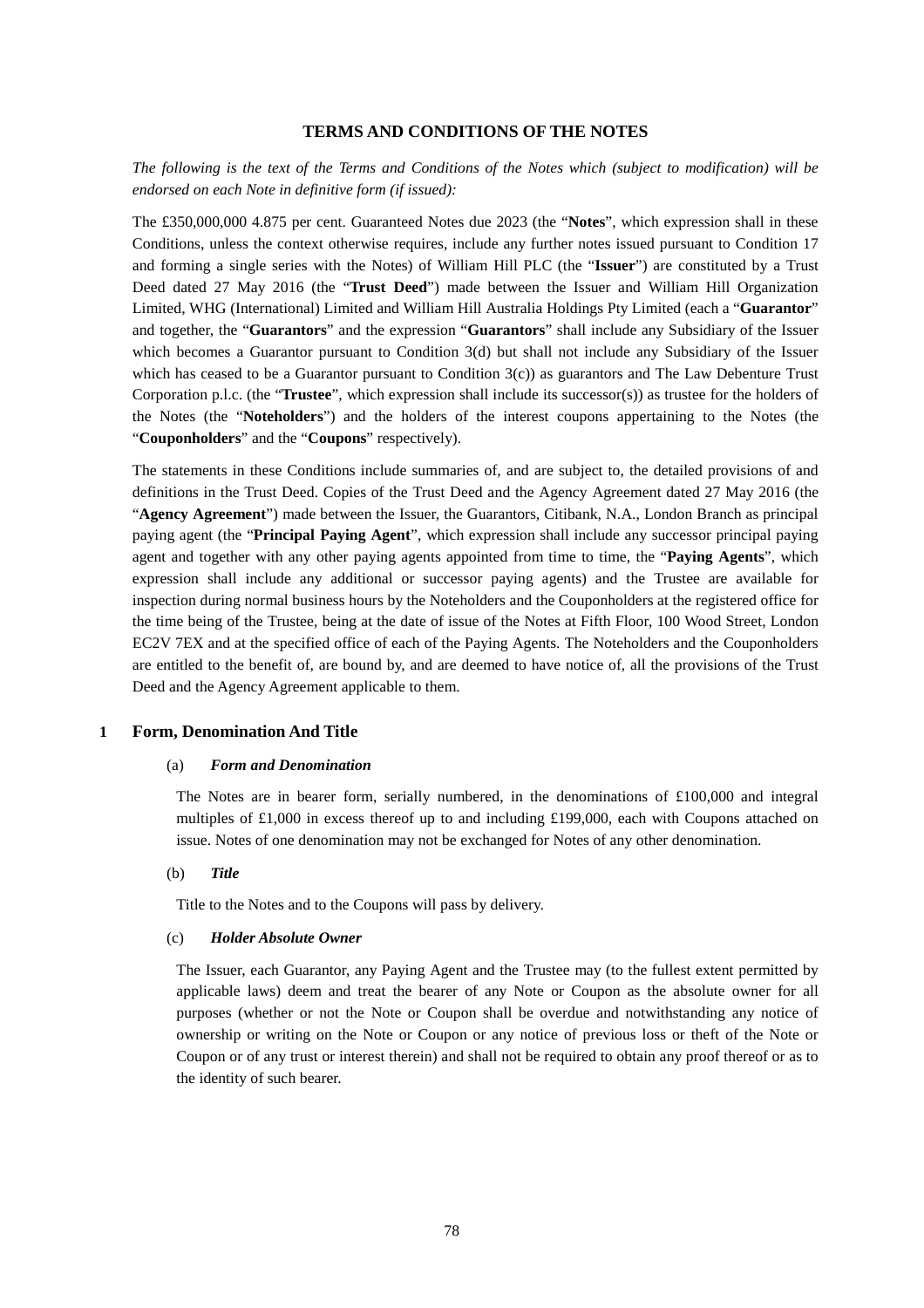## **2 Status of the Notes**

The Notes and the Coupons are direct, unconditional, unsubordinated and (subject to the provisions of Condition 4) unsecured obligations of the Issuer and (subject as provided above) rank and will rank *pari passu*, without any preference among themselves, with all other outstanding unsecured and unsubordinated obligations of the Issuer, present and future, but, in the event of insolvency, only to the extent permitted by applicable laws relating to creditors' rights.

### **3 Notes Guarantee**

#### (a) *Notes Guarantee*

The payment of the principal and interest in respect of the Notes and all other moneys payable by the Issuer under or pursuant to the Trust Deed has been jointly and severally unconditionally and irrevocably (subject to the provisions of Condition 3(c)) guaranteed by each of the Guarantors (the "**Notes Guarantee**") in the Trust Deed. As of the Issue Date, the Guarantors are William Hill Organization Limited, WHG (International) Limited and William Hill Australia Holdings Pty Limited.

#### (b) *Status of the Notes Guarantee*

The obligations of each Guarantor under the Notes Guarantee constitute direct, unconditional, unsubordinated and (subject to the provisions of Condition 4) unsecured obligations of such Guarantor and (subject as provided above) rank and will rank *pari passu* with all other outstanding unsecured and unsubordinated obligations of such Guarantor, present and future, but, in the event of insolvency, only to the extent permitted by applicable laws relating to creditors' rights.

### (c) *Release of a Guarantor*

The Issuer may by written notice to the Trustee signed by two Directors of the Issuer request that a Guarantor cease to be a Guarantor if such Guarantor is no longer providing a Guarantee in respect of any Debt of the Issuer. Upon the Trustee's receipt of such notice, such Guarantor shall automatically and irrevocably be released and relieved of any obligation under the Notes Guarantee. Such notice must also contain the following certifications:

- (i) no Event of Default is continuing or will result from the release of that Guarantor;
- (ii) no part of the Debt in respect of which that Guarantor is or was providing a Guarantee is at that time due and payable but unpaid; and
- (iii) such Guarantor is not (or will cease to be simultaneously with such release) providing a Guarantee in respect of any other Debt of the Issuer.

If a Guarantor provides a Guarantee in respect of any other Debt of the Issuer at any time subsequent to the date on which it is released from the Notes Guarantee as described above, such Guarantor will be required to provide a guarantee as described in Condition 3(d).

#### (d) *Additional Guarantors*

If at any time after the Issue Date, any Subsidiary of the Issuer provides or at the time it becomes a Subsidiary is providing a Guarantee in respect of any Debt of the Issuer, the Issuer covenants that it shall procure that such Subsidiary shall at or prior to the date of the giving of such Guarantee or at the time it so becomes a Subsidiary and is providing such a Guarantee execute and deliver a supplemental trust deed with the Trustee, such supplemental trust deed to be in a form and with substance reasonably satisfactory to the Trustee, and accompanied by such opinion(s) as the Trustee shall require pursuant to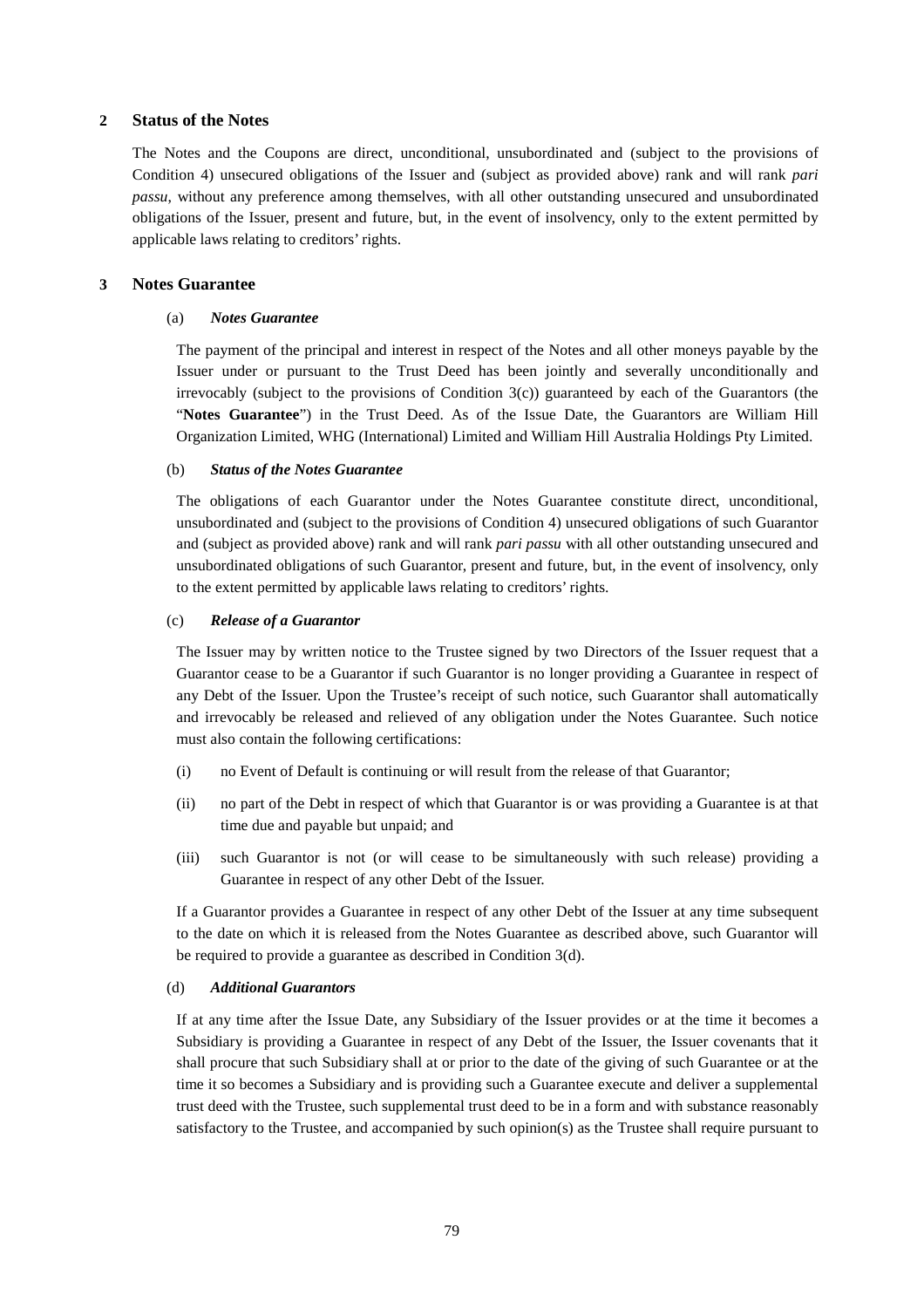which such Subsidiary shall guarantee the obligations of the Issuer in respect of the Notes, the Coupons and the Trust Deed on terms *mutatis mutandis* as the Notes Guarantee including, but not limited to, such guarantee being joint and several. Each other Guarantor has in the Trust Deed confirmed that it has consented to any such entity becoming a Guarantor as aforesaid without any need for it to execute any supplemental trust deed.

### (e) *Notice of change of Guarantors*

Notice of any release of a Guarantor or addition of a Guarantor pursuant to this Condition will be given to the Noteholders in accordance with Condition 13.

## **4 Negative Pledge**

So long as any of the Notes remains outstanding (as defined in the Trust Deed), each of the Issuer and each Guarantor shall not, and the Issuer shall procure that no other Subsidiary of it shall create, assume or permit to subsist, as security for any Debt, any Security other than any Permitted Security upon the whole or any part of its present or future revenues or assets unless, in any such case, the Issuer and/or the relevant Guarantor and/or the other Subsidiary, as the case may be, shall simultaneously with, or prior to, the creation or assumption of such Security and, in any other case, promptly, take any and all action necessary to procure that all amounts payable in respect of the Notes by the Issuer and by the Guarantors in respect of the Notes Guarantee, are secured equally and rateably with the Debt secured by such Security to the satisfaction of the Trustee or that such other Security is provided or such other arrangement (whether or not including the giving of Security) is made as the Trustee shall, in its absolute discretion, deem not materially less beneficial to the interests of the Noteholders or as shall be approved by an Extraordinary Resolution (as defined in the Trust Deed) of the Noteholders.

### **5 Interest**

#### (a) *Interest Rate and Interest Payment Dates*

The Notes bear interest on their principal amount from and including the Issue Date at the rate of 4.875 per cent. per annum (the "**Rate of Interest**"), payable semi-annually in arrear on 7 March and 7 September in each year (each an "**Interest Payment Date**"). The first payment (for the period from and including 27 May 2016 to but excluding 7 September 2016 and amounting to £13.64 per Calculation Amount) shall be made on 7 September 2016. Each payment thereafter (for each full halfyear from and including 7 September 2016 to but excluding 7 September 2023 and amounting to £24.375 per Calculation Amount) shall be made on the relevant Interest Payment Date. In the case of any such period, the amount of interest payable in respect of a Note shall be the product of the relevant amount per Calculation Amount and the amount by which the Calculation Amount is multiplied to reach the denomination of such Note.

#### (b) *Interest Accrual*

Each Note will cease to bear interest from and including its due date for redemption unless, upon due presentation, payment of the principal in respect of the Note is improperly withheld or refused or unless default is otherwise made in respect of payment, in which event interest shall continue to accrue as provided in the Trust Deed.

#### (c) *Calculation of Broken Interest*

Whenever interest is required to be calculated in respect of a period other than the periods described in Condition 5(a), it shall be calculated by (i) applying the Rate of Interest to the Calculation Amount, (ii)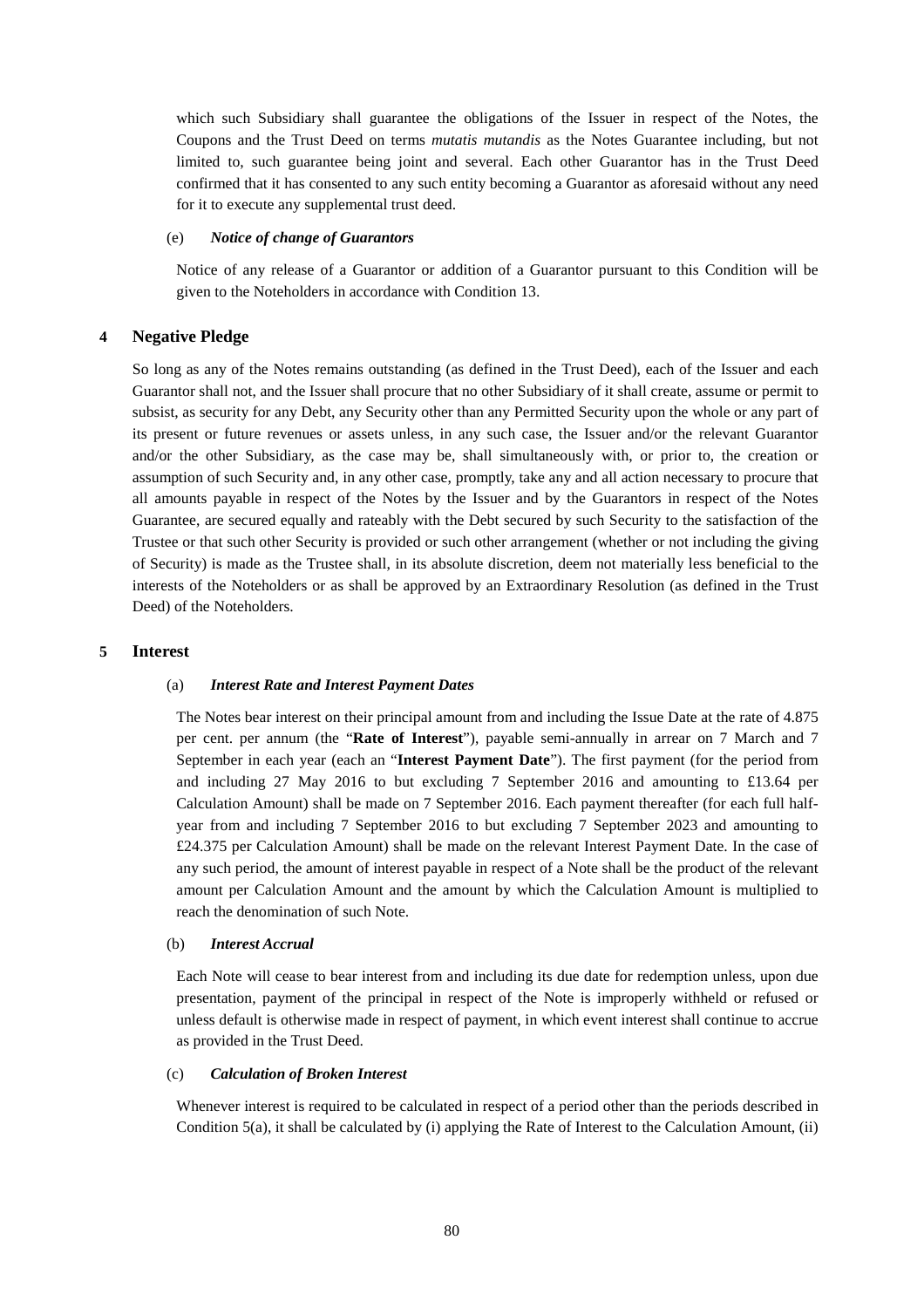multiplying such product by (a) the actual number of days in the period from and including the date from which interest begins to accrue to but excluding the date on which it falls due (such period, the "**Accrual Period**") divided by (b) the product of (A) the number of days in the Determination Period in which the Accrual Period falls ("**Determination Period**" means the period from and including the earlier of the 7 March or 7 September (as the case may be) preceding the date on which such interest falls due to but excluding the earlier of the next following 7 September or 7 March (as the case may be)) and (B) two and (iii) rounding the resultant figure to the nearest pence, half of any pence being rounded upwards. In the case of any such period, the amount of interest payable in respect of a Note shall be the product of the amount (determined in the manner provided above) per Calculation Amount and the amount by which the Calculation Amount is multiplied to reach the denomination of such Note, without any further rounding.

### **6 Payments**

### (a) *Payments in respect of Notes*

Payments of principal and interest in respect of each Note will be made against presentation and surrender (or, in the case of part payment only, endorsement) of the Note, except that payments of interest due on an Interest Payment Date will be made against presentation and surrender (or, in the case of part payment only, endorsement) of the relevant Coupon, in each case at the specified office outside the United States of any of the Paying Agents.

### (b) *Method of Payment*

Payments will be made by credit or transfer to an account in pounds sterling maintained by the payee with or, at the option of the payee, by a cheque in pounds sterling drawn on, a bank in London.

### (c) *Missing Unmatured Coupons*

Each Note should be presented for payment together with all relative unmatured Coupons, failing which the full amount of any relative missing unmatured Coupon (or, in the case of payment not being made in full, that proportion of the full amount of the missing unmatured Coupon which the amount so paid bears to the total amount due) will be deducted from the amount due for payment. Each amount so deducted will be paid in the manner mentioned above against presentation and surrender (or, in the case of part payment only, endorsement) of the relative missing Coupon at any time before the expiry of 10 years after the Relevant Date in respect of the relevant Note (whether or not the Coupon would otherwise have become void pursuant to Condition 9) or, if later, five years after the date on which the Coupon would have become due, but not thereafter.

#### (d) *Payments subject to Applicable Laws*

Payments in respect of principal and interest on the Notes are subject in all cases to any fiscal or other laws and regulations applicable in the place of payment but without prejudice to the provisions of Condition 8.

#### (e) *Payment only on a Presentation Date*

A holder shall be entitled to present a Note or Coupon for payment only on a Presentation Date and shall not, except as provided in Condition 5, be entitled to any further interest or other payment if a Presentation Date is after the due date.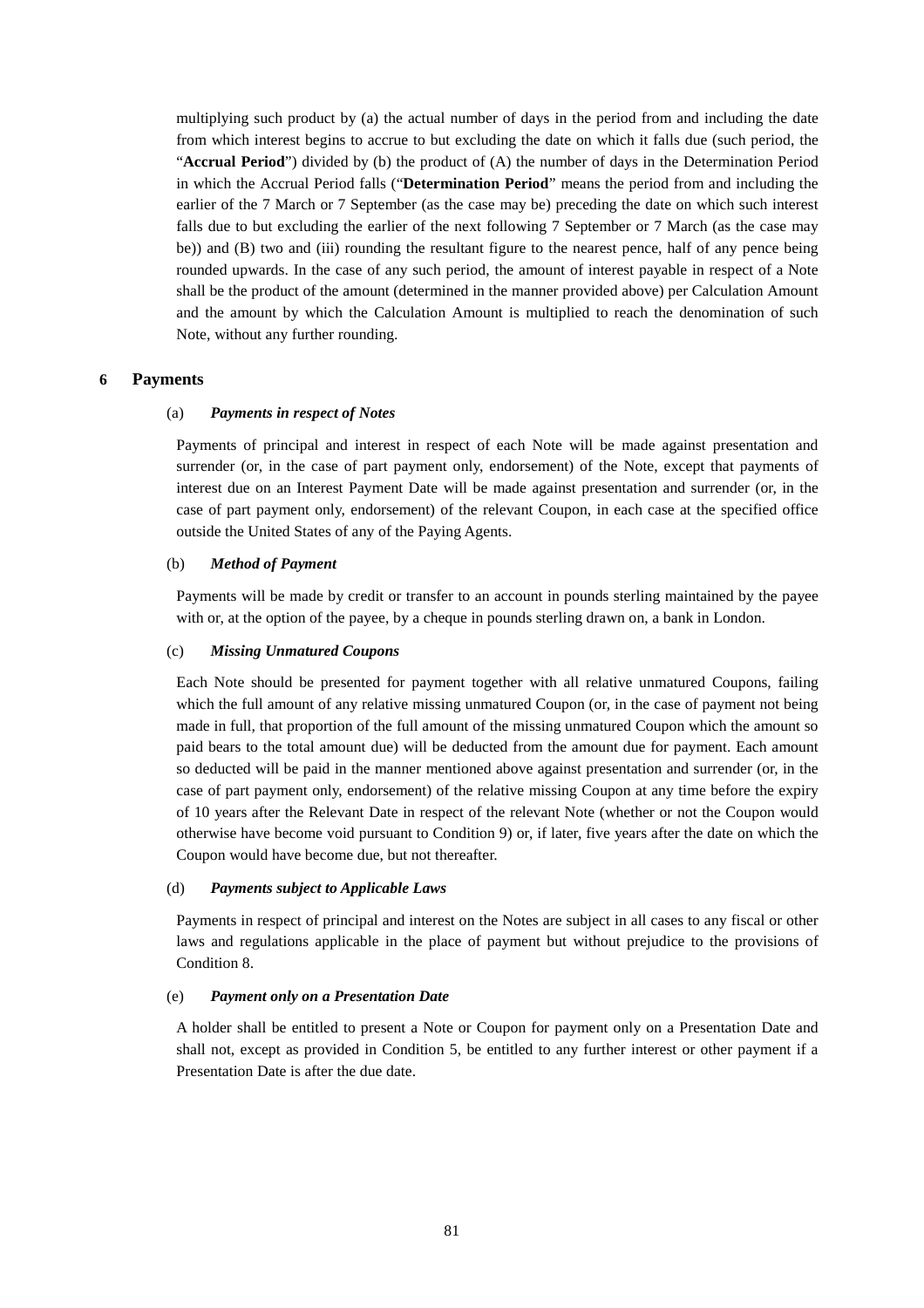#### (f) *Initial Paying Agent*

The name of the initial Paying Agent and its initial specified office are set out at the end of these Conditions. The Issuer and the Guarantors reserve the right, subject to the prior written approval of the Trustee, at any time to vary or terminate the appointment of any Paying Agent and to appoint additional or other Paying Agents provided that:

- (i) there will at all times be a Principal Paying Agent; and
- (ii) there will at all times be at least one Paying Agent (which may be the Principal Paying Agent) having its specified office in a European city which so long as the Notes are admitted to official listing on the London Stock Exchange shall be London or such other place as the UK Listing Authority may approve.

Notice of any termination or appointment and of any changes in specified offices will be given to the Noteholders promptly by the Issuer in accordance with Condition 13.

### **7 Redemption and Purchase**

#### (a) *Redemption at Maturity*

Unless previously redeemed or purchased and cancelled as provided below, the Issuer will redeem the Notes at their principal amount on 7 September 2023, subject as provided in Condition 6(e).

### (b) *Redemption for Taxation Reasons*

If the Issuer satisfies the Trustee immediately before the giving of the notice referred to below that:

- (i) on the next Interest Payment Date either (i) the Issuer would be required to pay additional amounts as provided or referred to in Condition 8 or (ii) the Issuer is unable to make payment itself and all of the Guarantors in making payment themselves would be required to pay such additional amounts, in each case as a result of any change in, or amendment to, the laws or regulations of a Relevant Jurisdiction, or any change in the application or official interpretation of the laws or regulations of a Relevant Jurisdiction, which change or amendment becomes effective after (i) in the case of the Issuer or the Subsidiary of the Issuer which is the Guarantor as at the Issue Date, 25 May 2016 or (ii) in the case of any Subsidiary of the Issuer which becomes a Guarantor after the Issue Date, the first day after such Subsidiary becomes a Guarantor pursuant to Condition 3(d); and
- (ii) the requirement cannot be avoided by the Issuer or, as the case may be, any Guarantor or Guarantors taking reasonable measures available to it or them, as the case may be,

the Issuer may at its option, having given not less than 30 nor more than 60 days' notice to the Noteholders in accordance with Condition 13 (which notice shall be irrevocable), redeem all the Notes, but not some only, at any time at their principal amount together with interest accrued to but excluding the date of redemption, provided that no such notice of redemption shall be given earlier than 90 days prior to the earliest date on which the Issuer or, as the case may be, the Guarantors would be required to pay such additional amounts, were a payment in respect of the Notes then due. Prior to the publication of any notice of redemption pursuant to this paragraph, the Issuer shall deliver to the Trustee a certificate signed by two Directors of the Issuer stating that the requirement referred to in (i) above will apply on the next Interest Payment Date and cannot be avoided by the Issuer or, as the case may be, the Guarantors taking reasonable measures available to it or them, as the case may be, and the Trustee shall be entitled to accept the certificate as sufficient evidence of the satisfaction of the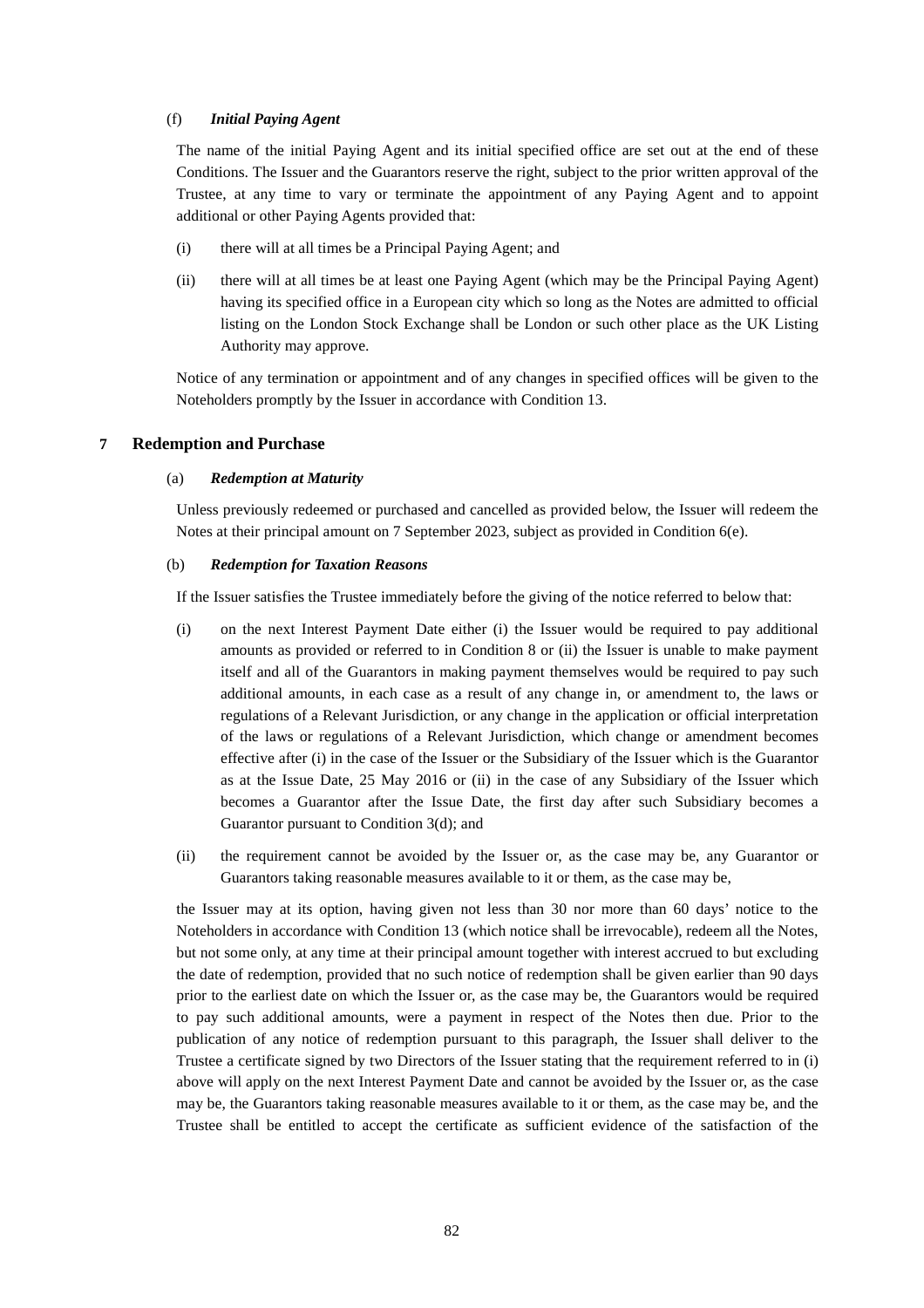conditions precedent set out above, in which event it shall be conclusive and binding on the Noteholders and the Couponholders.

#### (c) *Redemption at the Option of the Holders upon a Put Event*

If a Put Event occurs, unless notice of redemption of all of the Notes has previously been given pursuant to Condition 7(b) or 7(d), each Noteholder shall have the option to require the Issuer to redeem or (at the option of the Issuer) purchase the Notes of such holder at a cash purchase price equal to 101 per cent. of the principal amount thereof together with interest accrued to but excluding the date of redemption or purchase, as the case may be. Such option shall operate as set out below.

As soon as practicable after the occurrence of a Put Event and in any case not later than 30 days thereafter, the Issuer shall, and at any time upon the Trustee becoming aware that a Put Event has occurred the Trustee may, and if so requested by the holders of at least one-quarter in principal amount of the Notes then outstanding or if so directed by an Extraordinary Resolution of the Noteholders, shall (subject in each case to being indemnified and/or secured and/or prefunded to its satisfaction), give a notice (the "**Change of Control Notice**") to the Trustee (in the case of a notice from the Issuer) and the Noteholders in accordance with Condition 13 stating:

- (i) that a Put Event has occurred and that each Noteholder is entitled to require the Issuer to redeem or purchase the Notes of such holder pursuant to this Condition 7(c);
- (ii) the circumstances and relevant facts regarding such Put Event;
- (iii) the redemption or purchase price and the redemption or purchase date (which shall be the date falling seven days after the expiry of the Put Period (the "**Put Date**")); and
- (iv) the procedures for exercising the option in this Condition 7(c).

To exercise the option to require the redemption or purchase of a Note under this Condition 7(c), the holder of the Note must deliver such Note at the specified office of a Paying Agent at any time during normal business hours of such Paying Agent falling within the period (the "**Put Period**") of 45 days after the Change of Control Notice is given, accompanied by a duly signed and completed notice of exercise in the form (for the time being current) obtainable from the specified office of each Paying Agent (a "**Change of Control Put Notice**"). The Note should be delivered together with all Coupons appertaining thereto maturing after the Put Date, failing which the relevant Paying Agent will require payment of an amount equal to the face value of any missing such Coupon. Any amount so paid will be reimbursed in the manner provided in Condition 6(c). The relevant Paying Agent will issue to the Noteholder concerned a non-transferable receipt in respect of the Note so delivered. If the holder duly specified a bank account in the Change of Control Put Notice to which payment is to be made, payment in respect of any Note so delivered will be made on the Put Date by transfer to that bank account. In every other case, payment in respect of any Note so delivered will be made on or after the Put Date against presentation and surrender or (as the case may be) endorsement of such receipt at the specified office of a Paying Agent. A Change of Control Put Notice, once given shall be irrevocable. For the purposes of these Conditions, receipts issued pursuant to this Condition shall be treated as if they were Notes. The Issuer shall redeem or purchase the relevant Notes on the Put Date unless previously redeemed and cancelled or purchased.

The Trustee is under no obligation to ascertain whether a Put Event or any event which could lead to the occurrence of or could constitute a Put Event has occurred and, until it shall have actual knowledge or notice pursuant to the Trust Deed to the contrary, the Trustee may assume that no Put Event or other such event has occurred.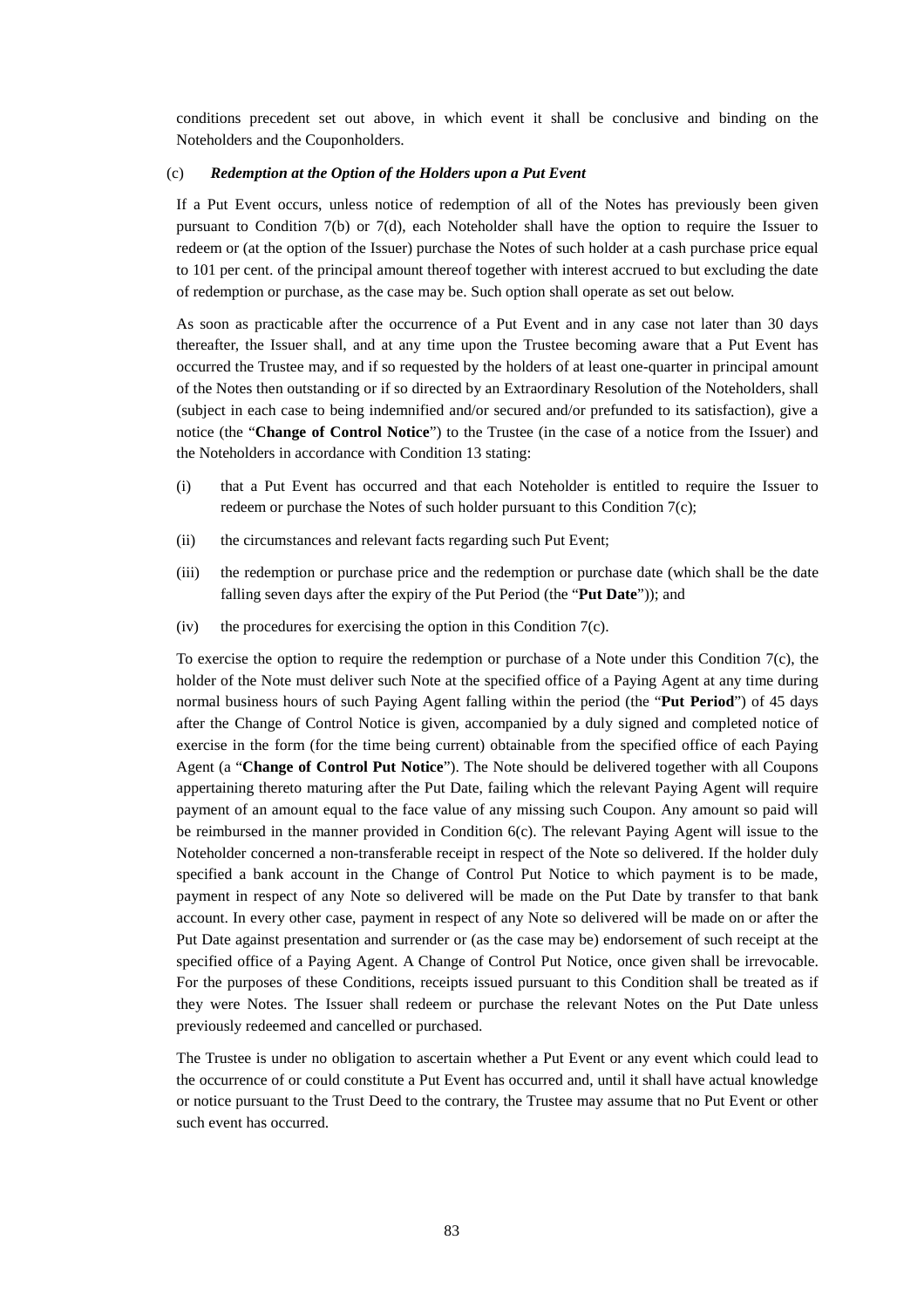A "**Put Event**" will occur if while any of the Notes remains outstanding:

- (i) a Change of Control occurs; and
- (ii) either (a) the Notes do not have an Investment Grade rating from at least two of the Rating Agencies at the time the Change of Control occurs or (b) the Notes do have an Investment Grade rating from at least two of the Rating Agencies (and if there are more than two such ratings, the Issuer shall be entitled to determine which two Rating Agencies shall be relevant for the purposes of this provision) at the time the Change of Control occurs but at any time during the Change of Control Period either such Rating Agency rates the Notes as non-Investment Grade and such rating is not within the Change of Control Period restored to an Investment Grade rating by such Rating Agency or replaced by an Investment Grade rating of another Rating Agency, or any such Rating Agency withdraws its rating of the Notes and the rating of such Rating Agency is not within the Change of Control Period replaced by an Investment Grade rating of another Rating Agency; and in each case such Rating Agency announces or publicly confirms or informs the Trustee in writing that such non-Investment Grade rating or withdrawal of rating was the result, in whole or in part, of any event or circumstance comprised in or arising as a result of, or in respect of, the applicable Change of Control (whether or not the Change of Control shall have occurred at the time such rating is given or rating is withdrawn).

## (d) *Redemption at the Option of the Issuer*

The Issuer may, having given:

- (i) not less than 15 nor more than 30 days' notice to the Noteholders in accordance with Condition 13; and
- (ii) notice to the Trustee and the Principal Paying Agent not less than 15 days before the giving of the notice referred to in (i),

(which notices shall be irrevocable and shall specify the date fixed for redemption), redeem all of the Notes or, subject as provided in Condition 7(e) below, from time to time some only at any time at such amount as is equal to the greater of the following together with interest accrued to but excluding the date of redemption:

- (A) the principal amount outstanding of the Notes; and
- (B) the price, expressed as a percentage (as reported in writing to the Issuer and the Trustee by a financial adviser approved by the Trustee), at which the Gross Redemption Yield on the Notes (if the Notes were to remain outstanding to their original maturity) on the Calculation Date is equal to (x) the Gross Redemption Yield at 3.00 p.m. (London time) on that date of the 2.25 per cent. Treasury Stock due September 2023 (or, where such financial adviser advises the Issuer and the Trustee that, for reasons of illiquidity or otherwise, such stock is not appropriate for such purpose, such other government stock as such financial adviser may recommend) plus (y) 0.50 per cent.

For such purposes, "**Calculation Date**" means the date which is the second business day in London prior to the date of redemption and "**Gross Redemption Yield**" means a yield calculated on the basis set out by the United Kingdom Debt Management Office in the paper "Formulae for Calculating Gilt Prices from Yields" page 5, Section One: Price/Yield Formulae "Conventional Gilts; Double-dated and Undated Gilts and Assumed (or Actual) Redemption on a Quasi-Coupon Date" (published 8 June 1998 and subsequently updated on 15 January 2002 and 16 March 2005 and as further updated or amended from time to time). For the purposes of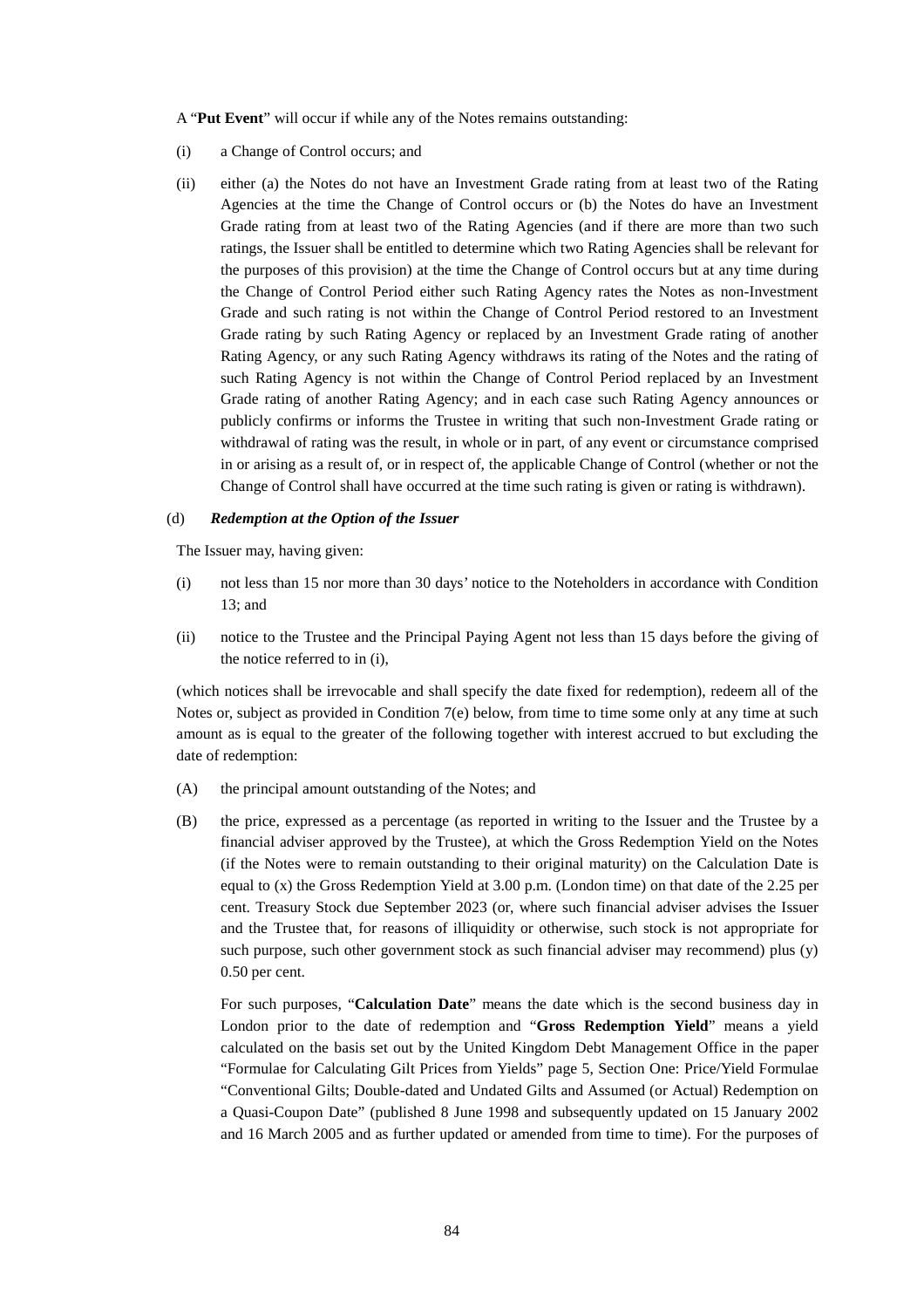the above calculation, "**business day in London**" means a day on which commercial banks and foreign exchange markets settle payments and are open for general business (including dealing in foreign exchange and foreign currency deposits) in London.

#### (e) *Provisions relating to Partial Redemption*

In the case of a partial redemption of Notes, Notes to be redeemed will be selected, in such place as the Trustee may approve and in such manner as the Trustee may deem appropriate and fair, not more than 30 days before the date fixed for redemption. Notice of any such selection will be given not less than 15 days before the date fixed for redemption. Each notice will specify the date fixed for redemption and the aggregate principal amount of the Notes to be redeemed, the serial numbers of the Notes called for redemption, the serial numbers of Notes previously called for redemption and not presented for payment and the aggregate principal amount of the Notes which will be outstanding after the partial redemption.

### (f) *Purchases*

The Issuer, any Guarantor or any of the Issuer's other Subsidiaries may at any time purchase Notes (provided that all unmatured Coupons appertaining to the Notes are purchased with the Notes) in any manner and at any price. Such Notes may be held, reissued, resold or, at the option of the Issuer, surrendered to the Principal Paying Agent for cancellation.

### (g) *Cancellations*

All Notes which are purchased and surrendered to the Principal Paying Agent pursuant to Condition 7(f) or redeemed will forthwith be cancelled, together with all relative unmatured Coupons attached to the Notes or surrendered with the Notes, and accordingly cannot be reissued or resold.

### (h) *Notices Final*

Upon the expiry of any notice as is referred to in Condition 7(b) or 7(d) above the Issuer shall be bound to redeem the Notes to which the notice refers in accordance with the terms of such paragraph.

## **8 Taxation**

#### (a) *Payment without Withholding*

All payments in respect of the Notes by or on behalf of the Issuer or a Guarantor shall be made without withholding or deduction for, or on account of, any present or future taxes, duties, assessments or governmental charges of whatever nature ("**Taxes**") imposed or levied by or on behalf of any Relevant Jurisdictions unless the withholding or deduction of the Taxes is required by law. In that event, the Issuer or, as the case may be, the relevant Guarantor will pay such additional amounts as may be necessary in order that the net amounts received by the Noteholders and Couponholders after the withholding or deduction shall equal the respective amounts which would have been receivable in respect of the Notes or, as the case may be, Coupons in the absence of the withholding or deduction; except that no additional amounts shall be payable in relation to any payment in respect of any Note or Coupon:

- (i) presented for payment by or on behalf of a holder who is liable to the Taxes in respect of the Note or Coupon by reason of his having some connection with any Relevant Jurisdiction other than the mere holding of the Note or Coupon; or
- (ii) presented for payment more than 30 days after the Relevant Date except to the extent that a holder would have been entitled to additional amounts on presenting the same for payment on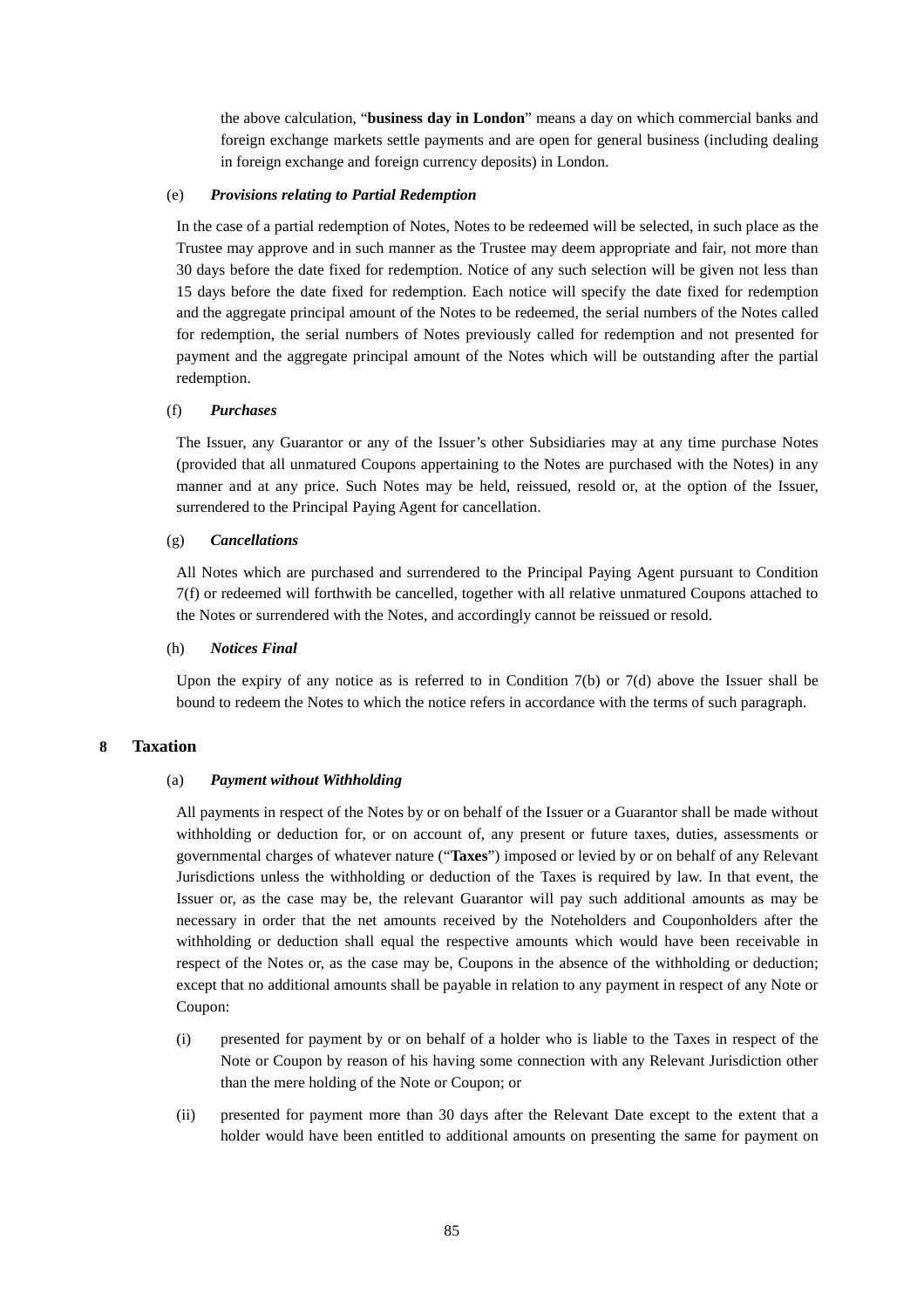the last day of the period of 30 days assuming, whether or not such is in fact the case, that day to have been a Presentation Date.

Notwithstanding any other provision of the Terms and Conditions of the Notes or the Trust Deed, any amounts to be paid on the Notes by or on behalf of the Issuer will be paid net of any deduction or withholding imposed or required pursuant to FATCA (any such withholding or deduction, a "**FATCA Withholding**"). None of the Issuer, any Guarantor or any other person will be required to pay any additional amounts in respect of FATCA Withholding.

### (b) *Additional Amounts*

Any reference in these Conditions to any amounts in respect of the Notes shall be deemed also to refer to any additional amounts which may be payable under this Condition or under any undertakings given in addition to, or in substitution for, this Condition pursuant to the Trust Deed.

### **9 Prescription**

Notes and Coupons will become void unless presented for payment within periods of 10 years (in the case of principal) and five years (in the case of interest) from the Relevant Date in respect of the Notes or, as the case may be, the Coupons, subject to the provisions of Condition 6(c).

### **10 Events of Default**

### (a) *Events of Default*

The Trustee at its discretion may, and if so requested in writing by the holders of at least one-quarter in principal amount of the Notes then outstanding or if so directed by an Extraordinary Resolution of the Noteholders shall (subject in each case to being indemnified and/or secured and/or prefunded to its satisfaction), (but, in the case of the happening of any of the events described in subparagraphs (ii) to (iv) (other than the winding up or dissolution of the Issuer or a Guarantor), and (v) to (vii) inclusive below, only if the Trustee shall have certified in writing to the Issuer that such event is, in its opinion, materially prejudicial to the interests of the Noteholders) give notice to the Issuer that the Notes are, and they shall accordingly forthwith become, immediately due and repayable at their principal amount, together with accrued interest as provided in the Trust Deed, in any of the following events ("**Events of Default**"):

- (i) if default is made in the payment of any (1) principal or (2) premium or purchase moneys due under Condition 7(c) in respect of any of the Notes for a period of seven days or more or if default is made in the payment of any interest due in respect of any of the Notes for a period of 14 days or more; or
- (ii) if the Issuer or a Guarantor fails to perform or observe any of its obligations under these Conditions or the Trust Deed (other than any obligation for either the payment of any (1) principal or (2) premium or purchase moneys due under Condition  $7(c)$  or (3) interest or as provided in (x) below) and (except in any case where the Trustee considers the failure to be incapable of remedy, when no continuation or notice as is hereinafter mentioned will be required) the failure continues for the period of 30 days (or such longer period as the Trustee may permit) following the service by the Trustee on the Issuer of notice requiring the same to be remedied; or
- (iii) if (1) any Indebtedness for Borrowed Money of the Issuer, a Guarantor or any Principal Subsidiary becomes due and repayable prematurely by reason of an event of default (however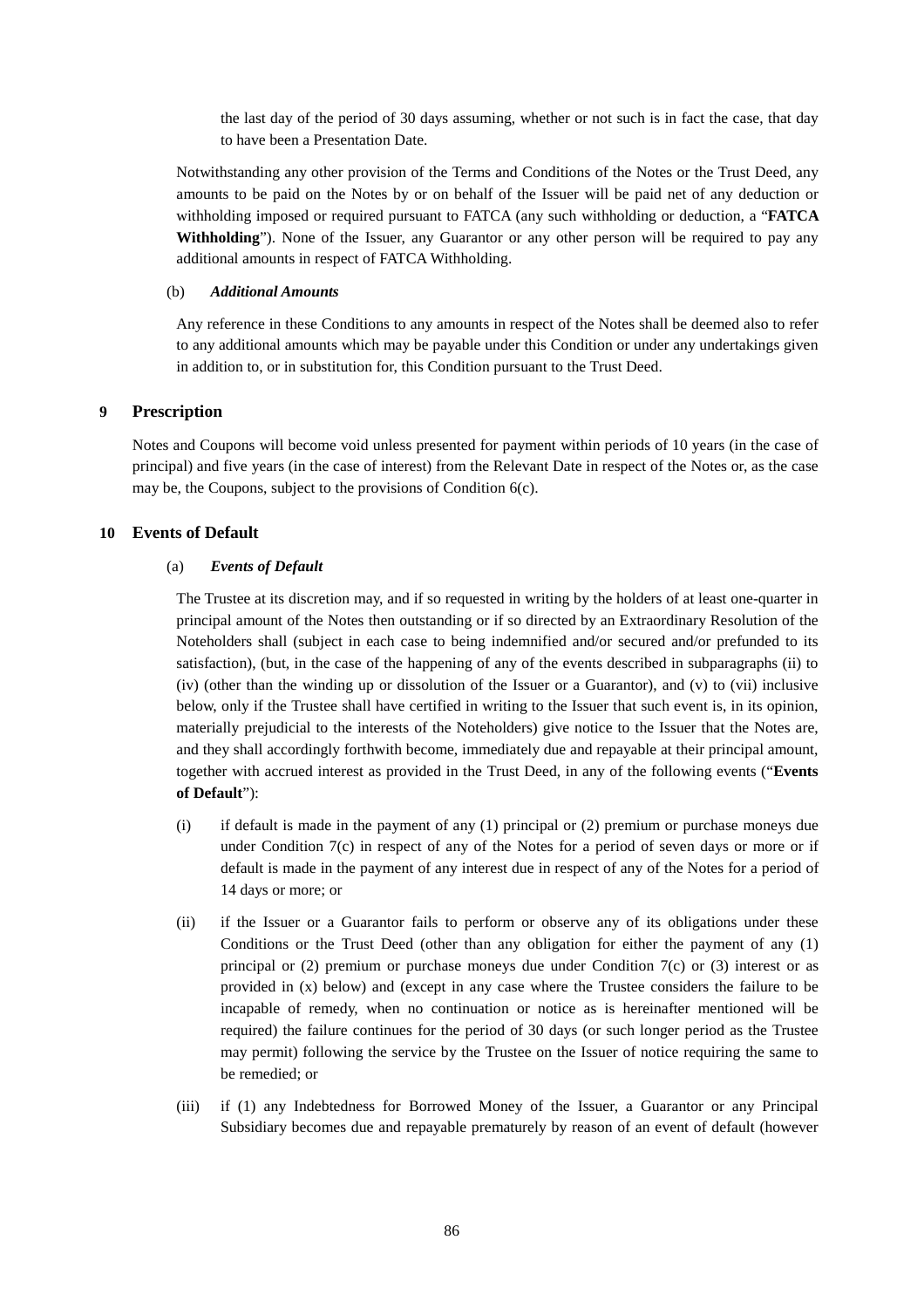described); (2) the Issuer, a Guarantor or any Principal Subsidiary fails to make any payment in respect of any Indebtedness for Borrowed Money on the due date for payment as extended by any originally applicable grace period; (3) any security given by the Issuer, a Guarantor or any Principal Subsidiary for any Indebtedness for Borrowed Money becomes enforceable and steps are taken to enforce the same; or (4) default is made by the Issuer, a Guarantor or any Principal Subsidiary in making any payment due under any guarantee and/or indemnity given by it in relation to any Indebtedness for Borrowed Money of any other Person; provided that no event described in this subparagraph (iii) shall constitute an Event of Default unless the relevant amount of Indebtedness for Borrowed Money or other relative liability due and unpaid, either alone or when aggregated (without duplication) with other amounts of Indebtedness for Borrowed Money and/or other liabilities due and remaining unpaid as referred to in (1) to (4) above which have occurred and are continuing, amounts to at least £25,000,000 (or its equivalent in any other currency); or

- (iv) if any order is made by any competent court or resolution is passed for the winding up or dissolution of the Issuer, a Guarantor or any Principal Subsidiary, save for (1) the purposes of a reorganisation on terms approved in writing by the Trustee or by an Extraordinary Resolution of the Noteholders or (2) in the case of a Principal Subsidiary, a voluntary solvent winding up in connection with the transfer of all or substantially all of its business, undertaking and assets to the Issuer, a Guarantor or any other Subsidiary of the Issuer which thereby becomes a Principal Subsidiary; or
- (v) if any of the Issuer, a Guarantor or any Principal Subsidiary ceases or threatens to cease to carry on the whole or substantially the whole of its business, save for (1) the purposes of a reorganisation on terms approved in writing by the Trustee or by an Extraordinary Resolution of the Noteholders, (2) in the case of a Principal Subsidiary, in connection with the transfer of all or substantially all of its business, undertaking and assets to the Issuer, a Guarantor or any other Subsidiary of the Issuer which thereby becomes a Principal Subsidiary or (3) the purposes of a Permitted Disposal; or the Issuer, a Guarantor or any Principal Subsidiary stops or threatens to stop payment of, or is unable to, or admits inability to, pay, its debts (or any class of its debts) as they fall due or is deemed unable to pay its debts (in the case of the Issuer and William Hill Organization Limited, within the meaning of section  $123(1)(e)$  or (2) of the Insolvency Act 1986) pursuant to or for the purposes of any applicable law, or is adjudicated or found bankrupt or insolvent; or
- (vi) if (1) proceedings are initiated against the Issuer, a Guarantor or any Principal Subsidiary under any applicable liquidation, insolvency, composition, reorganisation or other similar laws or an application is made (or documents filed with a court) for the appointment of a liquidator, administrative or other receiver, manager, administrator or other similar official, or an administrative or other receiver, manager, administrator or other similar official is appointed, in relation to the Issuer, a Guarantor or any Principal Subsidiary or, as the case may be, in relation to the whole or any substantial part of the undertaking or assets of any of them or an encumbrancer takes possession of the whole or any substantial part of the undertaking or assets of any of them, or a distress, execution, attachment, sequestration or other process is levied, enforced upon, sued out or put in force against the whole or any substantial part of the undertaking or assets of any of them, and (2) in any such case (other than the appointment of an administrator or an administrative receiver appointed following presentation of a petition for an administration order) unless initiated by the relevant company, is not discharged within 21 days, save in any such case for the purpose of a reorganisation on terms approved in writing by the Trustee or by an Extraordinary Resolution of the Noteholders or, in the case of a Principal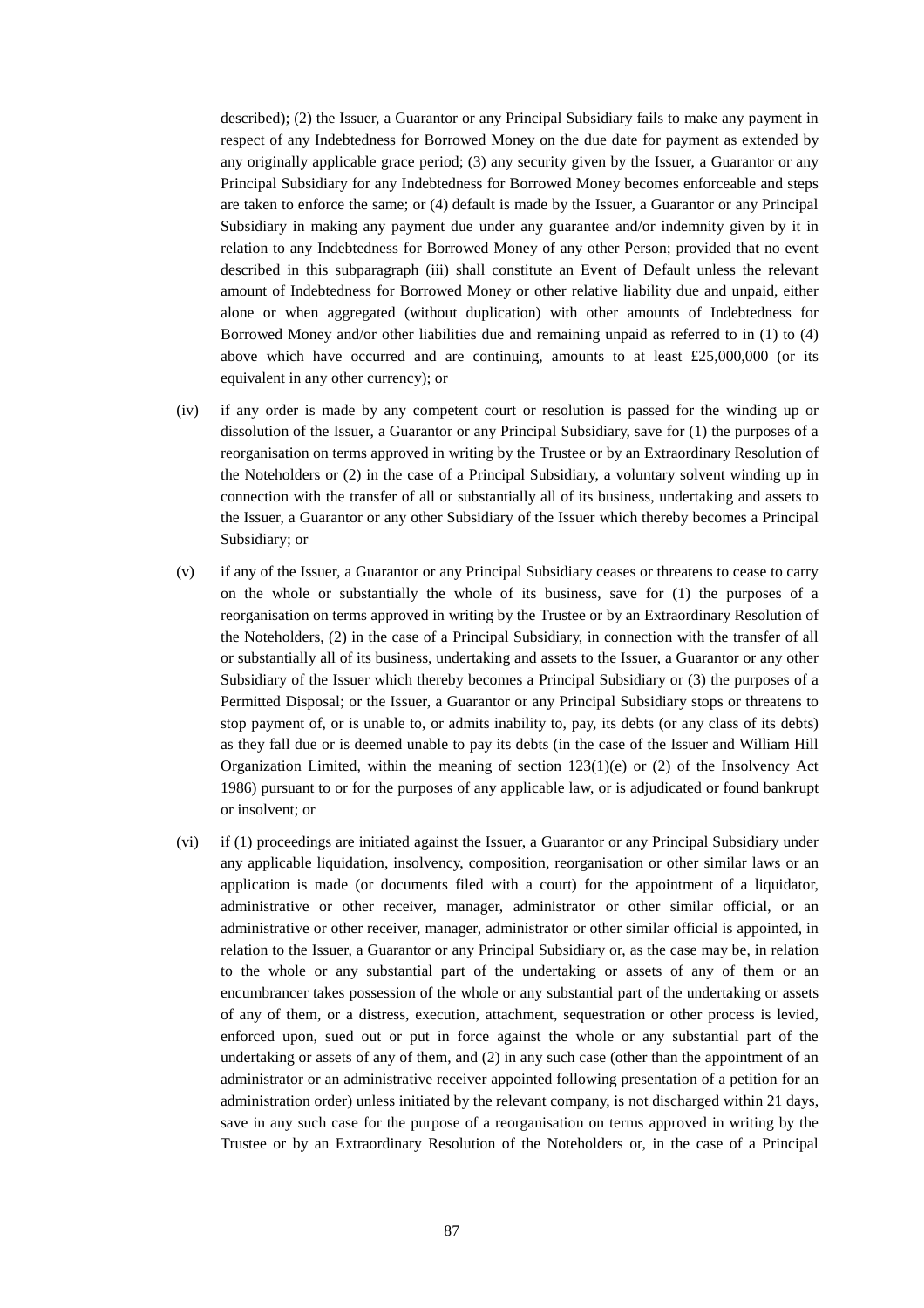Subsidiary, in connection with the transfer of all or substantially all of its business, undertaking and assets to the Issuer, a Guarantor or any other Subsidiary of the Issuer which thereby becomes a Principal Subsidiary; or

- (vii) if the Issuer, a Guarantor or any Principal Subsidiary (or their respective directors or shareholders) initiates or consents to judicial proceedings relating to itself under any applicable liquidation, insolvency, composition, reorganisation or other similar laws (including the obtaining of a moratorium), save in any such case for the purpose of a reorganisation on terms approved in writing by the Trustee or by an Extraordinary Resolution of the Noteholders or, in the case of a Principal Subsidiary, in connection with the transfer of all or substantially all of its business, undertaking and assets to the Issuer, a Guarantor or any other Subsidiary of the Issuer which thereby becomes a Principal Subsidiary; or makes a conveyance or assignment for the benefit of, or enters into any composition or other arrangement with, its creditors generally (or any class of its creditors) or any meeting is convened to consider a proposal for an arrangement or composition with its creditors generally (or any class of its creditors); or
- (viii) if the Notes Guarantee ceases to be, or is claimed by the Issuer or a Guarantor not to be, in full force and effect in relation to any Guarantor (except in accordance with Condition 3(c)); or
- (ix) if a Guarantor ceases to be a Subsidiary wholly-owned and controlled, directly or indirectly, by the Issuer; or
- (x) if the Issuer or a Guarantor fails to perform or observe any of its obligations under Condition 4 and (except in any case where the Trustee considers the failure to be incapable of remedy, when no continuation or notice as is hereinafter mentioned will be required) the failure continues for the period of 30 days (or such longer period as the Trustee may permit) following the service by the Trustee on the Issuer of notice requiring the same to be remedied; or
- (xi) if any event occurs which, under the laws of any Relevant Jurisdiction, has or may have, in the Trustee's opinion, an analogous effect to any of the events referred to in subparagraphs (iv) to (vii).

#### (b) *Reports*

A report by two Directors of the Issuer addressed to the Trustee that in their opinion a Subsidiary of the Issuer is or is not or was or was not at any particular time or throughout any specified period a Principal Subsidiary may be relied upon by the Trustee without further enquiry or evidence and, if relied upon by the Trustee, shall, in the absence of manifest error, be conclusive and binding on all parties.

## **11 Enforcement**

### (a) *Enforcement by the Trustee*

The Trustee may at any time, at its discretion and without notice, take such proceedings against the Issuer and/or any one or more of the Guarantors as it may think fit to enforce the provisions of the Trust Deed, the Notes and the Coupons, but it shall not be bound to take any such proceedings or any other action in relation to the Trust Deed, the Notes or the Coupons unless (a) it has been so directed by an Extraordinary Resolution of the Noteholders or so requested in writing by the holders of at least one-quarter in principal amount of the Notes then outstanding and (b) it has been indemnified and/or secured and/or prefunded to its satisfaction.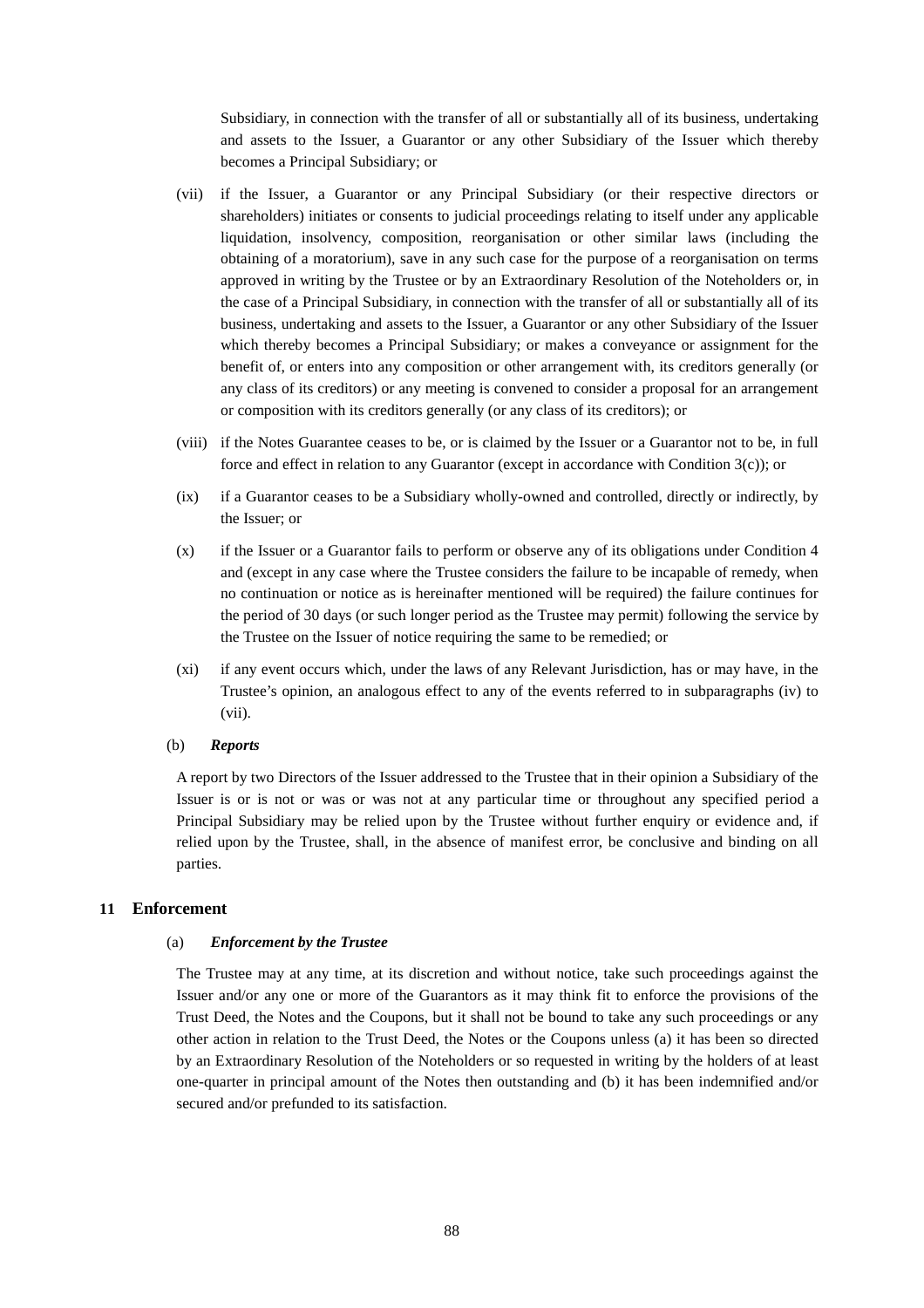#### (b) *Enforcement by the Noteholders*

No Noteholder or Couponholder shall be entitled to proceed directly against the Issuer or any Guarantor unless the Trustee, having become bound so to proceed, fails so to do within a reasonable period and the failure shall be continuing.

#### **12 Replacement of Notes and Coupons**

Should any Note or Coupon be lost, stolen, mutilated, defaced or destroyed it may be replaced at the specified office of the Principal Paying Agent upon payment by the claimant of the expenses incurred in connection with the replacement and on such terms as to evidence and indemnity as the Issuer may reasonably require. Mutilated or defaced Notes or Coupons must be surrendered before replacements will be issued.

#### **13 Notices**

### (a) *Notices to the Noteholders*

All notices to the Noteholders will be valid if published in a leading English language daily newspaper published in London or such other English language daily newspaper with general circulation in Europe as the Trustee may approve. It is expected that publication will normally be made in the *Financial Times*. The Issuer shall also ensure that notices are duly published in a manner which complies with the rules and regulations of any stock exchange or the relevant authority on which the Notes are for the time being listed. Any such notice will be deemed to have been given on the date of the first publication or, where required to be published in more than one newspaper, on the date of the first publication in all required newspapers. If publication as provided above is not practicable, notice will be given in such other manner, and shall be deemed to have been given on such date, as the Trustee may approve. Couponholders will be deemed for all purposes to have notice of the contents of any notice given to the Noteholders in accordance with this paragraph.

#### (b) *Notices from the Noteholders*

Notices to be given by any Noteholder shall be in writing and given by lodging the same, together with the relative Note or Notes, with the Principal Paying Agent or, if the Notes are held in a clearing system, may be given through the clearing system in accordance with its standard rules and procedures.

### **14 Substitution**

The Trustee may agree, subject to the conditions set out in the immediately following sentence, but without the consent of the Noteholders or the Couponholders, to the substitution of the Holding Company or of a Subsidiary of the Issuer or of a Successor in Business (as defined in the Trust Deed) in place of the Issuer as principal debtor under the Notes and the Coupons and under the Trust Deed. Such agreement may only be granted if, *inter alia*, the Trustee is satisfied that such substitution is not materially prejudicial to the interests of the Noteholders and the Couponholders.

## **15 Meetings of Noteholders, Modification, Waiver, Authorisation and Determination**

#### (a) *Meetings of Noteholders*

The Trust Deed contains provisions for convening meetings of the Noteholders to consider any matter affecting their interests, including the modification or abrogation by Extraordinary Resolution of any of these Conditions or any of the provisions of the Trust Deed. The quorum at any meeting for passing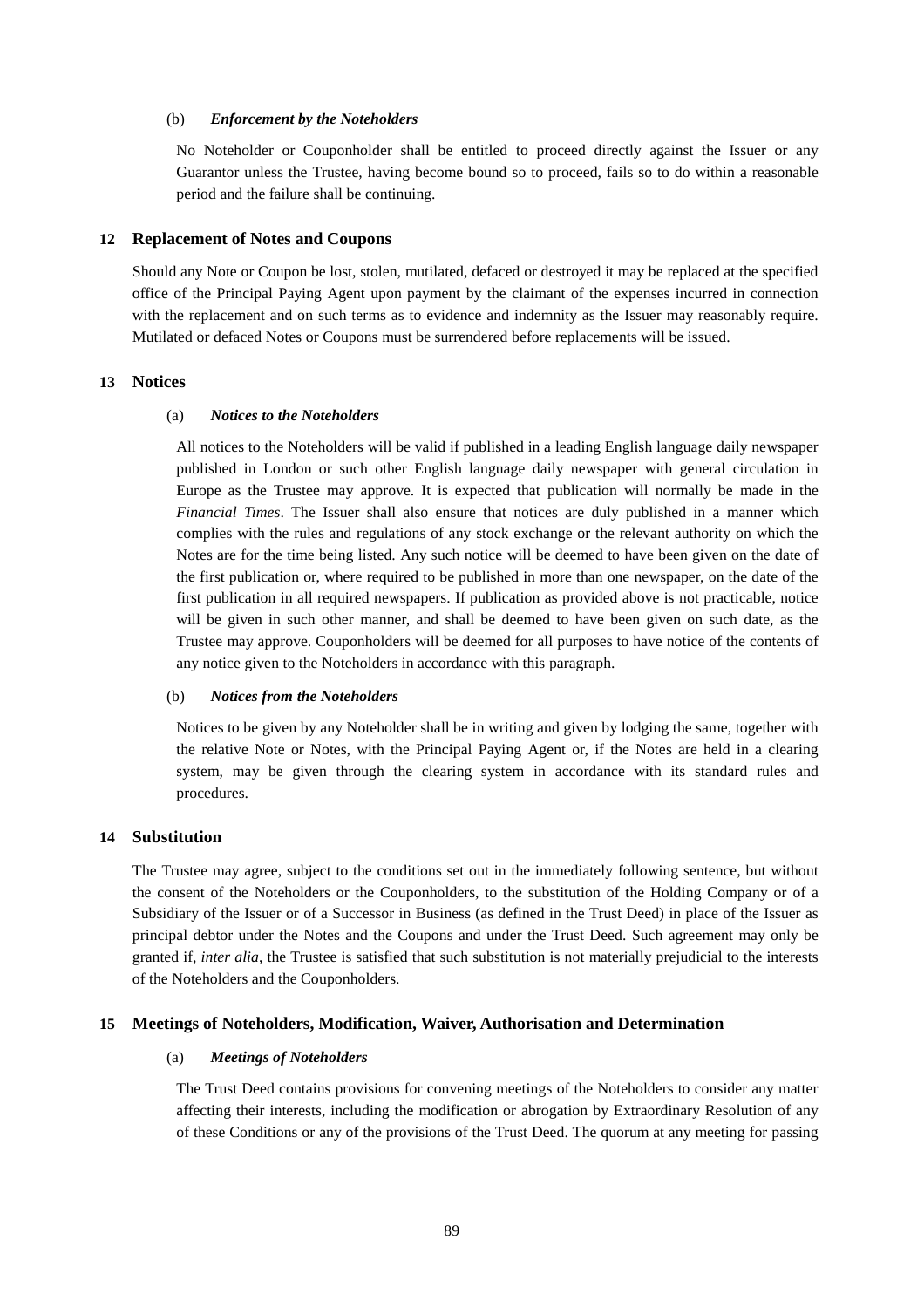an Extraordinary Resolution will be one or more persons present holding or representing more than 50 per cent in principal amount of the Notes for the time being outstanding, or at any adjourned such meeting one or more persons present whatever the principal amount of the Notes held or represented by him or them, except that, at any meeting the business of which includes the modification of certain of the provisions of these Conditions and certain of the provisions of the Trust Deed (as more fully described in the Trust Deed), the necessary quorum for passing an Extraordinary Resolution will be one or more persons present holding or representing not less than two-thirds, or at any adjourned such meeting not less than one third, of the principal amount of the Notes for the time being outstanding. The Trust Deed provides that (i) a resolution passed at a meeting duly convened and held by a majority consisting of not less than three-fourths of the persons voting at such meeting or three-fourths of the votes cast on a poll, (ii) a resolution in writing signed by or on behalf of the holders of not less than three-fourths in principal amount of the Notes for the time being outstanding or (iii) consents given by way of electronic consents though the relevant clearing system(s) (in accordance with the Trust Deed) by or on behalf of the holder(s) of not less than three-fourths in principal amount of the Notes for the time being outstanding, shall, in each case, be effective as an Extraordinary Resolution of the Noteholders. An Extraordinary Resolution passed at any meeting of the Noteholders will be binding on all Noteholders, whether or not they are present at the meeting, and on all Couponholders.

#### (b) *Modification, Waiver, Authorisation and Determination*

The Trustee may agree, without the consent of the Noteholders or Couponholders, to any modification of, or to the waiver or authorisation of any breach or proposed breach of, any of these Conditions or any of the provisions of the Trust Deed or the Agency Agreement, or determine, without any such consent as aforesaid, that any Event of Default or Potential Event of Default (as defined in the Trust Deed) shall not be treated as such (provided that, in any such case, it is not, in the opinion of the Trustee, materially prejudicial to the interests of the Noteholders) or may agree, without any such consent as aforesaid, to any modification which, in its opinion, is of a formal, minor or technical nature or to correct a manifest error or an error which is, in the opinion of the Trustee, proven.

#### (c) *Trustee to have Regard to Interests of Noteholders as a Class*

In connection with the exercise by it of any of its trusts, powers, authorities and discretions (including, without limitation, any modification, waiver, authorisation, determination or substitution), the Trustee shall have regard to the general interests of the Noteholders as a class but shall not have regard to any interests arising from circumstances particular to individual Noteholders or Couponholders (whatever their number) and, in particular but without limitation, shall not have regard to the consequences of any such exercise for individual Noteholders or Couponholders (whatever their number) resulting from their being for any purpose domiciled or resident in, or otherwise connected with, or subject to the jurisdiction of, any particular territory or any political sub-division thereof and the Trustee shall not be entitled to require, nor shall any Noteholder or Couponholder be entitled to claim, from the Issuer, any Guarantor, the Trustee or any other person any indemnification or payment in respect of any tax consequence of any such exercise upon individual Noteholders or Couponholders except to the extent already provided for in Condition 8 and/or any undertaking given in addition to, or in substitution for, Condition 8 pursuant to the Trust Deed.

#### (d) *Notification to the Noteholders*

Any modification, abrogation, waiver, authorisation, determination or substitution shall be binding on the Noteholders and the Couponholders and, unless the Trustee agrees otherwise, any modification or substitution shall be notified by the Issuer to the Noteholders as soon as practicable thereafter in accordance with Condition 13.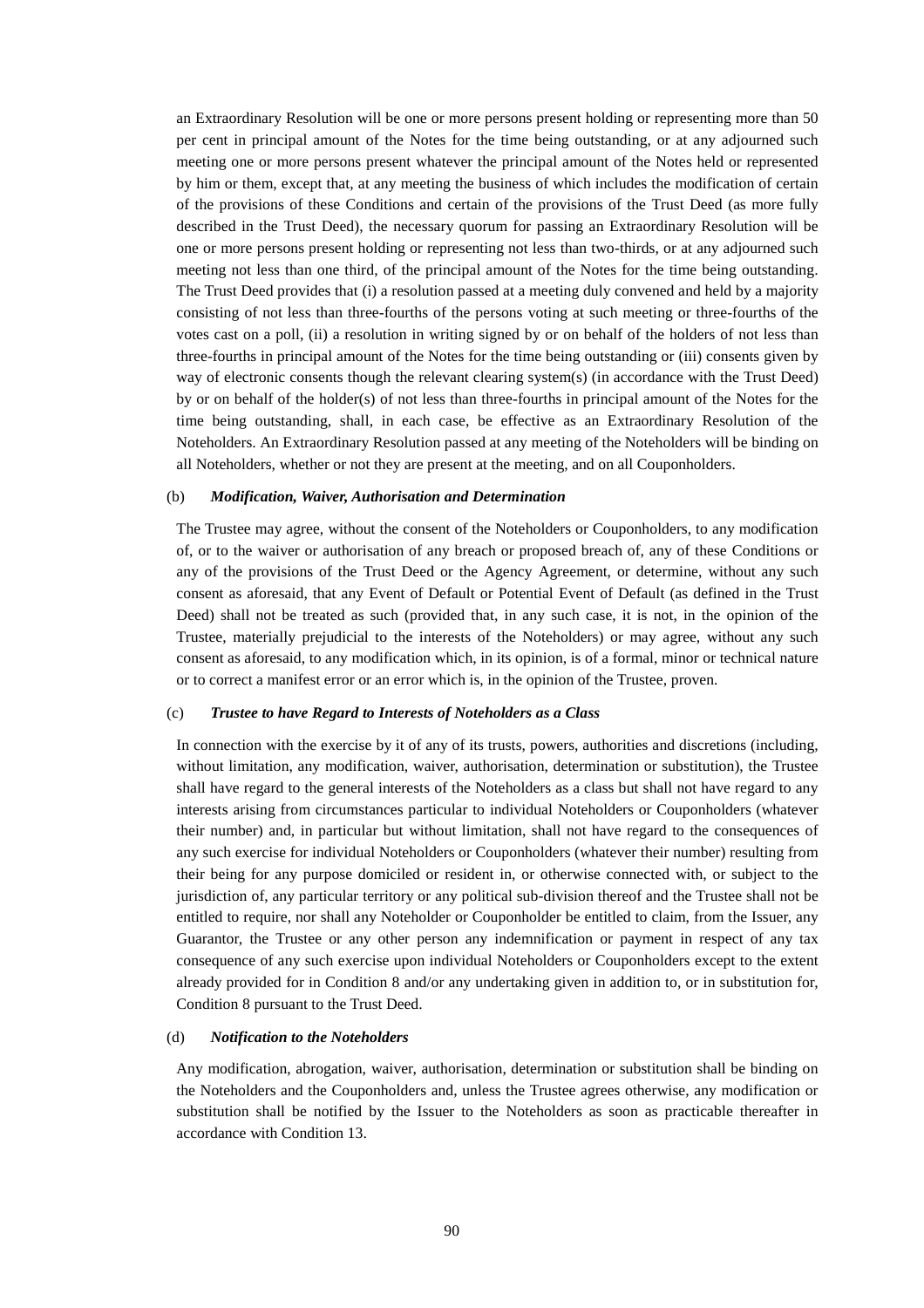## **16 Indemnification of the Trustee And Its Contracting with the Issuer and/or a Guarantor**

# (a) *Indemnification of the Trustee*

The Trust Deed contains provisions for the indemnification of the Trustee and for its relief from responsibility, including provisions relieving it from taking action unless indemnified and/or secured and/or prefunded to its satisfaction.

### (b) *Trustee Contracting with the Issuer and/or a Guarantor*

The Trust Deed also contains provisions pursuant to which the Trustee is entitled, *inter alia*, (a) to enter into business transactions with the Issuer and/or any Guarantor and/or any of the Issuer's other Subsidiaries and to act as trustee for the holders of any other securities issued or guaranteed by, or relating to, the Issuer and/or any Guarantor and/or any of the Issuer's other Subsidiaries, (b) to exercise and enforce its rights, comply with its obligations and perform its duties under or in relation to any such transactions or, as the case may be, any such trusteeship without regard to the interests of, or consequences for, the Noteholders or Couponholders, and (c) to retain and not be liable to account for any profit made or any other amount or benefit received thereby or in connection therewith.

### **17 Further Issues**

The Issuer is at liberty from time to time without the consent of the Noteholders or Couponholders to create and issue further notes or bonds (whether in bearer or registered form) either (a) ranking *pari passu* in all respects (or in all respects save for the first payment of interest thereon) and so that the same shall be consolidated and form a single series with the outstanding notes or bonds of any series (including the Notes) constituted by the Trust Deed or any supplemental deed or (b) upon such terms as to ranking, interest, conversion, redemption and otherwise as the Issuer may determine at the time of the issue. Any further notes or bonds which are to form a single series with the outstanding notes or bonds of any series (including the Notes) constituted by the Trust Deed or any supplemental deed shall, and any other further notes or bonds may (with the consent of the Trustee), be constituted by a deed supplemental to the Trust Deed. The Trust Deed contains provisions for convening a single meeting of the Noteholders and the holders of notes or bonds of other series in certain circumstances where the Trustee so decides.

#### **18 Governing Law**

#### (a) *Governing Law*

The Trust Deed (including the Notes Guarantee), the Notes and the Coupons and any non-contractual obligations arising out of or in connection with any of them are governed by, and will be construed in accordance with, English law.

## (b) *Jurisdiction*

The Courts of England are to have jurisdiction to settle any disputes that may arise out of or in connection with any Note or Coupons and accordingly any legal action or proceedings arising out of or in connection with any Notes or Coupons ("**Proceedings**") may be brought in such courts. Each of the Issuer and the Guarantors irrevocably submits to the jurisdiction of the courts of England and waives any objection to Proceedings in such courts on the ground of venue or on the ground that the Proceedings have been brought in an inconvenient forum. These submissions are made for the benefit of each of the holders of the Notes and Coupons and shall not affect the right of any of them to take Proceedings in any other court of competent jurisdiction nor shall the taking of Proceedings in one or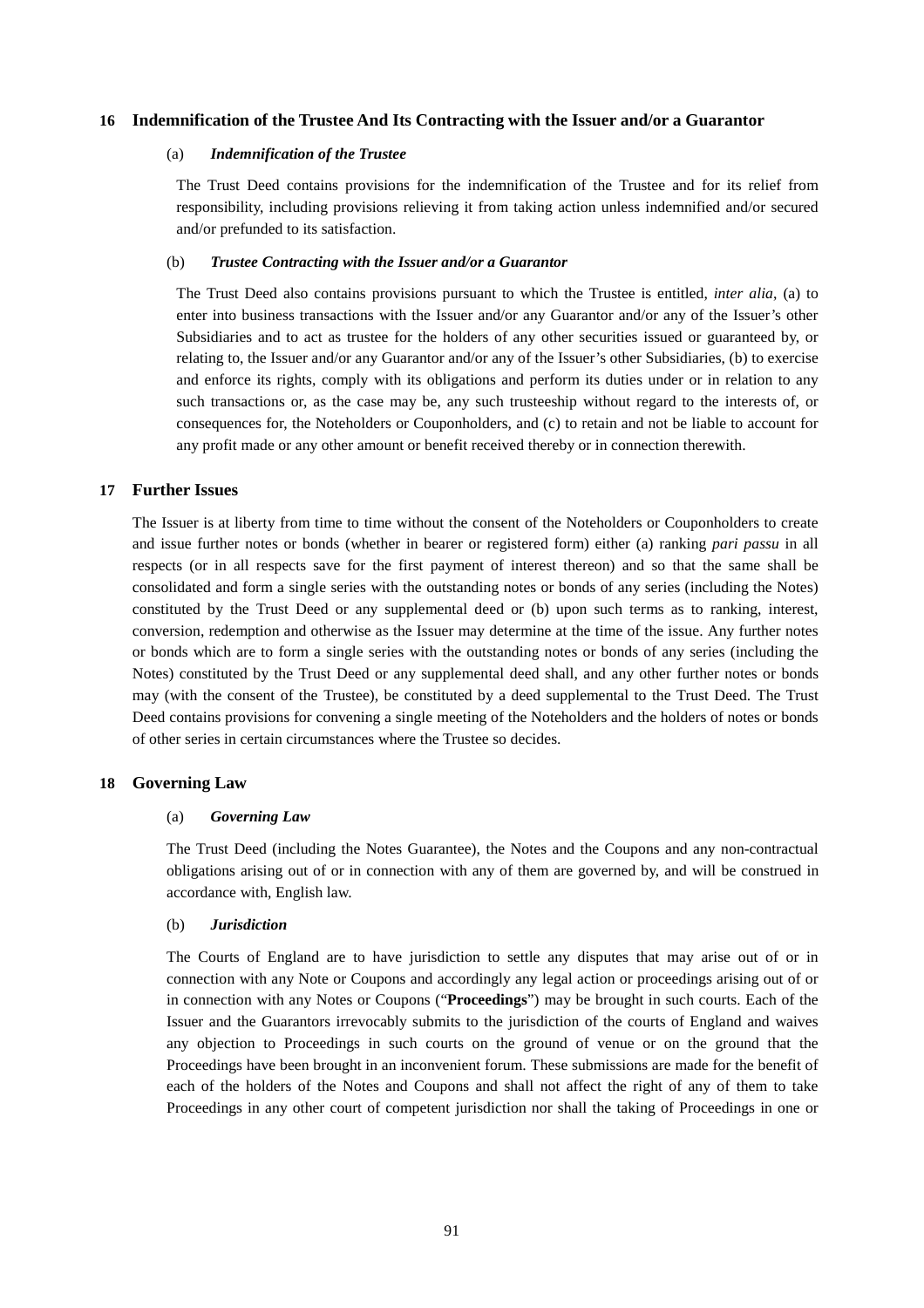more jurisdictions preclude the taking of Proceedings in any other jurisdiction (whether concurrently or not).

## (c) *Agent for Service of Process*

Each of WHG (International) Limited and William Hill Australia Holdings Pty Limited irrevocably appoints William Hill PLC as its agent in England to receive, for it and on its behalf, service of process in any Proceedings in England. Such service shall be deemed completed on delivery to such process agent (whether or not it is forwarded to and received by WHG (International) Limited or William Hill Australia Holdings Pty Limited). If for any reason such process agent ceases to be able to act as such or no longer has an address in London, each of WHG (International) Limited and William Hill Australia Holdings Pty Limited irrevocably agrees to appoint a substitute process agent and shall immediately notify Noteholders of such appointment in accordance with Condition 13. Nothing shall affect the right to serve process in any manner permitted by law.

# **19 Rights of Third Parties**

No rights are conferred on any person under the Contracts (Rights of Third Parties) Act 1999 to enforce any term of this Note, but this does not affect any right or remedy of any person which exists or is available apart from that Act.

## **20 Definitions**

For the purposes of these Conditions:

## "**Applicable Percentage**" means:

- (i) for so long as any of the Existing Bonds remains outstanding, 5 per cent.; and
- (ii) from (and including) the date on which none of the Existing Bonds remains outstanding, 10 per cent.;

"**Business Day**" means, in relation to any place, a day on which commercial banks and foreign exchange markets settle payments and are open for general business (including dealing in foreign exchange and foreign currency deposits) in that place;

## "**Calculation Amount**" means £1,000;

"**Capital Stock**" of any Person means any and all shares, interests, participations or other equivalents of or interests (including partnership interests) in (however designated) equity of such Person, including any Preferred Stock, and all rights to purchase, warrants, options or other equivalents with respect to any of the foregoing, but excluding any debt securities convertible into or exchangeable for such equity;

## "**Change of Control**" means:

(i) any Person or any Persons acting in concert (as defined in the City Code on Takeovers and Mergers), other than a holding company (as defined in section 1159 of the Companies Act 2006 as amended) whose shareholders are or are to be substantially similar to the pre-existing shareholders of the Issuer or any holding company of the Issuer, shall become interested (within the meaning of Part 22 of the Companies Act 2006 as amended) in (a) more than 50 per cent. of the issued or allotted ordinary share capital of the Issuer or (b) shares in the capital of the Issuer carrying more than 50 per cent. of the voting rights normally exercisable at a general meeting of the Issuer; or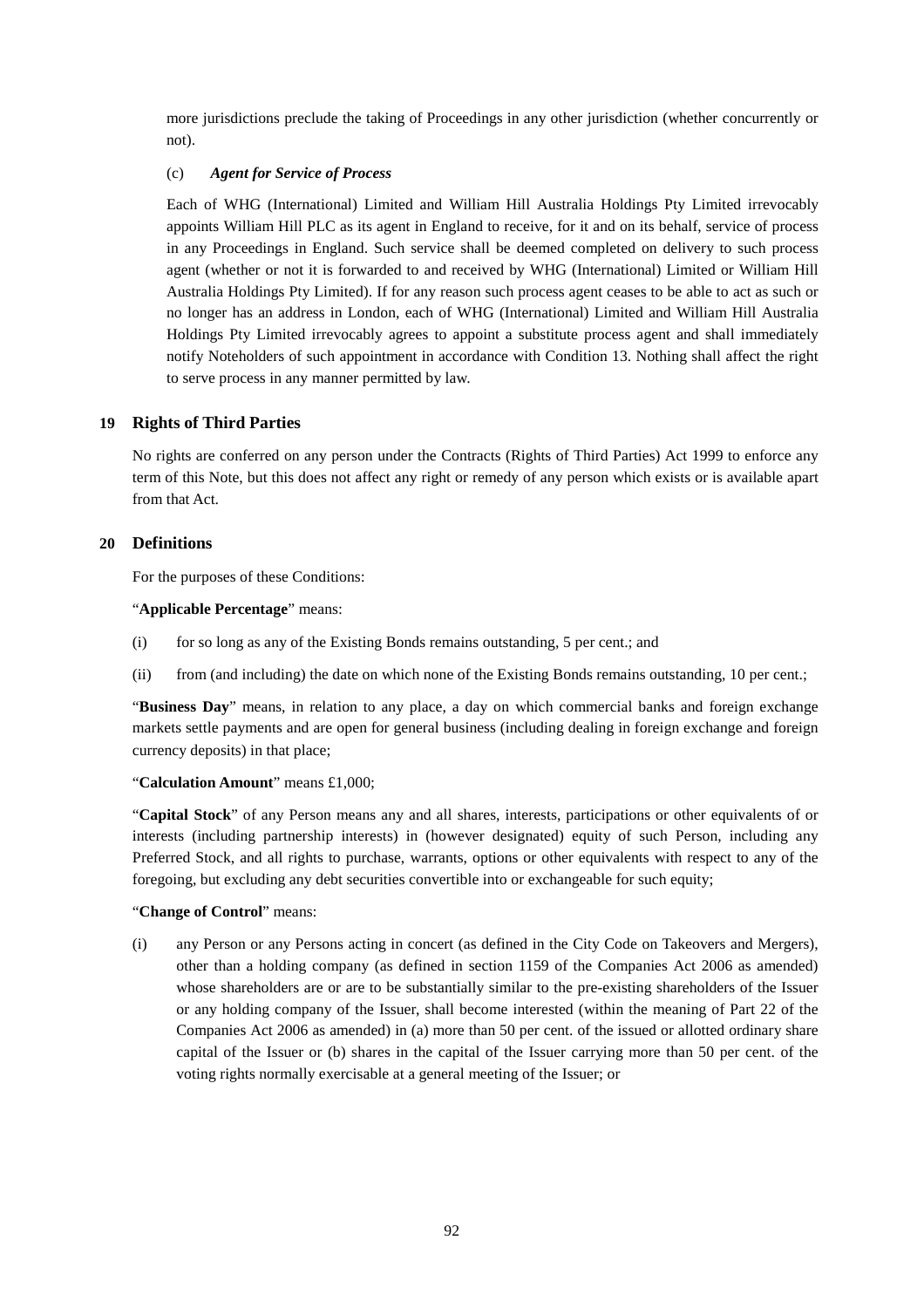(ii) the direct or indirect sale, lease, transfer, conveyance or other disposition (other than by way of merger or consolidation), in one or a series of related transactions, of all or substantially all of the properties or assets of the Issuer and its Subsidiaries taken as a whole to any Person;

"**Change of Control Period**" means the period:

- (i) commencing on the date that is one Business Day in London before the date of the relevant Change of Control; and
- (ii) ending 90 days after the date of the Change of Control or such longer period for which the Notes are under consideration by a Rating Agency for rating or rating review (such consideration having been announced publicly within the period ending 90 days after the date of the Change of Control and such period not to exceed 60 days after the public announcement of such consideration);

"**Code**" means the U.S. Internal Revenue Code of 1986, as amended;

"**Consolidated EBIT**" means, in respect of any period, the EBIT for such period of all members of the Group included in the Group's consolidated financial statements for such period, calculated on a consolidated basis without double counting; provided that if, in respect of any period, such calculation results in zero or a negative number, Consolidated EBIT for such period shall be deemed to be £1;

"**Debt**" means, with respect to any Person on any date of determination (without duplication):

- (i) the principal of and premium (if any such premium is then due and owing) in respect of:
	- (a) moneys borrowed by such Person; and
	- (b) indebtedness evidenced by bonds, notes, debentures, loan stock or other similar instruments for the payment of which such Person is responsible or liable;
- (ii) all finance or capital leases (as defined by reference to GAAP applied in the preparation of the Original Financial Statements) of such Person;
- (iii) all the principal of all moneys owing in connection with the sale or discounting of receivables (otherwise than on a non-recourse basis);
- (iv) the principal of any indebtedness arising from any deferred payment agreements arranged primarily as a method of raising finance or financing the acquisition of an asset;
- (v) the principal of any indebtedness arising in connection with any other transaction (including any forward sale or purchase agreement) which has the commercial effect of a borrowing;
- (vi) all obligations of such Person in respect of bid, performance, advanced payment, completion, surety or appeal bonds or Guarantees or counter-indemnities of any of the foregoing, VAT guarantees or similar instruments and all obligations of such Person for the reimbursement of any obligor on any letter of credit, banker's acceptance or similar credit transaction (including Guarantees or indemnities related thereto);
- (vii) the amount of all obligations of such Person with respect to the redemption, repayment or other repurchase of any Disqualified Stock of such Person (but excluding, in each case, any accrued dividends); and
- (viii) all obligations of the type referred to in subparagraphs (i) through (vii) of other Persons and all dividends of other Persons for, the payment of which, in either case, such Person is responsible or liable, directly or indirectly, as obligor, guarantor or otherwise, including by means of any Guarantee,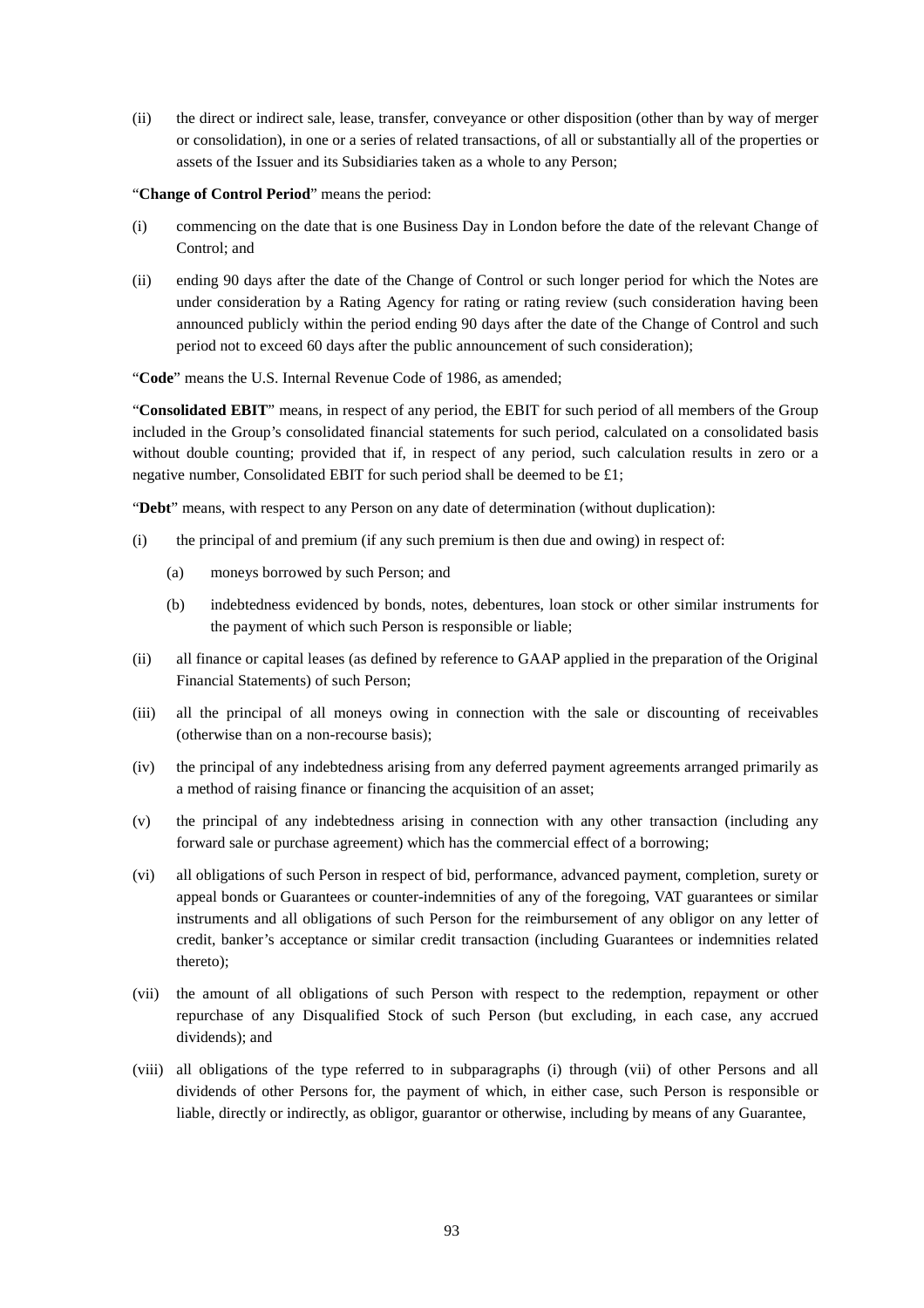provided that "Debt" shall not include any netting, set-off or other cash pooling arrangement entered into by any member of the Group in the ordinary course of its banking arrangements;

"**Disqualified Stock**", with respect to any Person, means any Capital Stock which by its terms (or by the terms of any security into which it is convertible or for which it is exchangeable at the option of the holder) or upon the happening of any event:

- (i) matures or is mandatorily redeemable pursuant to a sinking fund obligation or otherwise prior to the stated maturity of the Notes;
- (ii) is convertible or exchangeable at the option of the holder for Debt or Disqualified Stock; or
- (iii) is mandatorily redeemable or must be purchased, upon the occurrence of certain events or otherwise, in whole or in part, in each case on or prior to the first anniversary of the stated maturity of the Notes,

and any Preferred Stock of a Subsidiary of the Issuer, provided, however, that any Capital Stock that would not constitute Disqualified Stock but for provisions thereof giving holders thereof the right to require the Issuer or a Subsidiary of it to purchase or redeem such Capital Stock upon the occurrence of an "asset sale" or "**change of control**" occurring prior to the first anniversary of the stated maturity of the Notes shall not constitute Disqualified Stock if:

- (i) the "change of control" provisions applicable to such Capital Stock are not more favourable to the holders of such Capital Stock than the terms applicable to the Notes and described under Condition 7(c) ("*Redemption at the Option of the Holders upon a Put Event*"); and
- (ii) any such requirement only becomes operative after compliance with such terms applicable to the Notes, including the redemption or purchase of any Notes tendered pursuant thereto.

If Capital Stock is issued to any plan for the benefit of directors, officers or employees of the Issuer or any of its Subsidiaries or by any such plan to such directors, officers or employees, such Capital Stock shall not constitute Disqualified Stock solely because it may be required to be repurchased by the Issuer or any Subsidiary of it in order to satisfy applicable statutory or regulatory obligations;

"**EBIT**" means, in respect of a member of the Group, in respect of any period, the profit or loss of that member of the Group for such period:

- (i) before any deduction of tax;
- (ii) before interest or other finance income or expense;
- (iii) before any write off, charge or amortisation of any fair value adjustments on acquisitions;
- (iv) excluding extraordinary or exceptional items;
- (v) after deducting (to the extent otherwise included) the amount of profit (or adding back the loss) of that member of the Group which is attributable to any third party (not being a member of the Group) which is a shareholder in that member of the Group;
- (vi) after deducting (to the extent otherwise included) any gain over book value arising in favour of that member of the Group on the disposal of any asset (not being any disposals made in the ordinary course of trading) during such period and any gain arising on any revaluation of any asset during such period;
- (vii) after adding back (to the extent otherwise included) any loss against book value incurred by that member of the Group on the disposal of any asset (not being any disposals made in the ordinary course of trading) during such period and any loss arising on any revaluation of any asset during such period; and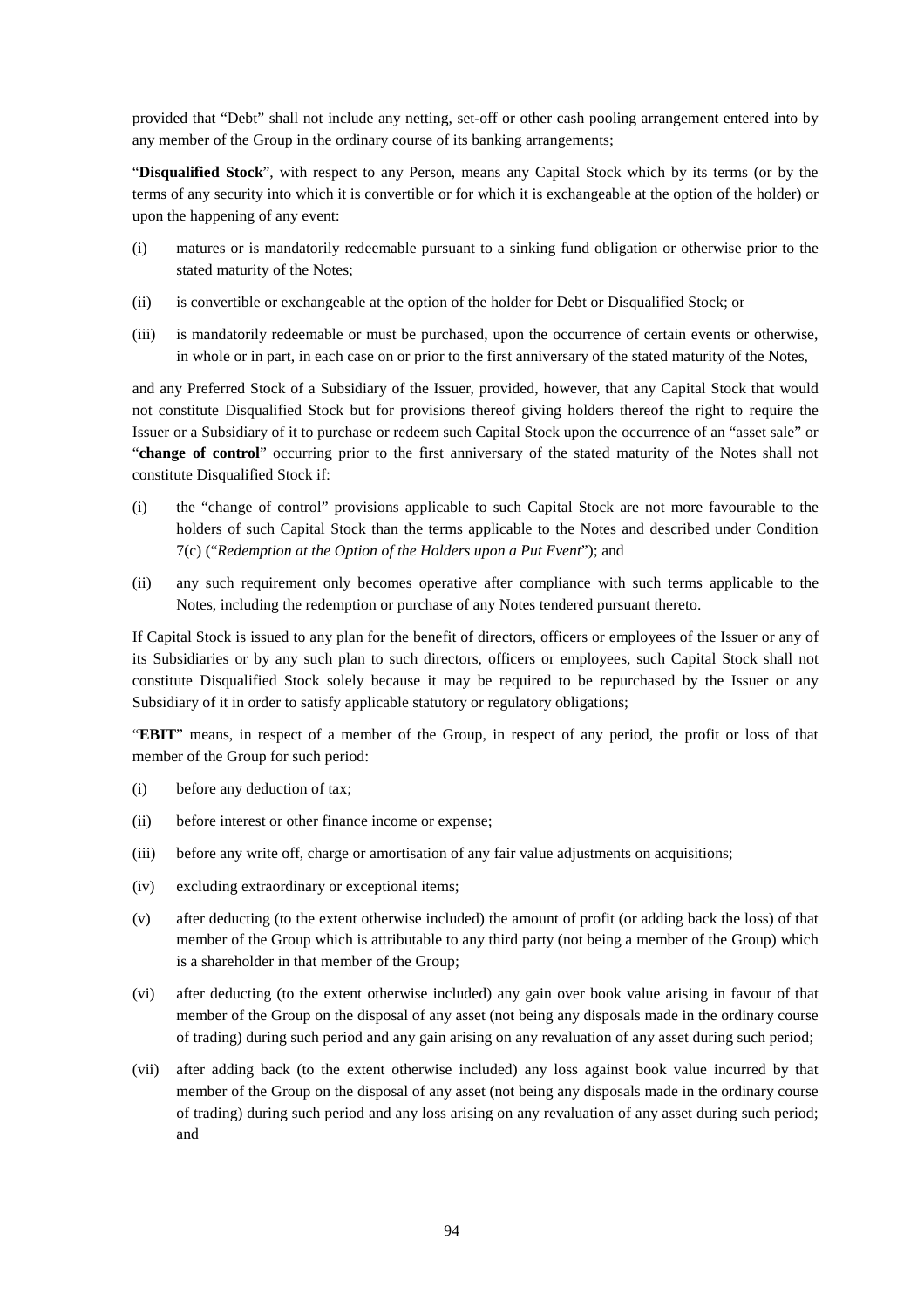(viii) without taking into account any non-cash and non-trading items included in the statement of total recognised income and expense;

"**Existing Bonds**" means the Issuer's £300 million 7.125 per cent. Guaranteed Notes due 2016 and the Issuer's £375 million 4.25 per cent. Guaranteed Notes due 2020;

"**FATCA**" means (i) sections 1471 through 1474 of the Code; (ii) any similar or successor legislation to sections 1471 to 1474 of the Code; (iii) any regulations or guidance pursuant to any of the foregoing; (iv) any official interpretations of any of the foregoing; (v) any intergovernmental agreement to facilitate the implementation of any of the foregoing (an "**IGA**"); (vi) any law implementing an IGA; or (vii) any agreement with the United States or any other jurisdiction or authority pursuant to the foregoing;

"**GAAP**" means generally accepted accounting practice in the United Kingdom;

"**Group**" means the Issuer and its Subsidiaries;

"**Guarantee**" means any obligation of any Person directly or indirectly guaranteeing any Debt of any other Person and any obligation, direct or indirect, of such Person:

- (i) to purchase or pay (or advance or supply funds for the purchase or payment of) such Debt of such other Person (whether arising by virtue of partnership arrangements, or by agreement to keep-well, to purchase assets, goods, securities or services, to take-or-pay or to maintain financial statement conditions or otherwise); or
- (ii) entered into for purposes of assuring in any other manner the obligee of such Debt of the payment thereof or to protect such obligee against loss in respect thereof (in whole or in part).

The term "Guarantee" used as a verb has a corresponding meaning;

"**Holding Company**" means the ultimate holding company for the time being of the Issuer or, if at any relevant time there shall be no such Holding Company, then Holding Company shall mean the Issuer itself;

"**Indebtedness for Borrowed Money**" means any present or future indebtedness (whether being principal, premium, interest or other amounts) for or in respect of (i) moneys borrowed, (ii) any notes, bonds, debentures, debenture stock, loan stock or other securities offered, issued or distributed whether by way of public offer, private placing, acquisition consideration or otherwise and whether issued for cash or in whole or in part for a consideration other than cash or (iii) any liability under or in respect of any acceptance or acceptance credit;

"**Investment Grade**" means, with respect to a rating given by a Rating Agency, an investment grade credit rating (Baa3 or BBB-, as the case may be, or equivalent, or better) from such Rating Agency;

"**Issue Date**" means 27 May 2016;

"**Original Financial Statements**" means the audited consolidated financial statements of the Issuer, for the financial year ended 29 December 2015;

"**Permitted Disposal**" means a *bona fide* disposal for full value on an arm's length basis of the whole or substantially the whole of the business, undertaking and assets of the Issuer, a Guarantor or a Principal Subsidiary;

#### "**Permitted Security**" means:

(i) any Security existing at the Issue Date;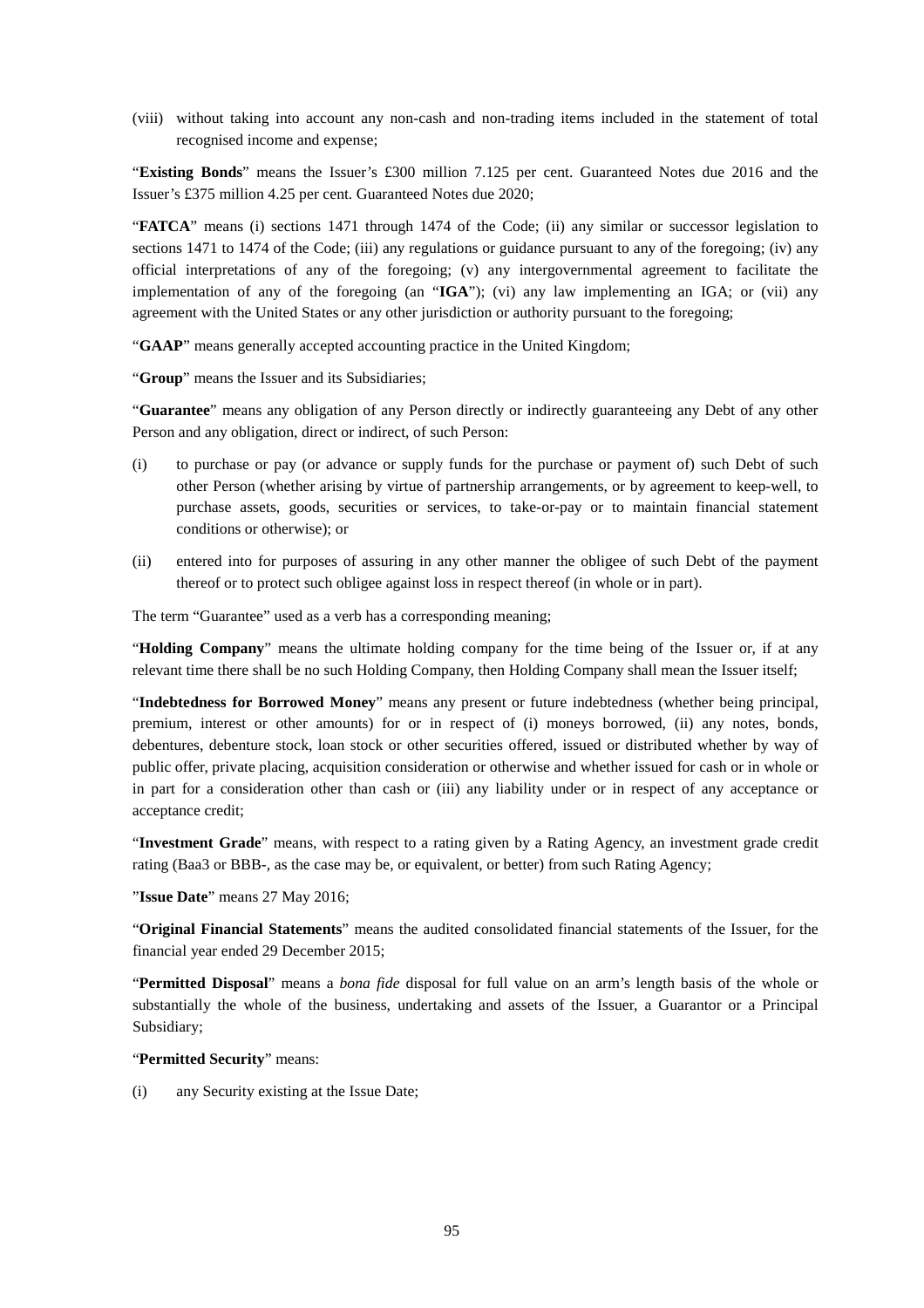- (ii) any Security on assets acquired by a member of the Group after the Issue Date provided that (a) any such Security is in existence prior to, and has not been created at the instigation of the Issuer and/or any Guarantor, as the case may be, in contemplation of, such acquisition and (b) the amount secured by such Security does not exceed, at any time, the amount secured thereby as at the date of acquisition (the "**Maximum Amount**");
- (iii) any Security on assets of a company which becomes a member of the Group after the Issue Date provided that (a) any such Security is in existence prior to, and has not been created at the instigation of the Issuer and/or any Guarantor, as the case may be, in contemplation of, such company becoming a member of the Group and (b) the amount secured by such Security does not exceed, at any time, the amount secured thereby as at the date such company becomes a member of the Group (the "**Maximum Amount**");
- (iv) any Security created after the Issue Date as additional security for the amount secured by any Security falling within (i), (ii) or (iii) above the agreement for which contains an obligation to create such additional security;
- (v) any Security created for the purpose of securing a counter-indemnity or any other obligations provided by any member of the Group in connection with the issuance of any performance bonds, advance payment bonds or documentary letters of credit arising in the ordinary course of its business;
- (vi) any Security created as security for any Debt incurred solely for the purpose of any extension of maturity, renewal or refinancing of any indebtedness secured by Security permitted by (i) to (v) above; and
- (vii) (x) any Security on assets acquired by a member of the Group or on assets of a company which becomes a member of the Group, in each case referred to in (ii) and (iii) above to the extent that the Debt secured thereby exceeds the relevant Maximum Amount and (y) any other Security created over any asset of any member of the Group (other than any Security referred to in (i) to (vi) above) provided that the maximum aggregate amount of the Debt secured by such Security referred to in (x) and (y) (being, in the case of any Security referred to in (x) above, the excess over the relevant Maximum Amount) does not, on the date of creation of the latest such Security or, as the case may be, the assumption of any such additional Debt, exceed £150,000,000;

"**Person**" means, any individual, corporation, partnership, limited liability company, joint venture, association, joint-stock company, trust, unincorporated organisation, government or any agency or political subdivision thereof or any other entity;

"**Preferred Stock**", as applied to the Capital Stock of any corporation, means Capital Stock of any series (however designated) which is preferred as to the payment of dividends, or as to the distribution of assets upon any voluntary or involuntary liquidation or dissolution of such corporation, over shares of Capital Stock of any other series of such corporation;

"**Presentation Date**" means a day which (subject to Condition 9):

- (i) is or falls after the relevant due date;
- (ii) is a Business Day in the place of the specified office of the Paying Agent at which the Note or Coupon is presented for payment; and
- (iii) in the case of payment by credit or transfer to a pounds sterling account in London as referred to above), is a Business Day in London;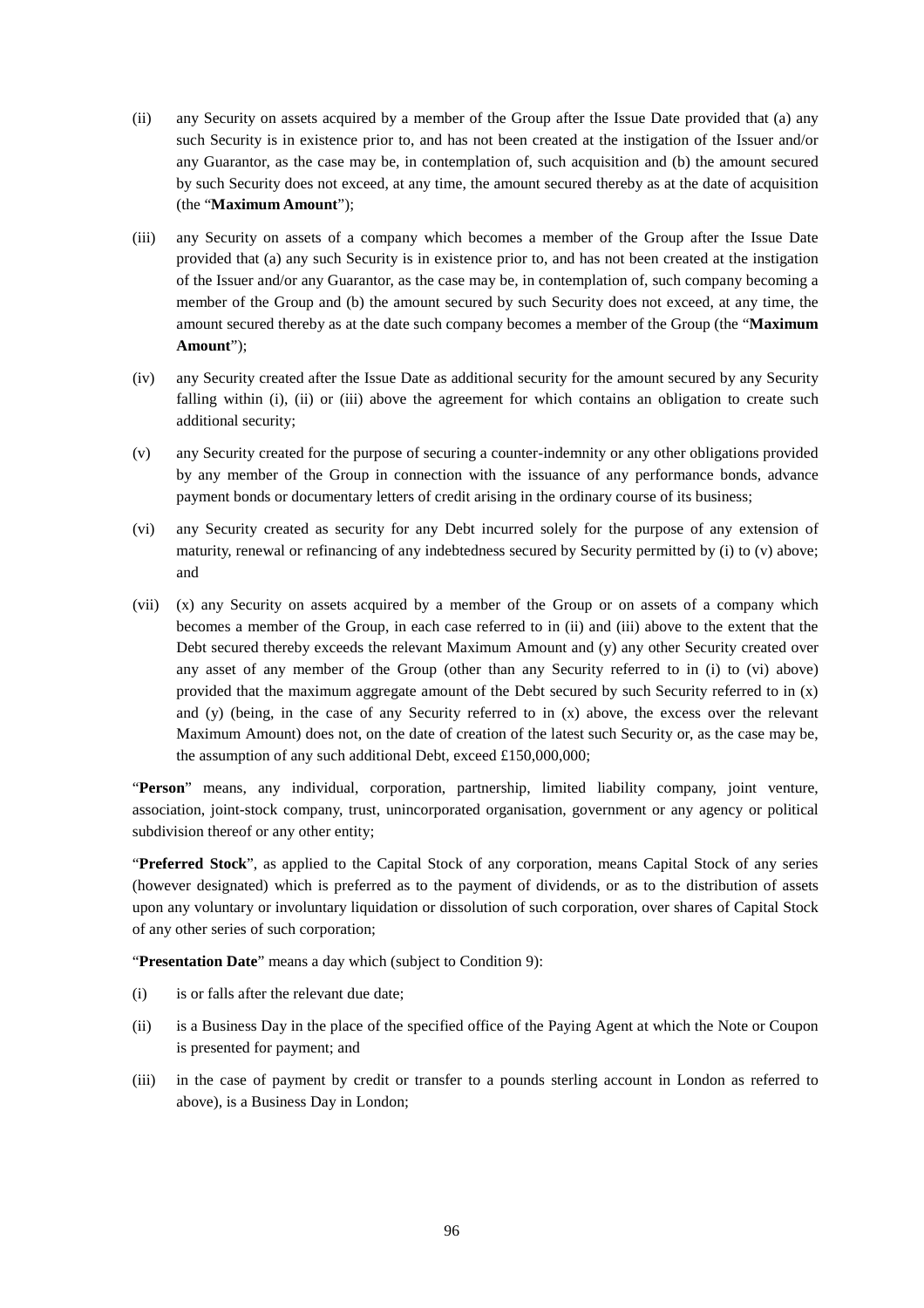"**Principal Subsidiary**" means each Subsidiary of the Issuer whose contribution to Consolidated EBIT equals or exceeds the Applicable Percentage of Consolidated EBIT in respect of any financial year. For this purpose:

- (i) the contribution of a Subsidiary of the Issuer shall be made by reference to:
	- (a) the latest unconsolidated financial statements of the relevant company used for the purpose of the latest annual or semi-annual consolidated financial statements of the Issuer; and
	- (b) the latest annual or semi-annual consolidated financial statements of the Issuer; and
- (ii) any Subsidiary of the Issuer to which any Principal Subsidiary transfers all or substantially all of its assets or business shall be deemed to be a Principal Subsidiary. In such case, the relevant transferring Subsidiary shall cease to be a Principal Subsidiary; and
- (iii) any company that becomes a member of the Group shall (on becoming a member of the Group) be a Principal Subsidiary if such would have been the case had the relevant company become a member of the Group prior to the end of the relevant financial year, but a company becoming a Principal Subsidiary under this paragraph (iii) shall cease to be a Principal Subsidiary on the next occasion on which such financial statements are published, unless it is otherwise determined to be a Principal Subsidiary in accordance with the other provisions of this definition;

### "Put Event" is as defined in Condition 7(c):

"**Rating Agency**" means (i) Moody's Investors Services Ltd., (ii) Standard & Poor's Credit Market Services Europe Limited or (iii) Fitch Ratings Ltd or their respective successors or any internationally recognised securities rating agency or agencies substituted for any of them by the Issuer from time to time with the prior written approval of the Trustee (which approval may be given by the Trustee if to do so would not, in the opinion of the Trustee, be materially prejudicial to the interests of the Noteholders) (and the Trustee may (and shall if so required by the Issuer, subject to its being indemnified and/or secured and/or prefunded to its satisfaction) consult promptly and may rely absolutely on advice from a reputable financial adviser in this regard and shall not be liable to the Noteholders, Couponholders or any other person for such reliance) and, in each case, their successors but excluding any rating agency providing a rating of the Notes on an unsolicited basis;

"**Relevant Date**" means the date on which the payment first becomes due but, if the full amount of the money payable has not been received by the Principal Paying Agent or the Trustee on or before the due date, it means the date on which, the full amount of the money having been so received, notice to that effect has been duly given to the Noteholders by the Issuer in accordance with Condition 13;

#### "**Relevant Jurisdiction**" means:

- (i) in respect of the Issuer and (for so long as it is a Guarantor) William Hill Organization Limited, the United Kingdom or any political subdivision or any authority thereof or therein having power to tax or any other jurisdiction or any political subdivision or any authority thereof or therein having power to tax to which the Issuer or William Hill Organization Limited, as the case may be, is or becomes subject in respect of payments on the Notes and Coupons;
- (ii) in respect of William Hill Australia Holdings Pty Limited (for so long as it is a Guarantor), Australia or any political subdivision or any authority thereof or therein having power to tax or any other jurisdiction or any political subdivision or any authority thereof or therein having power to tax to which William Hill Australia Holdings Pty Limited is or becomes subject in respect of payments on the Notes and Coupons;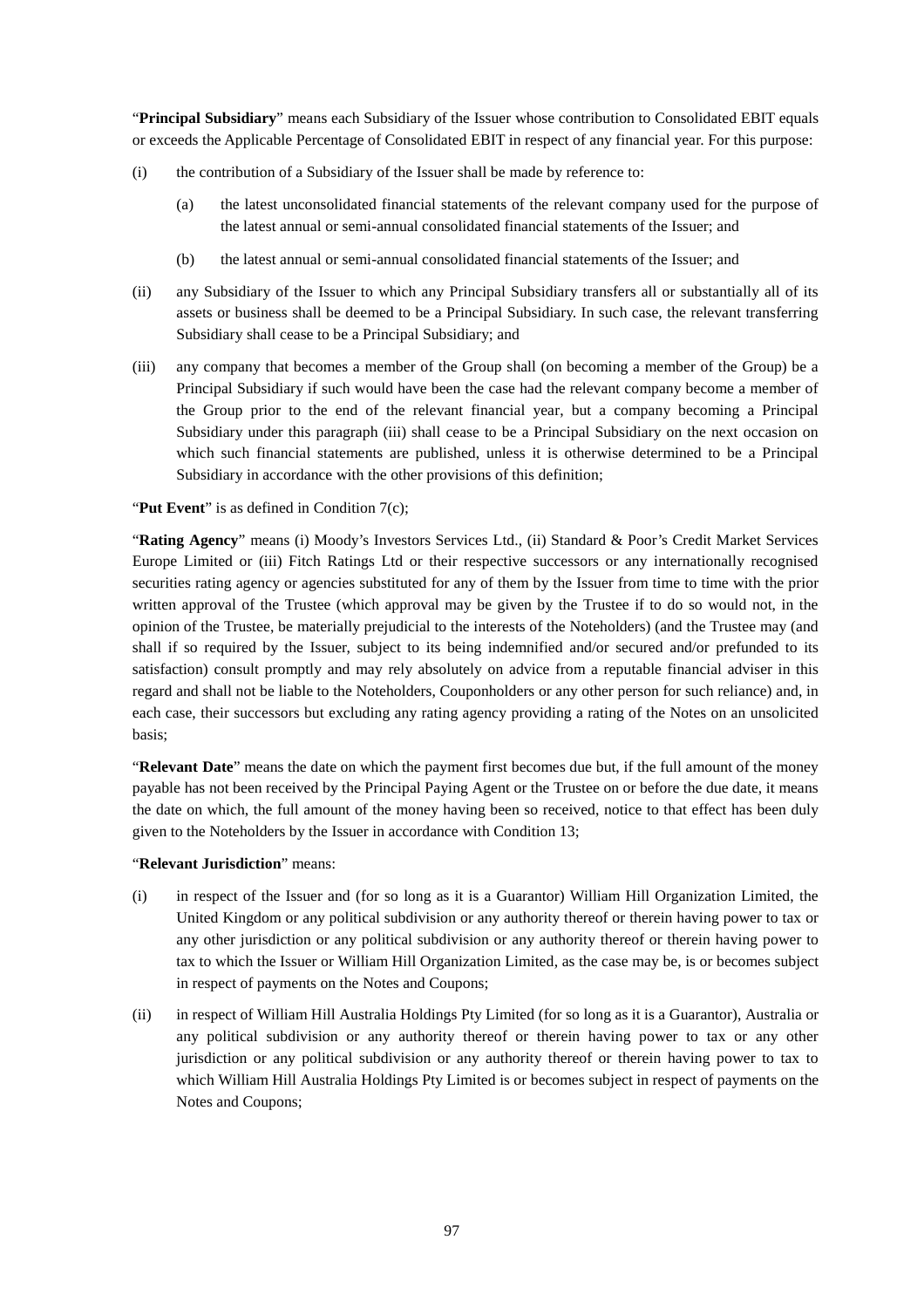- (iii) in respect of WHG (International) Limited (for so long as it is a Guarantor), Gibraltar or any political subdivision or any authority thereof or therein having power to tax or any other jurisdiction or any political subdivision or any authority thereof or therein having power to tax to which WHG (International) Limited is or becomes subject in respect of payments on the Notes and Coupons; and
- (iv) in respect of any other Subsidiary of the Issuer that becomes a Guarantor pursuant to Condition 3(d), the jurisdiction or any political subdivision or any authority thereof or therein having power to tax to which such Subsidiary is or becomes subject in respect of payments in respect of the Notes and Coupons;

"**Security**" means (a) any mortgage, charge, pledge, lien or other security interest other than a lien arising solely by operation of law; (b) any trust or similar agreement or arrangement entered into with the intention of creating security; and (c) any right of set-off, flawed asset or similar arrangement relating to credit balances and which (in the case of any of (a), (b) or (c)) secures any Debt of any Person; and

"**Subsidiary**" means a subsidiary within the meaning of section 1159 of the Companies Act 2006 as amended.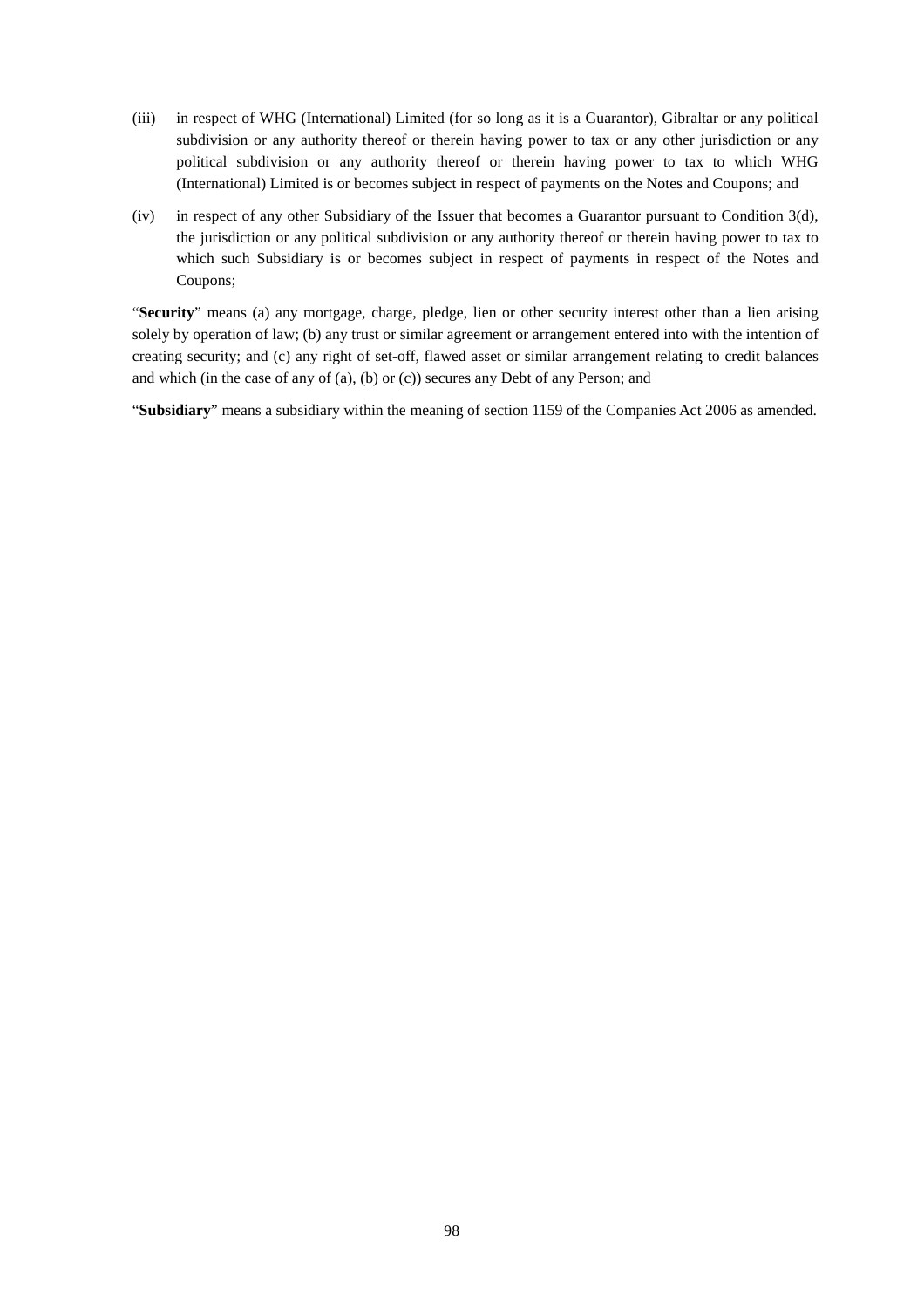# **SUMMARY OF PROVISIONS RELATING TO THE NOTES WHILE REPRESENTED BY THE GLOBAL NOTES**

*The following is a summary of the provisions to be contained in the Trust Deed to constitute the Notes and in the Global Notes which will apply to, and in some cases modify, the Terms and Conditions of the Notes while the Notes are represented by the Global Notes.* 

## **Exchange**

The Permanent Global Note will be exchangeable in whole but not in part (free of charge to the holder) for definitive Notes only:

- (a) upon the happening of any of the events defined in the Trust Deed as "Events of Default";
- (b) if either Euroclear or Clearstream, Luxembourg is closed for business for a continuous period of 14 days (other than by reason of holiday, statutory or otherwise) or announces an intention permanently to cease business or does in fact do so and no alternative clearing system satisfactory to the Trustee is available; or
- (c) if the Issuer would suffer a disadvantage as a result of a change in laws or regulations (taxation or otherwise) or as a result of a change in the practice of Euroclear and/or Clearstream, Luxembourg which would not be suffered were the Notes in definitive form and a certificate to such effect signed by two Directors of the Issuer is given to the Trustee.

Thereupon (in the case of (a) and (b) above) the holder of the Permanent Global Note (acting on the instructions of one or more of the Accountholders (as defined below)) or the Trustee may give notice to the Issuer and (in the case of (c) above) the Issuer may give notice to the Trustee and the Noteholders, of its intention to exchange the Permanent Global Note for definitive Notes on or after the Exchange Date (as defined below).

On or after the Exchange Date the holder of the Permanent Global Note may or, in the case of (c) above, shall surrender the Permanent Global Note to or to the order of the Principal Paying Agent. In exchange for the Permanent Global Note the Issuer will deliver, or procure the delivery of, an equal aggregate principal amount of definitive Notes (having attached to them all Coupons in respect of interest which has not already been paid on the Permanent Global Note), security printed in accordance with any applicable legal and stock exchange requirements and in or substantially in the form set out in the Trust Deed. On exchange of the Permanent Global Note, the Issuer will procure that it is cancelled and, if the holder so requests, returned to the holder together with any relevant definitive Notes.

For these purposes, "**Exchange Date**" means a day specified in the notice requiring exchange falling not less than 60 days after that on which such notice is given and being a day on which banks are open for general business in the place in which the specified office of the Principal Paying Agent is located and, except in the case of exchange pursuant to (b) above, in the place in which the relevant clearing system is located.

# **Payments**

On and after 6 July 2016, no payment will be made on the Temporary Global Note unless exchange for an interest in the Permanent Global Note is improperly withheld or refused. Payments of principal and interest in respect of Notes represented by a Global Note will, subject as set out below, be made to the bearer of such Global Note against presentation for endorsement and, if no further payment falls to be made in respect of the Notes, against surrender of such Global Note to the order of the Principal Paying Agent or such other Paying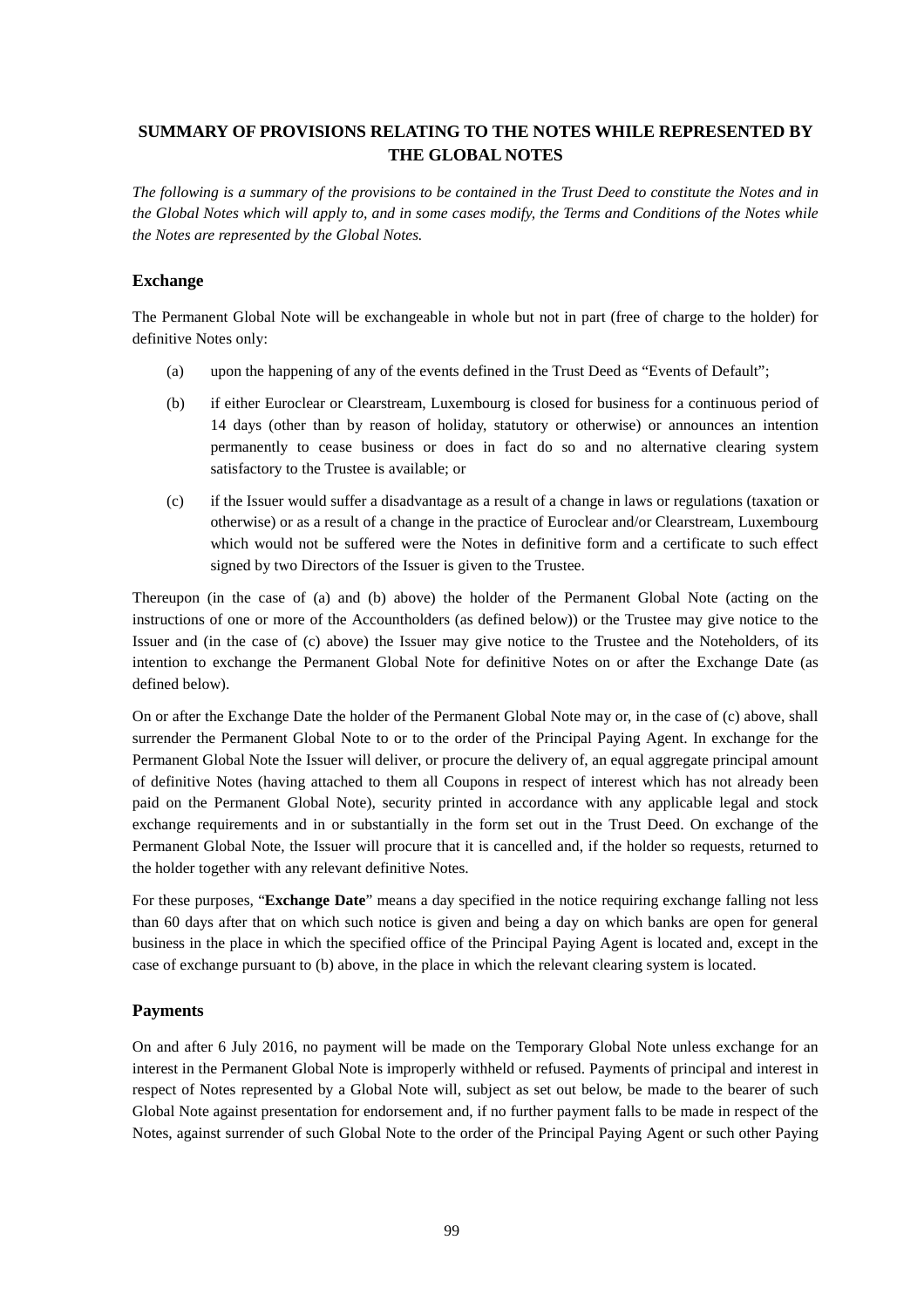Agent as shall have been notified to the Noteholders for such purposes. A record of each payment made will be endorsed on the appropriate part of the schedule to the relevant Global Note by or on behalf of the Principal Paying Agent, which endorsement shall be *prima facie* evidence that such payment has been made in respect of the Notes. Payments of interest on the Temporary Global Note (if permitted by the first sentence of this paragraph) will be made only upon certification as to non-U.S. beneficial ownership unless such certification has already been made.

## **Notices**

For so long as all of the Notes are represented by one or both of the Global Notes and such Global Note(s) is/are held on behalf of Euroclear and/or Clearstream, Luxembourg, notices to Noteholders may be given by delivery of the relevant notice to Euroclear and/or Clearstream, Luxembourg (as the case may be) for communication to the relative Accountholders rather than by publication as required by Condition 13. Any such notice shall be deemed to have been given to the Noteholders on the second day after the day on which such notice is delivered to Euroclear and/or Clearstream, Luxembourg (as the case may be) as aforesaid.

Whilst any of the Notes held by a Noteholder are represented by a Global Note, notices to be given by such Noteholder may be given by such Noteholder (where applicable) through Euroclear and/or Clearstream, Luxembourg and otherwise in such manner as the Principal Paying Agent and Euroclear and Clearstream, Luxembourg may approve for this purpose.

## **Accountholders**

For so long as all of the Notes are represented by one or both of the Global Notes and such Global Note(s) is/are held on behalf of Euroclear and/or Clearstream, Luxembourg, each person (other than Euroclear or Clearstream, Luxembourg) who is for the time being shown in the records of Euroclear or Clearstream, Luxembourg as the holder of a particular principal amount of such Notes (each an "**Accountholder**") (in which regard any certificate or other document issued by Euroclear or Clearstream, Luxembourg as to the principal amount of such Notes standing to the account of any person shall, in the absence of manifest error, be conclusive and binding for all purposes) shall be treated as the holder of such principal amount of such Notes for all purposes (including but not limited to, for the purposes of any quorum requirements of, or the right to demand a poll at, meetings of the Noteholders and giving notice to the Issuer pursuant to Condition 10 and Condition 7(c)) other than with respect to the payment of principal and interest on such principal amount of such Notes, the right to which shall be vested, as against the Issuer and the Trustee, solely in the bearer of the relevant Global Note in accordance with and subject to its terms and the terms of the Trust Deed. Each Accountholder must look solely to Euroclear or Clearstream, Luxembourg, as the case may be, for its share of each payment made to the bearer of the relevant Global Note.

# **Prescription**

Claims against the Issuer and the Guarantors in respect of principal and interest on the Notes represented by a Global Note will be prescribed after 10 years (in the case of principal) and five years (in the case of interest) from the Relevant Date (as defined in Condition 20).

# **Cancellation**

Cancellation of any Note represented by a Global Note and required by the Terms and Conditions of the Notes to be cancelled following its redemption or purchase will be effected by endorsement by or on behalf of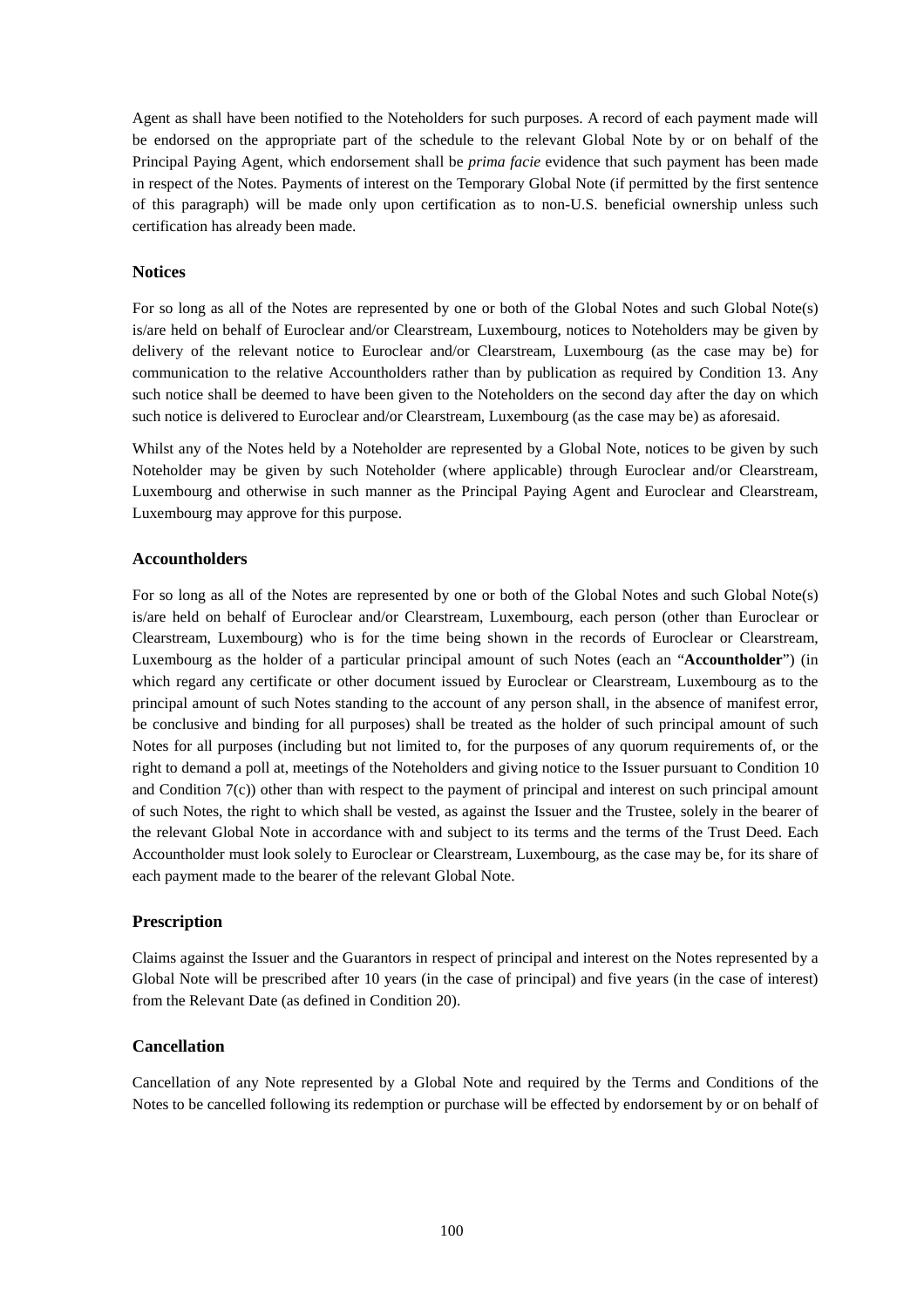the Principal Paying Agent of the reduction in the principal amount of the relevant Global Note on the relevant part of the schedule thereto.

# **Put Option**

For so long as all of the Notes are represented by one or both of the Global Notes and such Global Note(s) is/are held on behalf of Euroclear and/or Clearstream, Luxembourg, the option of the Noteholders provided for in Condition 7(c) may be exercised by an Accountholder giving notice to the Principal Paying Agent in accordance with the standard procedures of Euroclear and Clearstream, Luxembourg (which may include notice being given on his instructions by Euroclear or Clearstream, Luxembourg or any common depositary for them to the Principal Paying Agent by electronic means) of the principal amount of the Notes in respect of which such option is exercised and at the same time presenting or procuring the presentation of the relevant Global Note to the Principal Paying Agent for notation accordingly within the time limits set forth in that Condition.

# **Redemption at the Option of the Issuer**

For so long as all of the Notes are represented by one or both of the Global Notes and such Global Note(s) is/are held on behalf of Euroclear and/or Clearstream, Luxembourg, no drawing of Notes will be required under Condition  $7(e)$  in the event that the Issuer exercises its call option pursuant to Condition  $7(d)$  in respect of less than the aggregate principal amount of the Notes outstanding at such time. In such event, the standard procedures of Euroclear and/or Clearstream, Luxembourg shall operate to determine which interests in the Global Note(s) are to be subject to such option.

# **Euroclear and Clearstream, Luxembourg**

References in the Global Notes and this summary to Euroclear and/or Clearstream, Luxembourg shall be deemed to include references to any other clearing system approved by the Trustee.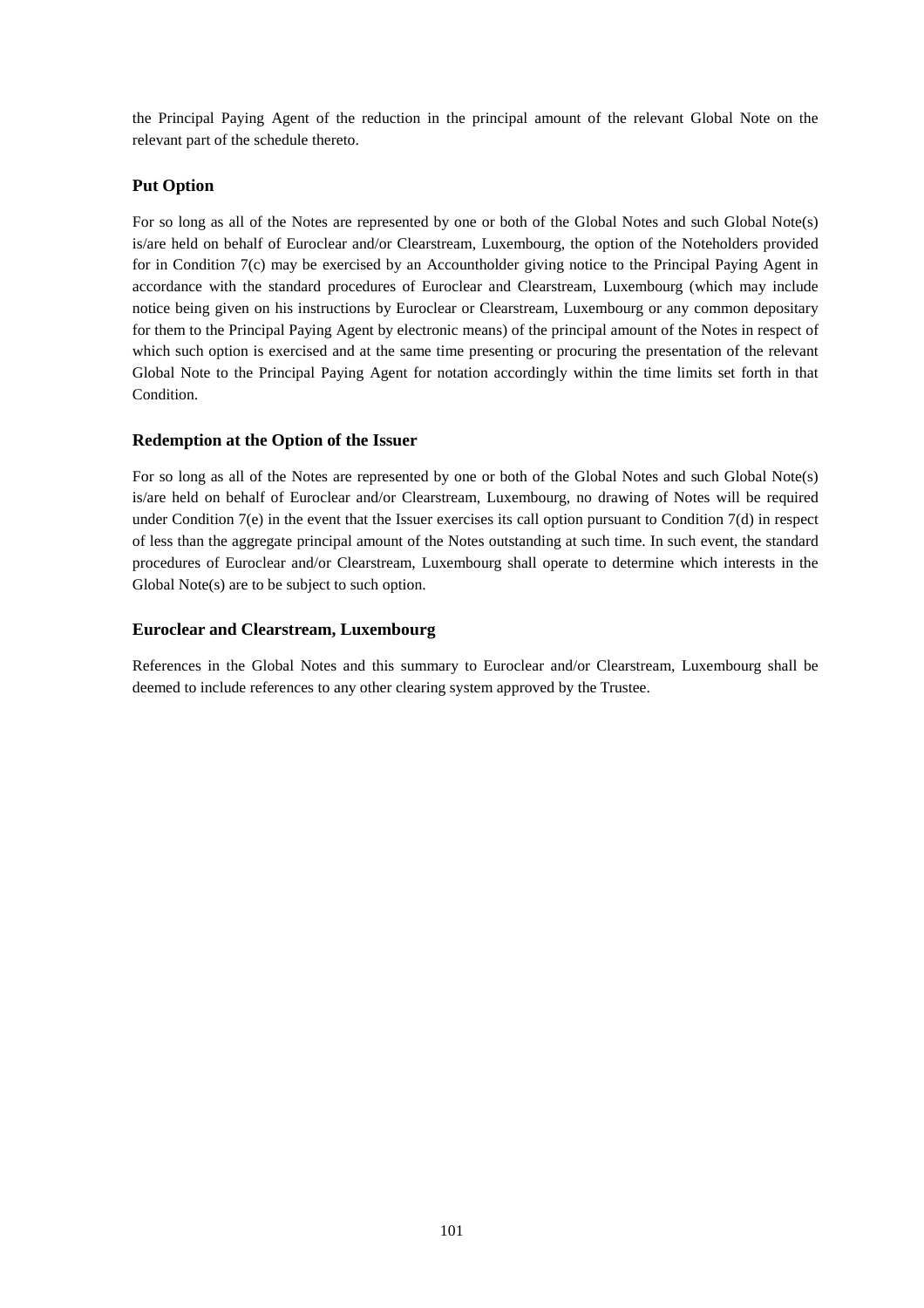## **TAXATION**

## **United Kingdom**

The following summary of certain United Kingdom tax issues applies only to persons who are the beneficial owners of Notes. It is based on a summary of the Issuer's understanding of United Kingdom law and published practice relating to certain aspects of United Kingdom taxation. Some aspects do not apply to certain classes of person (such as dealers and persons connected with the Issuer) to whom special rules may apply. The United Kingdom tax treatment of prospective Noteholders depends on their individual circumstances and may therefore differ to that set out below or may be subject to change in the future. Prospective Noteholders who may be subject to tax in a jurisdiction other than the United Kingdom or who may be unsure as to their tax position should seek their own professional advice. This summary only deals with the matters expressly set out below.

### **Interest on the Notes**

### *Withholding tax on the Notes*

Payments of interest on the Notes may be made without deduction of or withholding on account of United Kingdom income tax provided that the Notes continue to be listed on a "recognised stock exchange" within the meaning of section 1005 of the Income Tax Act 2007 (the "**Act**"). The London Stock Exchange is a recognised stock exchange. Securities will be treated as listed on the London Stock Exchange if they are included in the Official List (within the meaning of and in accordance with the provisions of Part 6 of the Financial Services and Markets Act 2000) and admitted to trading on the London Stock Exchange. Provided, therefore, that the Notes carry a right to interest and are and remain so listed, interest on the Notes will be payable without withholding or deduction on account of United Kingdom tax.

In other cases, an amount must generally be withheld from payments of interest on the Notes that has a United Kingdom source on account of United Kingdom income tax at the basic rate (currently 20 per cent.) subject to any other available exemptions or reliefs. However, where an applicable double tax treaty provides for a lower rate of withholding tax (or for no tax to be withheld) in relation to a Noteholder, HMRC can issue a notice to the Issuer to pay interest to the Noteholder without deduction of tax (or for interest to be paid with tax deducted at the rate provided for in the relevant double tax treaty).

**The references to "interest" above mean "interest" as understood in United Kingdom tax law and in particular any premium element of the redemption amount of any Notes redeemable at a premium may constitute a payment of interest which is subject to the withholding tax provisions discussed above.** 

#### *Guarantee payments in respect of interest*

The United Kingdom withholding tax treatment of payments in respect of interest on the Notes made by the Guarantors under the terms of the Notes Guarantee is uncertain. In particular, such payments by the Guarantors may not be eligible for the exemptions described above in relation to payments of interest by the Issuer. Accordingly, if the Guarantors make any such payments, these may be subject to United Kingdom withholding tax at the basic rate subject to such relief as may be available under the provisions of any applicable double taxation treaty or any other relief that may apply.

## *Further United Kingdom Income Tax Issues*

Interest on the Notes constitutes United Kingdom source income for tax purposes and, as such, may be subject to income tax by direct assessment even where paid without withholding.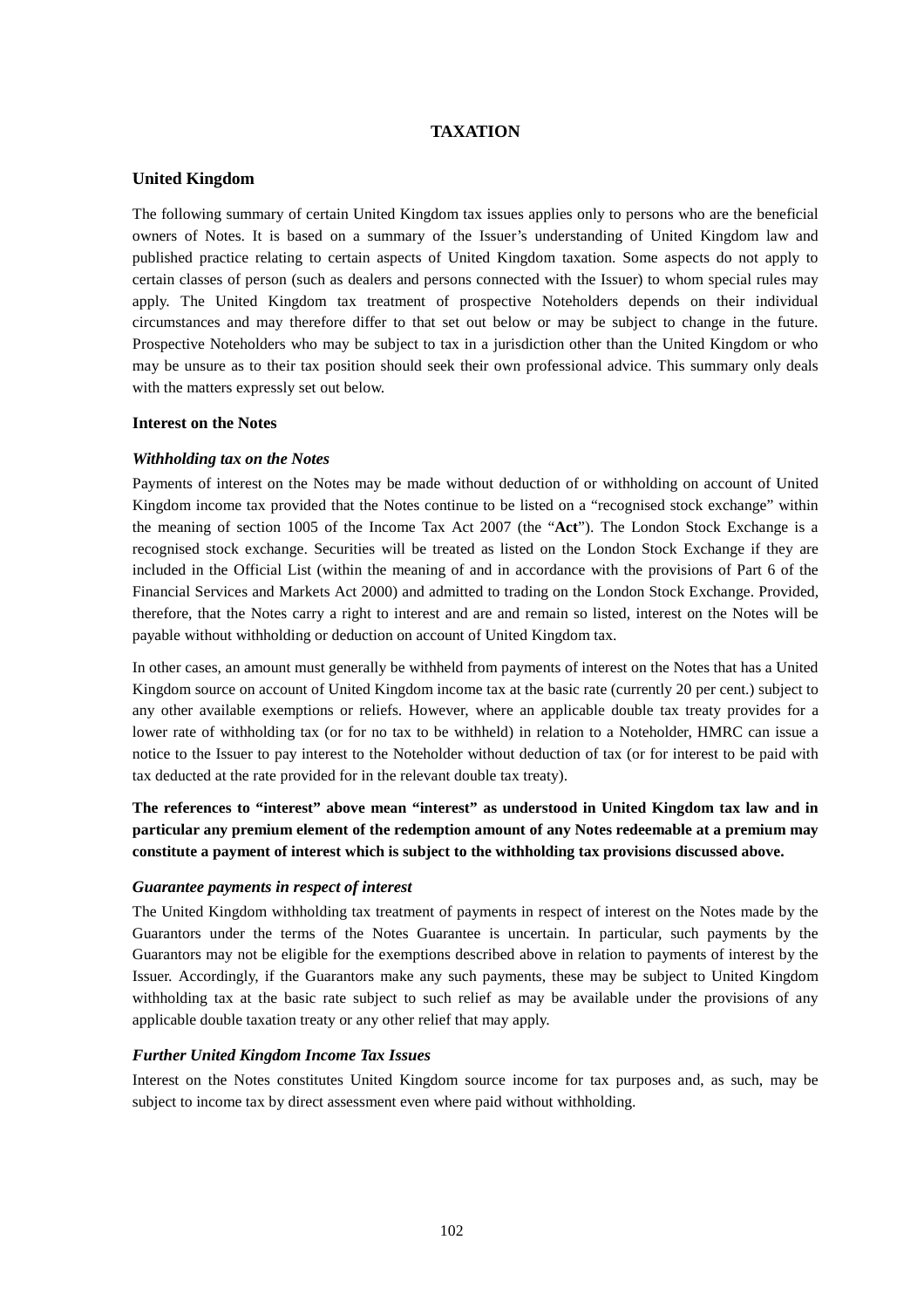However, interest with a United Kingdom source properly received without deduction or withholding on account of United Kingdom tax will not be chargeable to United Kingdom tax in the hands of a Noteholder (other than certain trustees) who is not resident for tax purposes in the United Kingdom unless that Noteholder carries on a trade, profession or vocation in the United Kingdom through a United Kingdom branch or agency in connection with which the interest is received or to which the Notes are attributable (and where that Noteholder is a company, unless that Noteholder carries on a trade in the United Kingdom through a permanent establishment in connection with which the interest is received or to which the Notes are attributable). There are exemptions for interest received by certain categories of agent (such as some brokers and investment managers). The provisions of an applicable double taxation treaty may also be relevant for such Noteholders.

# **United Kingdom Corporation Tax Payers**

In general, Noteholders which are within the charge to United Kingdom corporation tax will be charged to tax as income on all profits and gains from the Notes (whether attributable to currency fluctuations or otherwise) broadly in accordance with their IFRS or UK GAAP accounting treatment.

# **Other United Kingdom Tax Payers**

# *Interest*

Noteholders who are either individuals or trustees and are resident for tax purposes in the United Kingdom or who carry on a trade, profession or vocation in the United Kingdom through a branch or agency to which the Notes are attributable will generally be liable to United Kingdom tax on the amount of any interest received in respect of the Notes.

# *Taxation of Chargeable Gains*

Subject to what follows, the Notes will constitute "qualifying corporate bonds" within the meaning of section 117 of the Taxation of Chargeable Gains Act 1992. Accordingly, a disposal by a Noteholder of a Note will not give rise to a chargeable gain or an allowable loss for the purposes of the UK taxation of chargeable gains.

Whether or not Notes issued under Condition 17 will constitute "qualifying corporate bonds" may depend upon the circumstances at the time of issue.

# *Accrued Income Scheme*

On a disposal of Notes by a Noteholder, any interest which has accrued since the last interest payment date may be chargeable to tax as income under the rules of the accrued income scheme as set out in Part 12 of the Act, if that Noteholder is resident in the United Kingdom or carries on a trade in the United Kingdom through a branch or agency to which the Notes are attributable.

# **Stamp Duty and Stamp Duty Reserve Tax ("SDRT")**

No United Kingdom stamp duty or SDRT is payable on the issue or transfer by delivery of the Notes or on their redemption.

# **Gibraltar**

# **Overview**

The following statements are intended only as a general guide to certain Gibraltar tax considerations and do not purport to be a complete analysis of all potential Gibraltar tax consequences of issuance of the Notes. They are based on current Gibraltar tax law and what is understood to be the current practice (which may not be binding) of HM Government of Gibraltar's Income Tax Office ("**ITO**") as at the date of this Prospectus, both of which are subject to change, possibly with retrospective effect. They relate only to prospective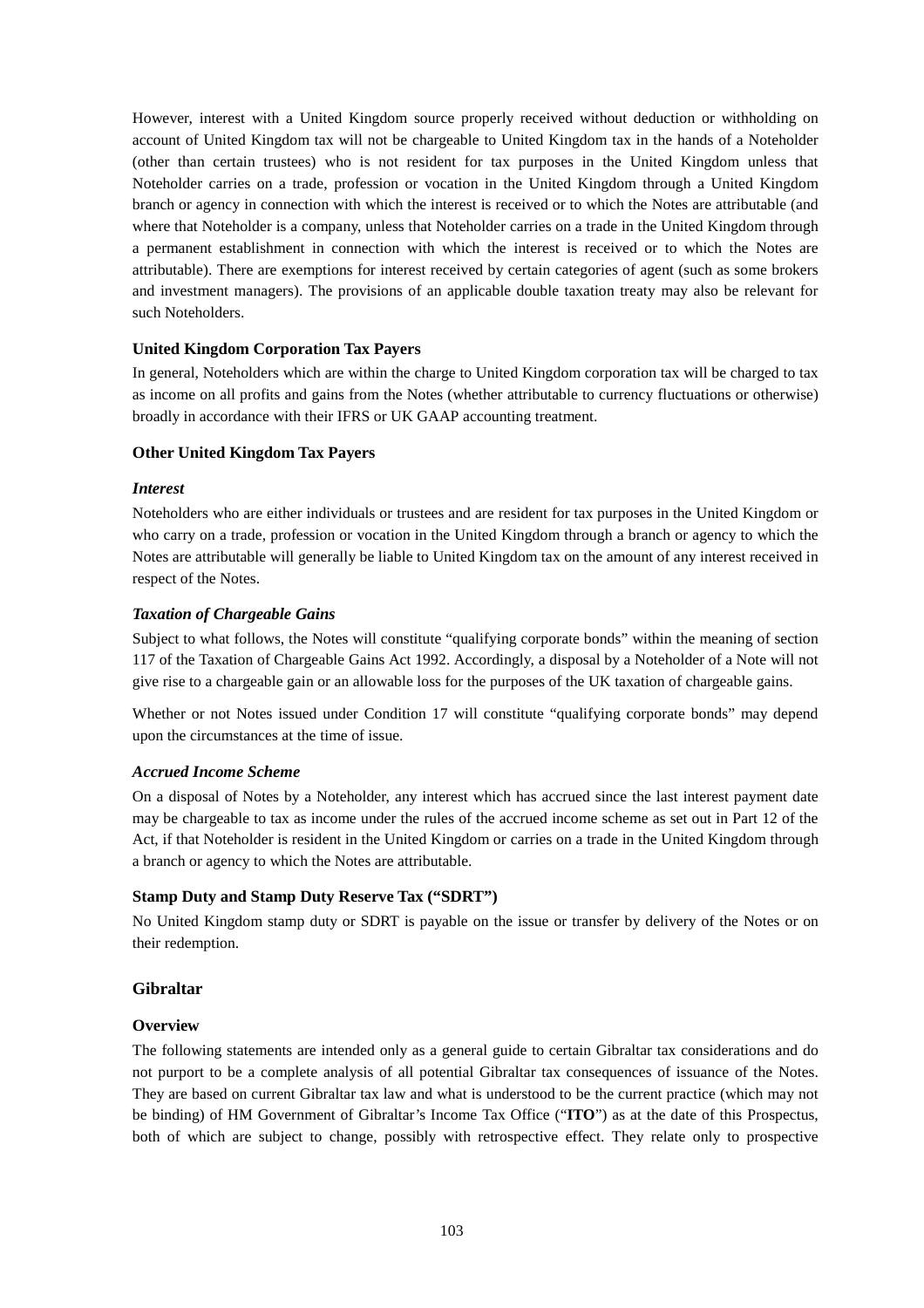Noteholders who are ordinarily resident for tax purposes in Gibraltar in respect of Gibraltar tax liability (except insofar as express reference is made to the treatment of non-Gibraltar residents).

Prospective Noteholders who are in any doubt as to their tax position or who may be subject to tax in a jurisdiction other than Gibraltar are strongly recommended to consult their own professional advisers. In particular, it is recommended that an individual ordinarily resident in Gibraltar and also resident in any one or more other jurisdictions or who is a citizen of a jurisdiction which retains taxation rights on the basis of citizenship should take advice from their professional advisors in each of those jurisdictions in respect of potential liability in those other jurisdictions. This summary only deals with the matters expressly set out below.

## **Interest on the Notes**

## *Withholding tax on the Notes*

Payments of interest on the Notes may be made without deduction of or withholding on account of Gibraltar income tax.

## *Further Gibraltar Income Tax Issues*

Interest on the Notes constitutes Gibraltar source income for tax purposes and, as such, may be subject to income tax by direct assessment even where paid without withholding.

However, interest with a Gibraltar source properly received without deduction or withholding on account of Gibraltar tax will not be chargeable to Gibraltar tax in the hands of a Noteholder (other than certain trustees) who is not resident for tax purposes in Gibraltar unless that Noteholder carries on a trade, profession or vocation in Gibraltar through a Gibraltar branch or agency in connection with which the interest is received or to which the Notes are attributable (and where that Noteholder is a company, unless that Noteholder carries on a trade in Gibraltar through a permanent establishment in connection with which the interest is received or to which the Notes are attributable).

## *Guarantee Payments in respect of interest*

There is no withholding in Gibraltar in respect of any payment of interest on the Notes made by the Guarantors under the terms of the Guarantee.

## **Gibraltar Company Tax Payers**

In general, Noteholders which are within the charge to Gibraltar tax will be charged to tax as income on all returns, profits or gains on, and fluctuations in value of, the Notes (whether attributable to currency fluctuations or otherwise) broadly in accordance with their statutory accounting treatment.

## **Stamp Duty - Subsequent transfers**

There is no stamp duty payable in Gibraltar on any issue or transfer by delivery of the Notes or on their redemption.

## **Australia**

Prospective holders of Notes should seek independent advice on the Australian and foreign tax implications of an investment in the Notes in their particular circumstances. This summary is not intended to be, nor should it be construed as, legal or tax advice to any particular holder of Notes.

The following is a summary of the Australian interest withholding tax consequences under the Income Tax Assessment Acts of 1936 and 1997 of Australia, as at the date of this Prospectus, for payments of interest on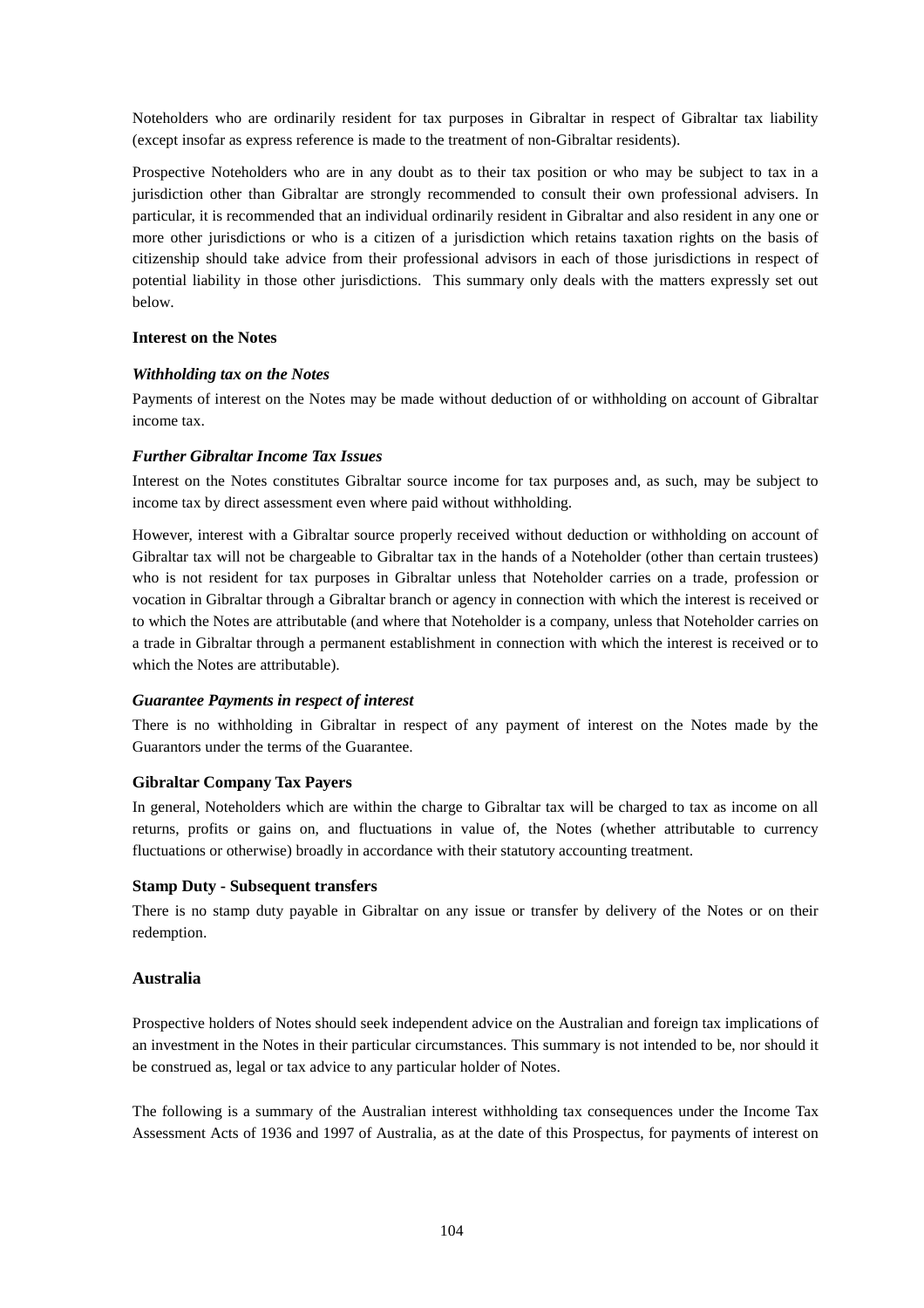the Notes and payments by William Hill Australia in relation to interest obligations of the Issuer. It is not exhaustive and, in particular, does not deal with the position of certain classes of holders of Notes (including, dealers in securities, custodians or other third parties who hold the Notes on behalf of others).

Payments by the Issuer of interest on the Notes will not be subject to Australian interest withholding tax.

Australian law is not settled in relation to payments by William Hill Australia in relation to interest obligations of the Issuer. The Australian Commissioner of Taxation has expressed the view that payments by an Australian resident guarantor in relation to unpaid interest are themselves in the nature of interest and subject to Australian interest withholding tax. While that expression of opinion has no binding effect, it is an indication that the Australian Commissioner of Taxation may seek to collect Australian interest withholding tax on payments of that kind. In the event that any withholding taxes are required to be withheld or deducted from any payments under the Notes Guarantee, William Hill Australia will, subject to certain exceptions described in this Prospectus, be required to pay such additional amounts as will result, after deduction or withholding of such taxes, in the receipt of the amounts which would have been received under Notes Guarantee had no such withholding or deduction been required.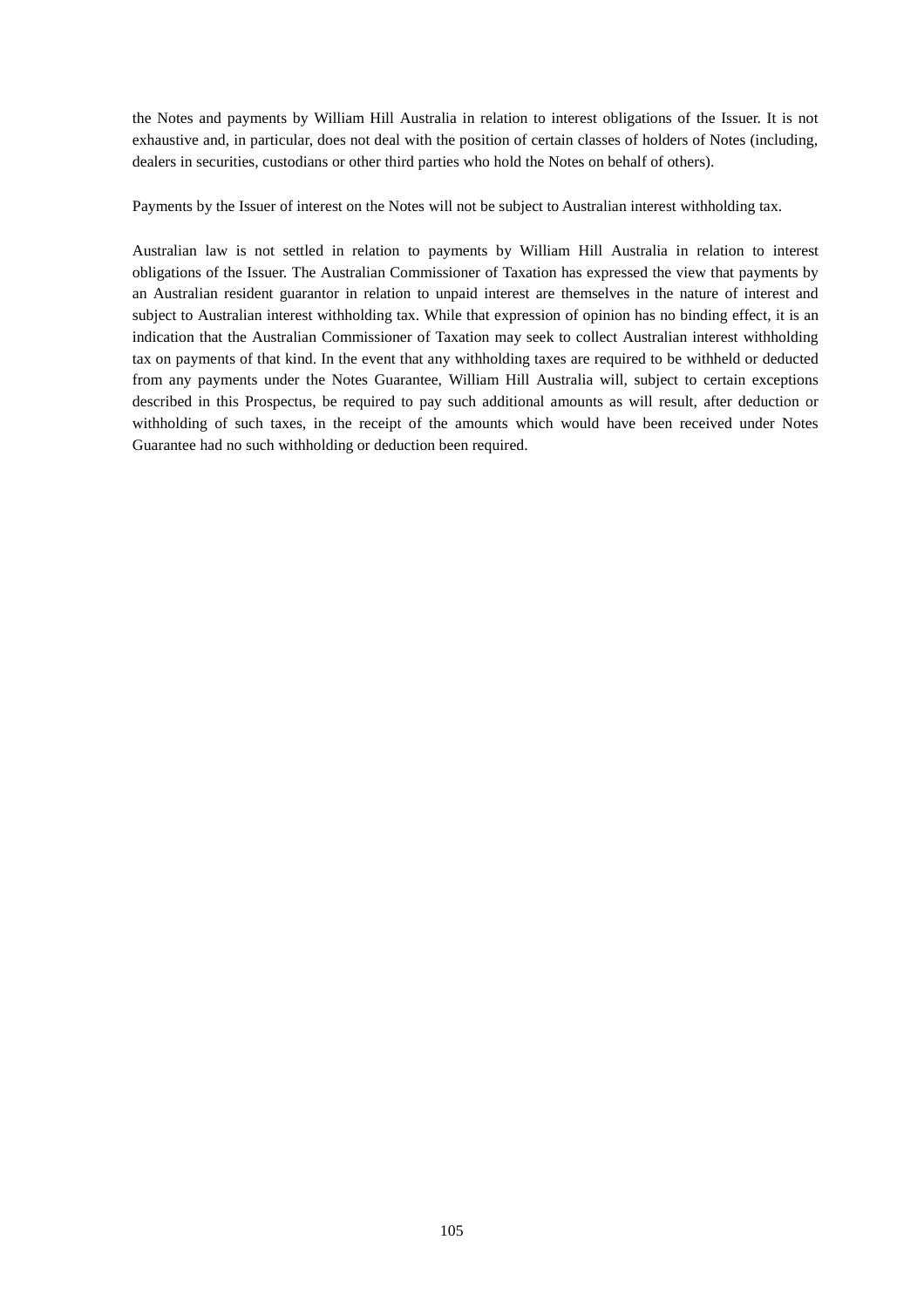### **SUBSCRIPTION AND SALE**

Banco Santander, S.A., Lloyds Bank plc and The Royal Bank of Scotland plc (the "**Active Joint Lead Managers**"), Barclays Bank PLC and Mediobanca-Banca di Credito Finanziario S.p.A. (together with the Active Joint Lead Managers, the "**Joint Lead Managers**") have, pursuant to a Subscription Agreement (the "**Subscription Agreement**") dated 25 May 2016, jointly and severally agreed to subscribe for the Notes at the issue price of 100 per cent. of the principal amount of Notes. The Issuer will also reimburse the Joint Lead Managers in respect of certain of their expenses, and has agreed to indemnify the Joint Lead Managers against certain liabilities, incurred in connection with the issue of the Notes. The Subscription Agreement may be terminated in certain circumstances prior to payment of the Issuer.

#### **United States**

The Notes have not been and will not be registered under the Securities Act and may not be offered or sold within the United States or to, or for the account or benefit of, U.S. persons except in certain transactions exempt from the registration requirements of the Securities Act.

The Notes are subject to U.S. tax law requirements and may not be offered, sold or delivered within the United States or its possessions or to a United States person, except in certain transactions permitted by U.S. Treasury regulations. Terms used in this paragraph have the meanings given to them by the U.S. Internal Revenue Code of 1986, as amended and U.S. Treasury regulations promulgated thereunder.

Each Joint Lead Manager has agreed that, except as permitted by the Subscription Agreement, it will not offer, sell or deliver the Notes (a) as part of their distribution at any time or (b) otherwise until 40 days after the later of the commencement of the offering and the Closing Date within the United States or to, or for the account or benefit of, U.S. persons and that it will have sent to each dealer to which it sells any Notes during the distribution compliance period a confirmation or other notice setting forth the restrictions on offers and sales of the Notes within the United States or to, or for the account or benefit of, U.S. persons. Terms used in this paragraph have the meanings given to them by Regulation S under the Securities Act.

In addition, until 40 days after the commencement of the offering, an offer or sale of Notes within the United States by any dealer that is not participating in the offering may violate the registration requirements of the Securities Act.

## **United Kingdom**

Each Joint Lead Manager has represented and agreed that:

- (a) it has only communicated or caused to be communicated and will only communicate or cause to be communicated an invitation or inducement to engage in investment activity (within the meaning of Section 21 of the Financial Services and Markets Act 2000 (the "**FSMA**")) received by it in connection with the issue or sale of any Notes in circumstances in which Section 21(1) of the FSMA does not apply to the Issuer, WHO, WHG or William Hill Australia; and
- (b) it has complied and will comply with all applicable provisions of the FSMA with respect to anything done by it in relation to any Notes in, from or otherwise involving the United Kingdom.

### **General**

No action has been taken by the Issuer, WHO, WHG, William Hill Australia or any of the Joint Lead Managers that would, or is intended to, permit a public offer of the Notes in any country or jurisdiction where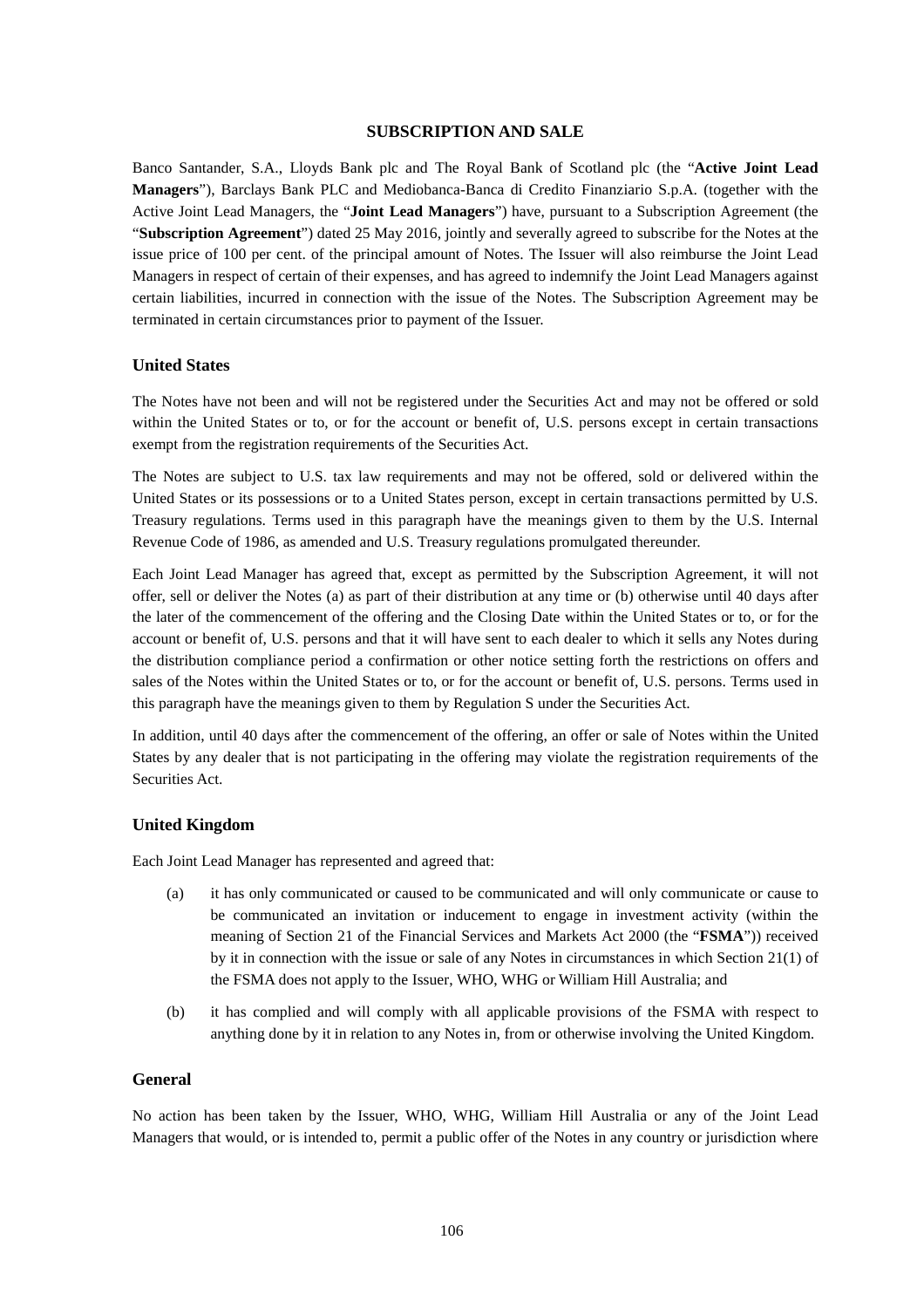any such action for that purpose is required. Accordingly, each Joint Lead Manager has undertaken that it will not, directly or indirectly, offer or sell any Notes or distribute or publish any offering circular, prospectus, form of application, advertisement or other document or information in any country or jurisdiction except under circumstances that will, to the best of its knowledge and belief having made all reasonable enquiries, result in compliance with any applicable laws and regulations and all offers and sales of Notes by it will be made on the same terms.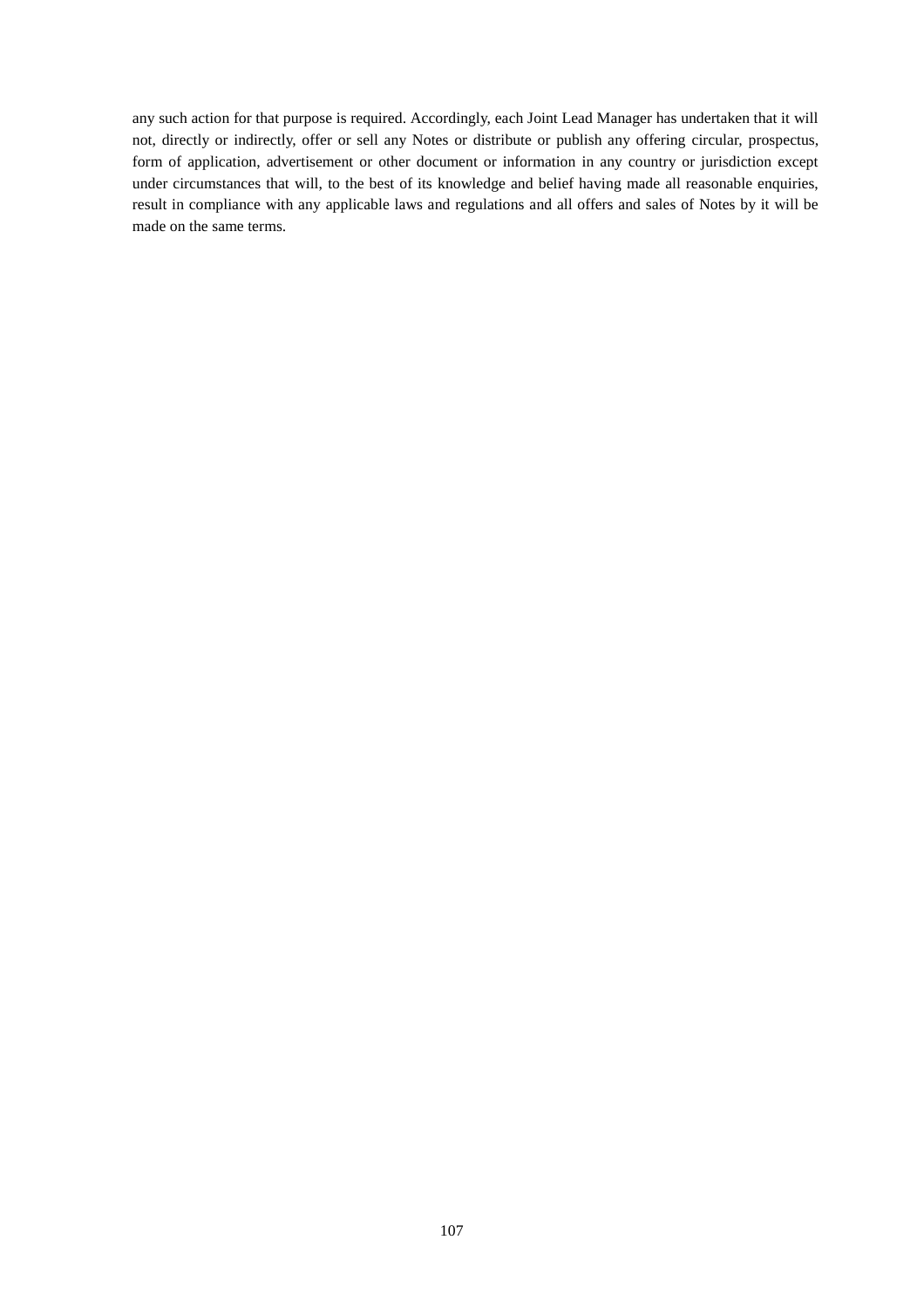# **GENERAL INFORMATION**

# **Authorisation**

The issue of the Notes was duly authorised by resolutions of the Board of Directors of the Issuer dated 20 January 2016 and 22 February 2016 and a resolution of a committee of the Board of Directors of the Issuer dated 6 May 2016.

The giving of the Notes Guarantee was duly authorised by a resolution of the Board of Directors of WHO dated 6 May 2016.

The giving of the Notes Guarantee was duly authorised by a resolution of the Board of Directors of WHG dated 6 May 2016.

The giving of the Notes Guarantee was duly authorised by a resolution of the Board of Directors of William Hill Australia dated 6 May 2016.

# **Listing**

It is expected that official listing will be granted on or about 31 May 2016 subject only to the issue of the Temporary Global Note. Application has been made to the UK Listing Authority for the Notes to be admitted to the Official List and to the London Stock Exchange for such Notes to be admitted to trading on the London Stock Exchange's regulated market.

The Issuer estimates that the amount of expenses related to the admission to trading of the Notes will be approximately £2,000.

# **Clearing Systems**

The Notes have been accepted for clearance through Euroclear and Clearstream, Luxembourg. The ISIN for this issue is XS1412547660 and the Common Code is 141254766.

The address of Euroclear is Euroclear Bank SA/NV, 1 Boulevard du Roi Albert II, B-1210 Brussels and the address of Clearstream, Luxembourg is Clearstream Banking, 42 Avenue JF Kennedy, L 1855 Luxembourg.

# **No Significant or Material Adverse Change**

Save as disclosed in "*Recent Developments*" on page 61 of this Prospectus and in the trading update announcements by William Hill dated 23 March 2016 and 11 May 2016 (which are incorporated by reference in this Prospectus), there has been no significant change in the financial or trading position of the Group since 29 December 2015 and there has been no material adverse change in the prospects of the Issuer, WHO, WHG or William Hill Australia since 29 December 2015.

# **Litigation**

There are no governmental, legal or arbitration proceedings (including any such proceedings which are pending or threatened of which the Issuer and/or WHO and/or WHG and/or William Hill Australia is/are aware) during the 12 months preceding the date of this Prospectus which may have or have had in the recent past had a significant effect on the financial position or profitability of the Issuer, the Guarantors and/or the Group.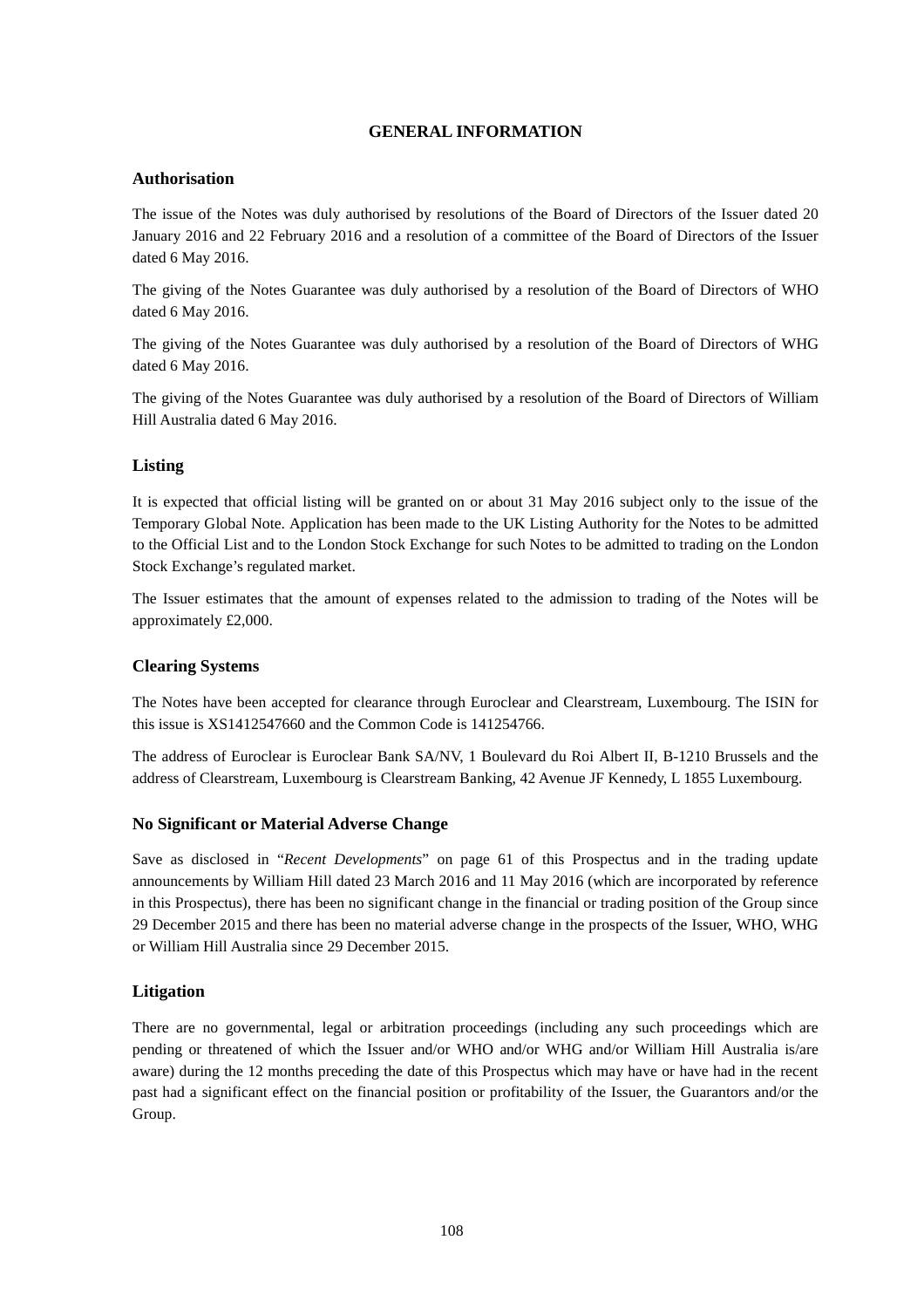# **Auditors**

The auditors of the Issuer are Deloitte LLP, a member firm of the Institute of Chartered Accountants of England, who have audited the Issuer's accounts, without qualification, in accordance with IFRS for the 52 weeks ended on 30 December 2014 and the 52 weeks ended 29 December 2015.

# **U.S. Tax**

The Notes and Coupons will contain the following legend:

"Any United States person who holds this obligation will be subject to limitations under the United States income tax laws, including the limitations provided in Sections 165(j) and 1287(a) of the Internal Revenue Code."

# **Documents Available**

For the period of 12 months following the date of this Prospectus, copies of the following documents will be available for inspection from the registered office of the Issuer and from the specified office of the Paying Agent for the time being in London:

- (a) the articles of association of the Issuer, WHO, WHG and William Hill Australia;
- (b) the Annual Report and Accounts of the Issuer in respect of the 52 weeks ended 30 December 2014 and the Annual Report and Accounts of the Issuer in respect of the 52 weeks ended 29 December 2015;
- (c) the most recently published audited annual financial statements of the Issuer and the most recently published unaudited financial statements (if any) of the Issuer, together with any audit or review reports prepared in connection therewith; and
- (d) the Trust Deed and the Agency Agreement.

# **Yield**

The yield of the Notes is 4.875 per cent. per annum calculated on the basis of the Issue Price and as at the date of this Prospectus.

# **Joint Lead Managers Transacting with the Issuer, WHO, WHG and William Hill Australia**

Certain of the Joint Lead Managers and their affiliates have engaged, and may in the future engage, in investment banking and/or commercial banking transactions with, and may perform services for the Issuer, the Guarantors and their respective affiliates in the ordinary course of business. Certain of the Joint Lead Managers and their affiliates may have positions, deal or make markets in the Notes, related derivatives and reference obligations, including (but not limited to) entering into hedging strategies on behalf of the Issuer, the Guarantors and their respective affiliates, investor clients, or as principal to manage their exposure, their general market risk, or other trading activities.

In addition, in the ordinary course of their business activities, the Joint Lead Managers and their affiliates may make or hold a broad array of investments and actively trade debt and equity securities (or related derivative securities) and financial instruments (including bank loans) for their own account and for the accounts of their customers. Such investments and securities activities may involve securities and/or instruments of the Issuer, the Guarantors or their affiliates. Certain of the Joint Lead Managers or their affiliates that have a lending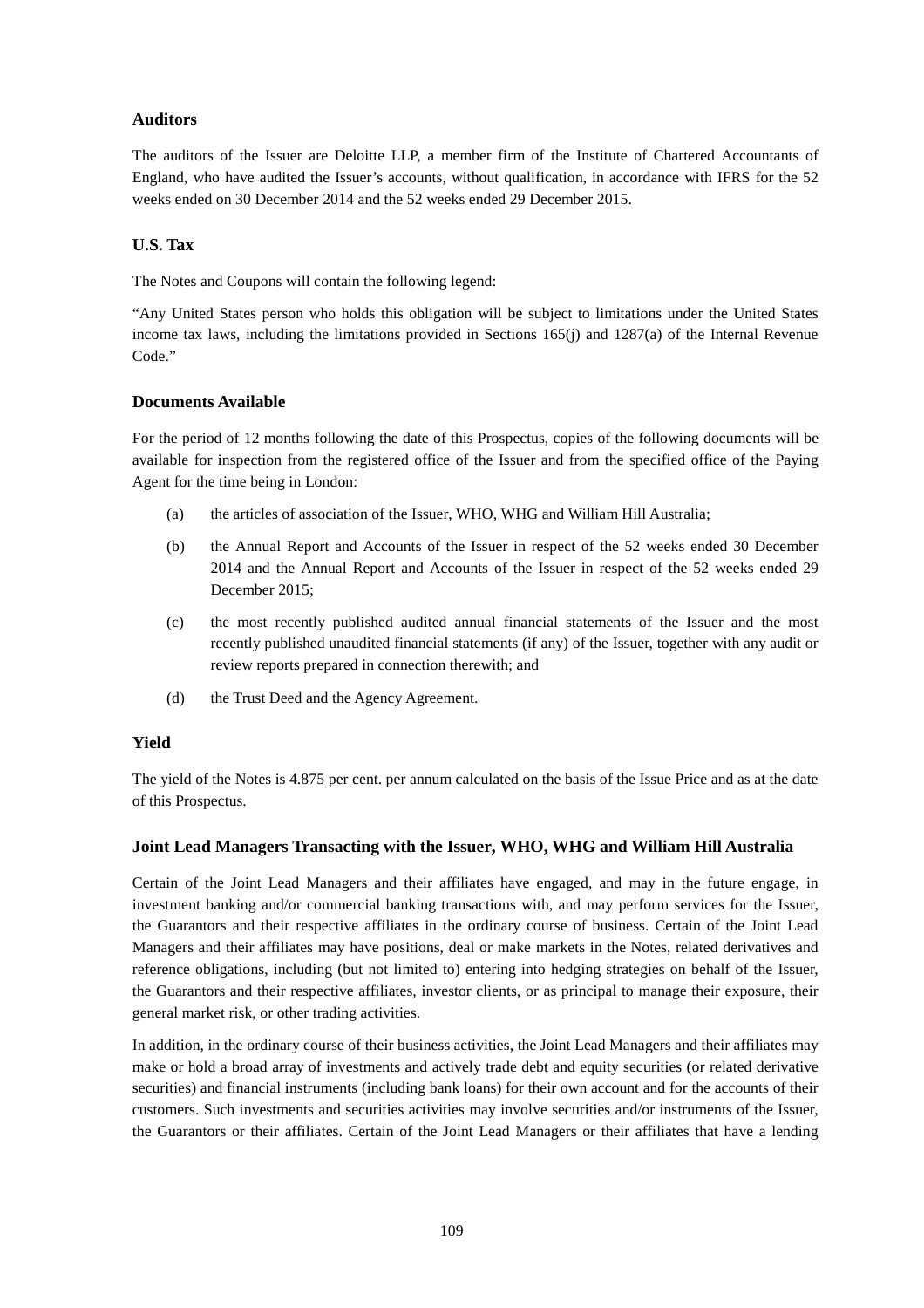relationship with the Issuer or the Guarantors routinely hedge their credit exposure to the Issuer and the Guarantors consistent with their customary risk management policies. Typically, such Joint Lead Managers and their affiliates would hedge such exposure by entering into transactions which consist of either the purchase of credit default swaps or the creation of short positions in securities, including potentially the Notes. Any such positions could adversely affect future trading prices of the Notes. The Joint Lead Managers and their affiliates may also make investment recommendations and/or publish or express independent research views in respect of such securities or financial instruments and may hold, or recommend to clients that they acquire, long and/or short positions in such securities and instruments.

### **Third Party Information**

Where information in this Prospectus has been sourced from third parties, this information has been accurately reproduced, and as far as the Issuer is aware and is able to ascertain from the information published by such third parties, no facts have been omitted which would render the reproduced information inaccurate or misleading. The source of third party information is identified where used.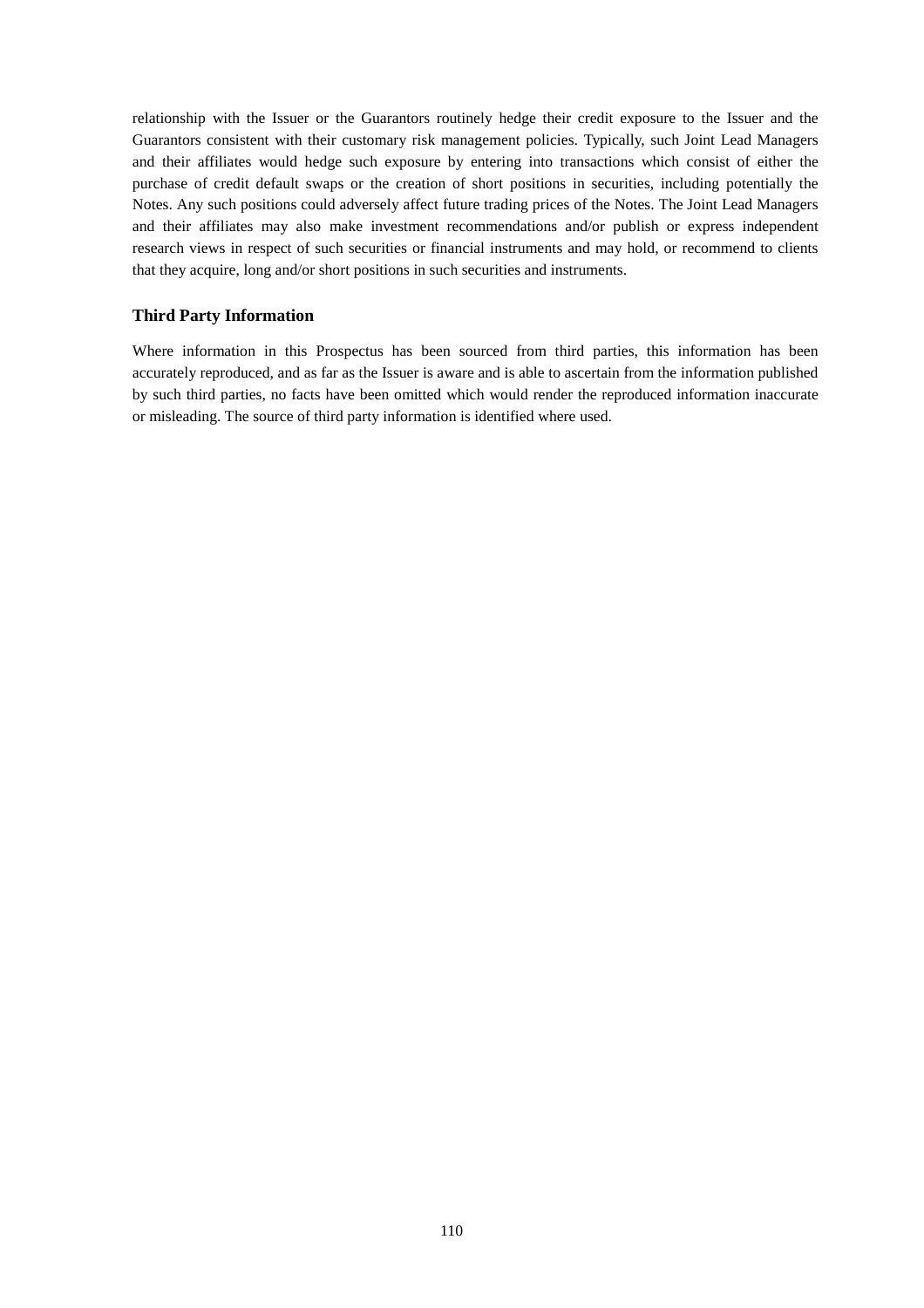# **GLOSSARY**

| "betting duty"           | a duty charged by the UK government based on bookmakers' gross<br>win                                                                                                                                                                                                                                    |
|--------------------------|----------------------------------------------------------------------------------------------------------------------------------------------------------------------------------------------------------------------------------------------------------------------------------------------------------|
| "casino"                 | a sub-category of gaming activities within the online segment which<br>includes traditional casino games, slot machines and skill games                                                                                                                                                                  |
| "CMA"                    | the UK Competition and Markets Authority                                                                                                                                                                                                                                                                 |
| "Coral"                  | Coral Group                                                                                                                                                                                                                                                                                              |
| "EBITDA"                 | earnings before interest, taxation, depreciation and amortisation and<br>share remuneration charges                                                                                                                                                                                                      |
| "Gambling Commission"    | the UK regulatory body for casinos, bingo clubs, gaming machines,<br>betting, remote gambling and lotteries (excluding the National<br>Lottery)                                                                                                                                                          |
| "gaming machines"        | electronic machines into which customers insert coins to play games<br>of chance; the March 2002 Government Paper differentiated these<br>machines into four categories ranging from Category D with a<br>maximum stake of 10p and maximum prize of £5 to Category A with<br>unlimited stakes and prizes |
| "greyhound racing levy"  | a voluntary levy, currently calculated at 0.6 per cent. of the amounts<br>wagered in the UK on greyhound racing in the UK, for the purpose<br>of supporting greyhound racing in the UK                                                                                                                   |
| "Gross Win"              | total customer stakes less winnings                                                                                                                                                                                                                                                                      |
| "Horserace Betting Levy" | a levy attributable to bets taken on horse racing in the UK and<br>payable to the Horserace Betting Levy Board, primarily for the<br>purpose of augmenting the prize money available for winning horses<br>and providing certain racecourse amenities                                                    |
| "Ladbrokes"              | Ladbrokes plc                                                                                                                                                                                                                                                                                            |
| "LBO $"$                 | licensed betting office                                                                                                                                                                                                                                                                                  |
| "LBO estate"             | the Group's LBOs collectively                                                                                                                                                                                                                                                                            |
| "Machine Games Duty"     | a duty of 25 per cent. of revenue from gaming machines in the UK                                                                                                                                                                                                                                         |
| "odds"                   | the ratio of potential winnings to the stake placed by the customer;<br>for example, if the odds are 2-1, the winnings will be £2 for every $£1$<br>staked                                                                                                                                               |
| "Operating Profit"       | pre-exceptional profit before interest and tax and before the<br>amortisation of specific defined intangible assets recognised on<br>acquisitions                                                                                                                                                        |
| "PASPA"                  | The Professional and Amateur Sports Protection Act 1992,<br>legislation in the USA making it illegal to offer state-sponsored<br>land-based sports betting other than in the states of Nevada,                                                                                                           |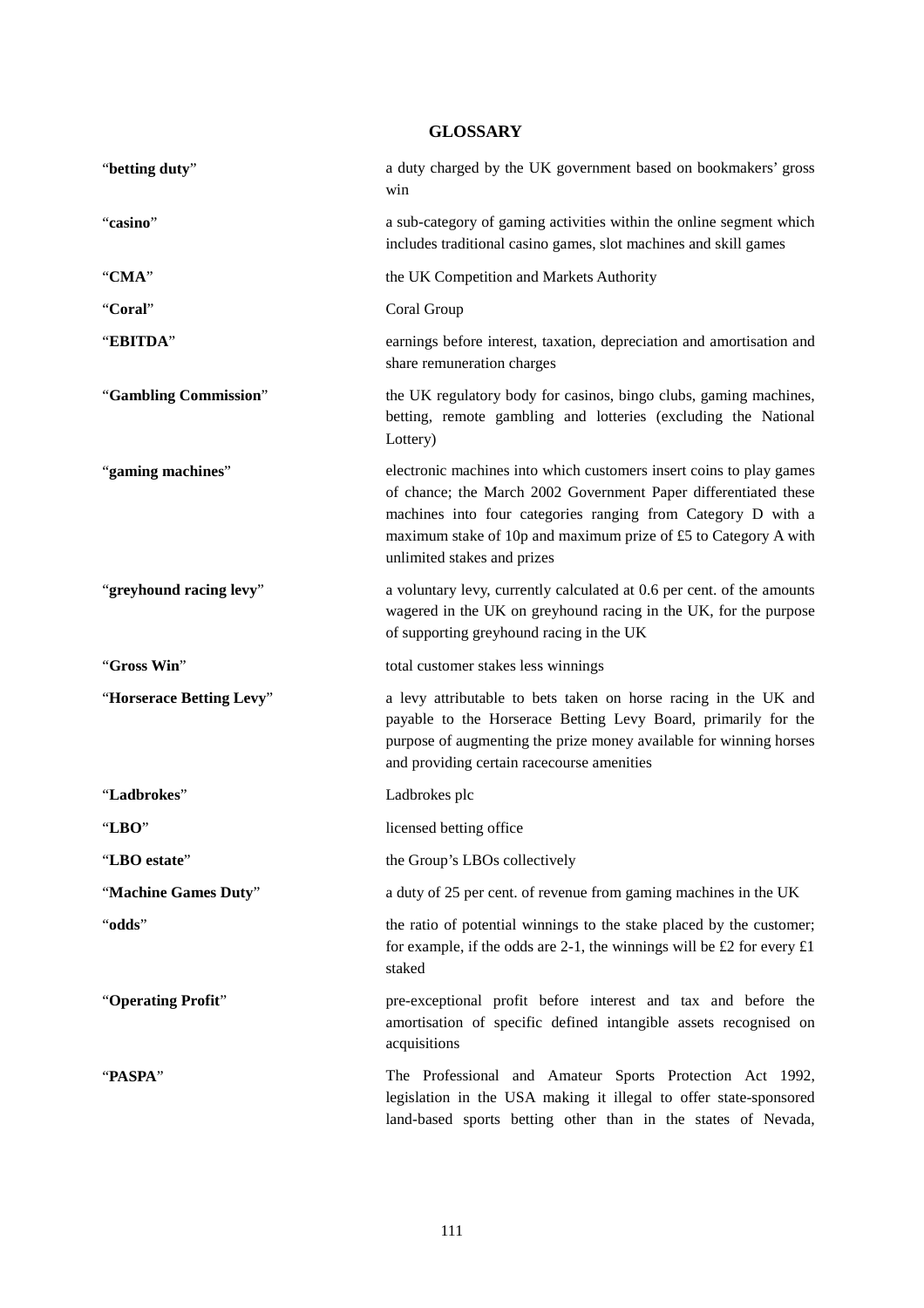|               | Delaware, Montana and Oregon                                                                                                                                                   |
|---------------|--------------------------------------------------------------------------------------------------------------------------------------------------------------------------------|
| "POCT"        | point of consumption tax, a UK gambling tax levied on the basis of<br>where the end customer is located rather than where the gambling<br>operator is located                  |
| "rake"        | the fee charged for participation in the Group's poker games,<br>comprising a percentage of the total pot in each game plus the fees<br>from entry into tournament poker games |
| "Senet Group" | an independent body set up to promote responsible gambling<br>standards and ensure the marketing of gambling is socially<br>responsible                                        |
| "sportsbook"  | bets accepted on sporting and other events                                                                                                                                     |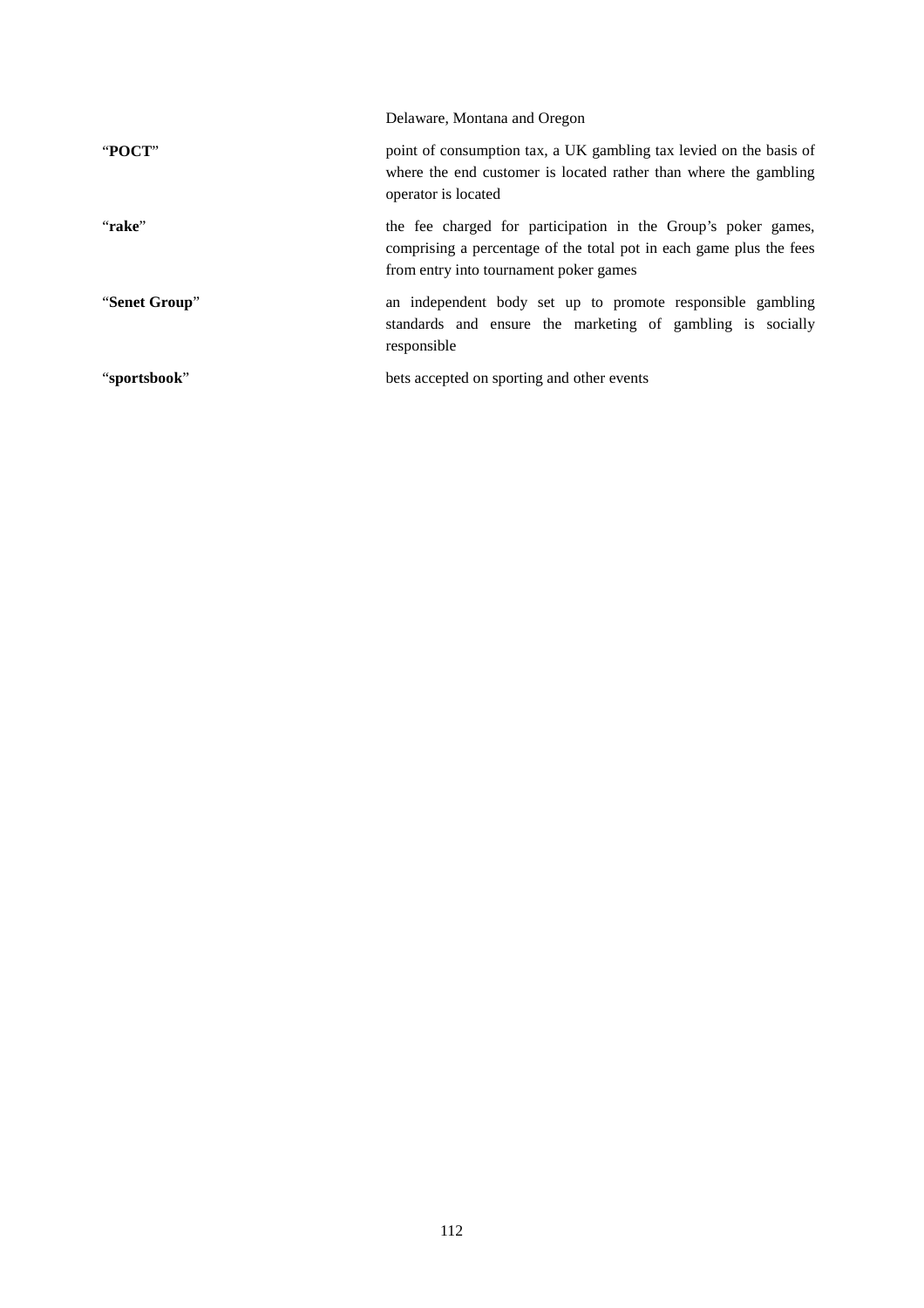#### **THE ISSUER**

#### **William Hill PLC**

Greenside House 50 Station Road Wood Green London N22 7TP

### **THE GUARANTORS**

**William Hill Organization Limited** 

Greenside House 50 Station Road Wood Green London N22 7TP

**WHG (International) Limited** 

6/1 Waterport Place Gibraltar

**William Hill Australia Holdings Pty Limited**  Level 30 2 Park Street Sydney NSW 2000 Australia

#### **TRUSTEE**

**The Law Debenture Trust Corporation p.l.c.**  Fifth Floor 100 Wood Street London EC2V 7EX

### **PRINCIPAL PAYING AGENT**

**Citibank, N.A., London Branch**  Citigroup Centre Canary Wharf London E14 5LB

#### **LEGAL ADVISERS**

*To the Issuer and the Guarantors as to English law*

> **Linklaters LLP**  One Silk Street London EC2Y 8HQ

*To the Issuer and the Guarantors as to Gibraltar law*

> **Hassans**  57/63 Line Wall Road PO Box 199 Gibraltar

#### *To the Issuer and the Guarantors as to Australian law*

**Allens**  Deutsche Bank Place 126 Phillip Street Sydney NSW 2000

*To the Joint Lead Managers and the Trustee as to English law* 

**Allen & Overy LLP**  One Bishops Square London E1 6AD

#### **AUDITORS**

#### *To the Issuer*

**Deloitte LLP** 2 New Street Square London EC4A 3BZ